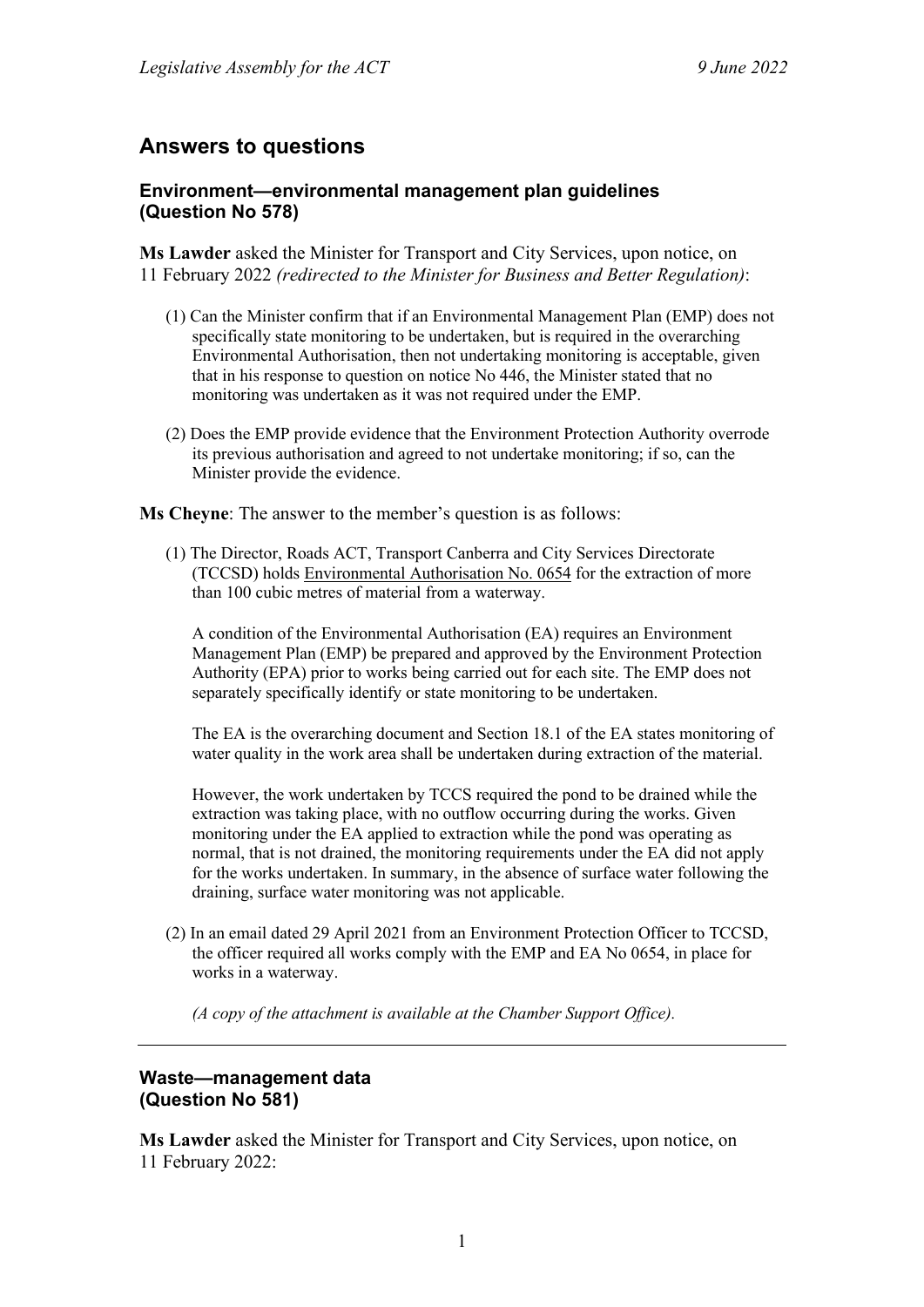- (1) How many tonnes of waste was generated in the ACT in 2021.
- (2) Of this waste referred to in part (1), how many tonnes (a) ended up in landfill and (b) were resourced and recovered.
- (3) Of the ACT Greenhouse gas emissions for 2020-21, what percentage accounts to the waste sector.
- (4) What were the key sources of waste generated in the ACT in 2021.
- (5) For each source referred to in part (4), what percentage of (a) waste in the ACT accumulates to this source, (b) this source was recycled, (c) this source was organic waste, (d) this source was used for energy generation and (e) this source was sent to landfill.
- (6) What percentage of total waste in the ACT, in 2021, was from (a) packaging, (b) mattresses, (c) disposable nappies and feminine hygiene products and (d) clothing.

**Mr Steel**: The answer to the member's question is as follows:

- (1) In the 2020-21 financial year, 1,022,485 tonnes of waste were generated in the ACT.
- (2) Of this waste referred to in part (1), (a) 256,370 tonnes ended up in landfill and (b) 766,115 tonnes were resourced and recovered.
- (3) According to the 2020-21 ACT Greenhouse Gas Emissions Inventory Report, the ACT's total net greenhouse gas emissions in 2020-21 were 1,685 kilotonnes\* of carbon dioxide equivalent. Waste emissions amount to 10.2% or 172 kilotonnes of carbon dioxide equivalent.
- (4) The key sources of waste generated in the ACT in 2020-21 include construction and demolition waste, commercial and industrial waste, and household waste – including green waste.
- (5) ACT NoWaste does not collect this information for part (a), (b), (c) and (d).

| Waste to landfill site in the ACT  | 2020-21<br>tonnes | Percentage of<br>total waste |
|------------------------------------|-------------------|------------------------------|
| Construction and demolition waste  | 24,186            | $2\%$                        |
| Commercial and industrial waste    | 98,186            | 10%                          |
| Household waste                    | 133,998           | 13%                          |
| Total waste to landfill key source | 256,370           | 25%                          |

(e) the below table shows the key sources that were sent to landfill.

Figures are estimates based on a combination of weighbridge data and composition audit data.

(6) The ACT Government has limited information for the following waste categories: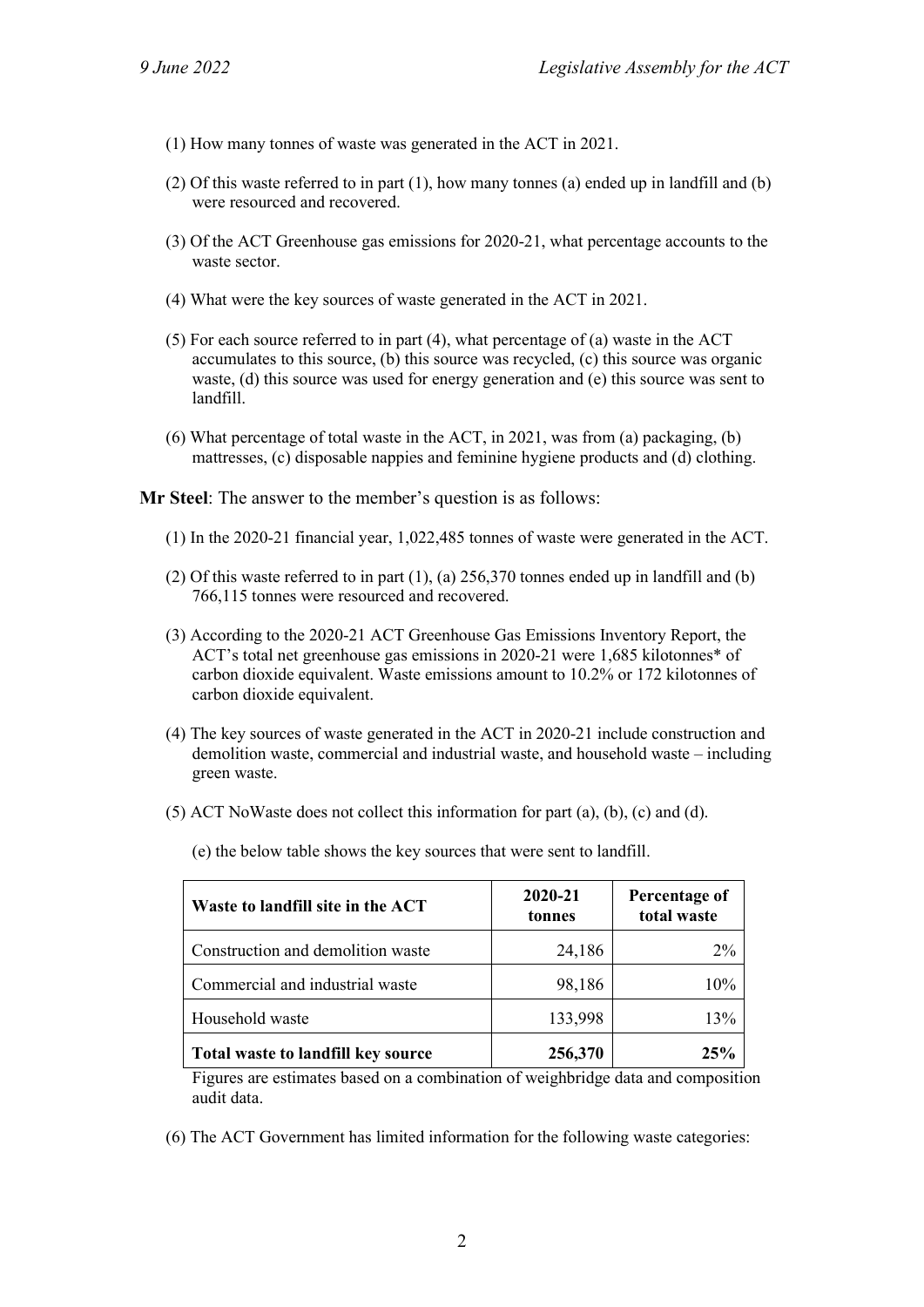- a. The ACT Government does not have this information readily available on packaging, as packaging can be anything from cardboard to soft plastics and some of these are collected by private businesses. For example, soft plastics are collected by Redcycle through Coles and Woolworths. Businesses that are not licensed under the *Waste Management and Resource Recovery Act 2016* do not have reporting obligations.
- b. Mattresses are processed under a contract with the ACT Government and amount to less than 1% of total waste, of that 75% of mattress components are recycled.
- c. The ACT Government does not have this information available, most of these items end up in landfill as they form part of standard red-lidded bin collection.

This information is not available. The ACT Government encourages people to donate their items in good condition to businesses and charities, this activity is not reported to ACT NoWaste. Any unusable items form part of the waste to landfill category.

### **Health—services for children (Question No 675)**

**Ms Castley** asked the Minister for Health, upon notice, on 25 March 2022:

- (1) How many children are on waiting lists for an initial appointment for children's health services in the ACT.
- (2) For each service referred to in part (1), what is the median wait time for each, for the years (a) 2020-21 and (b) 2021-22, broken down by the children's ages and gender.
- (3) How many children have been added to wait lists each year for children's health services in the ACT since 2016, broken down by the children's ages and gender.
- (4) What is the median wait time for children to be removed from waiting lists in the ACT for each service since 2016.
- (5) What policies and actions have been taken by Canberra Health Services (CHS) and ACT Health since 2020 to improve median wait times and what success have they had?
- (6) Can the Minister provide a breakdown of the total spending for each policy and action and how much has currently been spent on each policy/action.
- (7) How many specialists for children's health services have been employed and/or have worked in hospitals by CHS and ACT Health since 2016.
- (8) Can the Minister provide information about the shortages of specialists for children's health services including in what areas the shortages are and the relevant figures.

**Ms Stephen-Smith**: The answer to the member's question is as follows: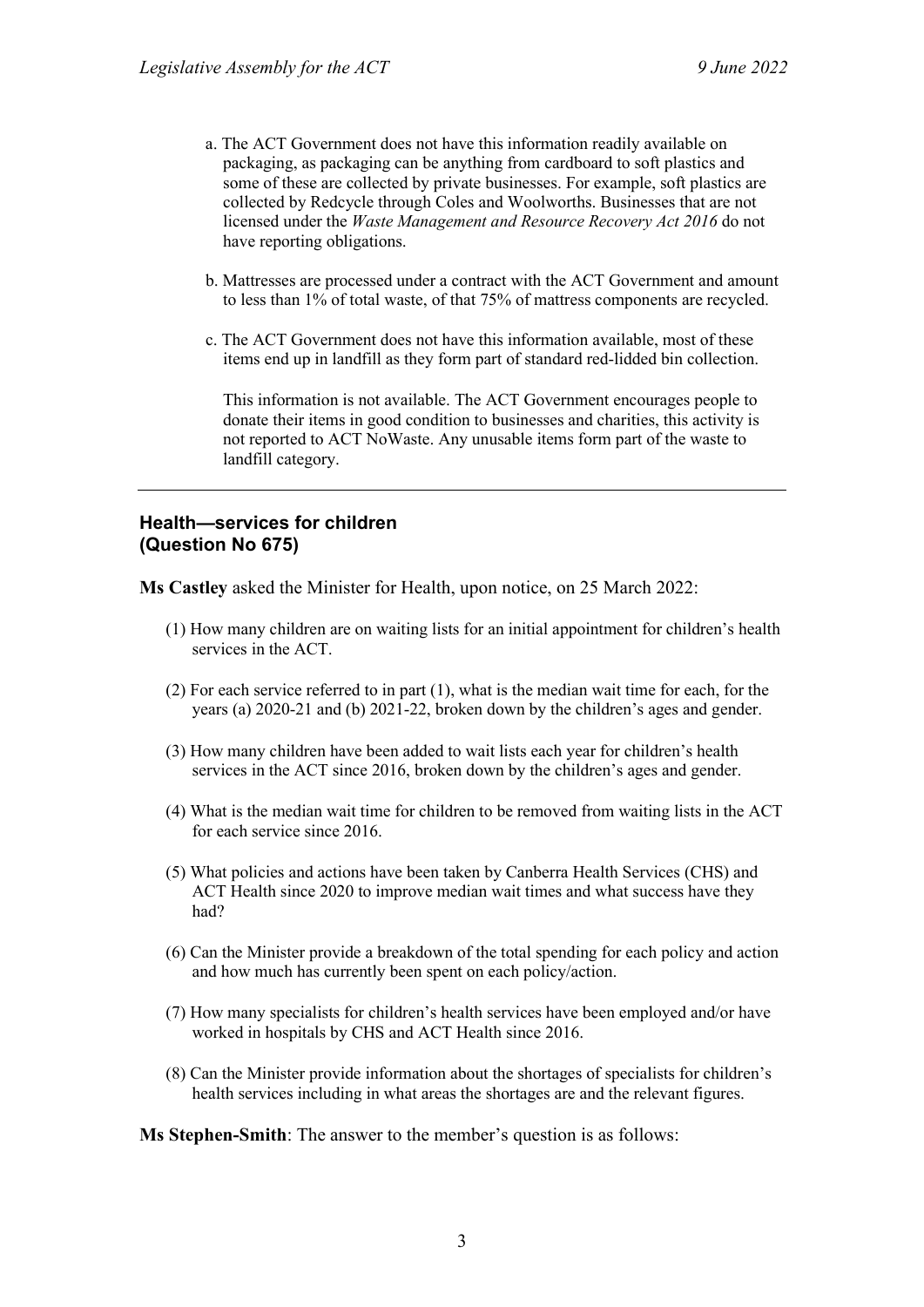- 1. In order to answer these questions, an assumption has been made that they refer to dedicated paediatric specialities with an ambulatory care waiting list. At 31 March 2022 there were 1790 paediatric patients aged 16 years or less on waiting lists for an initial appointment for a paediatric specialty.
- 2. The median wait time in days for the paediatric specialties within the Division of Women, Youth and Children and the paediatric specialty within the Division of Surgery are outlined in Table 1. It is not considered appropriate to break these figures down to individual age /gender groups, given the potential for identification where there are very small numbers of some age and gender combinations and the significant diversion of resources required.

| <b>Service</b>     | As at 30 June 2021 | <b>As at 31 March 2022</b> |
|--------------------|--------------------|----------------------------|
| CYW <sup>.</sup>   | 413                | 244                        |
| Paediatrics        | 246                | 259                        |
| Paediatric Surgery | 271                | 196                        |

3. Table 3 provides information about the number of paediatric patients added to an ambulatory care waiting list by financial year for a dedicated paediatric specialty. Due to the small number of children on some of the waiting lists it would not be appropriate to break these figures down to individual age and gender groups.

| <b>Specialty</b>    | 2016-17 | 2017-18 | 2018-19 | 2019-20 | $2020 - 21$ | $2021 - 22*$ |
|---------------------|---------|---------|---------|---------|-------------|--------------|
| Total               | 1370    | 1477    | 1759    | 1993    | 2106        | 1451         |
| $* + 21$ Moral 2022 |         |         |         |         |             |              |

to 31 March 2022

4. Table 4 provides information about the median waiting time in days for paediatric patients to be removed for initial appointment from any ambulatory care waiting list by speciality by financial year.

| <b>Specialty</b>             | 2016-17 | 2017-18 | 2018-19 | 2019-20 | 2020-21 | $2021 - 22*$ |
|------------------------------|---------|---------|---------|---------|---------|--------------|
| Audiologist                  | N/A     | 49.5    | 176     | N/A     | N/A     | N/A          |
| Cardiology                   | N/A     | N/A     | N/A     | N/A     | 353     | 128          |
| CYW Child Medical<br>Officer | 97      | 113     | 138.5   | 92      | N/A     | N/A          |
| CYW Paediatric Registrar     | N/A     | 117.5   | N/A     | N/A     | N/A     | N/A          |
| CYW Paediatrician            | 308     | 199.5   | 234.5   | 262.5   | 385     | 181          |
| Dermatology                  | 154.5   | 65      | 92      | 79      | 105.5   | 93.5         |
| Ear, Nose and Throat         | 599.5   | 363     | 390.5   | 471     | 279     | 172          |
| Endocrinology                | 214     | 126.5   | 63.5    | 183     | 29      | 108.5        |
| <b>Exercise Physiology</b>   | N/A     | N/A     | N/A     | N/A     | 48      | N/A          |
| Gastroenterology             | 77      | 77      | 23      | 123.5   | 51      | 83.5         |
| General Surgery              | 160     | 83.5    | 237     | 137     | 111     | N/A          |
| Gynaecology                  | 111     | 66.5    | 115.5   | 171.5   | 283     | 132          |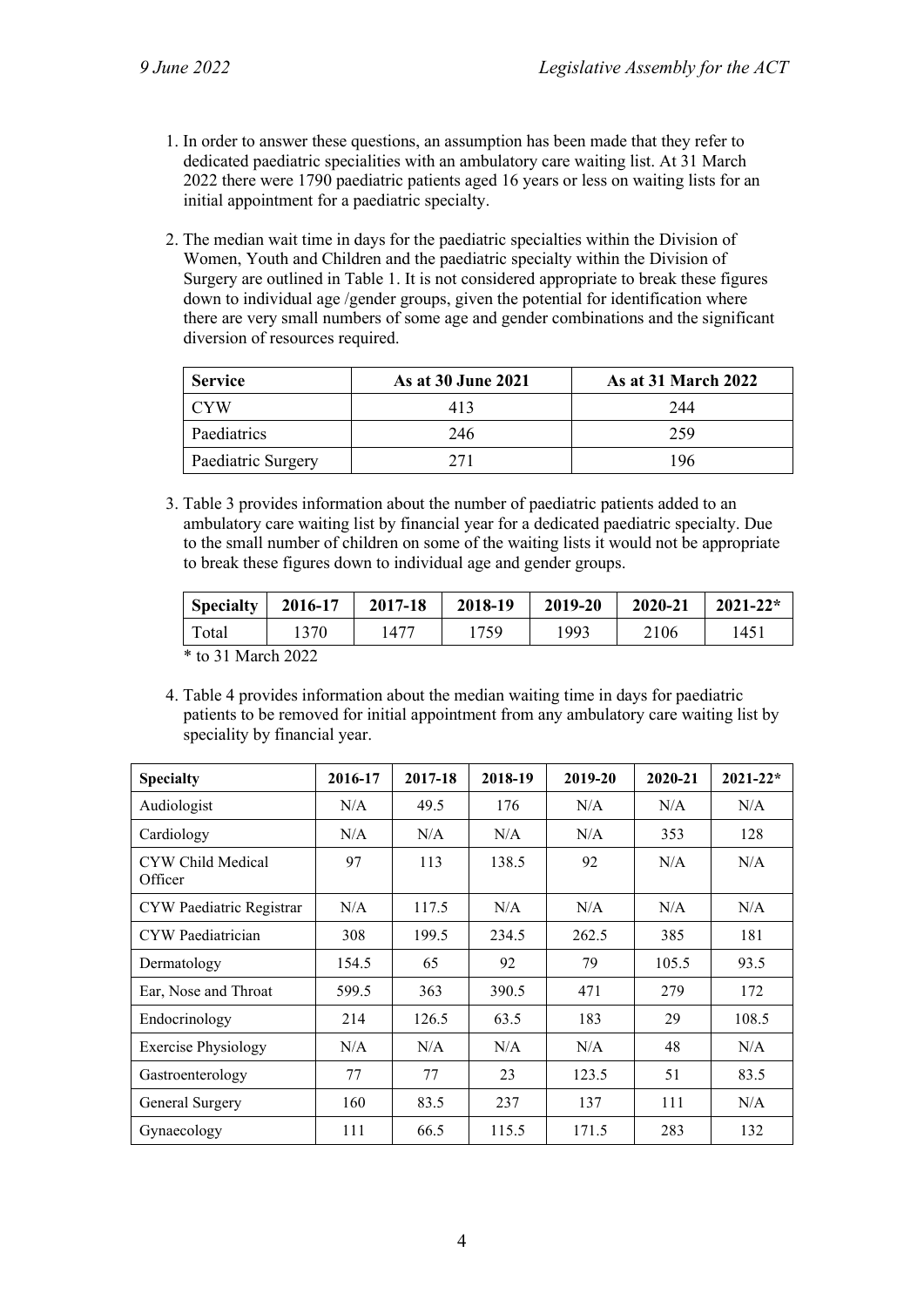| <b>Specialty</b>              | 2016-17 | 2017-18 | 2018-19 | 2019-20 | 2020-21 | $2021 - 22*$ |
|-------------------------------|---------|---------|---------|---------|---------|--------------|
| Head and Neck Surgery         | N/A     | 97      | N/A     | N/A     | N/A     | N/A          |
| Immunology                    | 89      | 273     | 111     | 110.5   | 214     | 195          |
| Neurology                     | 220     | 46      | 147     | 173     | 133     | 179          |
| Neurosurgery                  | 65.5    | 14      | 291     | 121     | 82      | N/A          |
| Ophthalmology                 | 88      | 90.5    | 117.5   | 319     | 414.5   | 1060.5       |
| Oral-Maxillofacial<br>Surgery | 202     | 220     | 93      | 48.5    | 51      | 36           |
| Orthopaedic Surgery           | 182     | 87      | 87      | 59      | 563     | 72.5         |
| Paediatric Surgery            | 392     | 303     | 157     | 125.5   | 62      | 239          |
| Paediatrics                   | 60      | 63      | 83      | 113     | 102     | 146          |
| Physiotherapy                 | 177.5   | 357     | 68.5    | 1322    | 15      | 24           |
| Plastic Surgery               | 71      | 52      | 59.5    | 95.5    | 81      | 90           |
| Play Therapist                | N/A     | N/A     | N/A     | 6       | N/A     | N/A          |
| Psychology                    | 85      | 20      | N/A     | N/A     | N/A     | N/A          |
| <b>Registered Nurse</b>       | 301     | N/A     | N/A     | N/A     | N/A     | N/A          |
| Registrar                     | N/A     | N/A     | N/A     | 159.5   | 575     | N/A          |
| Respiratory                   | 6       | N/A     | N/A     | 30      | 170     | N/A          |
| Rheumatology                  | N/A     | 102     | 191.5   | 216     | 47      | 81.5         |
| Urology                       | 131     | N/A     | 133.5   | 77      | N/A     | 72           |
| Vascular                      | 138.5   | 127     | N/A     | 28.5    | 78.5    | 20           |

Note: N/A refers to zero patients seen. This may be because a service is new or has become part of another service.

\*to 31 March 2022

5. The following actions are being undertaken to improve wait times:

- Actions to recover services impacted by the COVID-19 shutdown.
- Scheduling practices have been reviewed to optimise clinic times.
- Services are undertaking audits on wait lists.
- Implementation of telehealth appointments, with uptake of these appointments increasing.
- Health Pathways is being refreshed to support General Practitioners to manage their patient, ensure referrals are made at the appropriate stage and with all the required information.
- Establishment of nurse-led and allied health clinics to support medical specialist outpatient clinics which enables access to more timely screening to determine whether specialist review is required and for post-specialist follow up.
- The Digital Health Record which will be implemented later this year and is expected to make significant improvements in the management of services as a result.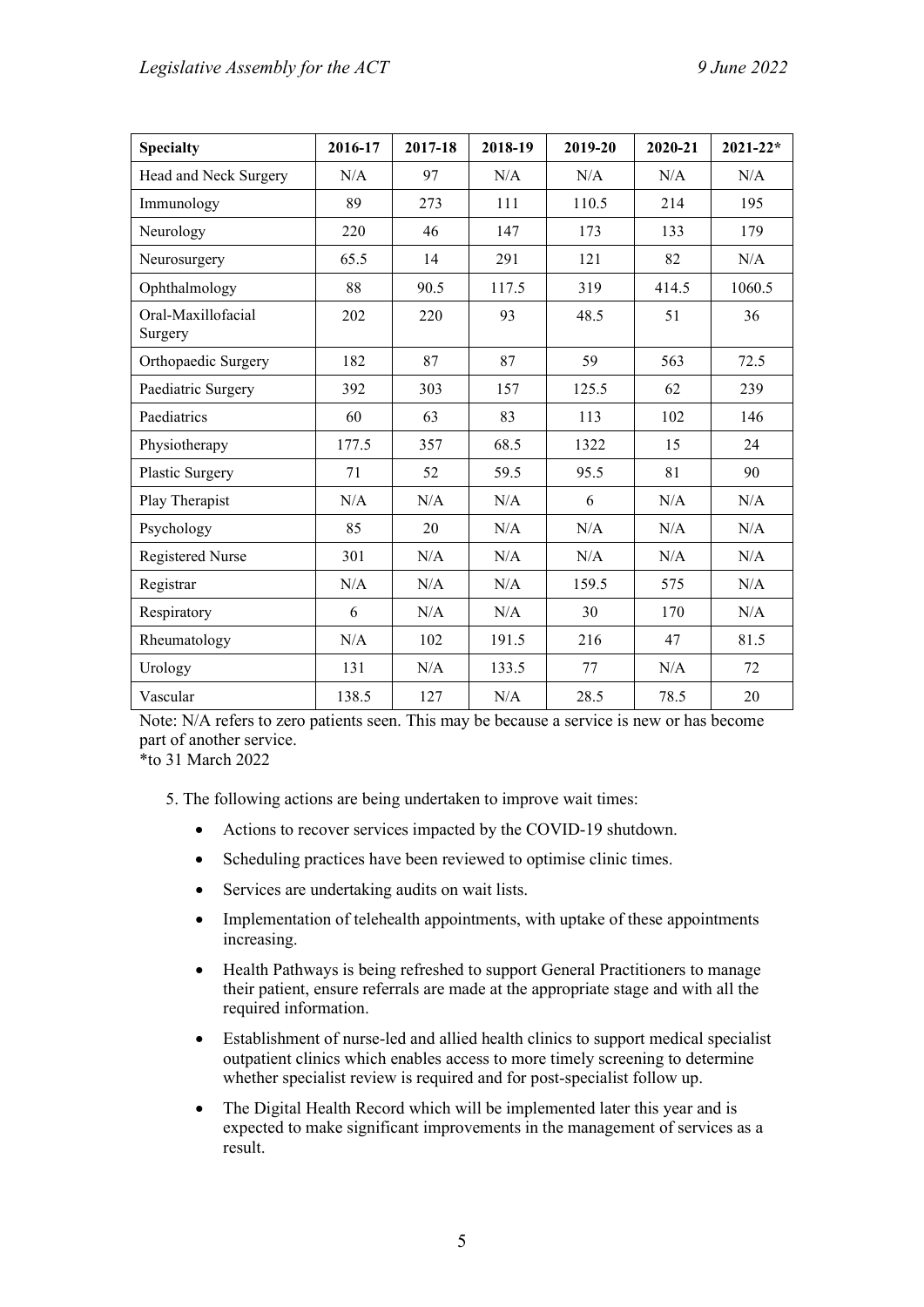- People and Culture have engaged a Talent Acquisition Specialist to support recruitment.
- 6. The ACT Government invested \$30 million in the public health system to support the recovery of services impacted by the COVID-19 shutdown, including funding for additional outpatient appointments. Other actions to reduce waitlists have been undertaken within existing resources.
- 7. To collate the answer for this question, the scope of those reviewed and included was based on skill set of all Specialist, Senior Specialists and Visiting Medical Officers (VMOs) working within the Division of Women, Youth and Children (WYC).

Specialists are engaged at CHS as salaried staff and VMOs details provided in Table 5 below are reflective of staff paid or under contract as of 30 June each year.

|              | 2016 | 2017 | 2018 | 2019 | 2020 | 2021 |
|--------------|------|------|------|------|------|------|
| <b>Total</b> | 46   | 58   | 80   | 90   | 100  | 110  |

NB: In order to collate the answer for this question, the scope of those reviewed and included was based on skill set of Obstetrician, Paediatrician (including Cardiology, Surgeon, Oncologists), Neonatologist, Geneticists, and Children's Plastic Surgeons. Also included in the collation were General Practitioners contracted and on staff to provide clinical services to children throughout the requested period.

- 8. All funded positions within paediatric services of WYC at Canberra Hospital are fully recruited with the exception of the following:
	- a. General Paediatrics by two senior medical officers. Both positions are being actively recruited to; and
	- b. Paediatric Rheumatology by one part time medical officer. WYC is working with the Division of Medicine to appoint to this position.

# **Alexander Maconochie Centre—mental health services (Question No 687)**

**Mrs Kikkert** asked the Minister for Justice Health, upon notice, on 25 March 2022:

- (1) Why has the updated arrangement between the Justice and Community Safety Directorate and ACT Health not been sighted or signed by ACT Corrective Services (ACTCS).
- (2) If the updated arrangement has now been signed, what was the reason it was not sighted or signed by ACTCS at the time of the Auditor General's 2022 report into mental health services in the Alexander Maconochie Centre.
- (3) Did ACTCS have any concerns about signing this arrangement; if so, what were those concerns.
- (4) When did development of the service level agreement (SLA), under the updated arrangement, begin.
- (5) At what stage is the development of the SLA at now.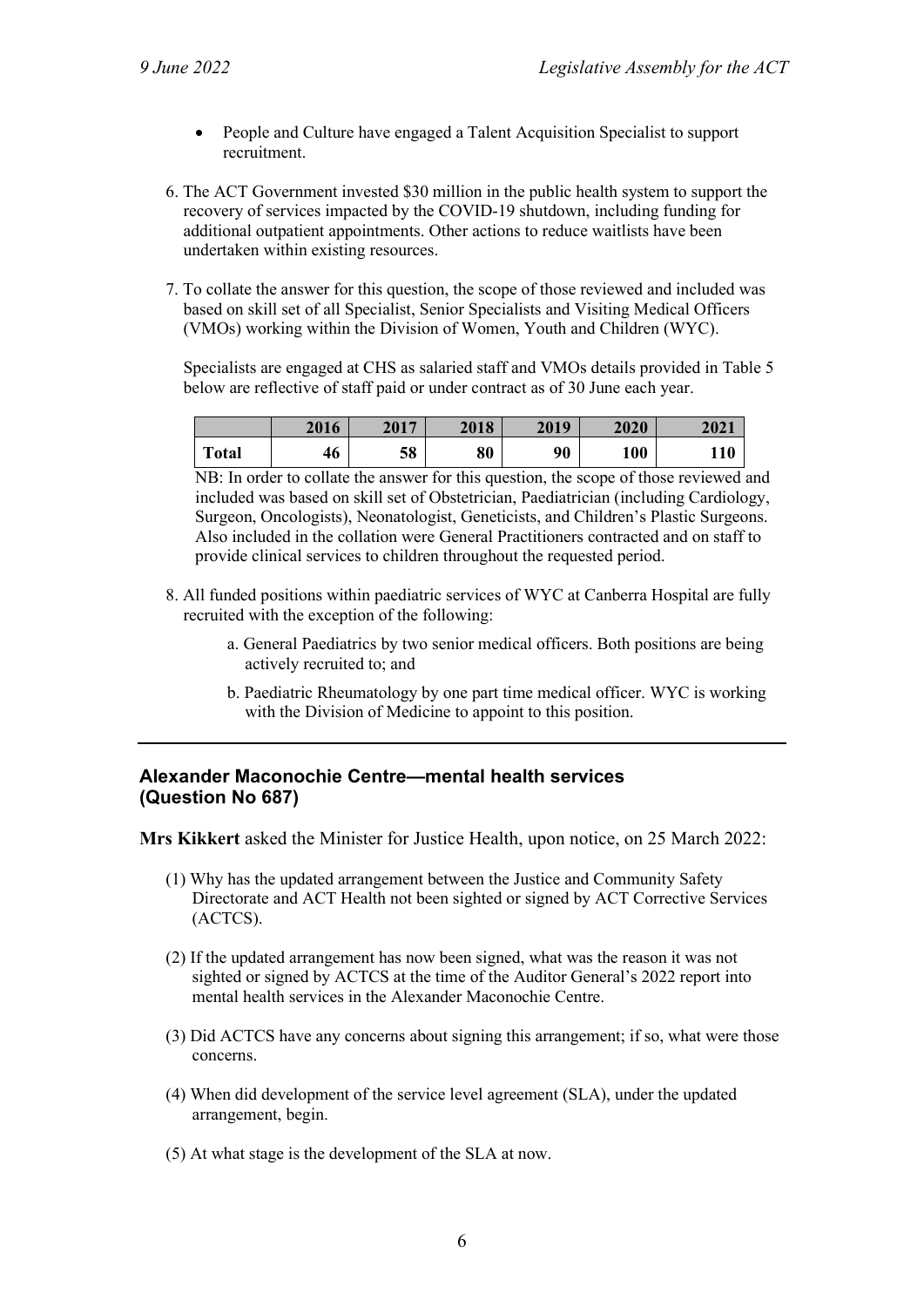- (6) What has been the cause of the delay in development of the SLA.
- (7) Is there a draft version or a timeframe for delivery at this time.

**Ms Davidson**: The answer to the member's question is as follows:

- 1. The delivery of updated agreements has been impacted by resources being redirected to the management of the COVID-19 pandemic.
- 2. Work on an updated agreement between the Justice and Community Safety Directorate (JACS) and Canberra Health Services (CHS) is underway, and the new agreement will include a schedule on mental health services for detainees. JACS anticipates that the new agreement will be in place by the second half of 2022.
- 3. CHS and JACS is of the view that the 2017 *Arrangement between JACS and ACT Health for the delivery of health services for detainees* still provides the guiding principles for the relationship between JACS and CHS.
- 4. By way of background, the fifth recommendation in the ACT Auditor-General's report titled *Management of detainee mental health services in the Alexander Maconochie Centre (AMC)*, focuses on the development of a service level agreement (SLA) between CHS JACS. Considerations regarding the development of this SLA began during this audit process.
- 5. Both CHS and JACS, specifically ACT Corrective Services (ACTCS), currently partner to deliver the health services within the Alexander Maconochie Centre (AMC). Initial discussions have commenced on best way to formalise these arrangements, such as through an SLA.
- 6. There has not been a delay in the development of the SLA. Formalising the current arrangements is underway following recommendations made by the Auditor-General.
- 7. At present, a draft SLA has not been prepared. As previously stated, the process is in initial stages with discussions between CHS and ACTCS having commenced.

### **Mental Health Services—Dhulwa Mental Health Unit (Question No 699)**

**Ms Castley** asked the Minister for Mental Health, upon notice, on 8 April 2022:

- (1) How many Dhulwa staff have been on WorkCover each year since the unit opened and can the Minister provide detail including staff occupation, reason for WorkCover, the length of leave, etc.
- (2) Further to the answer to a question taken on notice on 21 February 2022 (QToN No 11), can the Minister provide detail about the 'OV physical' incidents since 2019-20 including what happened in each incident, staff occupation, how was the staff member injured and what action was taken (eg, staff taken to hospital, staff treated at the scene, staff took leave).
- (3) How many Dhulwa staff have taken stress/mental health leave each year since the unit opened and in what roles were the staff (eg, mental health nurses, security).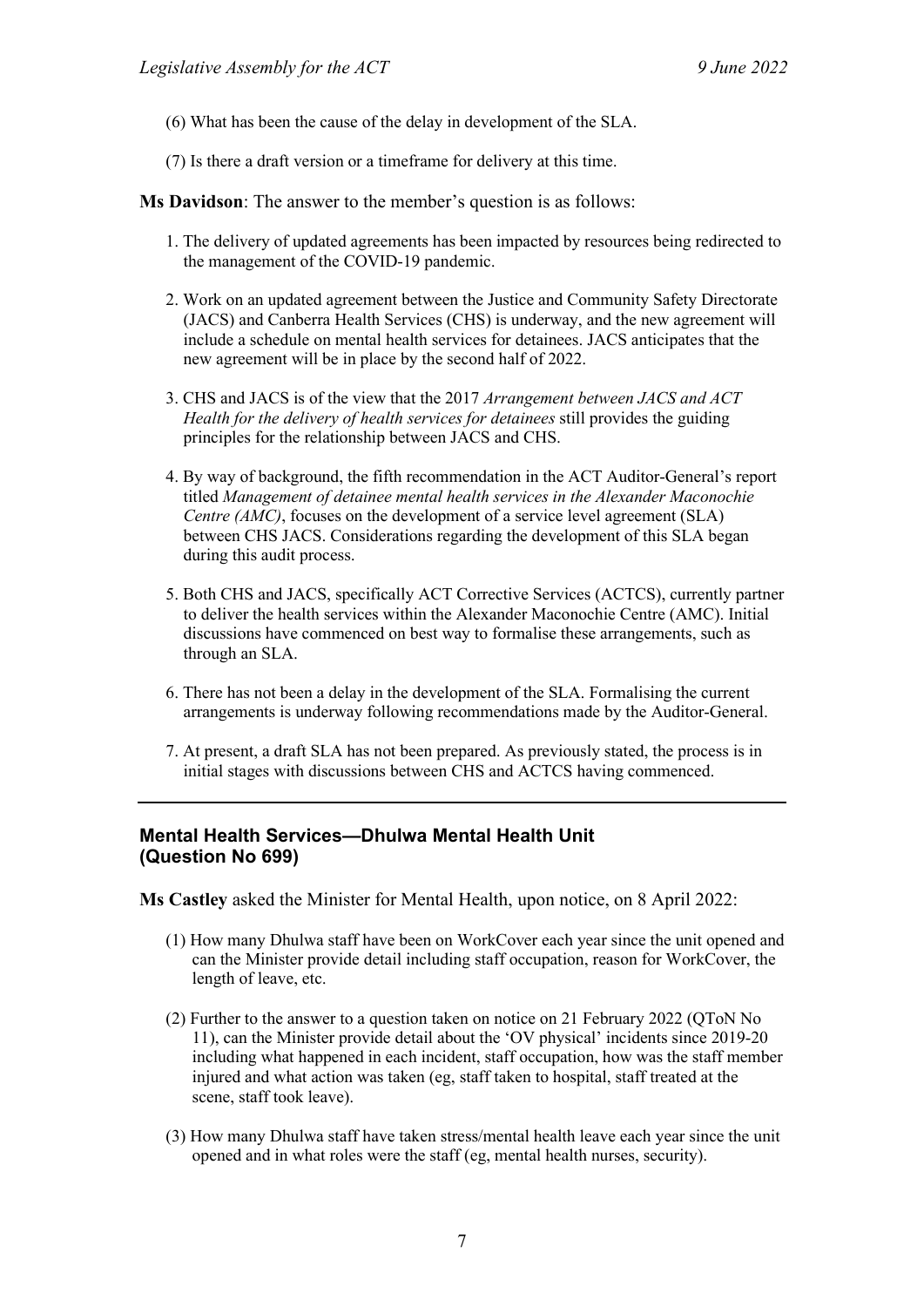- (4) How many staff complaints have there been each year since the unit opened, and can the Minister provide details of each complaint, staff occupation and what/if any action was taken.
- (5) What training do Dhulwa nurses receive to protect themselves from being physically attacked.
- (6) Can the Minister provide detail, for each year since the unit opened, about (a) how much time each year is allocated to each staff member for training, (b) how much has been spent on training, (c) what training has been offered and by whom and (d) how many staff have attended training programs.
- (7) How many nurses are meant to work each shift and on how many occasions, since 2019, has Dhulwa been short staffed.
- (8) Further to part (7), who is the leader for each shift and is that nurse also required to work with consumers.
- (9) Is there an Assistant Director of Nursing (ADON) or Director of Nursing (DON) on site at all times; if not, who is in charge.
- (10) Have any ADONs or DONs been physically attacked since Dhulwa opened; if so, what are the details of these attacks.
- (11) What extra training are ADONs and DONs required to attend.
- (12) Can the Minister provide details about what training ADONs and DONs have done since Dhulwa opened and what the cost was of that training.
- (13) What mental health support is provided to Dhulwa nurses.
- (14) Can the Minister provide details on how much funding has been allocated and spent on mental health support for nurses since the unit opened.
- (15) What is the accreditation process for Dhulwa and can the Minister provide details on this process.
- (16) Has there been an audit, or any review, of Dhulwa since it opened.
- (17) What safety issues have been raised by staff since Dhulwa opened and what was the response for each.
- (18) What has Dhulwa's budget been each year since it opened.
- (19) How much did it cost to build Dhulwa.
- (20) What has been the Dhulwa staff/nurse turnover since it opened.
- (21) How many Dhulwa nurses have sought and been offered counselling/psychological support each year since it opened, including details of each occasion.
- (22) Have any unfair dismissal claims been lodged by any Dhulwa staff; if so, can the Minister provide details of each claim.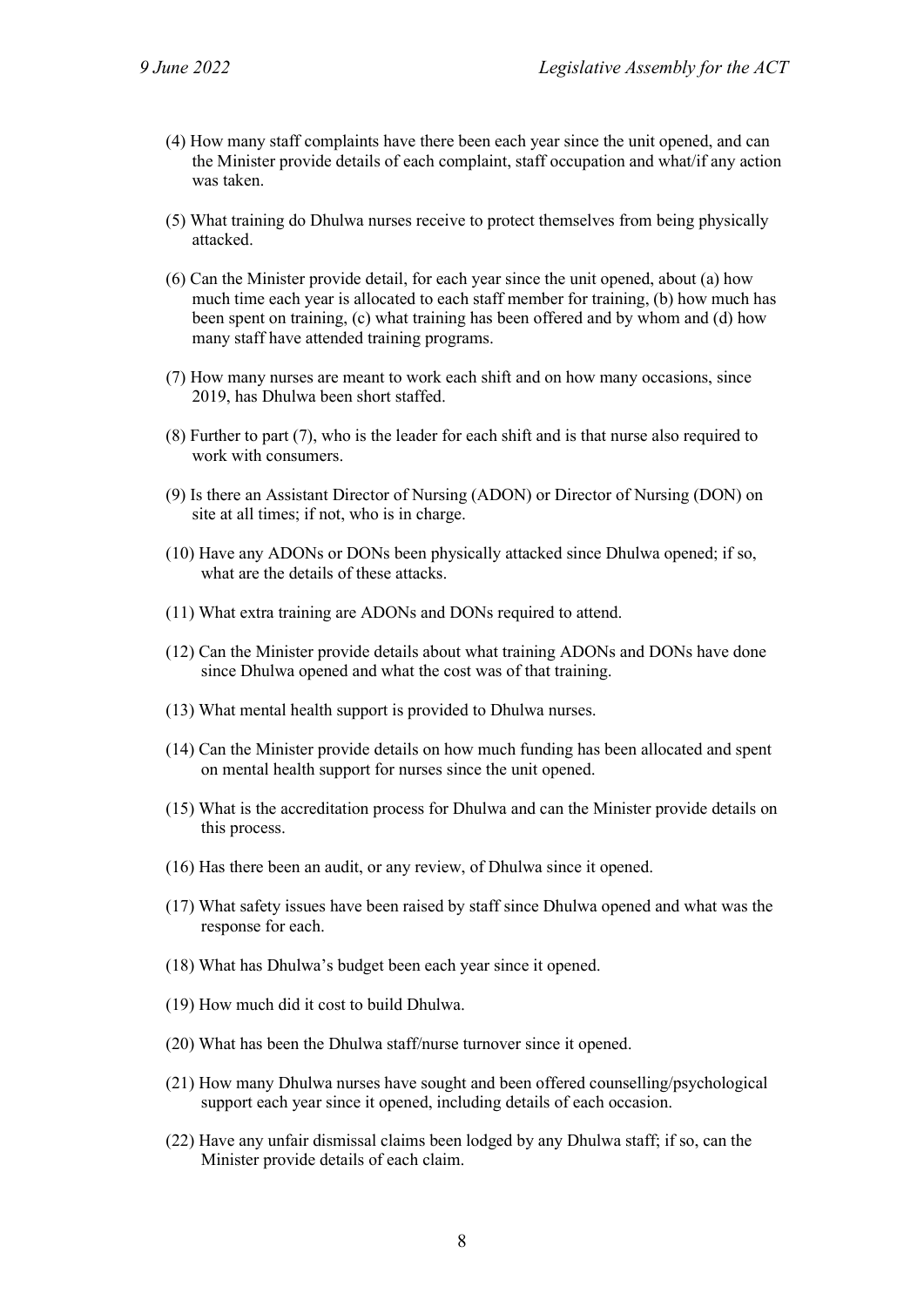- (23) Have Dhulwa nurses (a) had faeces thrown at them, (b) been sexually harassed or (c) threatened.
- (24) What is the total staff numbers at Dhulwa and can the Minister provide a breakdown of roles and permanent staff versus contract positions.
- (25) What has been the staff budget each year since the unit opened.
- (26) How often have security guards intervened in occupational violence and threatening situations for staff and can the Minister provide details of each situation.
- (27) What is the role of security guards and how many are employed for each shift.
- (28) Is it the job of security guards to protect Dhulwa staff/nurses.
- (29) Does Dhulwa have a resident doctor/psychiatrist; if so, can the Minister provide details.
- (30) What support staff does Dhulwa employ (eg, counsellors, psychologist, psychiatrists, OTs, music therapy, exercise therapy).
- (31) What programs have been offered to Dhulwa consumers since it opened including detail and cost (eg, cooking course, music program).

**Ms Davidson**: The answer to the member's question is as follows:

| 1) Data is available in relation to workers' compensation claims from 2018 onwards. 21 |
|----------------------------------------------------------------------------------------|
| claims have been lodged by Dhulwa staff since 2018. All staff were Nurses.             |
|                                                                                        |

| Year                            | No. of workers'<br>compensation<br>claims<br>submitted | <b>Mechanism of injury</b> | <b>Combined total</b><br>Lost time injury |
|---------------------------------|--------------------------------------------------------|----------------------------|-------------------------------------------|
| 2018                            | 3                                                      | OV related injuries        | 99 weeks                                  |
| 2019                            |                                                        | Physical injury            | 0 weeks                                   |
| 2020                            | 5                                                      | Bullying/harassment,       | 49 weeks                                  |
|                                 |                                                        | Falls                      |                                           |
|                                 |                                                        | OV related injuries        |                                           |
| 2021                            | 6                                                      | Falls                      | 9 weeks                                   |
|                                 |                                                        | OV related injuries        |                                           |
| $2022$ (up until<br>21/04/2022) | 6                                                      | OV related injuries        | 9 weeks                                   |

- 2) For the period of 1 July 2019 to 13 April 2022, there has been a total of 312 physical incidents reported. As each incident does not involve an injury the information provided above in question one outlines the injuries because of physical incidents.
- 3) Stress and mental health leave is not a category of leave available to employees. Employees can take personal leave if they are unwell however Canberra Health Services (CHS) does not ask employees the nature of their illness.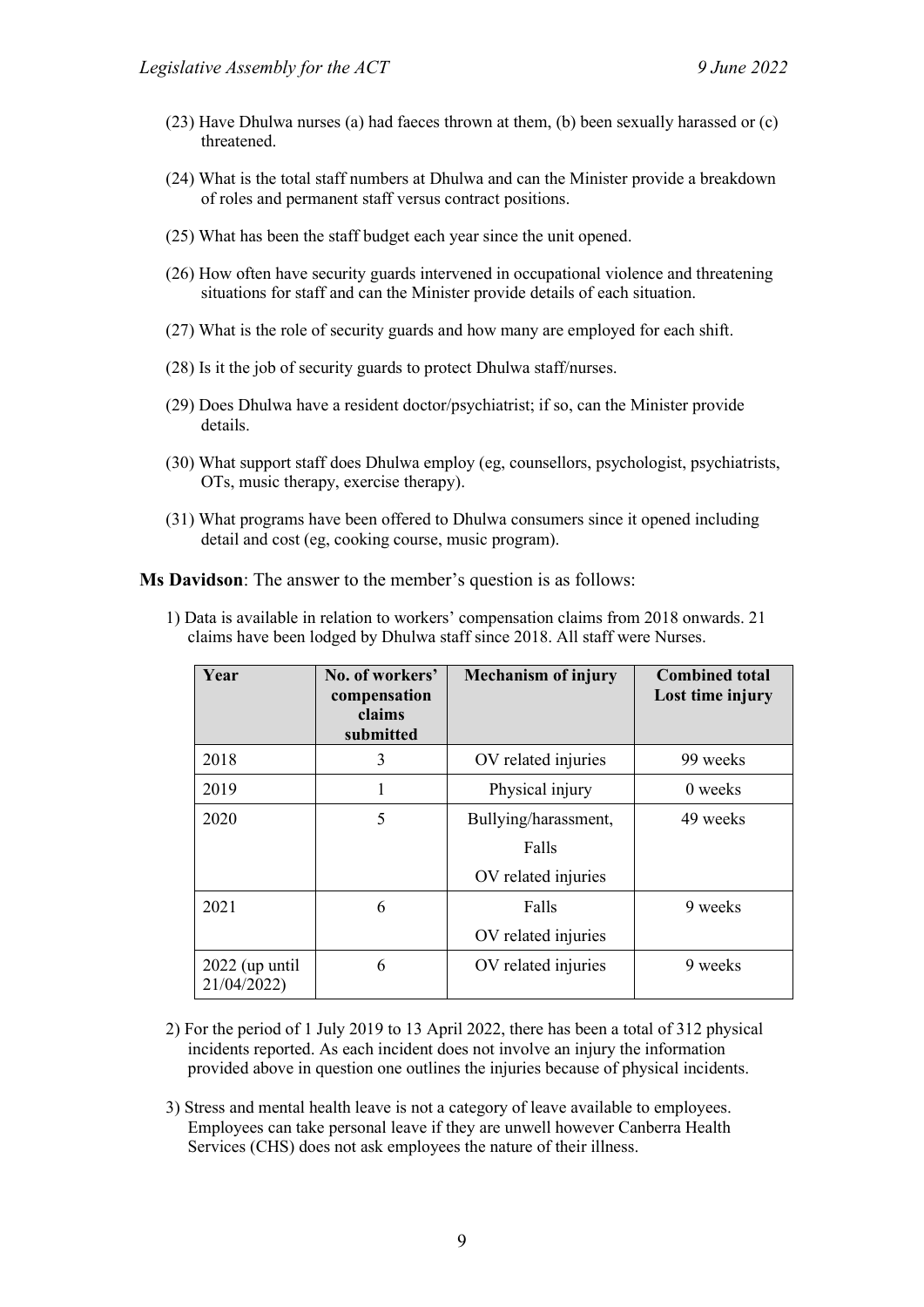- 4) Staff complaints can be raised in many ways, to many people and for a large number of reasons. CHS does not store centrally all types of complaints raised by employees.
- 5) The team at Dhulwa receive Occupational Violence (OV) Education. The new CHS OV Training includes four modules - Awareness, De-escalation, Protect and Restraint. The Protect Module is designed to provide a range of techniques to avoid harm from a physical attack.

A change management process is underway to transition staff from previous Violence Management Prevention (VMP) training which also provided evasion techniques for staff.

Approved Occupational Violence (OV) Training which includes training modules for (1) Situational Awareness (2) De-escalation, (3) Protect, and (4) Restraint.

Since new OV Training has commenced in February 2022, staff previously trained have received a one-day refresher program (including new protect and restraint techniques) and will continue regular team practice sessions using relevant clinical scenarios as part of a daily education plan. New staff commencing in 2022 attend a two-day OV Program with regular team practice sessions scheduled thereafter.

Each team member has been allocated three full days of OV training on commencement at Dhulwa, this is followed up with an annual refresher and practice sessions which forms part of a calendar of daily education.

6)

a) Within the first year of employment a staff member will complete approximately 40 hours of mandatory training delivered in a combination of e-learning and face to face facilitated training sessions. A number of these sessions require renewal annually to ensure currency of education. Subsequently Dhulwa staff have protected education hours each week to ensure ongoing mandatory training renewals are completed.

Staff are encouraged to speak to the Secure Mental Health Services (SMHS) education team with any requests for education that interests them so that this can be arranged to continually develop staff skills and to exceed the Australian Health Practitioner Regulation Agency (AHPRA) required 20 hours of continuing professional development.

The Secure Mental Health Services education team provides in-service education to staff on a wide variety of specialist mental health topics in addition to mandatory training and other sessions to meet the National Safety and Quality Health Service Standards.

- b) This data is unavailable.
- c) All CHS staff have access to the training available on HRIMS Learning system. Dhulwa team members have also provided a range of mental health in-services. Staff can also apply for external training and study leave.
- d) The Dhulwa team are required to complete CHS and mental health mandatory training requirements. Training requirements are different dependent on the classification of the team member e.g. administration, allied health, or nursing.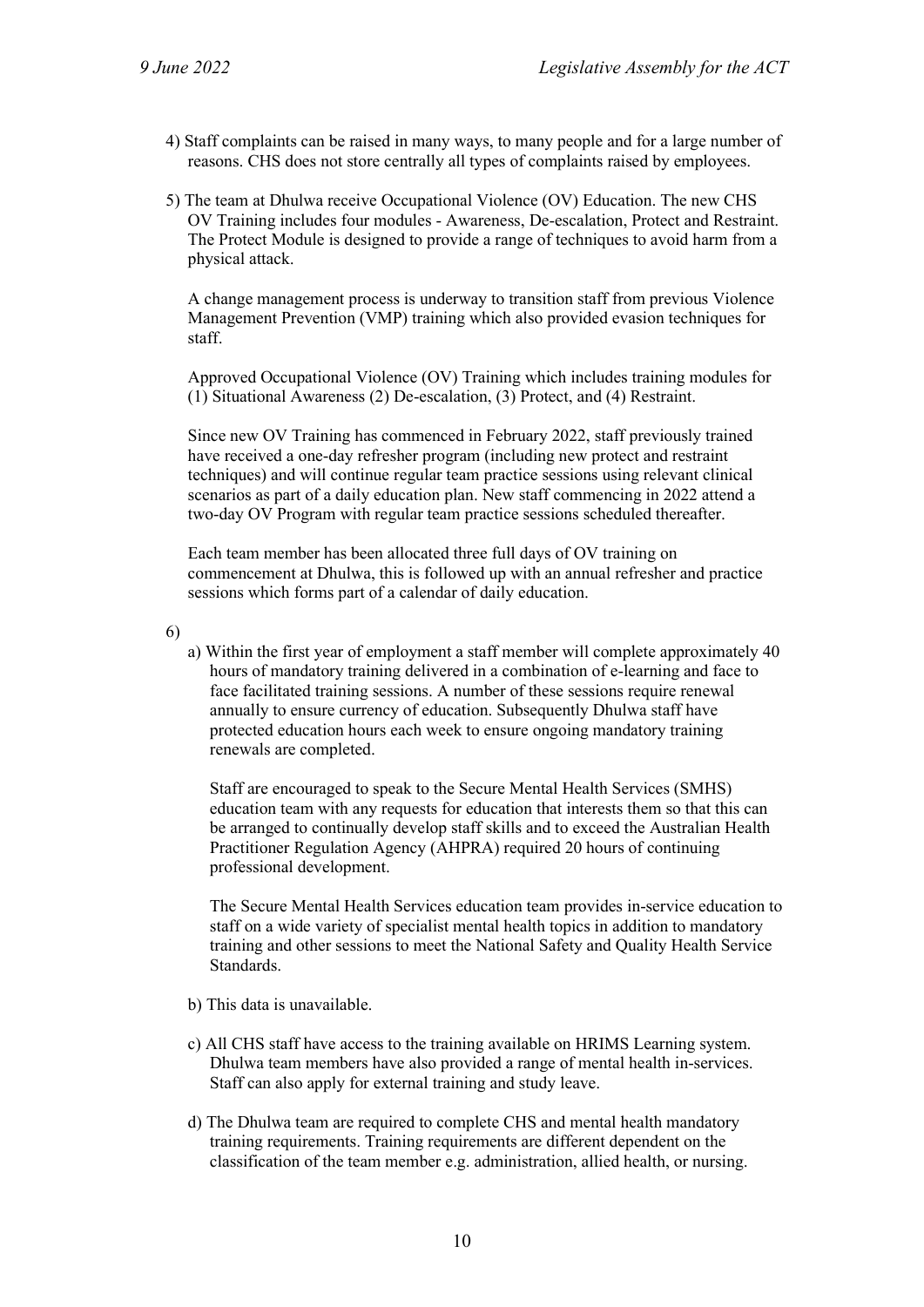The main training system used at CHS is HRIMS Learning system and only reports on current staff. Training undertaken by staff may not necessarily have been completed while they were working at Dhulwa.

Training data is held in many different locations, dependant on the type of training, for example, mandatory training, in-services, external training and study leave.

- 7) Eight nurses per shift. Due to resourcing and the size of the report, CHS is unable to provide the number of times a shift has short staffed since 2019.
- 8) During business hours the Clinical Nurse Consultant (CNC) RN level 3.2 is responsible for the clinical operations of the unit.

There is a team leader for each ward who carries a patient load. After hours, the nurse in charge is a designated RN2 or senior RN1 who oversees the clinical operations.

Depending on the number of consumers admitted and the level of care required, they may have a small patient load.

9) The Assistant Director of Nursing (ADoN) works across both Dhulwa and Gawanggal Mental Health Unit and is located wherever needed (Dhulwa majority of the time).

The Director of Nursing (DoN) is operationally responsible for Dhulwa, Gawanggal, Adult Mental Health Unit, Mental Health Short Stay Unit, Ward 12B and the Adult Mental Health Rehabilitation Unit. The DoN splits their time across the units but will prioritise a unit if there is a clinical need. Typically, the DoN is on site at Dhulwa one day per week.

For further advice regarding who is in charge, please refer to Q8.

- 10) This data is unavailable.
- 11) ADONs and DONs complete the same mandatory training as all staff.
- 12) This data is unavailable.
- 13) All CHS staff including those working in Dhulwa, have access to mental health support from CHS' Employee Assistance Program (EAP) - Converge International which they can access directly. In March 2022, Converge provided critical incident support to staff in Dhulwa. As EAP is a confidential service, CHS do not receive identifying information, including how many staff accessed EAP support from Converge.

Other mental health support services available to staff include Nursing & Midwifery Support Service; Next Step – Beyond Blue Program; Access Mental Health Team; CHS' Workplace Resolution and Support Service. HOT debriefs are provided immediately following an incident, COLD debriefs within the following days of the incident. In addition, welfare checks may be performed by managers where required. CHS has mandated Family Violence – a Shared Understanding for Managers to support them in identifying possible risk factors in their staff and inform them of the resources available to staff who may be experiencing challenges.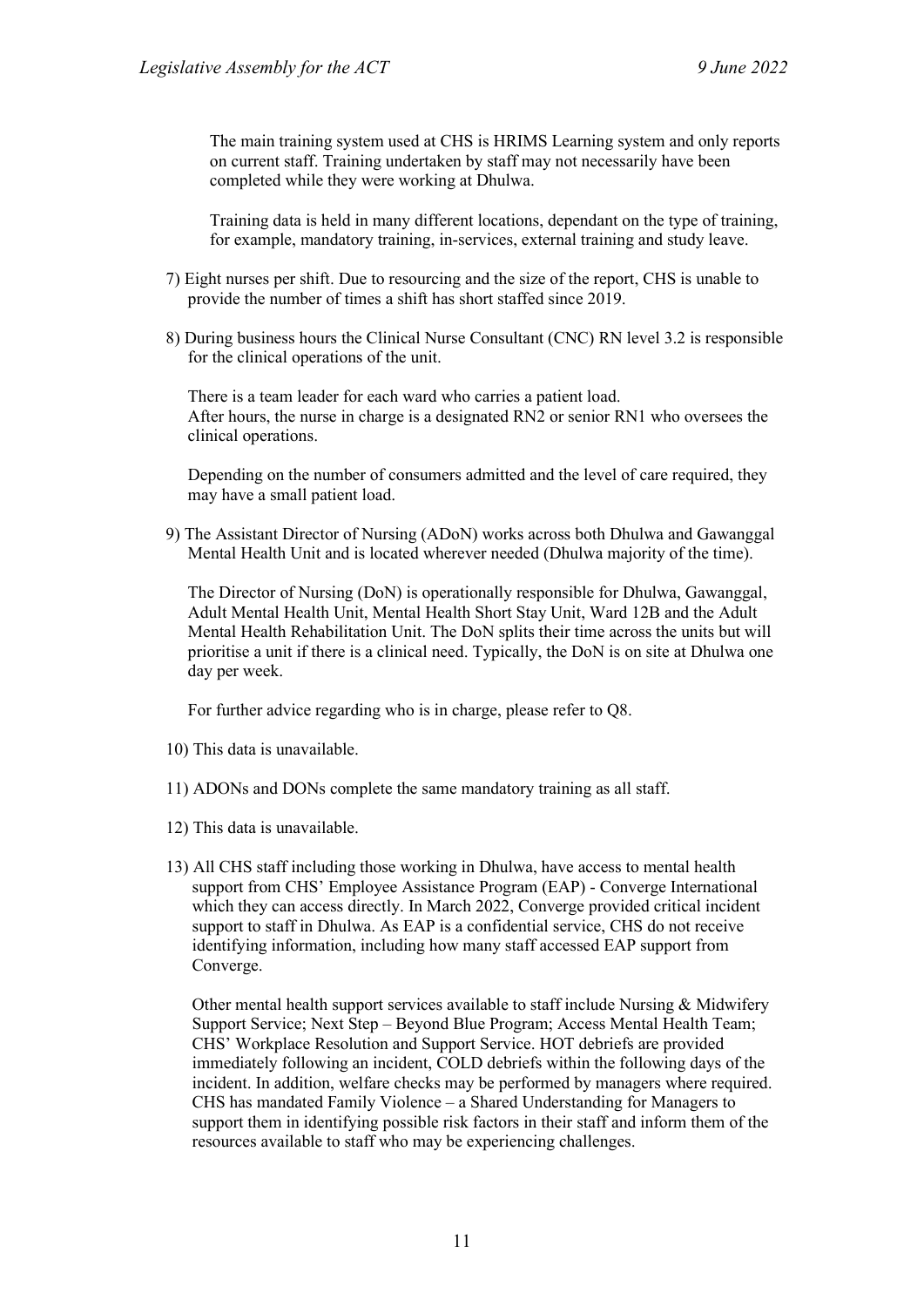- 14) CHS do not receive identifying information from services that provide mental health support to team members.
- 15) As Dhulwa is a CHS health care facility, it is included in the organisation wide accreditation process to ensure the service is meeting the requirements of the Australian Commission on Safety and Quality in Healthcare's National Standards.

During the organisation wide accreditation assessment week (27 June to 1 July 2022), ten assessors from the Australian Council on Healthcare Standards (ACHS) will attend various CHS facilities, including Dhulwa. During the assessment, the assessors will review existing policies and procedures, observe staff and consumer interactions, interact with a range of CHS staff and ask a range of questions related to process, improvement, consumer participation, monitoring, reporting and systems to determine how the National Standards are incorporated into practice. Assessors may also speak to patients/consumers and/or carers about their experience.

- 16) There have been three reviews since the unit opened:
	- Independent External Review of Mental Health Inpatient Services within ACT Health (2018);
	- Secure Facility Act 2016 review (2020),;and
	- Human Rights Commission, Commission Initiated Consideration (2021).
- 17) Themes of the safety issues raised by staff are risk of occupational violence, concerns about the admission processes and infrastructure repairs. All safety issues are taken seriously by CHS and are responded to at the time they are raised.

| ×<br>I |
|--------|
|--------|

| Year                    | 2017-2018    | 2018-2019    | 2019-2020    | 2020-2021     | 2021-2022     |
|-------------------------|--------------|--------------|--------------|---------------|---------------|
| Net Operating<br>Result | 7.302.933.09 | 9.376.490.81 | 9.393.624.85 | 10.080.886.00 | 10.264.213.07 |

- 19) The total cost for the design and construction of the Dhulwa Mental Health Unit was \$45.7 million (GST exclusive).
- 20) The annual separation rate for nursing and other staff that have been employed at Dhulwa is detailed in the table below. The reported period is from the opening of Dhulwa in 2016, and data is based on all resignation and retirements, this includes permanent, temporary and casual staff each year during this period.

Typically, turnover rates are based on permanent employees only which needs to be taken into consideration when reviewing the annual data for benchmarking purposes. As all resignations and retirements have been included and considering the size of the unit, the average separation rate appears elevated. For transparency, all classifications have been shown to provide full staffing turn over.

The turnover rate for 2016 is not included as there were no separations. Data for the 2022 YTD has also been omitted as it is not a sufficient reporting period for reporting purposes.

Data used to calculate the turnover rate is based on Dhulwa headcount as at the end of each Financial Year.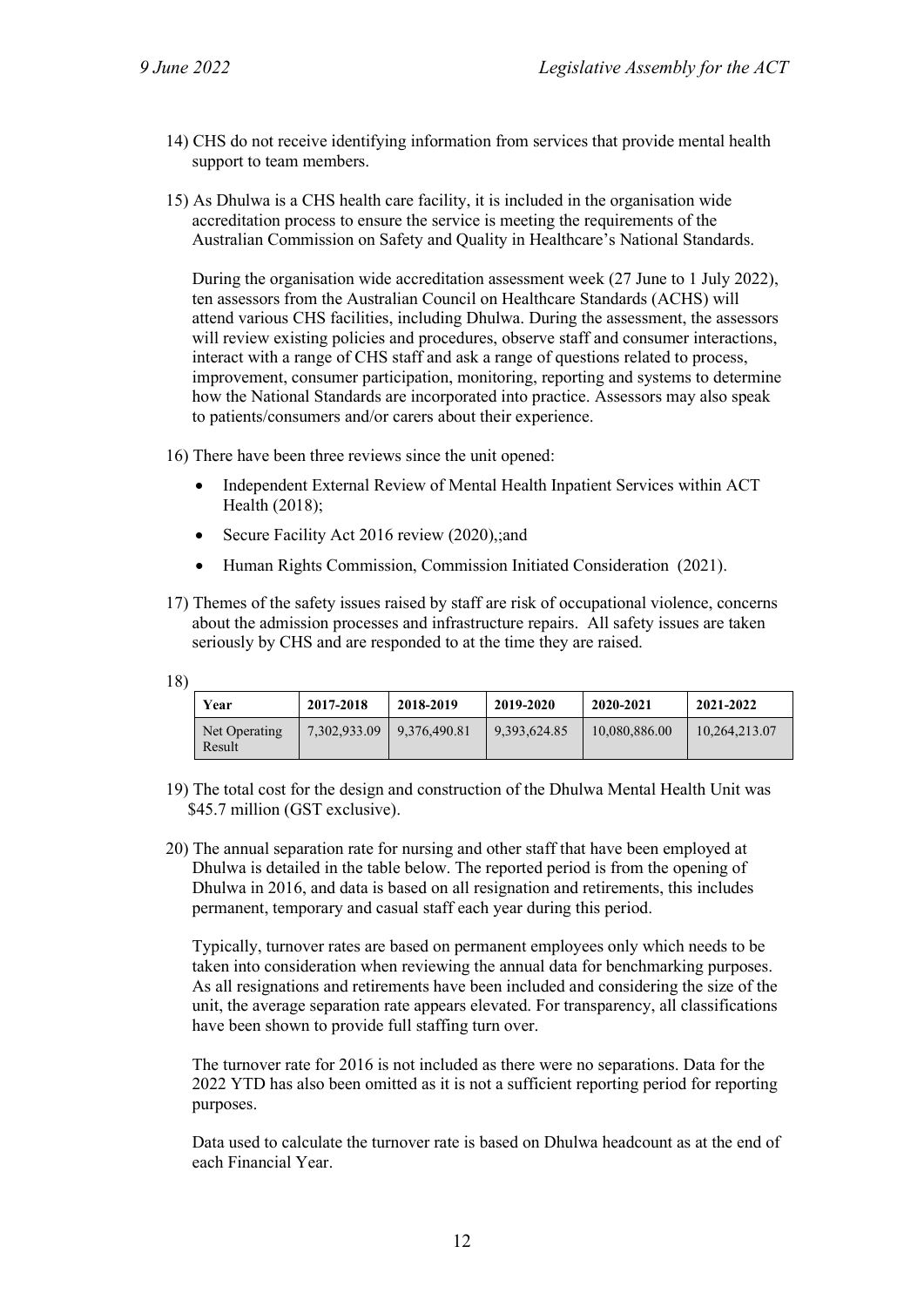| Year | <b>Nursing</b> | <b>All Staff</b> |
|------|----------------|------------------|
| 2017 | 23.3%          | 12.7%            |
| 2018 | 18.9%          | $12.2\%$         |
| 2019 | 17.8%          | $10.1\%$         |
| 2020 | 13.0%          | $8.0\%$          |
| 2021 | 12.5%          | 8.0%             |

21) CHS do not receive information from areas across the organisation about who seeks or is referred for counselling or psychological support. All CHS staff including those working in Dhulwa have access to EAP – provided by Converge International. Individual staff access this confidential service directly, without referral, for work or personal related issues, with anonymity. As such statistics for how many Dhulwa nurses have sought or been offered counselling/psychological support are not available.

In additional to EAP, critical incident support was provided by Converge to staff at Dhulwa in March 2022.

- 22) Unable to provide this detail as due to the small number, people may be able to be identified.
- 23) This behavioural is often seen in prison settings as a mark of protest. Mental state of consumers fluctuates along with level of insight into social propriety.
	- a) Yes
	- b) Yes
	- c) Yes
- 24) Many of the staff on temporary/ casual contracts are not eligible for permanent positions due to visa requirements.

As of 30 March 2022, the Dhulwa workforce consists of 70 employees with a breakdown of classification groups and employment types listed in the table below. Note, this table does not include the management team, medical officers or security staff.

|                              | Headcount |   |              | <b>FTE</b> |       |      |              |
|------------------------------|-----------|---|--------------|------------|-------|------|--------------|
|                              |           | т | <b>Total</b> |            | P     |      | <b>Total</b> |
| Administrative Officers      |           |   |              |            |       |      |              |
| <b>Health Assistants</b>     |           | ◠ |              |            |       | 1.47 | 4.47         |
| Health Professional Officers |           | າ |              |            | 2.7   | 0.71 | 2.41         |
| Nursing Staff                | 45        | 3 |              | 3.23       | 42.81 |      | 49.04        |
| Senior Officers              |           |   |              |            |       |      |              |
| <b>Grand Total</b>           | 58        | − |              |            | 51.51 | 5.18 | 59.92        |

25)

| Year   | 2017-2018    | 2018-2019    | 2019-2020    | 2020-2021    | 2021-2022    |
|--------|--------------|--------------|--------------|--------------|--------------|
| Labour | 6.357.691.63 | 8.588.728.46 | 8,666,727.72 | 9.350.446.94 | 9,525,923.32 |
| - FTE  | 58.67        | 76.13        | 75.23        | 75.23        | 75.23        |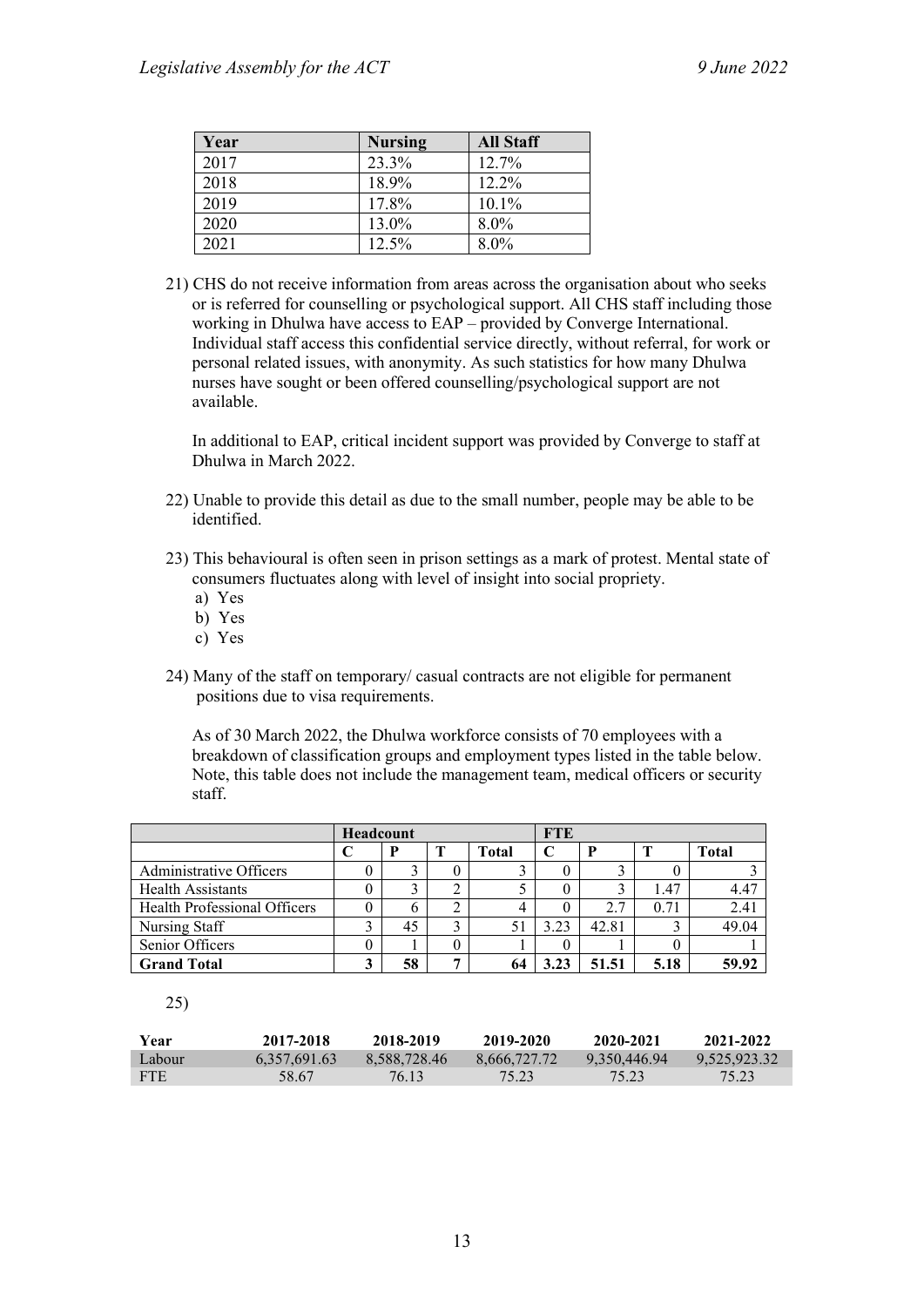- 26) The team at Dhulwa work as a collegial team to de-escalate a situation before an incident happens. Data is not kept on how many times security guards assist the clinical team.
- 27) The staffing profile for security officers at the Dhulwa Mental Health Unit and their roles are outlined below, seven days a week.

Note: The exact timings of these shifts and the specific duties of these roles is not fully detailed, to protect operational security.

| Role                         | Day Shift (12 hrs) | Night Shift (12 hrs) |
|------------------------------|--------------------|----------------------|
| <b>Security Supervisor</b>   |                    |                      |
| Control Room Operator        |                    |                      |
| Rover/Responder              |                    |                      |
| <b>Accommodation Officer</b> |                    |                      |
| Reception Officer            |                    |                      |

28) Security officers are one facet of occupational violence minimisation and response. Security officers support the clinical Emergency Response Team in response to incidents. These are clinically led.

The primary role of a Security Officer is to cordon and contain incidents to allow clinical staff members to deal with a situation without interference by others. Security officers will provide protection for staff by applying control and restraint techniques where there is an unexpected or sudden outburst of violence.

- 29) Secure Mental Health Services is funded for three Consultant Psychiatrists and two Registrars.
- 30) Social Worker, Psychologist, Occupational Therapist, Art Therapist, Allied Health Assistants, and an Exercise Therapist.
- 31) Programs at Dhulwa include and not limited to social work groups, psychology, occupational interventions, art therapy, cooking groups, external community outing including cinema, bush walks, sports event attendance, local community access, music program, therapy dogs, hosting parties, inter-ward activities, speech pathology, selfhelp groups and mental health recovery groups.

Unable to provide a detailed cost of the programs at Dhulwa. The cost from the programs can vary from free to paying an organisation to provide the program with a charge up to \$500 per session.

### **Calvary Hospital—Clare Holland House (Question No 700)**

**Ms Castley** asked the Minister for Health, upon notice, on 8 April 2022:

- (1) Has a new wing opened at Clare Holland House; if so, can the Minister provide details such as cost, how many beds, reason for new wing, etc; if not, (a) why has a new wing not opened, (b) when was the new wing due to open and (c) when will it open.
- (2) How many staff are/have been employed at Clare Holland House, each year for the last five years, including their roles and employment status (permanent or contract).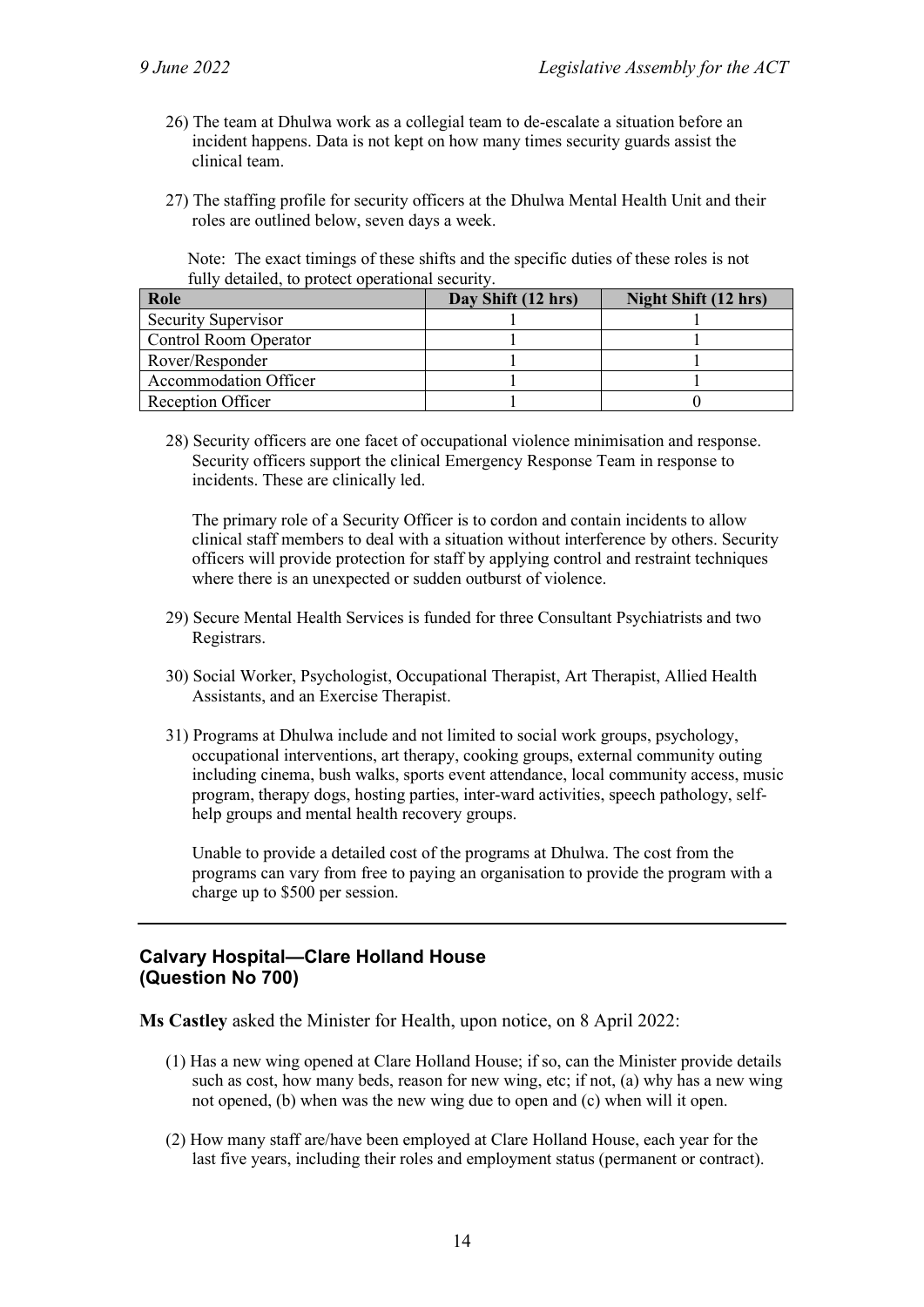- (3) Can the Minister provide total staff numbers, each year for the last five years, including roles and employment status.
- (4) Is there a lack of staff at Clare Holland House; if so, what is the Minister doing to address this.
- (5) What staff training is provided at Clare Holland House.
- (6) Can the Minister provide information, for the last three years, about how many staff (including their roles) have (a) received training, (b) the nature of the training, (c) the provider and (d) cost.
- (7) Do staff receive specific palliative care training when they are employed and each year; if so, can the Minister provide details of the training.
- (8) What has been the staff turnover at Clare Holland over the last five years.
- (9) Can the Minister provide details, for each year over the past five years, about what counselling/support is offered to staff and how often has it been taken up, including cost.

**Ms Stephen-Smith**: The answer to the member's question is as follows:

(1) The expansion of Clare Holland House (CHH) was officially opened on 25 June 2021.

The Clare Holland House Expansion project strengthened palliative care, with the ACT Health Directorate delivering a redesigned respite facility with an additional eight inpatient bedrooms, improved patient amenities and associated clinical and administrative support facilities.

The total project budget was \$6 million, which included \$4 million funded by the Commonwealth Government and \$2 million donated by the Snow Foundation via Calvary Health Care ACT (Calvary). To support this expansion the 2021-22 Budget included \$16.1 million over four years to progressively fund additional beds to meet growing demand and immediately expand home-based palliative care services.

| New staff recruited each year    |         |         |         |                |         |              |         |
|----------------------------------|---------|---------|---------|----------------|---------|--------------|---------|
| <b>Employment</b><br><b>Type</b> | Role    | 2016-17 | 2017-18 | 2018-19        | 2019-20 | 2020-21      | 2021-22 |
| Casual                           | Allied  |         |         |                |         |              |         |
|                                  | Nurse   | 12      |         | ↑              | 14      | $\mathbf{r}$ |         |
|                                  | Admin   | 3       | ◠       |                |         | 2            |         |
|                                  | General | ш       |         |                |         |              |         |
| <b>Fixed Term</b>                | Allied  |         | っ       |                |         |              |         |
|                                  | Nurse   | 3       | ◠       | $\overline{2}$ |         | 2            |         |
|                                  | Medical | ◠       |         |                |         | ∍            |         |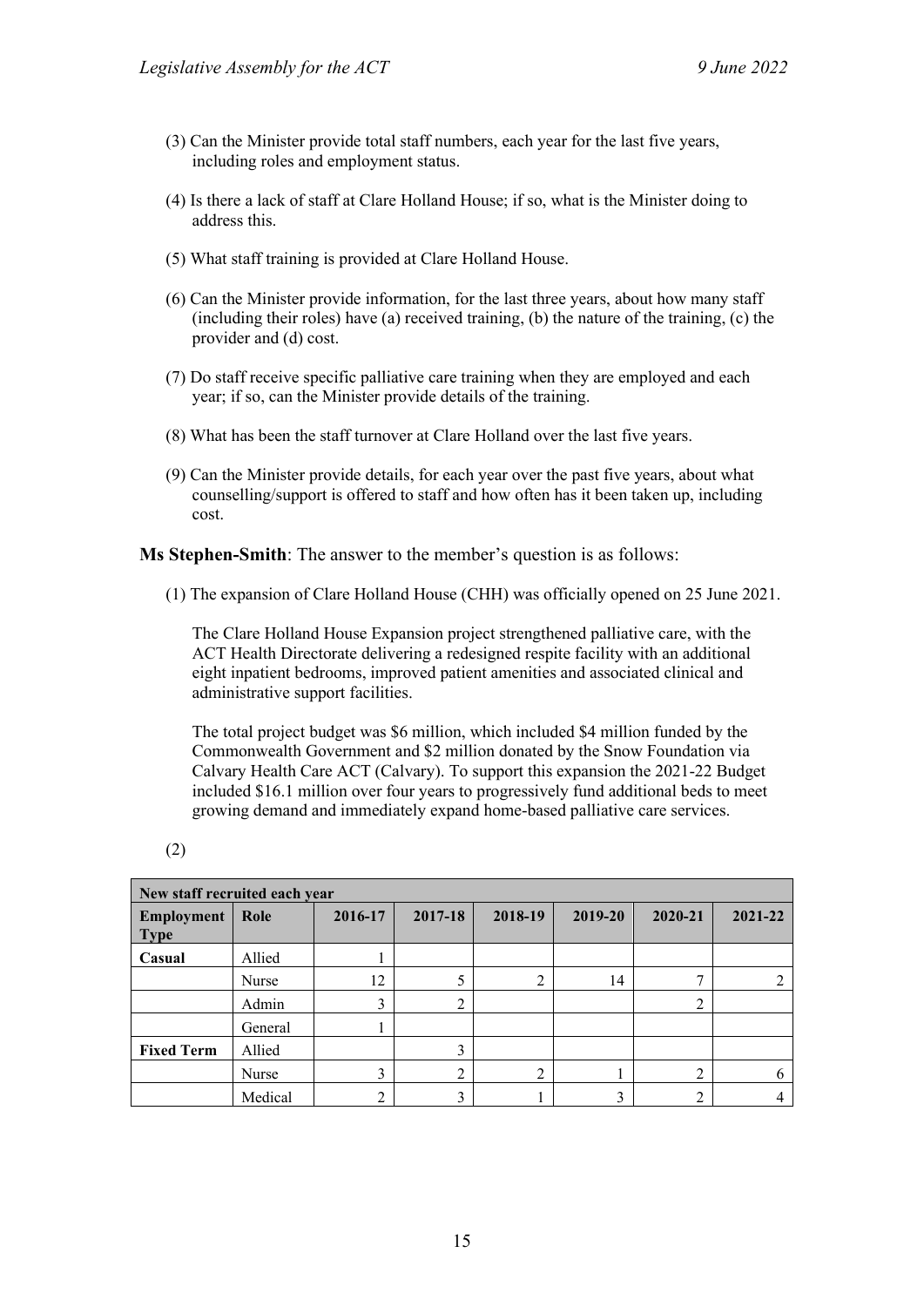| Permanent | Allied  |     |    |  |  |
|-----------|---------|-----|----|--|--|
|           | Nurse   | 18  | 18 |  |  |
|           | Medical | - 1 |    |  |  |
|           | Admin   |     |    |  |  |
|           | General |     |    |  |  |

(3)

| Headcount                 |         |                |                |                |                |                |                |
|---------------------------|---------|----------------|----------------|----------------|----------------|----------------|----------------|
| Employment<br><b>Type</b> | Role    | 2016-17        | 2017-18        | 2018-19        | 2019-20        | 2020-21        | 2021-22        |
| Casual                    | Admin   | $\overline{4}$ | 6              | $\overline{4}$ | 3              | 5              | 5              |
|                           | Allied  | 1              | 1              | 1              | 1              | 1              |                |
|                           | General |                |                |                |                | $\overline{2}$ |                |
|                           | Nurse   | 13             | 13             | 14             | 24             | 21             | 19             |
| <b>Fixed Term</b>         | Admin   |                |                |                | 1              | 1              |                |
|                           | Allied  | 1              | 1              | 1              |                |                |                |
|                           | Medical | 3              | 5              | $\overline{4}$ | 8              | 5              | 7              |
|                           | Nurse   | 1              | $\overline{2}$ | 8              | 3              | 8              | 18             |
| Permanent                 | Admin   | 5              | 5              | 5              | 6              | 5              | 5              |
|                           | Allied  | 3              | 5              | 4              | 6              | 6              | 4              |
|                           | General | $\overline{4}$ | 5              | 5              | $\overline{4}$ | $\overline{2}$ | $\overline{2}$ |
|                           | Medical | $\overline{4}$ | 5              | 5              | 5              | 4              | 7              |
|                           | Nurse   | 53             | 49             | 48             | 52             | 51             | 59             |

(4) Calvary Public Hospital Bruce (CPHB) run CHH with Calvary being responsible for the operations of both services under contract with the ACT Government. Calvary are therefore responsible for addressing any staffing shortages including recruitment of new staff.

Currently, 4.0 Full Time Equivalent (FTE) positions are vacant at CHH.

The vacant 4.0 FTE are being actively recruited to however some specialist disciplines may take longer to source suitable staff.

(5) Each discipline group has a level of education based on the qualification that they hold.

CHH has a Palliative Care Educator on site full time. CHH also has a designated Palliative Care Educator for the Program of Experience in the Palliative Approach (PEPA) for the ACT Territory.

Education for multidisciplinary teams at Orientation to CHH:

- An overview of palliative care,
- Understanding of advanced care planning and the role of the Medical Orders for Life Prognosis (MOLST),
- Access to communication education including Information from Palliative Care Australia, Care Search and other respected palliative care sources,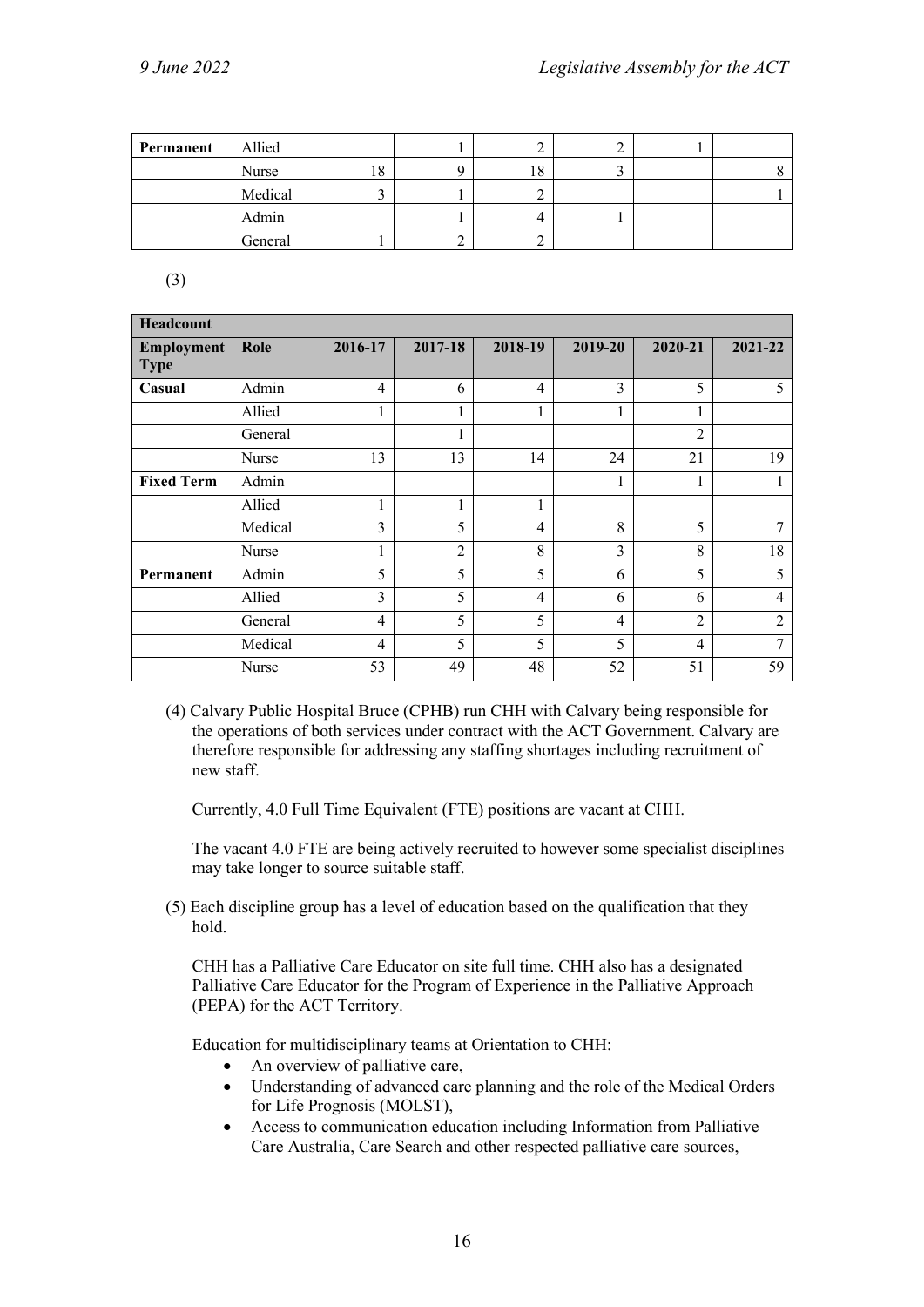- END of life standards,
- Orientation to advanced care planning/goals of care documentation,
- Caring at the end-of-life pathway,
- Syringe driver specifics,
- Online resources.
- Communication tools.

Ongoing education programs at CHH are multidisciplinary and staff receive access to:

- Palliative Care Outcomes Collaborative (PCOC) online,
- Monthly Palliative Education (PED) talks with topics aligned to specific clinical learnings,
- Basic Life Support Practicals,
- Manual Handling Practicals,
- Emergency/Fire Training Practicals,
- Weekly clinical education sessions,
- Twice monthly in service options with a ward focus (available across the service),
- End of Life Essentials modules,
- Workbooks from PEPA learning guides,
- Palliative Care Curriculum for Undergraduates (PCC4U), or
- In house workbooks focussed on specific nursing skills.

The CHH staff scholarship Education Fund is in place to support staff to attend and present at Palliative Care specific education including foundation Palliative Care and Bereavement courses. From 2017 to 2021, 18 staff accessed scholarship funding at a cost of \$19,321.70.

(6) CHH is run by Calvary Public Hospital Bruce (CPHB) and is fully accredited under the National Safety and Quality Health Service (NSQHS) Standards. The NSQHS Accreditation team review the training provided to all staff and the standard was fully met by CHH.

The last accreditation report noted that - 'Governance, multidisciplinary patient care, education and training and the physical environment and service provided in support of end-of-life care at CHH is outstanding'.

CHH nurses have access to postgraduate and professional development scholarship programs through the ACT Chief Nurse and Midwifery Office (CNMO), which are available to all public sector nurses and midwives who meet the criteria. CHH nurses have also been offered access to the ACT CNMO Clinical Supervision Program. CHH provides staff a range of training see full list above at Question (5). Staff numbers at Question 3.

This education is across several platforms including Face to face, E-learning, and WebEx.

Training providers include:

- Calvary National
- Program of Experience in a Palliative Approach (PEPA) workshops for mixed disciplines. Eighty (80) per cent of nursing and allied health staff would have attended a workshop in the past three years.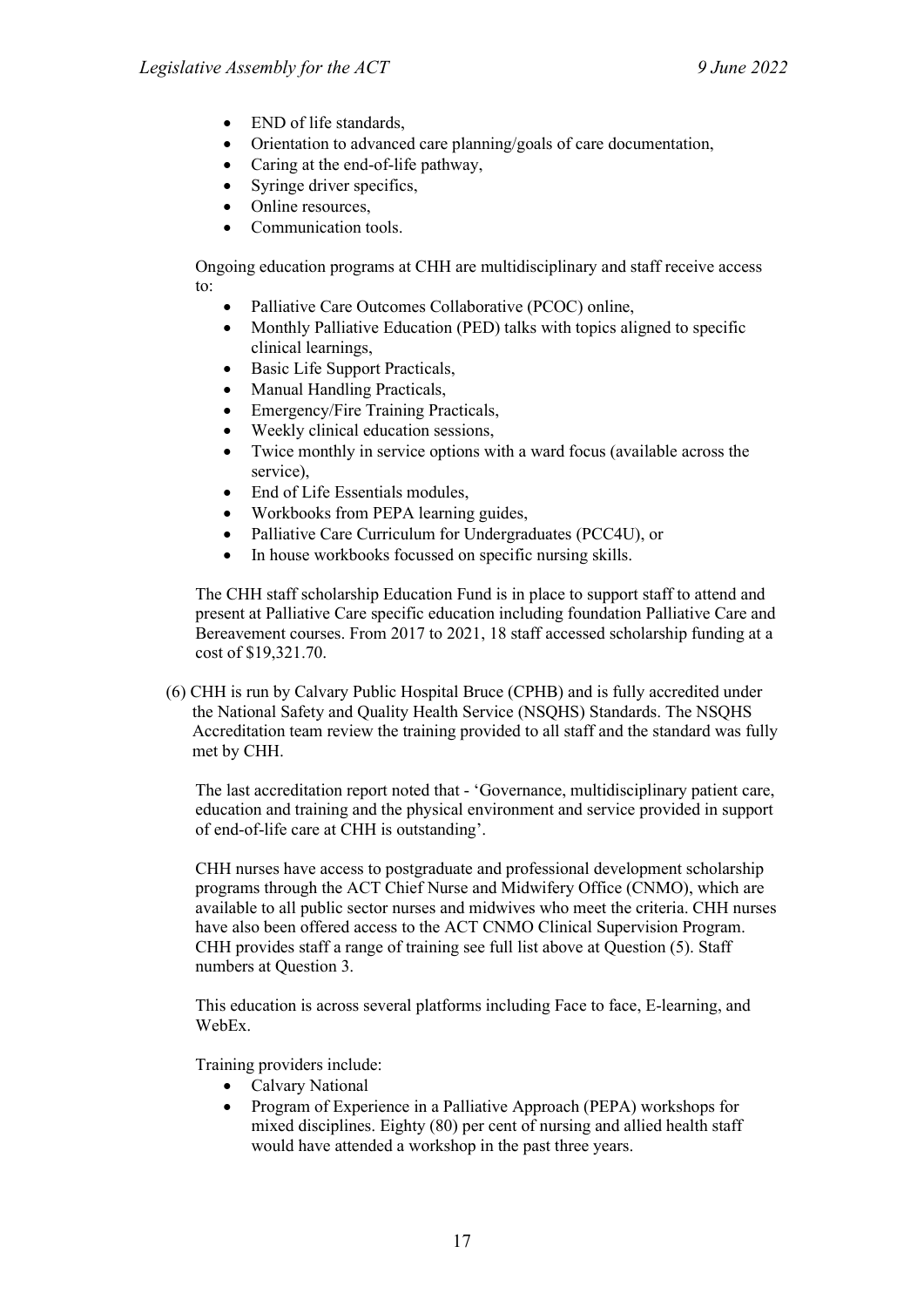- PCOC
- End of Life Essentials
- PCC4U
- In house staff and educators
- Motor Neurone New South Wales
- Palliative Care resources
- Fire Emergency Response Safety Training (FERST) Training solutions

Due to the detailed nature and timeframe of the Member's questions Calvary Public Hospital Bruce have been unable to provide full detail by cost without a significant diversion of staff resources.

- (7) Full training list provided above at (5).
- (8)

| Year          | <b>TOTAL</b>  |
|---------------|---------------|
| $2016 - 17*$  | $\mathcal{D}$ |
| 2017-18       | 10            |
| 2018-19       | 6             |
| 2019-20       | 10            |
| 2020-21       | 11            |
| $2021 - 22**$ | 10            |

\* Jan-June 2017

\*\* As at 20 April 2022

(9) All staff at CHH have access to ongoing employee assistance programs and support. Due to the detailed nature and timeframe of the Members questions full details by staff and cost are unable to be provided by CPHB without a significant diversion of resources.

During the period 2017 to 2021 staff received access to the following programs:

- Pilot Wellness program started with coordinated Employee Assistance Program (EAP)
- External Supervision 3 x Allied Health and 1 x Pastoral care team
- Peer Supervision sessions ACT Palliative Care Psych-Social team
- CHH Multi-Disciplinary Clinical team have in house 'Reflections with Mary' (Pastoral Care Team Leader)
- Clinical Supervisor training provided to 1 x staff member at CHH
- Registered Nurse Level 2 Clinical Supervision
- External Clinical supervision Specialised Palliative Aged care team
- Group Clinical Supervision sessions:
	- o Administration team
	- Palliative Aged Care team
	- o Hospice Nursing team
- Individual Clinical Supervision
- Peer Supervision sessions for the Pastoral care team
- External Clinical Supervision Specialised Palliative Aged Care team sessions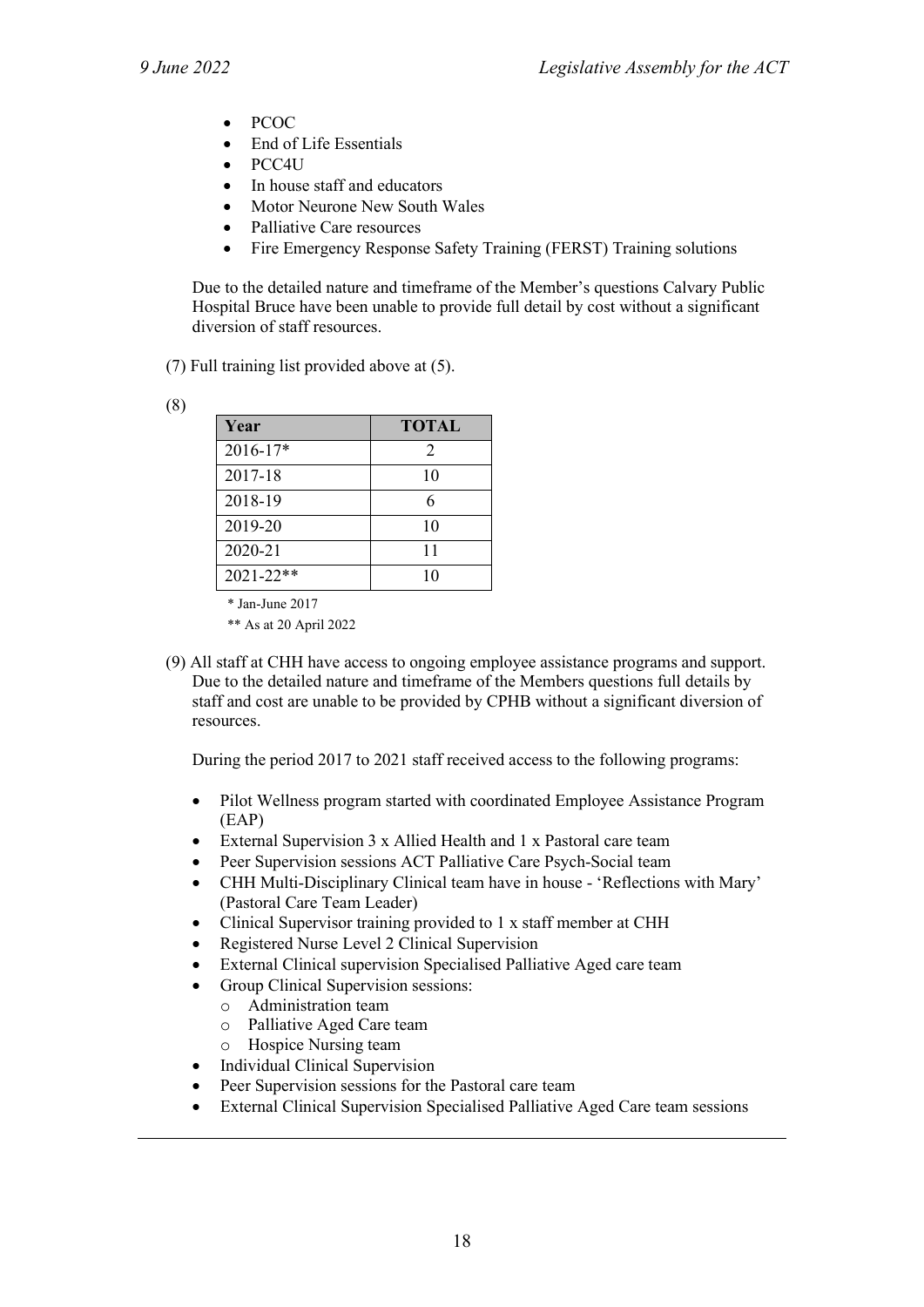### **Health—cardiac events (Question No 701)**

**Ms Castley** asked the Minister for Health, upon notice, on 8 April 2022 *(redirected to the Chief Minister)*:

- (1) How many Sudden Cardiac Arrests (SCAs) have there been in government schools each year since 2016.
- (2) How many fatalities have there been in government schools from a SCA since 2016.
- (3) Were there defibrillators at the schools where the fatalities occurred.
- (4) How many SCAs have recovered because of the use of a defibrillator since 2016.
- (5) How many SCAs have there been in government workplaces since 2016.
- (6) How many fatalities have there been in government workplaces from a SCA since 2016.
- (7) Were there defibrillators at the government workplace where the fatalities occurred.
- (8) How many SCAs have there been on ACT government transport since 2016.
- (9) How many fatalities have there been on ACT government transport from a SCA since 2016.
- (10) How many times have the Field Response Vans responded to a SCA on ACT government transport.
- (11) What is the average time the Field Response Vans take to get to a SCA on ACT government transport.

**Mr Barr**: The answer to the member's question is as follows:

1, 2) The ACT Government workplace incident notification system records fewer than ten ACT Government employees having suffered cardiac events while on ACT Government school premises in the period since 2016. None of these are recorded as fatal incidents.

A cardiac event is an incident involving ischaemic heart disease, heart failure, myocarditis, pericarditis or rheumatic fever.

More specific data is not forthcoming, doing so may breach the privacy of the affected people.

- 3) There are no recorded incidents of fatalities because of SCAs at ACT Government schools.
- 4) This information is not held by ACT Government.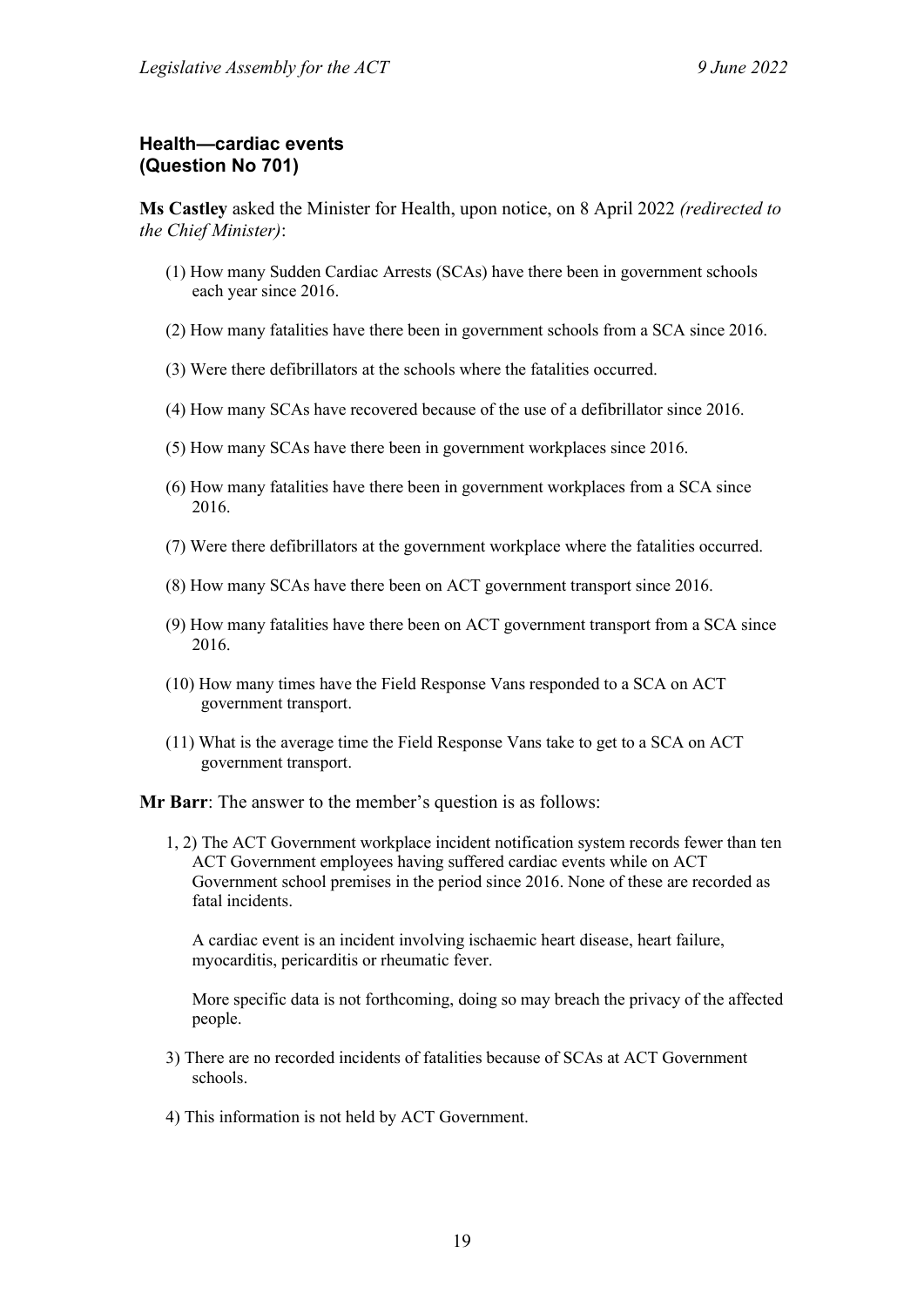- 5, 6) The ACT Government workplace incident notification system records 27 people having suffered cardiac events while on ACT Government premises since 2015-16 (excluding medical facilities). None of the incidents were immediately identified as having resulted in fatality.
- 7) There are no recorded incidents of fatalities because of SCAs at ACT Government workplaces since 2016.
- 8, 9) There are no recorded incidents of fatalities because of SCAs on ACT Government transport since 2016 (excluding ambulances).
- 10) Nil. Transport Canberra Field Response Vans have not responded to any SCA's on ACT Government Transport.
- 11) See response to Question 10.

# **Planning—community consultation (Question No 725)**

**Ms Castley** asked the Minister for Planning and Land Management, upon notice, on 8 April 2022:

- (1) What community consultation has the Government done for the site at blocks 12 and 13, section 132, Casey and what feedback/comments has the Minister received.
- (2) What business consultation has the Government done for the site and what feedback/comments has the Minister received.
- (3) Is more consultation planned for the site; if so, can the Minister provide details of the further consultation that is planned.
- (4) What has been the total cost to date of consultations, including details of costs and how much will be spent on any further planned consultation.
- (5) Has the Minister met with Casey residents and/or the Gungahlin Community Council about the site.
- (6) Has any feedback about consultation been made public; if so, can the Minister provide links to where that can be found.
- (7) Is the Environment, Planning and Sustainable Development Directorate (EPSDD) considering 100 dwellings and 24,000 square metres of commercial space on this site, as reported in a RiotACT article of 4 October 2021; if so, can the Minister provide details and reasons for this.
- (8) Can the Minister describe the status of this arrangement eg, is public consultation occurring, is there a scoping study, are tenders being prepared, etc.
- (9) What other arrangements is EPSDD considering.
- (10) Has the Minister or EPSDD decided on an outcome; if so, what is the outcome.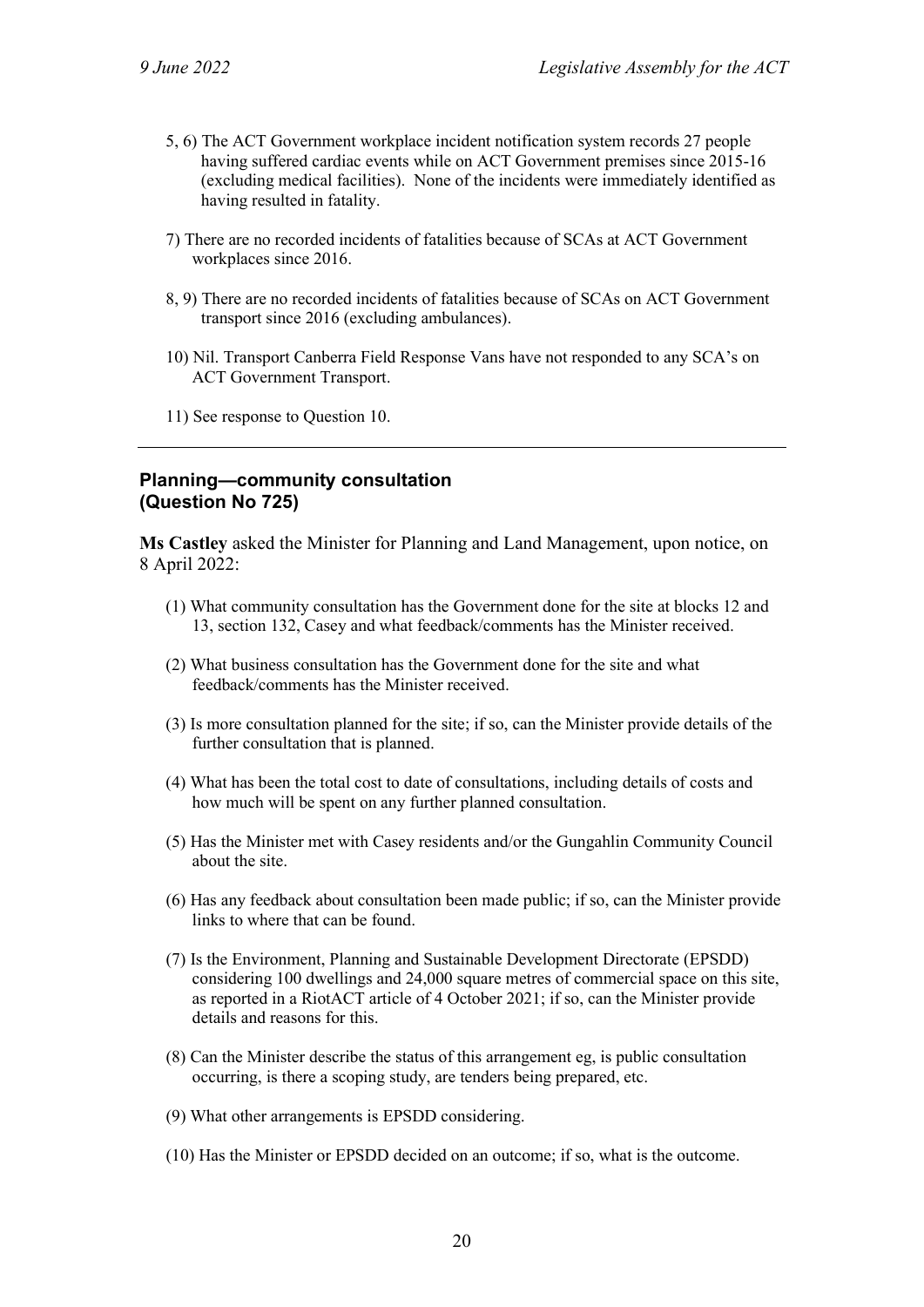- (11) When will a decision be made for the site.
- (12) Can the Minister provide a breakdown of the number of staff and their classification that are working or have worked on planning policy for the site.
- (13) Is SGS Economics conducting a report, as stated in the RiotACT article of 4 October 2021; if so, (a) how much were they paid, (b) what tasks were they given and (c) can the Minister provide a copy of the report.

**Mr Gentleman**: The answer to the member's question is as follows:

(1) Government has undertaken the following consultation with community:

In the first half of 2021 SGS Economics and Planning on behalf of EPSDD held discussions with the following community organisations:

- Gungahlin Arts officer
- Gungahlin Community Council
- Communities@Work Gungahlin
- Barnardos.

These discussions were followed up on the YourSay Community Conversations website with engagement activities that were open from Tuesday 15 June 2021 to Monday 19 July 2021. These activities consulted Gungahlin community members on what community and recreation facilities might be missing in their area, and what facilities they might need in the future. Almost 300 individual pieces of feedback were received through the YourSay engagement activities which included 258 submissions to the survey, and 39 submissions to the mapping activity.

The most contemporaneous feedback is consolidated and contained within the Community survey listening report and the Community and Recreational Facilities Assessment – Gungahlin District (Assessment) (Links provided in response to Q6).

- (2) Government has not undertaken specific consultation with business at this time.
- (3) Yes. The Assessment will form the basis of further conversations with the community going forward. This will include engagement with a community panel, currently being established.
- (4) Consultation on the Casey sites has been part of broader consultation activities for the Gungahlin District. It is not possible to cost the Casey sites consultation in isolation.
- (5) Yes. I most recently attended a Gungahlin Community Council (GCC) meeting on 13 October 2021. I also met with representatives of the Gungahlin Community Council on 31 March 2022 where I advised that Government has not made a decision in relation to the outcomes expected on the sites beyond what is currently contemplated in the Indicative Land Release Program (ILRP).
- (6) Yes. Information can be found at the following links:
	- a. Community and Recreational Facilities Assessment—Gungahlin District;
	- b. Community survey 'listening report': https://yoursayconversations.act.gov.au/gungahlin-community-facilities.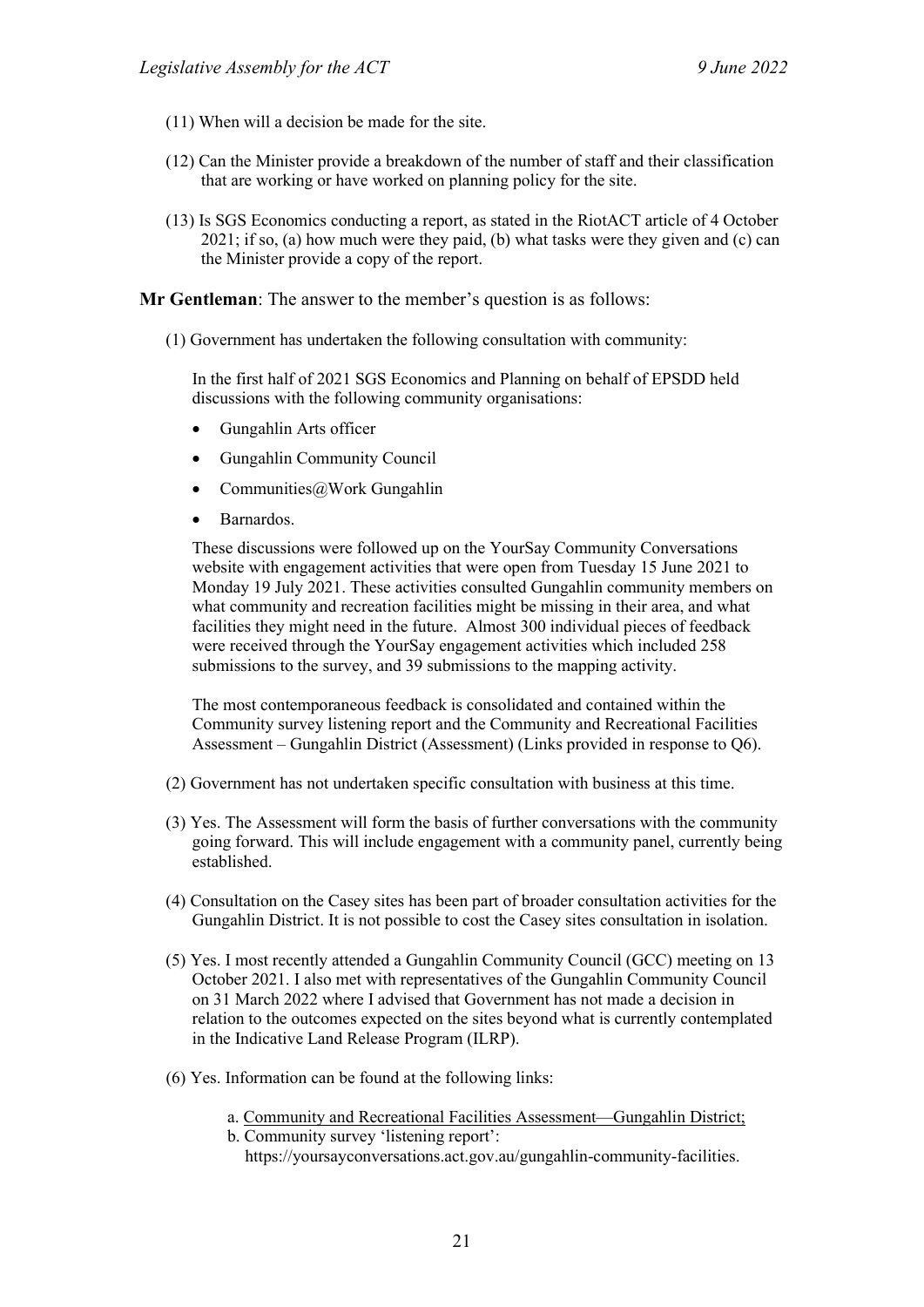- (7) The dwelling yield of 100 dwellings and 24,000m2 of commercial for the sites is identified in the ILRP. In addition, the ILRP states: A Community and Recreation Facilities Needs Assessment for the Gungahlin district will provide the basis for community engagement on future community facilities in the district, such as the proposal for a community centre in the Gungahlin town centre and the provision of community and recreation facilities on a commercial release in Casey. The Territory Plan's Commercial Zone 1 (Core) zoning for the sites allows for a wide range of uses including residential, commercial and community facilities. The sites have not been released. There are no development proposals or tenders associated with development on the sites at this time.
- (8) The land has not been released. The recent Assessment, Community survey listening report and engagement with the community panel will inform next steps in relation to the sites.
- (9) Government will consider uses of the sites that provide the best outcome for the Casey and Gungahlin community.
- (10) No. Not beyond what is currently indicated in the ILRP and noting that the ILRP is indicative in nature and subject to change.
- (11) Timing of a decision on land uses has not been determined at this time.
- (12) No. I understand this is not the project approach EPSDD has applied.
- (13) Yes.

a. \$68,607;

- b. The contract is available on the ACT Government Contract Register.
- c. See response to Q6.

### **Taxation—land tax (Question No 728)**

**Ms Clay** asked the Treasurer, upon notice, on 8 April 2022:

- (1) How many dwellings are currently paying land tax in the ACT.
- (2) How many dwellings does the Government estimate may owe land tax but are not currently registered to pay it.
- (3) How does the ACT Government investigate whether a property should be paying land tax but currently is not.
- (4) What is the mean and median nominal yearly land tax payable for a dwelling in the ACT.
- (5) How many land tax exemptions were granted in the last 12 months and can a breakdown by category of exemption be provided.
- (6) When land tax is collected on properties, is the reason land tax is payable (eg, vacant, rented etc) collected; if so, could a table breaking down amount of dwellings by reason they are required to pay land tax be provided.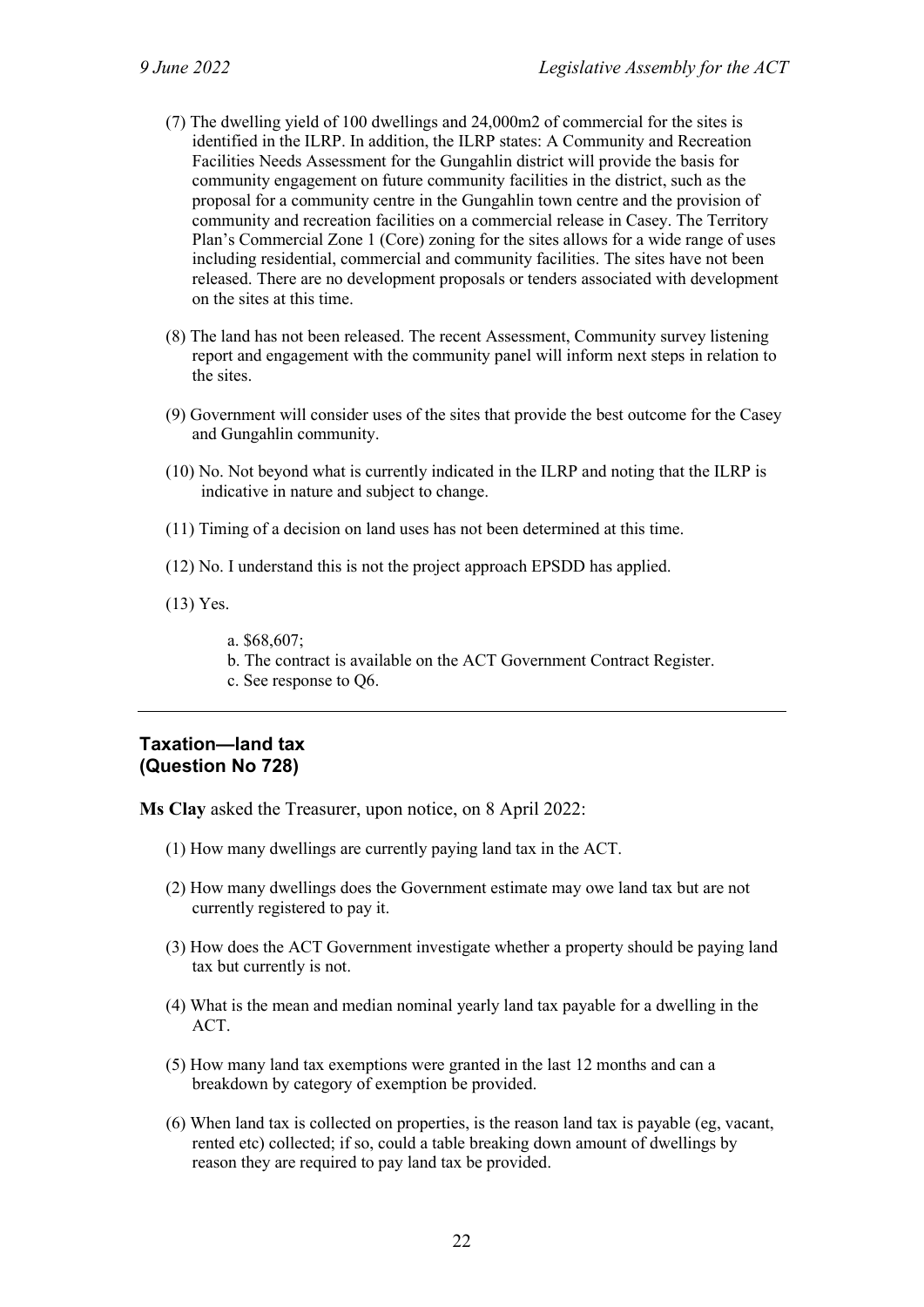(7) When is land tax payable on residential units once a development is unit titled, in the instance where there are units still unsold by the developer and untenanted.

**Mr Barr**: The answer to the member's question is as follows:

(1) and (4) The number of properties paying land tax fluctuates throughout the year as properties may change hands, or transition in and out of rental arrangements. The data on the number of dwellings currently paying land tax can therefore vary from quarter to quarter.

The data for the 2021-22 year is not yet available. In 2020-21, there were 52,389 properties subject to land tax in at least one quarter. The average number of properties subject to land tax per quarter in 2020-21 was 47,003.

The mean and median land tax amounts payable for properties in the ACT in 2020-21 are approximately \$2,875 and \$2,560, respectively.

(2) and (3) Land tax applies to all residential properties that are not occupied as an owner's principal place of residence. Most land tax liability is self-assessed, whereby owners notify the ACT Revenue Office that a property they own is liable for land tax.

The ACT Revenue Office does not estimate the number of dwellings that may owe land tax but are not registered to pay it. However, the ACT Revenue Office does have an active compliance program that detects land tax liabilities.

The ACT Revenue Office has regard to rental information such as rental bonds, rental income or rent roll data, as well as utilities and car registration data to support its investigations and assessments of land tax.

- (5) Land tax exemptions are self-assessed. The ACT Revenue Office does not collect comprehensive data on the total number of properties with an exemption.
- (6) The reason land tax is payable is not collected.
- (7) Land tax applies to an unsold and untenanted property in a unit titled development two quarters from the time the Certificate of Occupancy is issued.

### **Housing—short-term rentals (Question No 730)**

**Ms Clay** asked the Attorney-General, upon notice, on 8 April 2022 *(redirected to the Treasurer)*:

- (1) How many whole dwellings are currently being used as short-term rental accommodation (eg, Airbnb) in the ACT.
- (2) How many rental bonds are currently lodged with the ACT Revenue Office.
- (3) How many dwellings does the Government estimate should have rental bonds lodged which do not currently.
- (4) How does the ACT Government investigate whether a property should have lodged a rental bond but has not.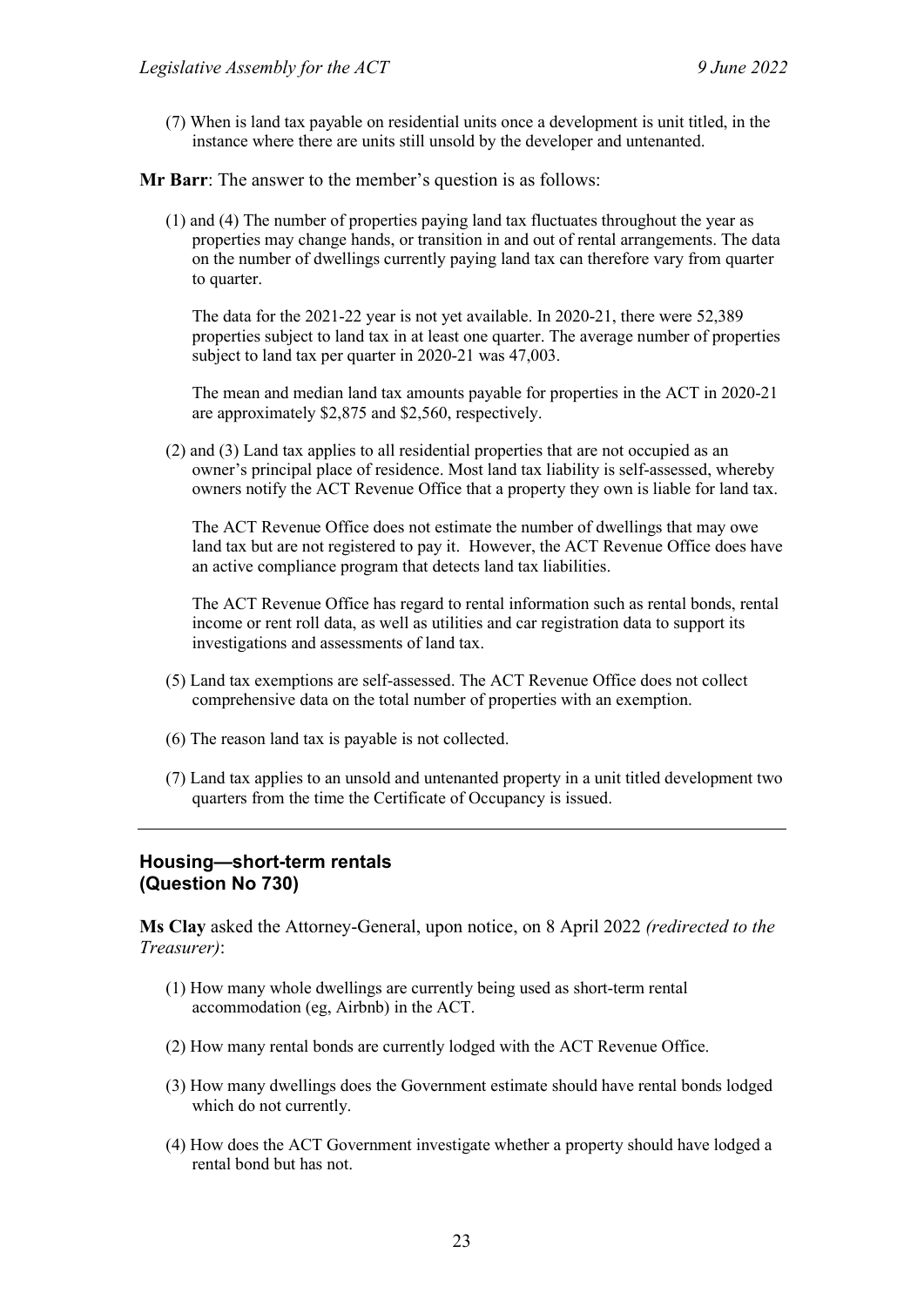### **Mr Barr**: The answer to the member's question is as follows:

- (1) There is no Government data on short-term rental accommodation in the ACT. Short stays are private, contractual arrangements between an owner or short-term rental provider and tenant.
- (2) As at 22 April 2022, 43,900 rental bonds have been lodged with the ACT Revenue Office.

 $(3) & (4)$ 

Lessors and agents are not required by law to take a bond from a tenant, however, if they do receive a bond, they are required to lodge it with the ACT Revenue Office. Receipts are issued to all parties involved. The Government has no way of identifying whether a rental bond should have been lodged. Tenants who have paid a bond but who have not received a receipt should contact Rental Bonds, ACT Revenue Office.

### **ACT Health and Canberra Health Services—funding (Question No 738)**

**Ms Castley** asked the Minister for Health, upon notice, on 8 April 2022:

- (1) Can the Minister provide a list of all ACT Government run health services, including (a) how much funding the service received in 2020-21 and the forward estimates to 2024-25, (b) a link to a website or information about the service and (c) how many staff work at each service including their job title, employment type and workload.
- (2) Can the Minister provide a list of all health services that have been discontinued by the ACT Government since 2016, including (a) how many staff worked at these services, (b) the type of service eg, inpatient, outpatient, recovery, screening etc, (c) total funding each program received and (d) why the service has been discontinued and how long it operated.
- (3) Can the Minister provide a list of all health services which are not run by the ACT Government but receive ACT Government funding, including (a) how much funding each service receives, (b) the type of service eg, inpatient, outpatient, recovery, screening etc and (c) how long the service has been operating and contract details.
- (4) Can the Minister provide a breakdown of all staff who work in a health capacity for ACT Health and Canberra Health Services (eg, staff who provide direct health services such as doctors and nurses, not mental health staff and not administration/human resources/communications staff, etc), including job title, employment type, salary and work description.

#### **Ms Stephen-Smith**: The answer to the member's question is as follows:

- (1) Information in response to this question relates to Canberra Health Services, which delivers most ACT Government run health services. The ACT Health Directorate directly delivers a range of public health services and services at the Ngunnawal Bush Healing Farm.
	- (a) Please refer to Budget Paper C. Many services are not funded at the service unit level.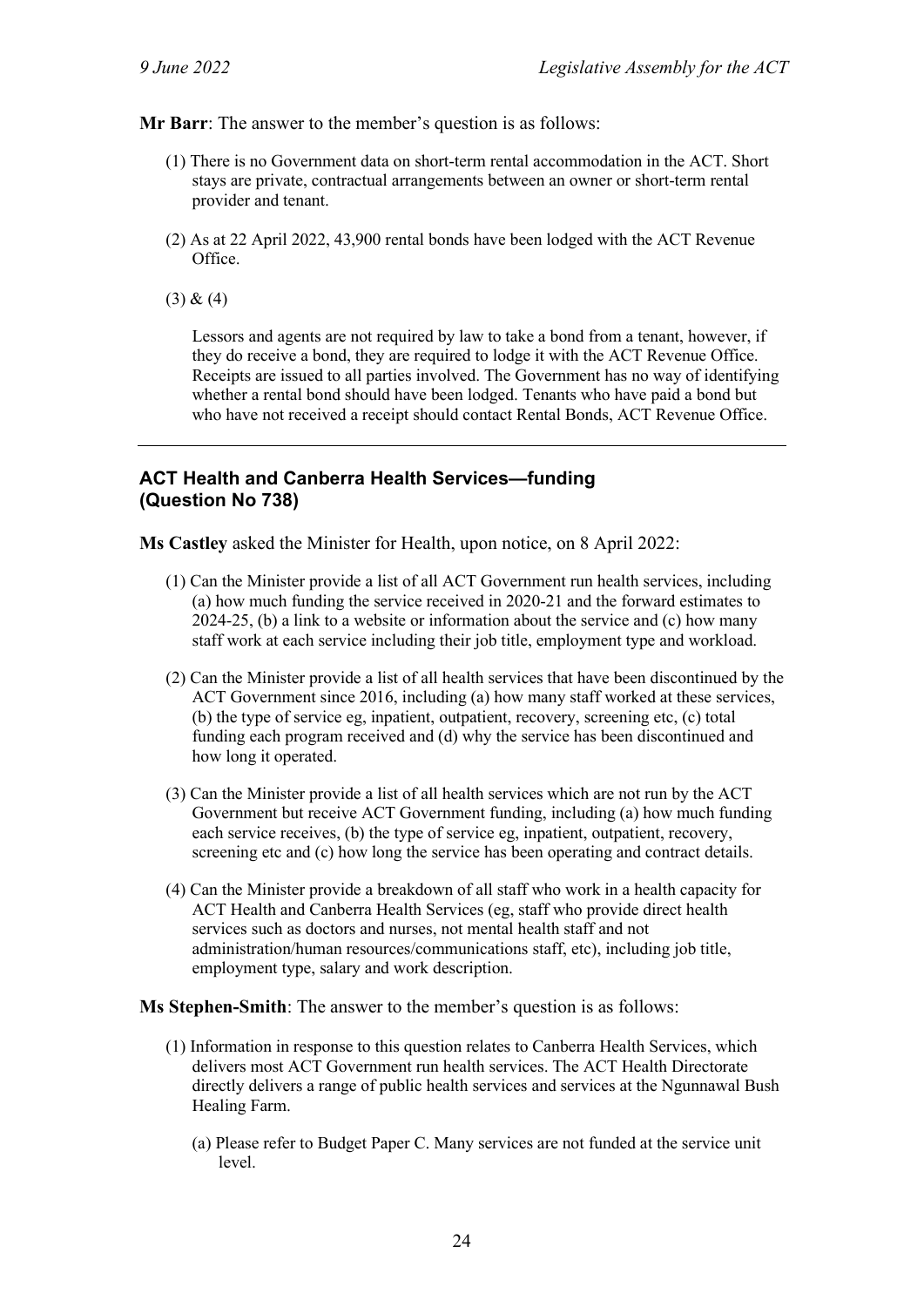https://www.treasury.act.gov.au/\_\_data/assets/pdf\_file/0004/1698934/2020-21- Budget-Statements-C.pdf

- (b) A list of services can be found via the following link: https://www.canberrahealthservices.act.gov.au/services-and-clinics.
- (c) Information about the number of people and employment type has been provided below per Division at Canberra Health Services (as at 30 March 2022) as the level of data granularity required to answer this question is not currently available.

Workload is a complex measure that is not reported to the level of detail asked for in the question. In any case, it would be an unreasonable diversion of resources to provide the amount of detail requested for each of almost 8,000 staff. Roles and responsibilities for relevant staff that work across the health services in the ACT are outlined in Enterprise Agreements that can be accessed via the following link: https://www.cmtedd.act.gov.au/employment-framework/foremployees/agreements

| <b>Division</b>                                            | Casual   | Permanent | <b>Temporary</b> |
|------------------------------------------------------------|----------|-----------|------------------|
| Allied Health                                              | 13       | 154       | 65               |
| Cancer & Ambulatory Service                                | 129      | 572       | 205              |
| Chief Operating Officer                                    | 27       | 31        | 10               |
| Finance & Business Intelligence                            | 4        | 162       | 17               |
| Infrastructure & Health Support Services                   | 39       | 295       | 40               |
| <b>Medical Services</b>                                    | 38       | 559       | 285              |
| Medicine                                                   | 16       | 871       | 329              |
| Mental health, Justice Health & Alcohol & Drug<br>Services | 21       | 704       | 134              |
| Nursing & Midwifery & Patient Support Services             | 171      | 275       | 31               |
| Office of CEO                                              | 98       | 41        | 20               |
| Office of Deputy CEO                                       |          | 44        | 7                |
| People & Culture                                           | 1        | 80        | 7                |
| Quality Safety Innovation & Improvement                    | $\theta$ | 40        | $\theta$         |
| Rehabilitation, Aged & Community Services                  | 7        | 448       | 81               |
| Surgery                                                    | 1        | 839       | 227              |
| Uni of Canberra Hospital                                   | 30       | 256       | 70               |
| Women, Youth & Children                                    | 30       | 672       | 131              |
| <b>Grand Total</b>                                         | 625      | 6043      | 1,659            |

(2) Service changes occur as part of the expansion and continuous improvement of health services provision or where re-direction of services is required to respond to community need. These changes do not result in a reduction in workforce. The headcount for the health service is detailed below by FY: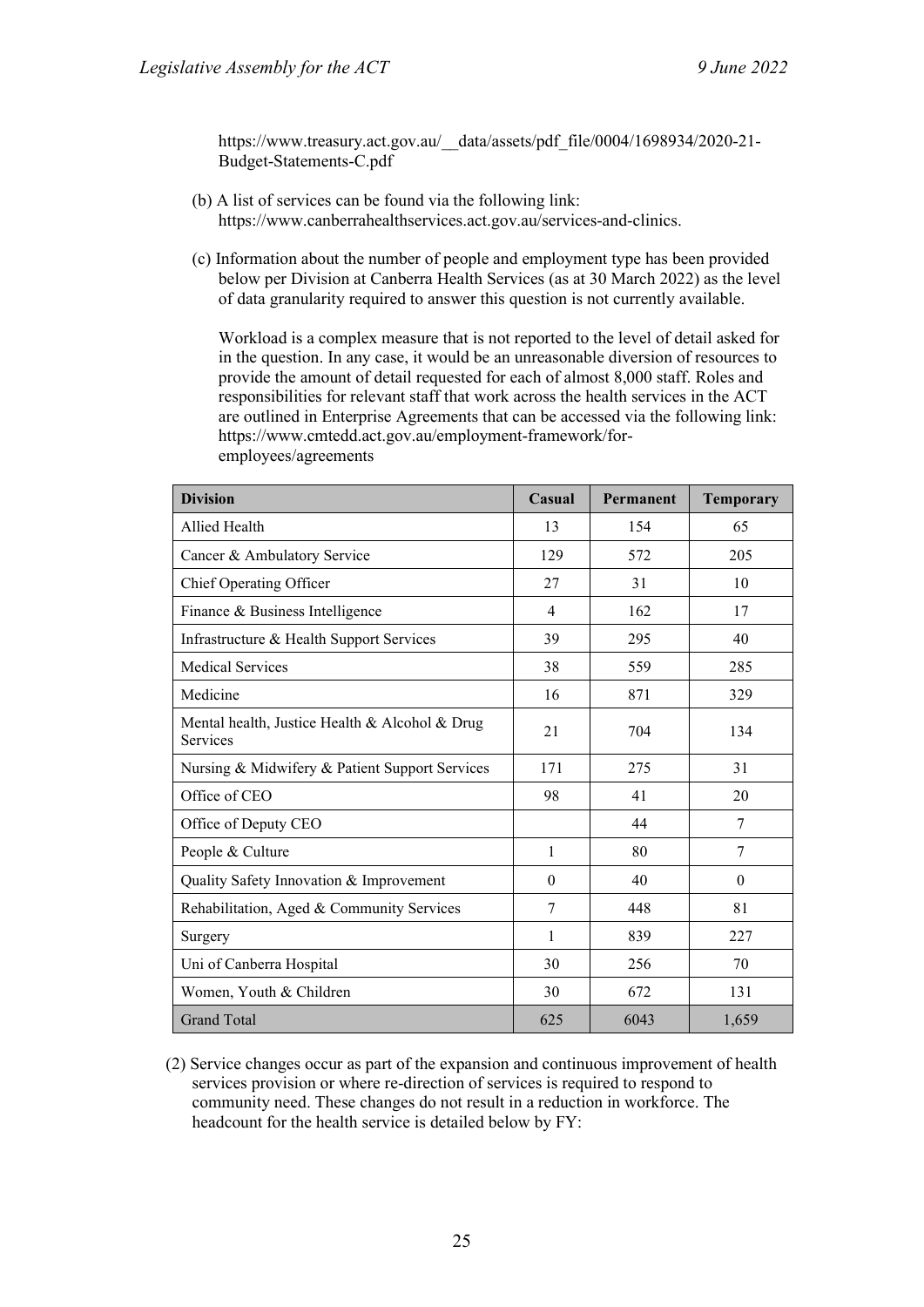| <b>Financial Year</b> | <b>Total Headcount</b> |
|-----------------------|------------------------|
| 2016-17               | 7,043                  |
| 2017-18               | 7,606                  |
| 2018-19*              | 7,377                  |
| 2019-20               | 7,597                  |
| 2020-21               | 7,921                  |

<sup>\*</sup>Please note that in October 2018, ACTHD and CHS separated to become two different directorates and HC at this time was split.

A list of each service change to the level of data granularity requested is not currently available and would be an unreasonable diversion of resources to provide the amount of detail requested. Recent examples of service changes include:

- The Inner-North Walk-in Centre has been closed temporarily and staff redirected to COVID, this has resulted in no job losses.
- The Chronic Diseases Unit has redirected staff to support the Acute Medical Unit, this has resulted in no job losses.

Information about funding can be found in the ACT Government Budget Papers as per the above link. Many services are not funded at the service unit level.

Information about service changes may also be found in the Annual Reports for CHS and the ACT Health Directorate.

(3) (a) Please refer to Attachment A for a list of all health services which are not run by the ACT Government but are funded by ACTHD.

In addition, the funding and provision of services at Calvary Public Hospital Bruce (CPHB) is governed by the legal contract known as the Calvary Network Agreement (CNA), which came into effect in February 2012, superseding prior arrangements. The CNA establishes Calvary Health Care ACT Ltd (Calvary) as a service provider of the ACT Local Hospital Network (ACT LHN) for the services it provides at CPHB.

The CNA sets out the requirements for annual Performance Plans between the Directorate and Calvary and for the financial year 2021-22 CPHB received \$261 million in funding.

CPHB have been in operation providing health services in the ACT since May 1979 when an agreement between the Commonwealth Government and Corporation of the Little Company of Mary was reached in October 1971 to construct and operate a public hospital.

- (b) CPHB is a fully accredited general public hospital and a teaching hospital. CPHB operates several outpatient clinics and other services, including:
	- cancer services
	- cardiology
	- critical care
	- maternity
	- voluntary inpatient mental health services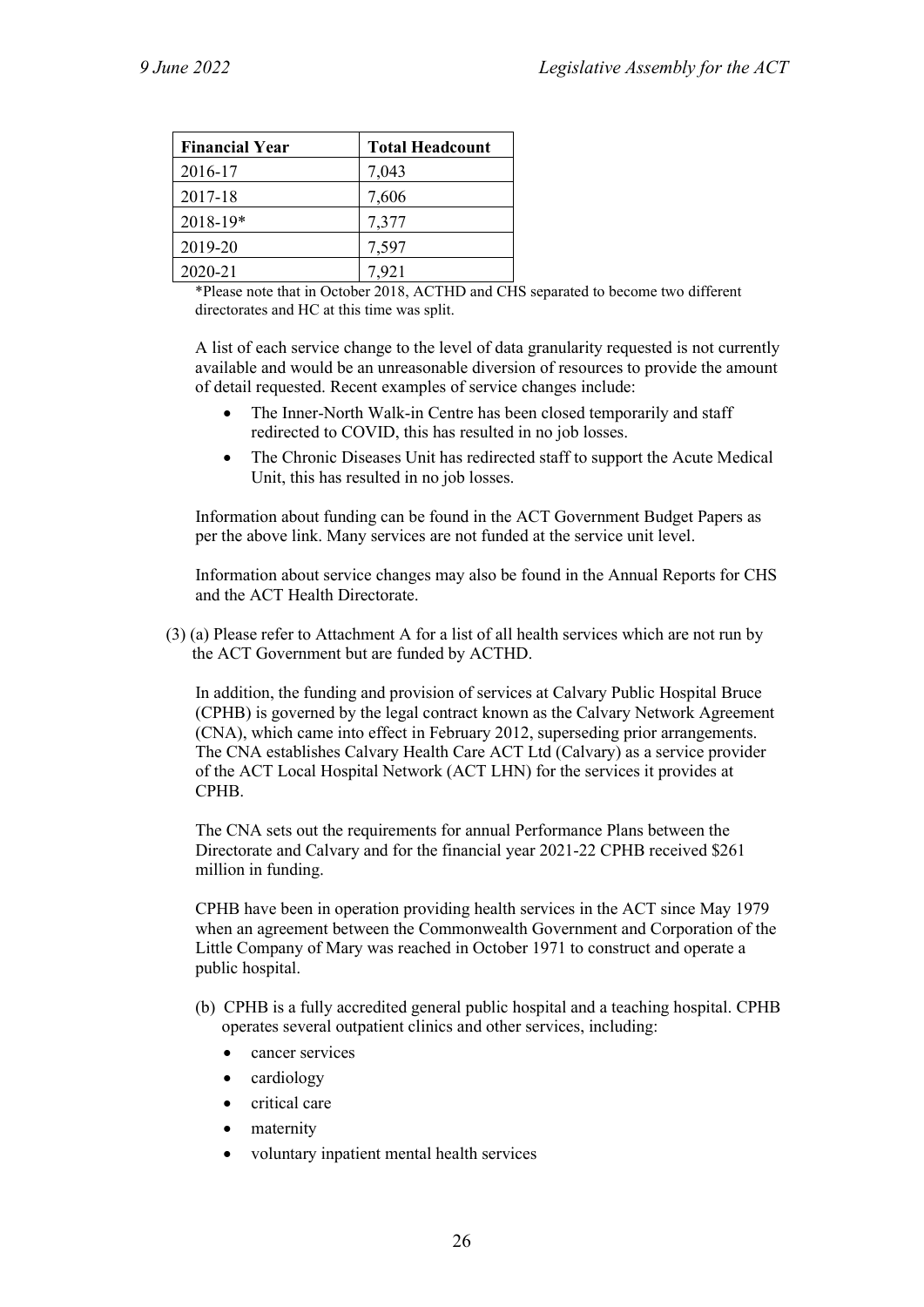- stroke services
- Hospital in the Home.
- (c) See response provided to question 3(a).
- (4) ACT Health data on staff who provide direct health services is not currently available and would require an unreasonable diversion of resources to create in response to this question.

CHS is unable to report on staff who provide direct health services, the numbers outlined below are classification groups paid as of 30 March 2022. The Division of Mental Health, Justice Health and Alcohol and Drug Services has been omitted as have corporate divisions with the exception of the CEO's office where some COVID related health care staff reside in the structure.

As previously mentioned, CHS does not have a reporting indicator that defines frontline clinical or non clinical roles undertaken by a clinician. CHS does not report by job title, rather classification group which has been included below. Salary ranges for these can be accessed through the enterprise agreements.

|                                        | Casual | Permanent | <b>Temporary</b> |
|----------------------------------------|--------|-----------|------------------|
| Dental                                 | 0      | 15        | 1                |
| <b>Health Assistants</b>               |        | 72        | 15               |
| <b>Health Professional</b><br>Officers | 27     | 748       | 164              |
| <b>Medical Officers</b>                | 5      | 329       | 639              |
| Nursing and<br>Midwifery Staff         | 282    | 2,689     | 484              |
| Professional Officers                  | 0      | 2         | 4                |
| <b>Technical Officers</b>              | 35     | 119       | 19               |

*(A copy of the attachment is available at the Chamber Support Office).*

### **ACT Health and Canberra Health Services—complaints (Question No 741)**

**Ms Castley** asked the Minister for Health, upon notice, on 8 April 2022:

- (1) How can Canberrans make complaints about staff and/or services at our public hospitals and what mechanisms exist to make complaints (eg, in person at hospital, Access Canberra, a telephone hotline, etc).
- (2) How many complaints have there been to ACT Health and Canberra Health Services since 2016.
- (3) Can the Minister provide a breakdown of the types of complaints and how the complaints were made.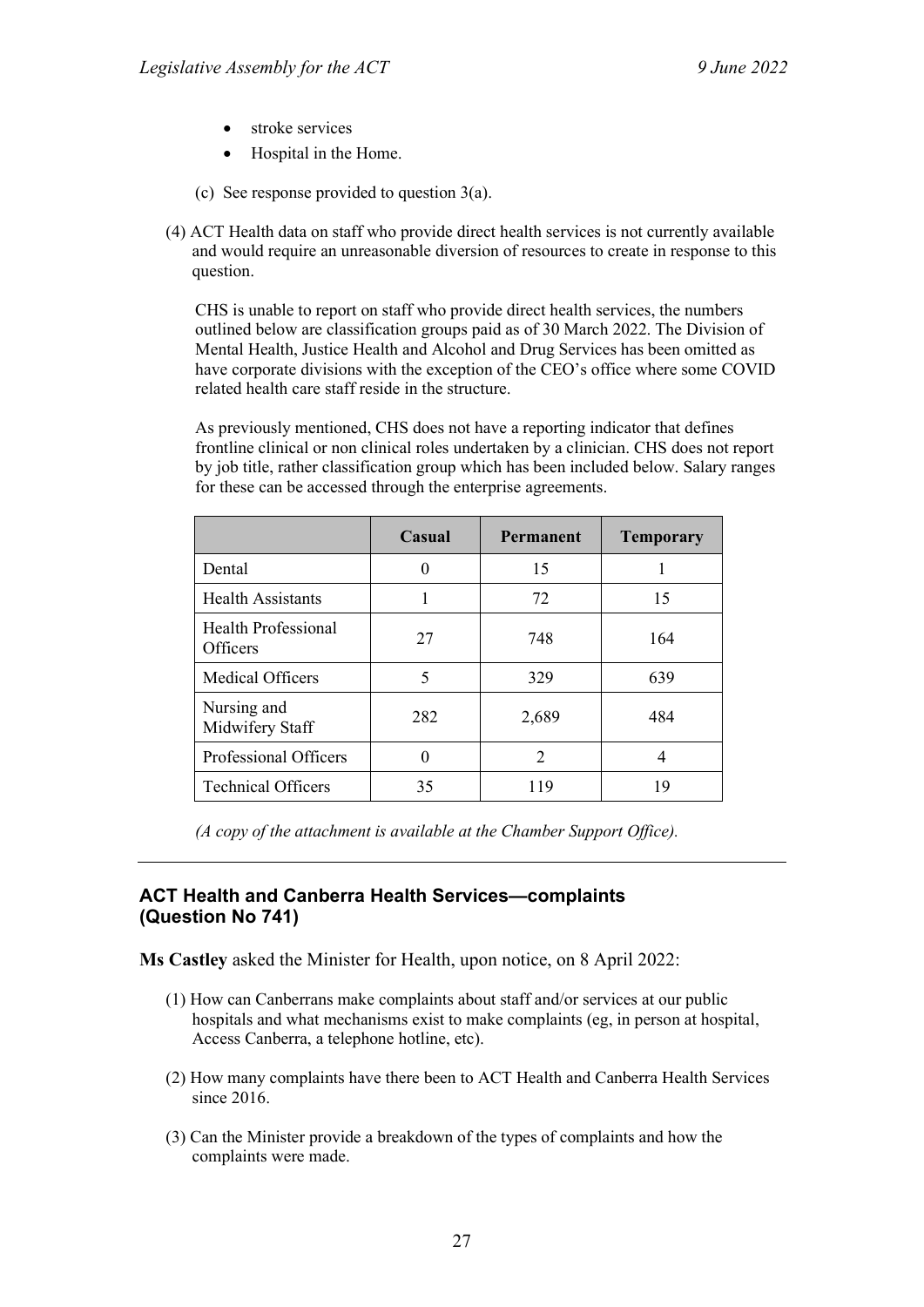- (4) How many of these complaints (a) were resolved or escalated and (b) remain unresolved or still under investigation.
- (5) How many complaints are yet to be dealt with.
- (6) Can the Minister provide information and numbers about who is making complaints (eg, patients/consumers, carers, health staff, management).
- (7) How many complaints have resulted in legal action since 2016.
- (8) How many of those complaints that have resulted in legal action have involved legal action against the ACT Government and can the Minister provide details and costs incurred to the Government.
- (9) How long does it take to investigate a complaint on average including details by type of complaint.
- (10) What is the procedure for managing, investigating and following up with Canberrans who lodge a health complaint.
- (11) How many staff work/have worked for complaints platforms across the health system since 2016.
- (12) How many of the complaints, which have been resolved since 2016, are/have been later reopened or escalated and why.

**Ms Stephen-Smith**: The answer to the member's question is as follows:

- 1) Feedback can be provided to Canberra Health Services (CHS) in several ways, these include:
	- Speaking with a CHS team member.
	- Completing a Consumer and Carer Feedback Form and placing the form in one of the feedback blue boxes available across CHS facilities, or place in the Australia Post.
	- Sending an email to healthfeedback@act.gov.au.
	- Completing the online form on the CHS Internet site: https://www.canberrahealthservices.act.gov.au/forms/i-want-to-provide-feedbackabout-a-public-health-service.
	- Completing the feedback form via the ACT Health App.
	- Calling the CHS Consumer Feedback and Engagement Team on 5124 5932.

Feedback about services provided by Calvary Public Hospital Bruce can be provided in several ways, these include:

- In-person to Calvary staff whilst admitted or attending outpatient services.
- Completing a "Patient Feedback" form available throughout the hospital.
- Completing the online form on the Calvary website: https://www.calvarycare.org.au/contact/feedback/
- Emailing Calvary's Consumer Feedback team at feedback@calvary-act.com.au
- Calling Calvary's Consumer Feedback team on (02) 6264 7260.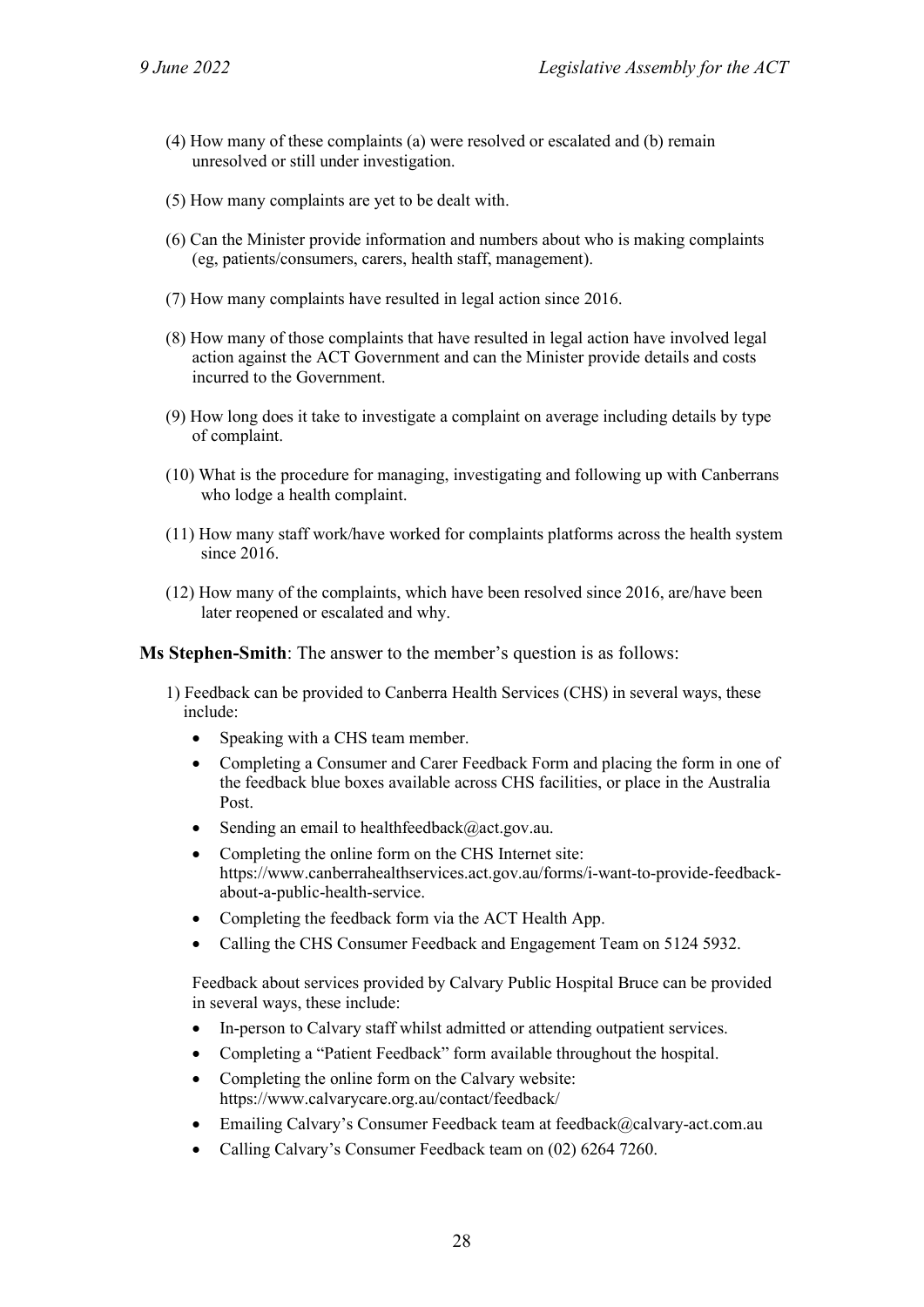Feedback about all health services can also be provided to the ACT Human Rights Commission on (02) 6205 2222 or by completing their online form at https://hrc.act.gov.au/complaints/

Feedback can also be provided by writing to the Minister for Health, the Minister for Mental Health, or another Member of the Legislative Assembly.

2) For the period of 1 January 2016 – 28 February 2022 there have been 10,941 complaints made to CHS and its predecessor services within then ACT Health. This total includes complaints received via the Ministerial and Human Rights Commission processes.

The ACT Health Directorate (ACTHD) provides strategic leadership, policy and planning advice, and oversight of the public health system. ACTHD commissions and manages contracts for the delivery of public hospital services but does not directly provide any public hospital services. All feedback received by ACTHD in relation to the provision of public hospital services is referred to the relevant service provider for response.

3) The top 5 themes of complaints received from 1 January 2016 – 28 February 2022 were: conduct (27%), information/communication/education (22%), access (19%), quality and safety (16%), and facilities/resources (7%).

The top 5 modes that complaints were received for the period of 1 January  $2016 - 28$ February 2022 was via: feedback form (30%), online form (24%), telephone (15%), email (11%) and Ministerial (11%).

- 4) 23 complaints remain open from the period of 1 January 2016 28 February 2022. The remainder have been managed and closed.
- 5) All 23 open complaints are currently being investigated by CHS.
- 6) Many complaints are anonymous and CHS systems do not collect data differentiating between types of complainants.
- 7) Since 2016, 47 claims were received that originated as complaints. Ten of the 47 claims relate to incidents occurring prior to 2016.
- 8) The below table provides detail on the costs incurred by the ACT Government on the claims identified in question 7 to the extent possible, whilst maintaining the privacy of personal information relating to the complaints. The Territory is represented in all matters by the ACT Government Solicitor (ACTGS) and the costs of representation and compensation are met from existing ACTGS resourcing and through the Territory's insurance arrangements with the ACT Insurance Authority (ACTIA).

| Category of claim                          | Number of<br>claims | Costs incurred by<br>Government |  |
|--------------------------------------------|---------------------|---------------------------------|--|
| Medical Negligence                         | 42                  | \$6,069,045.46                  |  |
| Negligence (other than Medical Negligence) |                     | \$828,844.84                    |  |

9) For the period of 1 January 2016 – 28 February 2022, the average number of days to close a complaint was 20.59 days. The National Key Performance Indicator for the closure of complaints is 35 calendar days (excluding Ministerials and Human Rights Commission responses).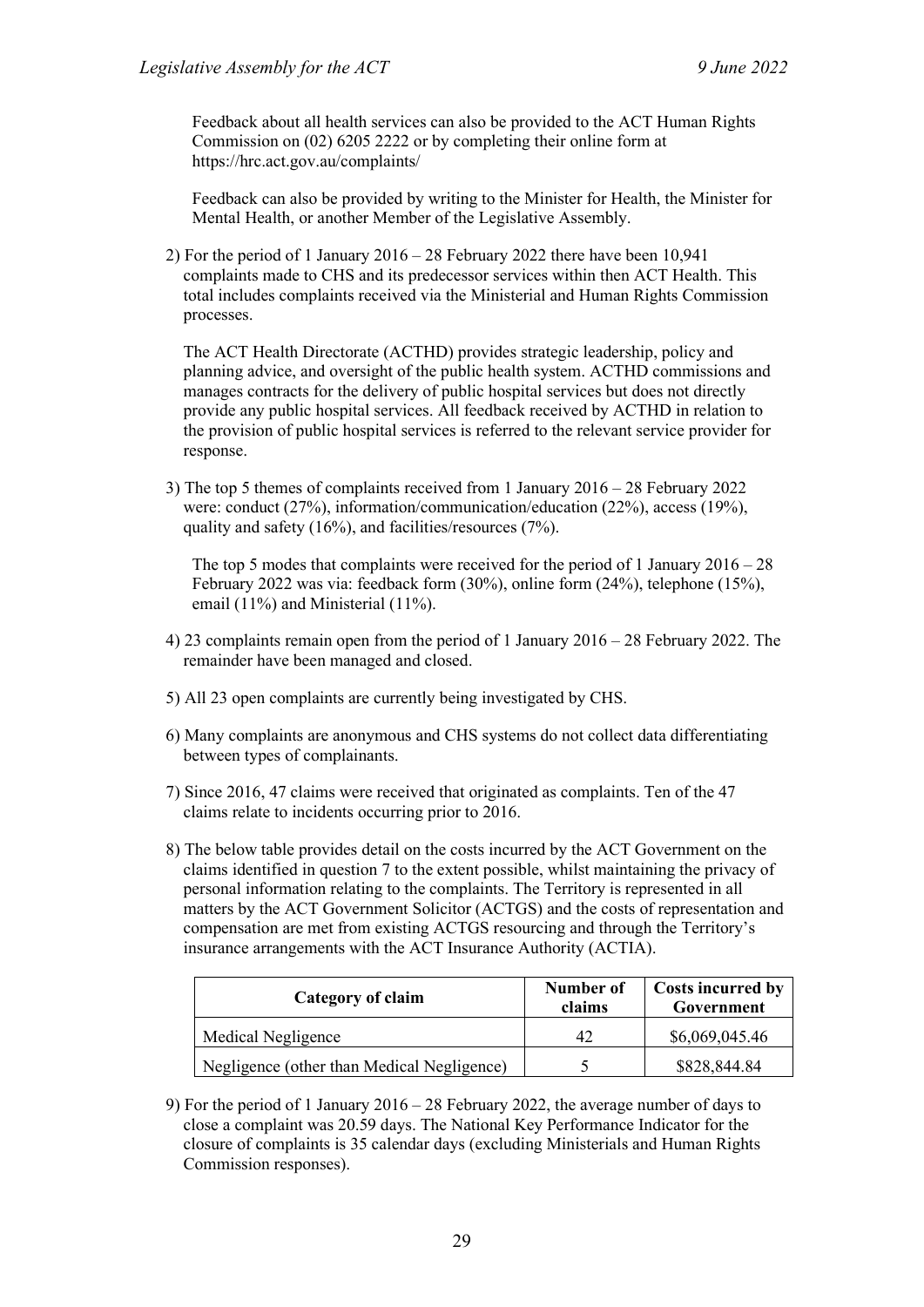10) Please refer to the Consumer Feedback Policy and Procedure which is available on the CHS website: http://www.canberrahealthservices.act.gov.au/about-us/policies-andguidelines

Complaints about public hospital services received by ACTHD are currently referred on to the relevant public hospital service provider for management in accordance with their policies and procedures.

11) The CHS Consumer Feedback and Engagement Team has 4 Full-time Equivalent team members. Complaints management and responses to complaints is also the responsibility of the executive support team, clinicians and administrative team members across CHS.

Coordination and management of consumer feedback relating to public hospital services (e.g., referring to service provider for response) is managed by the relevant ACTHD business unit as part of the normal course of administrative business.

12) The CHS Feedback Module IT system is unable to report on reopened complaints.

### **Youth—programs (Question No 748)**

**Mrs Kikkert** asked the Minister for Families and Community Services, upon notice, on 8 April 2022:

- (1) In relation to the Pilot of the Head Start program, raised in the Minister's progress update on the implementation of the ACT Children and Young People's Commitment 2015-2025, dated 6 April 2022, (a) when did the pilot of this program begin, and when is it expected to end, (b) what are the intended/desired outcomes, and how will these outcomes be assessed, (c) how many students are currently engaged in the program, (d) how were these students chosen and/or identified, (e) how many fulltime equivalent staffing positions are currently being funded as part of this pilot and (f) what are the responsibilities of these staff.
- (2) In relation to the ACT Job Trainer program, raised in the Minister's progress update on the implementation of the ACT Children and Young People's Commitment 2015- 2025, dated 6 April 2022, (a) when will the extension of the ACT Job Trainer program end, (b) what has been the actual demand, given the program provides 2,500 training places, (c) if demand has exceeded supply, is there any kind of waiting list; if so, how long is it, and (d) if demand has not matched supply, what steps has the ACT Government taken to promote this program.

### **Ms Stephen-Smith**: The answer to the member's question is as follows:

- 1a) The 2021-22 ACT Budget committed funding for the Head Start Pilot Program over three years from 2021-22 until 2023-24. Head Start places will be available to students from term 2 in 2022.
- 1b) The aim of the Head Start Pilot program is to provide increased Australian Schoolbased Apprenticeship (ASbA) opportunities across ACT public schools and local industry, with a focus on needed skills for industries and dedicated support for students and employers. Up to 50 Head Start students and their employers will be supported by a dedicated team in the Education Support Office.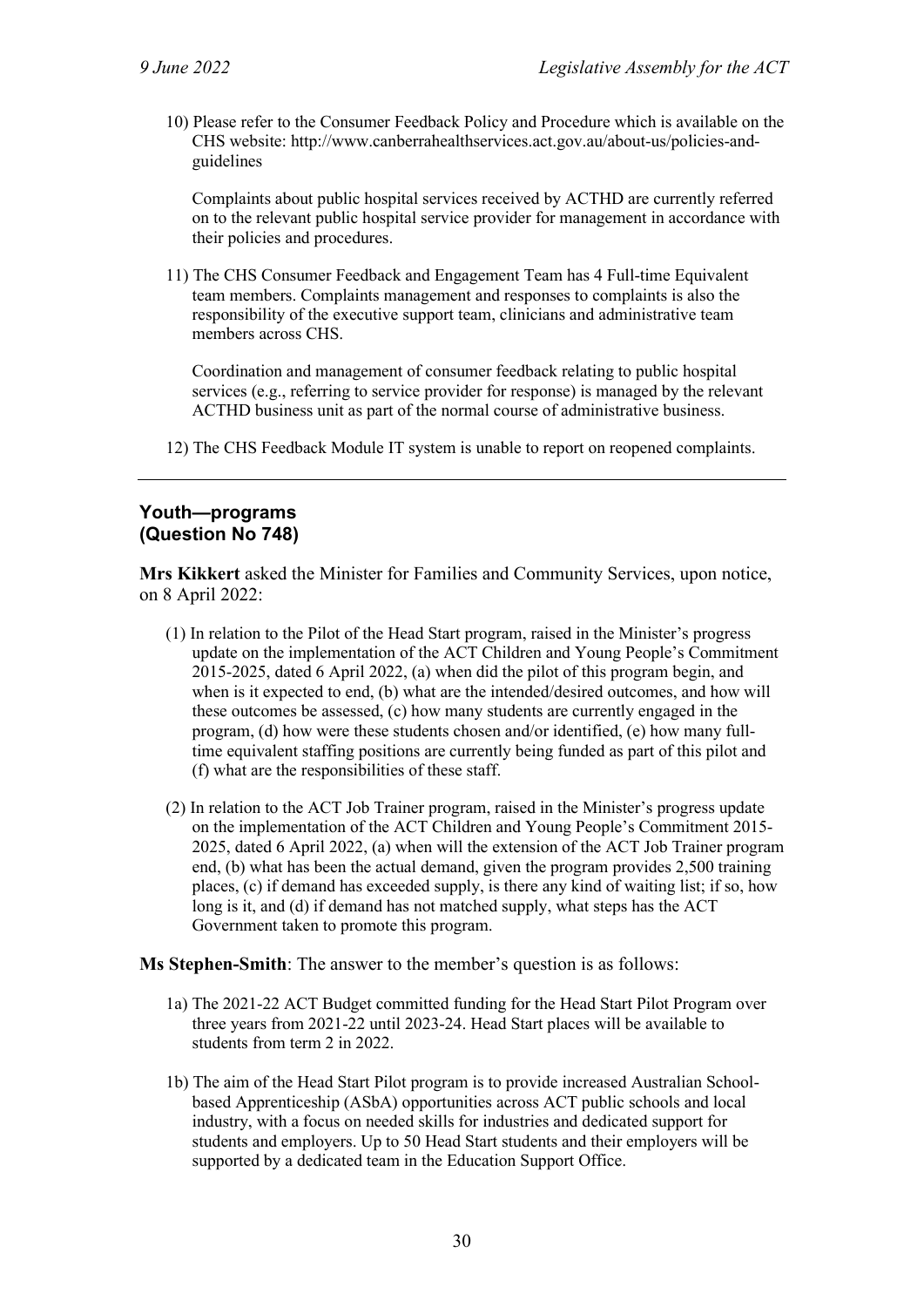The Directorate is developing a detailed evaluation plan to assess the outcomes of the pilot, including both formative and summative evaluation stages and ongoing consultation with schools throughout the program.

- 1c) The Head Start Pilot program is on track to have its first students engaged in the program in term 2 of 2022, with the full complement of 50 students under the pilot to commence by the end of the 2022 school year.
- 1d) Head Start places will be advertised to all students in ACT public high schools and colleges. Students will be selected for a Head Start position via an Expression of Interest (EOI) process. As part of the EOI process, the Head Start team will consider a student's interests and identified career pathways they would like to explore, as well as the student's readiness for the program. The Head Start team will work together with students and their family and school to ensure that the Head Start pathway and chosen qualification, industry and employer is the right fit.
- 1e) The Head Start team includes five full-time equivalent positions funded as part of the pilot.

#### 1f) Industry Coordinator (Fulltime)

- Identify and consult with employers in skills needs industries
- Increase student access to work placements with industry both work experience and school-based apprenticeship and traineeship opportunities
- Assist employers that have not engaged school-based apprentices and trainees before to understand their obligations when employing a young person still at school
- Work with the Head Start Career Coach and employers to find the 'best match' for both students and employers
- Support employers to understand how to integrate school-based apprenticeships and traineeships into their workforce development model – creating a positive impact on recruitment and long-term workforce, productivity and workplace culture.

#### Career Coach (Fulltime)

- Increase student access to career education, and enable students across all ACT Public Schools to have equal access to Head Start positions
- Work with individual students and the Head Start Social Worker to understand the 'best match' between students and employers
- Work with schools (particularly high schools) to understand the personalised pathway needs of students that express interest in Head Start, including negotiation of a tailored school timetable
- Provide ongoing support to Head Start students throughout program to enable each student to establish their career goals and get the most out of their Head Start experience
- In collaboration with the Head Start Industry Co-ordinator, work with employers to support successful implementation of each student's Head Start Pathway Plan.

#### Social Worker (Fulltime)

• Work with students and their families, employers and schools to identify the wrap-around support services each student needs to maximise success in their Head Start placement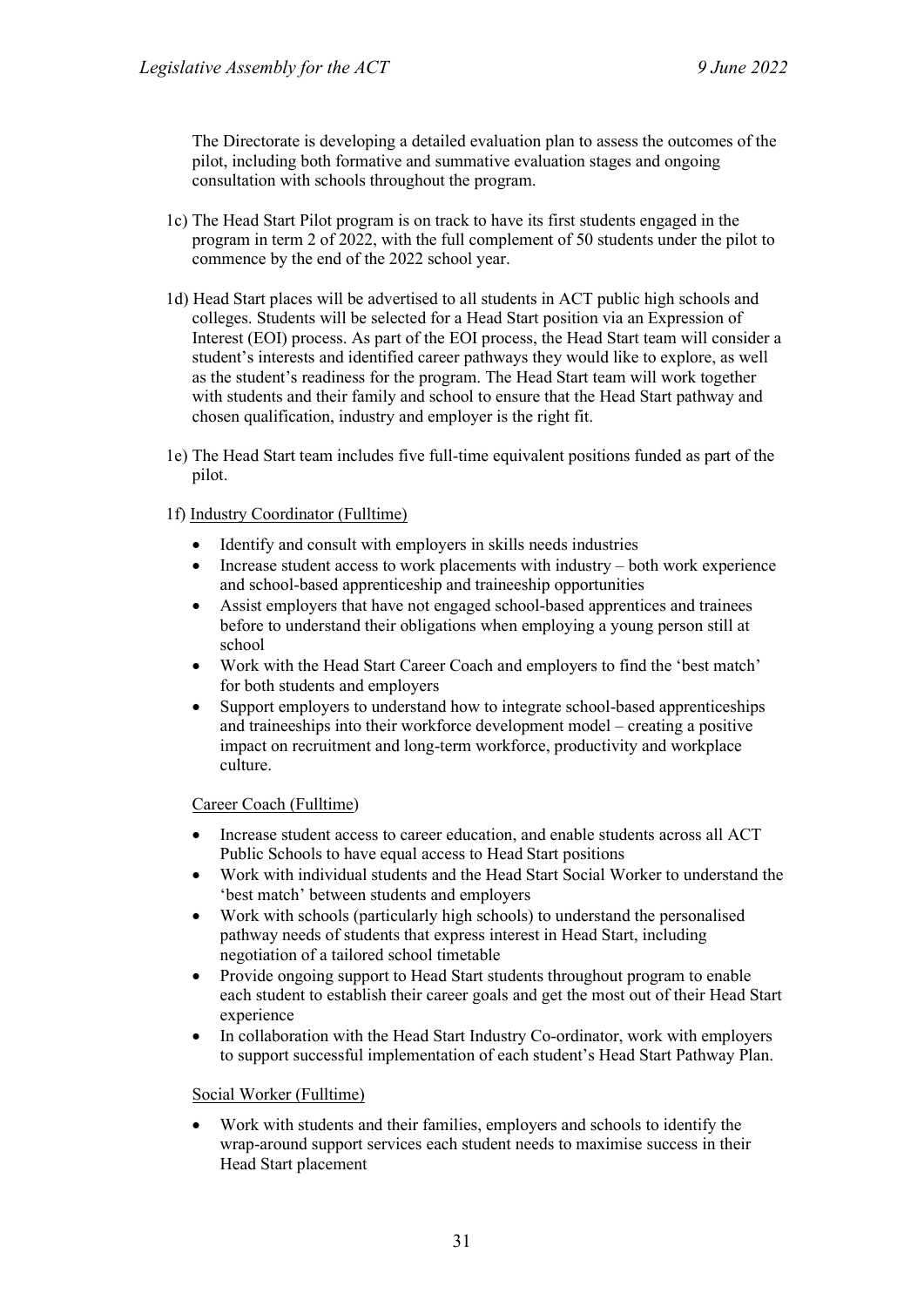• Assist students to access support services that will enable them to remain engaged and successfully complete their Head Start placement.

ASbA Liaison and Project Support Officer (Trainee – 0.8)

- Raise awareness of the benefits of ASbAs through the delivery of information sessions to high schools
- Present to high school and college students on the benefits of a vocational education and training pathway
- Provide administration support to the Head Start team
- Provide peer support for Head Start participants

### Assistant Director – Programs and Projects  $(2 \times 0.6)$

- Project development and implementation, ensuring systems and services work reliably and securely with a focus on continuous improvement
- Develop and maintain collaborative relationships with key government partners, schools, employers, registered training organisations and Apprenticeship Network Providers
- Perform research and analysis work including the preparation of reports and briefs on relevant program activities and/or project milestones
- Co-ordinate procurement activities and perform contract management duties.
- 2a) Enrolments under the JobTrainer extension and expansion (JobTrainer 2.0) close on 31 December 2022, with programs continuing throughout 2023-2024.
- 2b) At 21 April 2022, there have been 1,788 enrolments in JobTrainer 2.0. courses. These courses comprise both full qualifications and short courses. Further places will be made available in the second half of 2022. The final number of places funded through JobTrainer 2.0 will depend on student demand and the uptake of higher-cost full qualifications and lower-cost short courses.
- 2c) Waiting lists for specific courses may be held by individual registered training organisations (RTOs) approved to enrol students in JobTrainer courses.
- 2d) The Australian Government MySkills, ACT Government JobTrainer and Skills Canberra websites are updated regularly to promote JobTrainer courses and the RTOs delivering them. The ACT also implemented a JobTrainer promotional campaign that includes social media and radio advertising.

### **Women—build-to-rent-to-buy housing initiative (Question No 753)**

**Mrs Kikkert** asked the Minister for Housing and Suburban Development, upon notice, on 8 April 2022:

- (1) What is the current status of the development of a Build-to-Rent-to-Buy women's housing initiative in Ginninderry.
- (2) What potential sites in Ginninderry have been identified to date.
- (3) What funding models have been considered so far.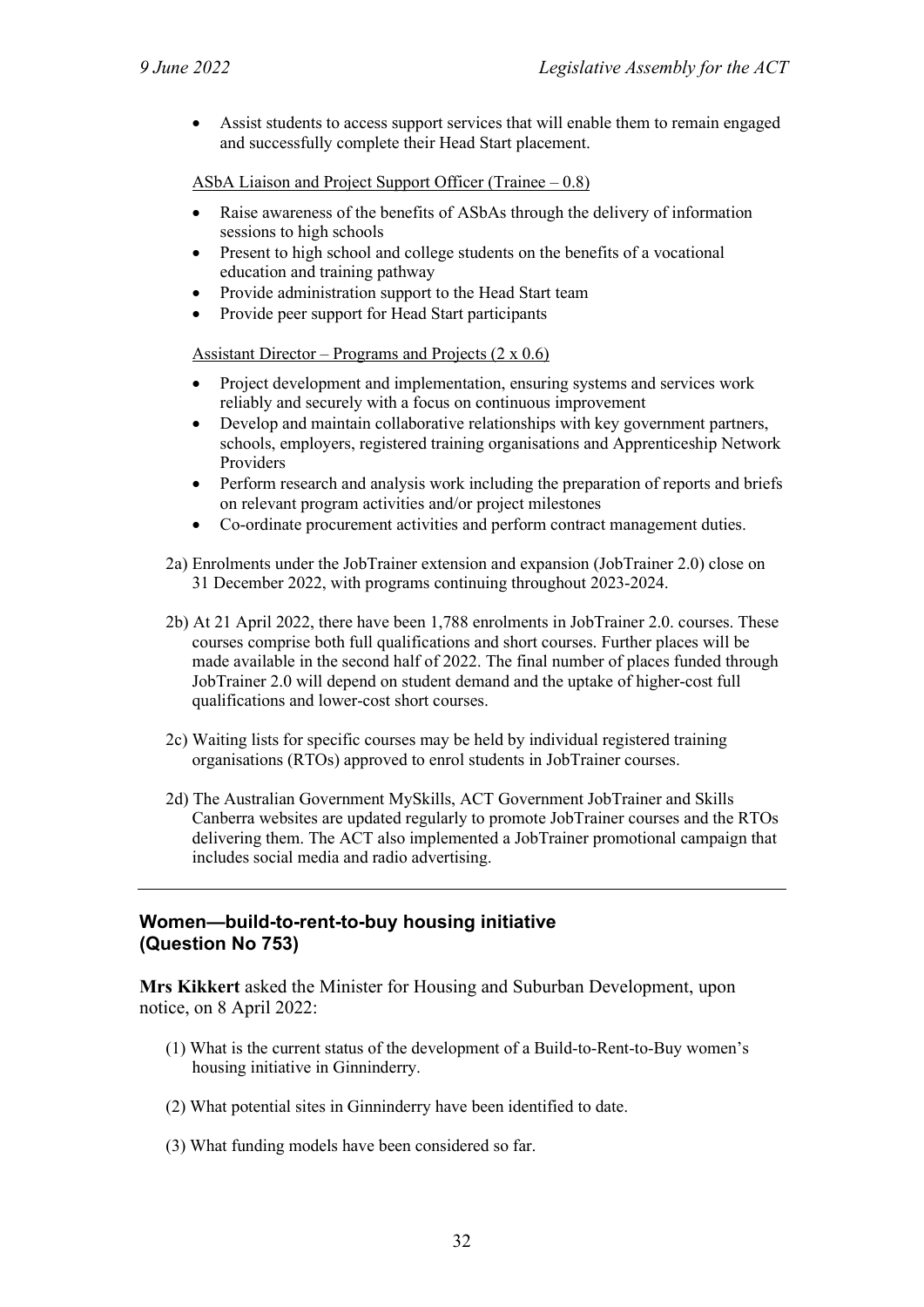- (4) When is the pilot expected to commence.
- (5) How long will the pilot be in operation.
- (6) How many participants are expected.
- (7) How will participants be chosen for the pilot.
- (8) How can at-risk and vulnerable women in the ACT apply to participate in the pilot.
- (9) What eligibility criteria have been considered for this initiative, eg, age range, determinants for at-risk and vulnerability, income threshold, disability etc.
- (10) What other housing initiatives are available across the ACT for at-risk and vulnerable women.
- (11) Are there any Build-to-Rent-to-Buy schemes currently available in the ACT; if so, can the Minister provide details on these schemes.

**Ms Berry**: The answer to the member's question is as follows:

- (1) Discussions are ongoing between the Ginninderry Joint Venture, Community Housing Canberra (CHC) and the National Housing Finance and Investment Corporation (NHFIC).
- (2) Project planning is still ongoing and while some sites in Ginninderry have been identified for preliminary modelling the site is yet to be confirmed.
- (3) Project planning is still ongoing and the funding models are yet to be determined. Consideration is being given to a range of funding options including equity arrangements and through NHFIC.
- (4) Project planning is still ongoing and the commencement date is yet to be determined.
- (5) Project planning is still ongoing and the length of the pilot is yet to be determined.
- (6) Project planning is still ongoing and the number of participants is yet to be determined.
- (7) Project planning is still ongoing and the method to select participants is yet to be determined.
- (8) Project planning is still ongoing and the method to select participants and how they can apply, including at-risk and vulnerable women, is yet to be determined.
- (9) Project planning is still ongoing and the eligibility criteria for participants is yet to be determined.
- (10) There are a range of social housing initiatives for at-risk and vulnerable women across the ACT. These include Housing ACT providing public housing with around 12,000 properties spread across most suburbs, this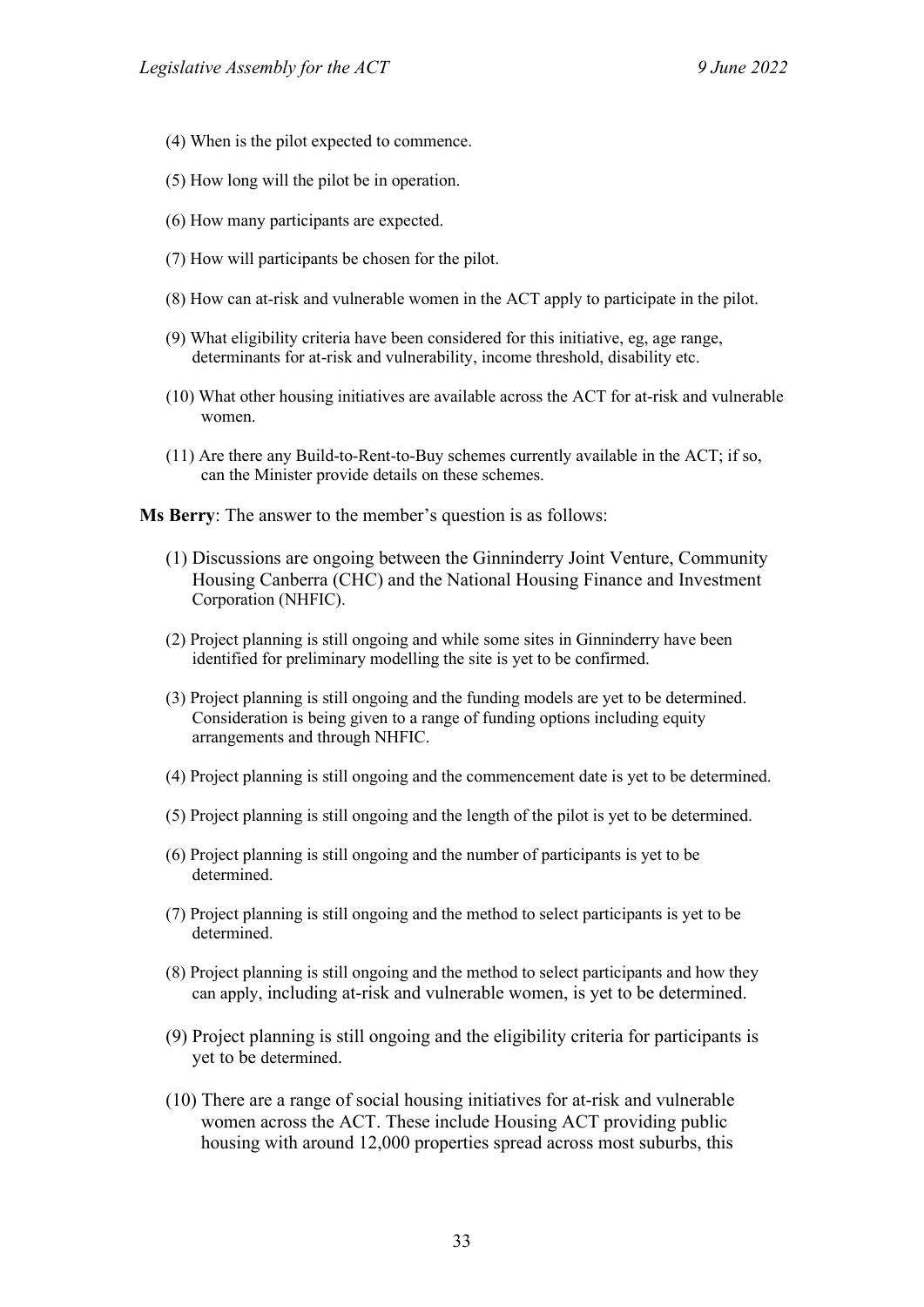provides long-term rental for those on low to moderate incomes. In addition, there are a number of Community Housing Providers also offering housing and services. OneLink is the central information and access point for a range of human services including housing, homelessness and child, youth and family services in the Australian Capital Territory. OneLink can talk to community members about housing options, including emergency accommodation, public housing, community housing, private rental and other options, and about what assistance might be available.

(11) I am not aware of any Build-to-Rent-to-Buy schemes currently operating in the ACT.

# **Dhulwa Mental Health Unit—safety (Question No 761)**

**Ms Castley** asked the Minister for Mental Health, upon notice, on 6 May 2022:

- (1) Does Dhulwa Secure Mental Health Unit (Dhulwa) or the Directorate/Canberra Health Services (CHS) keep information about Australian Federal Police (AFP) staff/ACT Policing visiting Dhulwa; if not, why not; if so, how often have AFP staff visited Dhulwa since it opened including details for the reason for each visit and outcome.
- (2) Does Dhulwa or the Directorate/CHS keep information about staff registering complaints to the AFP; if not, why not; if so, how many complaints have been made to the AFP including the reason for the complaint and the outcome.
- (3) What action have AFP staff taken in relation to Dhulwa.
- (4) Have security arrangements/processes changed since Dhuwla opened; if so, how have they changed.
- (5) Have security arrangements/processes been reviewed since Dhulwa opened; if so, can the Minister provide details on (a) what type of review/s, (b) by whom, (c) what were the results of the review/s and (d) any action arising from the review/s.
- (6) How many security officers are employed at Dhulwa and how many are rostered for each shift.
- (7) Do security officers patrol the facility or remain at the front entrance.
- (8) Have security staff made any complaints about working at Dhulwa since it opened.
- (9) What is the process for security staff to make complaints including details on the (a) number of complaints, (b) nature of complaints and (c) how it was handled/responded to.
- (10) Have any security staff been assaulted (physically/verbally) since Dhulwa opened; if so, can the Minister provide relevant details on these assaults.
- (11) What type of specific training are security staff required to have before they are employed at Dhulwa.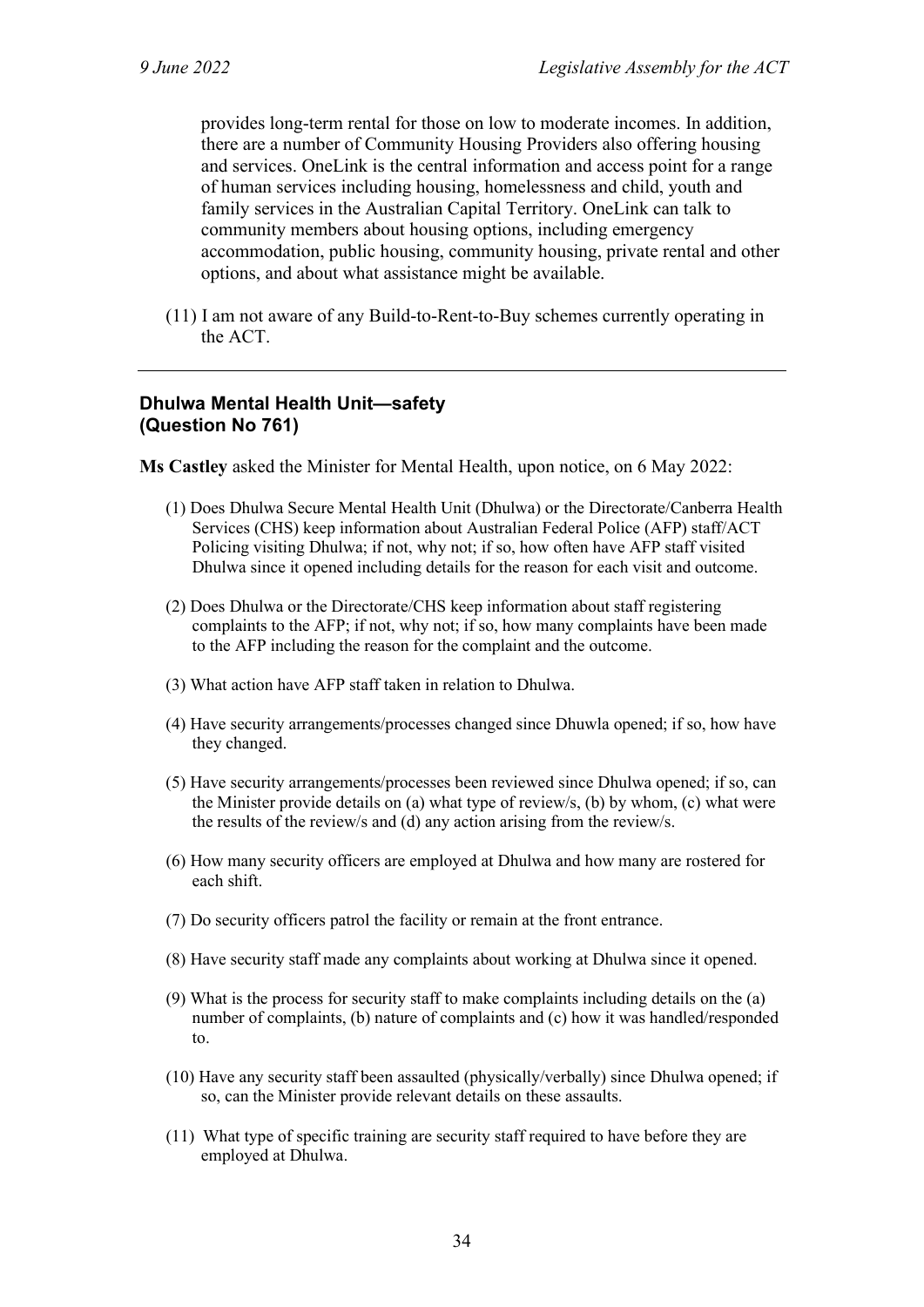- (12) How often is training required to be updated/refreshed.
- (13) Can the Minister provide details about what training security staff have received and if any training has not been delivered, why not.
- (14) What is the annual cost of employing Dhulwa security staff for each year that Dhulwa has been open.
- (15) Can the Minister provide details about any investigation and what/if any subsequent action was taken by Dhulwa/CHS/the Directorate, following the ABC report of 6 April 2022 that in 2018 several nurses reported being punched in the face and kicked in the head during multiple assaults by a patient and that ACT Policing investigated.

**Ms Davidson**: The answer to the member's question is as follows:

- 1. The Mental Health Act 2015 mandates the provision of least restrictive care. Dhulwa is a sub acute unit, a secure hospital facility and not a correctional facility. While there can be complex and challenging consumers, the model of care within Dhulwa is designed to be recovery focused and therapeutic, not punitive, or disciplinary. Police attendance at Dhulwa is not specifically recorded by Canberra Health Services (CHS), however a visitors' book is maintained by Dhulwa administration team members. To 18 May 2022, ACT Policing attended Dhulwa on 27 occasions since it opened in July 2017. For privacy and operational reasons, ACT Policing is not in a position, to share information regarding specific reasons for attendance in response to incidents at Dhulwa.
- 2. No. Teams are encouraged to make a complaint to police but are not obligated.
- 3. ACT Policing advise that when responding to any incident in the community, ACT Policing always takes the appropriate action directly relevant to the nature of that incident. For privacy and operational reasons, ACT Policing is not in a position to share information regarding specific police actions in response to incidents at Dhulwa.
- 4. Yes. Incidents are reviewed, both formally and informally, and risk mitigations are put in place where appropriate. Security officers are rotated between Dhulwa and other sites as part of a strategy to minimise complacency and mental fatigue, and as a continuity arrangement to provide appropriately skilled team members if there are shortages because of the public health emergency. At the request of the Mental Health, Justice Health and Alcohol & Drug Services Executive Director in October 2018, a security officer was permanently placed in the Lomandra nursing station to accompany clinical team members on the ward if there was a risk of occupational violence. Prior to this arrangement, security officers did not enter clinical areas unless a duress alarm was activated.
- 5. There has been no external reviews of security arrangements, however internal governance documents continue to be updated where gaps and improvements are identified.
- 6. A mixed-model approach to staffing was commenced in July 2019 across all of Canberra Health Services. The Security Supervisor and Security Control Room operator are directly employed by CHS. The remainder of guarding at the facility are contracted through a security labour company. There are five security officers during the day, and four security officers during the night, who work 12-hour shifts.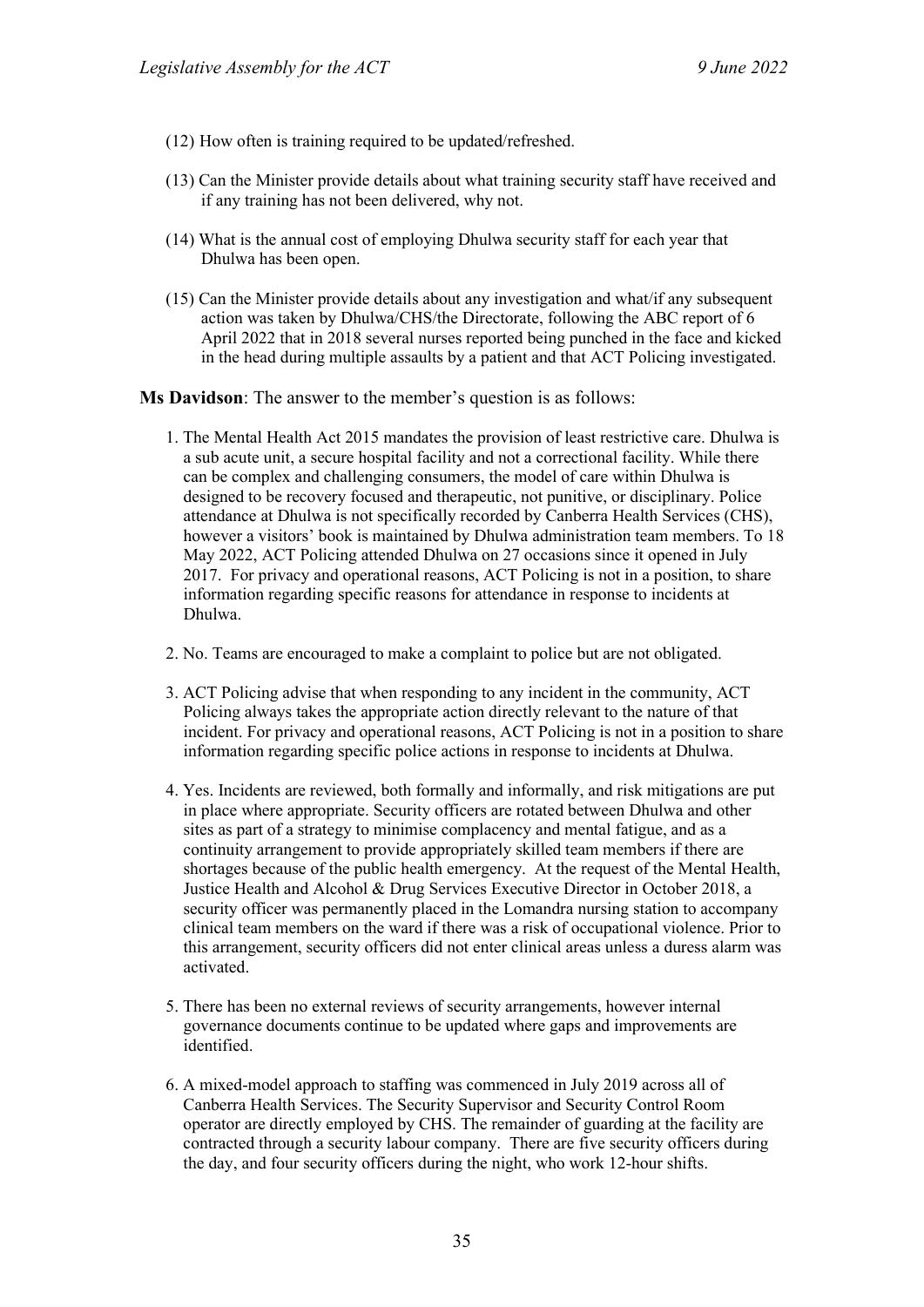- 7. Security officers work primarily at the entry to the facility and are responsible for scanning and entry procedures, control room functions, and patrolling the perimeter fence, carparks and non treatment areas of the facility. The security officer assigned to the Lomandra nursing station may be asked to accompany clinical staff on the ward if there is a risk of occupational violence.
- 8. Yes.
- 9. Depending on the nature of the complaint, contracted security officers can make a complaint to their company or, for minor matters, to the site supervisor. Direct employees can make a complaint to their manager or, for more serious matters, through one of the ratified CHS or public service complaint mechanisms.
	- a. Numerous emails from one former contracted security officer;
	- b. The complaint focused on perceived mistreatment of contracted security officers by management, favouritism towards employed officers, bullying and unfair work practices, response to violence and aggression incidents and several minor operational issues;
	- c. An internal preliminary assessment was conducted by a senior-grade officer and found that claims made directly against employees personally were unfounded. The complainant was provided with explanations and detail related to many of their grievances, however the complainant had chosen not to accept these, nor to take any initiative to make improvements on their own benefit. The assessment found that appropriate measures had been put in place to many of the complainant's concerns.

| Injury category                   | 2016-17 | 2017-18 | 2018-19 | 2019-20 | $2020 - 21$ | $2021 - 22$ |
|-----------------------------------|---------|---------|---------|---------|-------------|-------------|
| Serious injury received           |         |         |         |         |             |             |
| Moderate injury received          |         |         |         |         |             |             |
| Minor injury received             |         |         |         |         |             |             |
| No injury, hazardous<br>situation |         |         |         |         | 16          |             |
| <b>Total</b>                      |         |         |         |         |             |             |

10. Yes. There was a total of 32 incidents reported by security members since the opening of the facility. These are summarised in the below table. Details of the eight serious and moderate incidents involving physical assault are outlined below.

- a. In January 2022, a Security Supervisor fell and struck his head on a concrete retaining wall while trying to restrain two consumers who were assaulting each other. The supervisor momentarily lost consciousness and was taken to Canberra Hospital for assessment.
- b. In December 2019, two Security Officers were attempting to restrain a violent consumer. The Doctor directed them to release the consumer and the consumer immediately continued assaulting team members. Both security officers received punches and kicks to their body and received minor injuries requiring first aid treatment.
- c. In August 2020, two Security Supervisors were assaulted by the same consumer on separate occasions. During the process of restraining the consumer each time, one supervisor sustained a fractured cheek bone with severe bleeding and one supervisor sustained a black eye.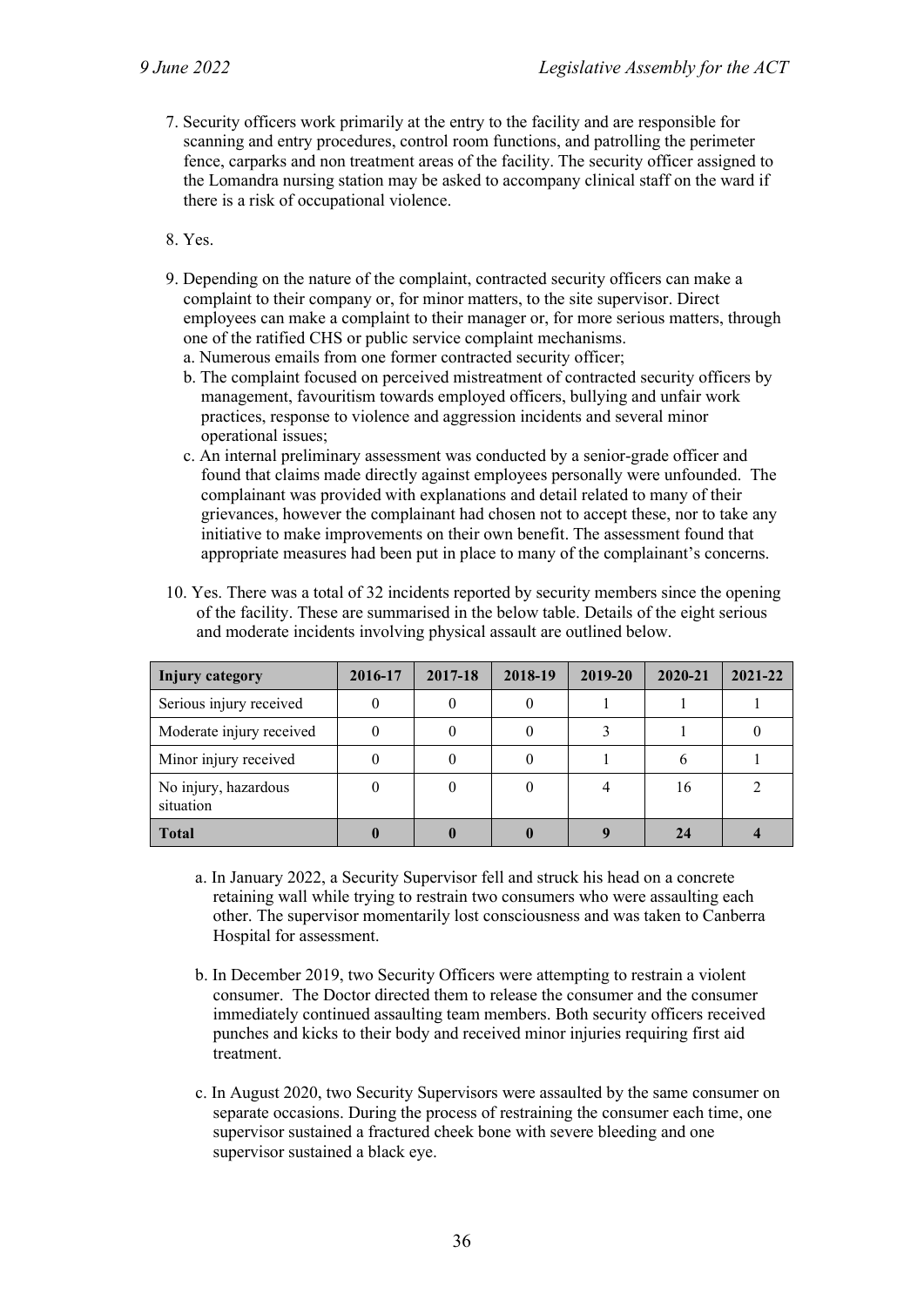- d. During the 2019-20 financial year, two Security Supervisors and one contracted security officer received knee injuries requiring rehabilitation. These occurred from the same consumer, on separate occasions. When they attempted restraint, the consumer used their body weight to drop to the floor each time causing the restraint team to fall to the floor.
- 11. All security officers must complete their Certificate II in Security Operations, at a minimum, and possess an ACT Security Licence with appropriate sub-classes. CHS provides a training and induction program which consists of:
	- a. An initial online induction course;
	- b. A three-day familiarisation and core competency induction at Canberra Hospital with an experienced mentor;
	- c. An e-learning package consisting of topics including: Security officer role and functions, fire and emergency, child protection, hand hygiene, family violence, speaking up for safety, and working with Aboriginal and Torres Strait Islander patients and clients, Work Health and Safety Fundamentals, workplace Behaviours and Personal Safety and conflict Awareness modules;
	- d. A two-day Occupational Violence Training control and restraint program;
	- e. A Dhulwa-specific site orientation and familiarisation of baggage x-ray scanning, metal detection, building management systems, biometric systems and registration, and control room operations;
	- f. Security Supervisors receive additional training in supervisory responsibilities, such as Riskman reporting, managing workplace behaviours, resolving workplace issues, underperformance training, diversity and inclusion principles, conflict handling and personal safety, as well as searching, handcuffing and baton use for escorts of correctional patients outside of the facility;
	- g. At the opening of the facility, all security officers received in-depth training on communication skills, de-escalation techniques, response to incidents, and training on legislation and policies.
- 12. Security contractors are required to complete fire and emergency training and hand hygiene awareness annually. Directly employed security members are required to complete fire and emergency training, hand hygiene awareness, and e-learning programs for security officer role and functions, handcuff and baton use, and searching each year. Directly employed security members also must complete their Certificate III in Security Operations within the first 12 months of their employment. CHS invested \$150k in training security officers prior to opening the facility and has continued to invest \$120k since its opening on providing training in occupational violence minimisation to security officers.
- 13. All security officers are currently scheduled to complete a one-day transition course to train them in the new CHS Occupational Violence Training package. Security supervisors are scheduled to undertake one day of further practical training in baton and handcuffs application in Q4 of 2021-22.
- 14. A table of costs are outlined below. The figure for 2016-17 financial year reflects \$150k of costs associated with training of security officers prior to opening the facility. An additional 24/7 security officer was added to the staffing complement in October 2018, thus an increase in the 2018-19 financial year. The figure for 2021-22 financial year is inclusive up to end of April 2022.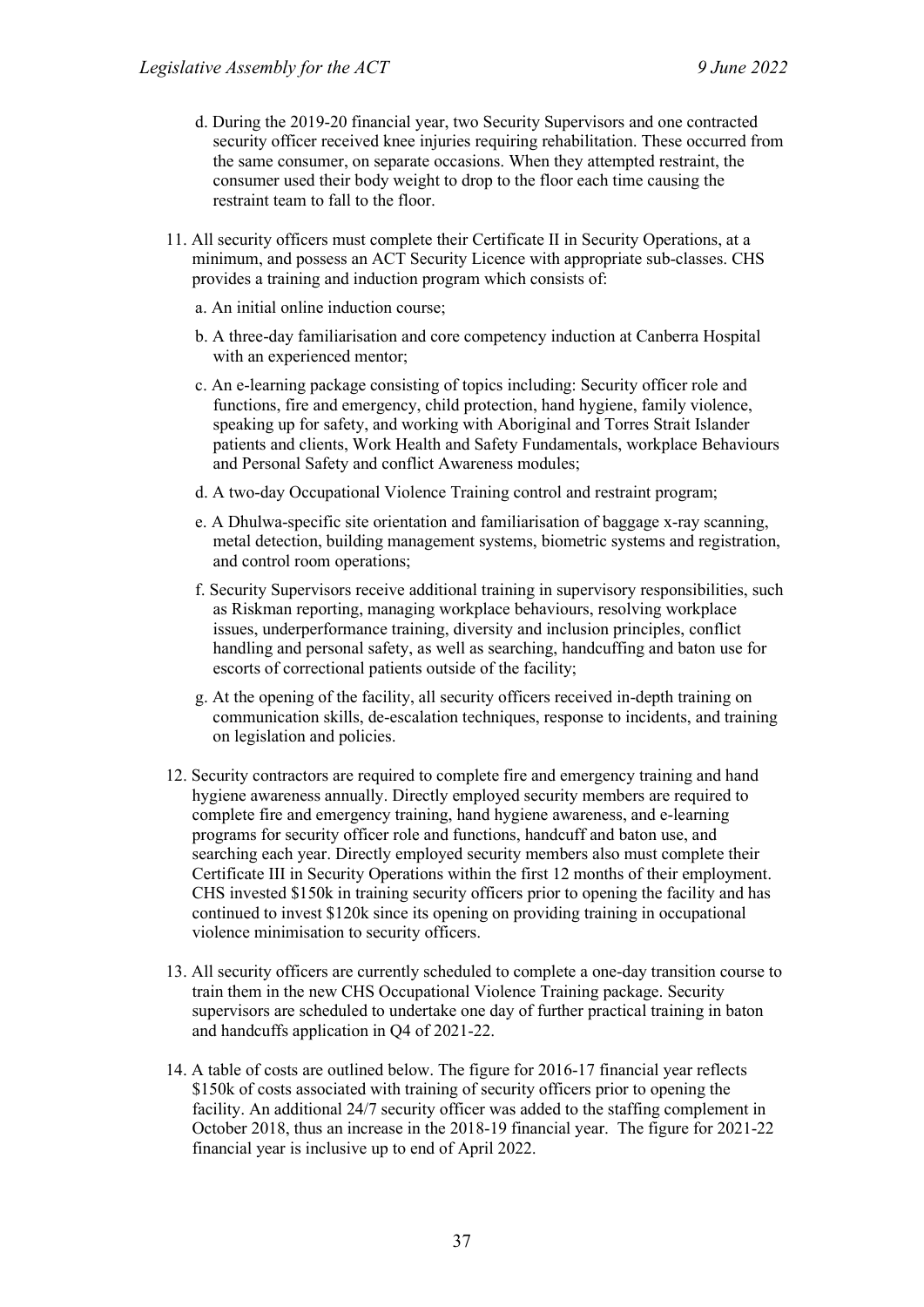|                      | 2016-17 | 2017-18 | 2018-19 | $12019-20$               | $12020 - 21$ | $12021 - 22$ |
|----------------------|---------|---------|---------|--------------------------|--------------|--------------|
| Annual staffing cost | \$1.27m | \$1.87m | \$2.47m | $\frac{\text{S2.51m}}{}$ | \$2.56m      | $$2.01m*$    |

15. CHS has an organisational priority to ensure team members are safe at work and take the safety concerns of teams very seriously. At team meetings in all mental health inpatient units, the Director of Nursing has outlined the OV strategies in place, what opportunities and supports are available, and how these can be utilised.

These include:

- Reinvigorating the Safewards methodology;
- Dynamic ISBAR (Introduction, Situation, Background, Assessment, Recommendations/ Read back) has been introduced. This tool is used to assess risk and develop a plan before approaching or undertaking any planned intervention with a consumer that could trigger agitation or aggression towards team members;
- Safety Huddles– these occurs in collaboration with the multidisciplinary team after every clinical handover (shift change) to briefly discuss any safety incidents that have occurred over the last 24-hours and potential issues that may pose a risk to team members or consumers throughout out the shift and any team members;
- A senior nurse has been appointed to focus on OV across MHJHADS. The clinician has been assigned to Dhulwa for three months to support training, education, reporting, governance, coaching, mentoring and the development and implementation of new strategies to reduce OV;
- The introduction of scenario-based training to provide clinical teams and security the opportunity to practice OV response techniques. This is expected to support and improve team member confidence to lead and coordinate effective response to OV incidents;
- Senior management have been working on weekends to provide leadership, encouragement, and additional support for team members;
- The Clinical Nurse Educator position has recently been appointed to structure and facilitate team education programs and reinvigorate the use of the Safewards model in Dhulwa.

All nursing team members at Dhulwa have been given the opportunity to work across different mental health inpatient units across CHS. Redeployment can be temporary or long-term and remains available to team members. There are several benefits of Dhulwa nursing staff working across different units, these include:

- a break away from a forensic environment;
- teamwork and engagement with colleagues in different work environments and with different skillsets;
- opportunity to further develop skills and experience in delivering mental health services to a broad range of consumers;
- exposure to demonstrated OV training principles and de-escalation techniques in practice in different units; and
- return to their usual work environment and discuss ideas or key learnings.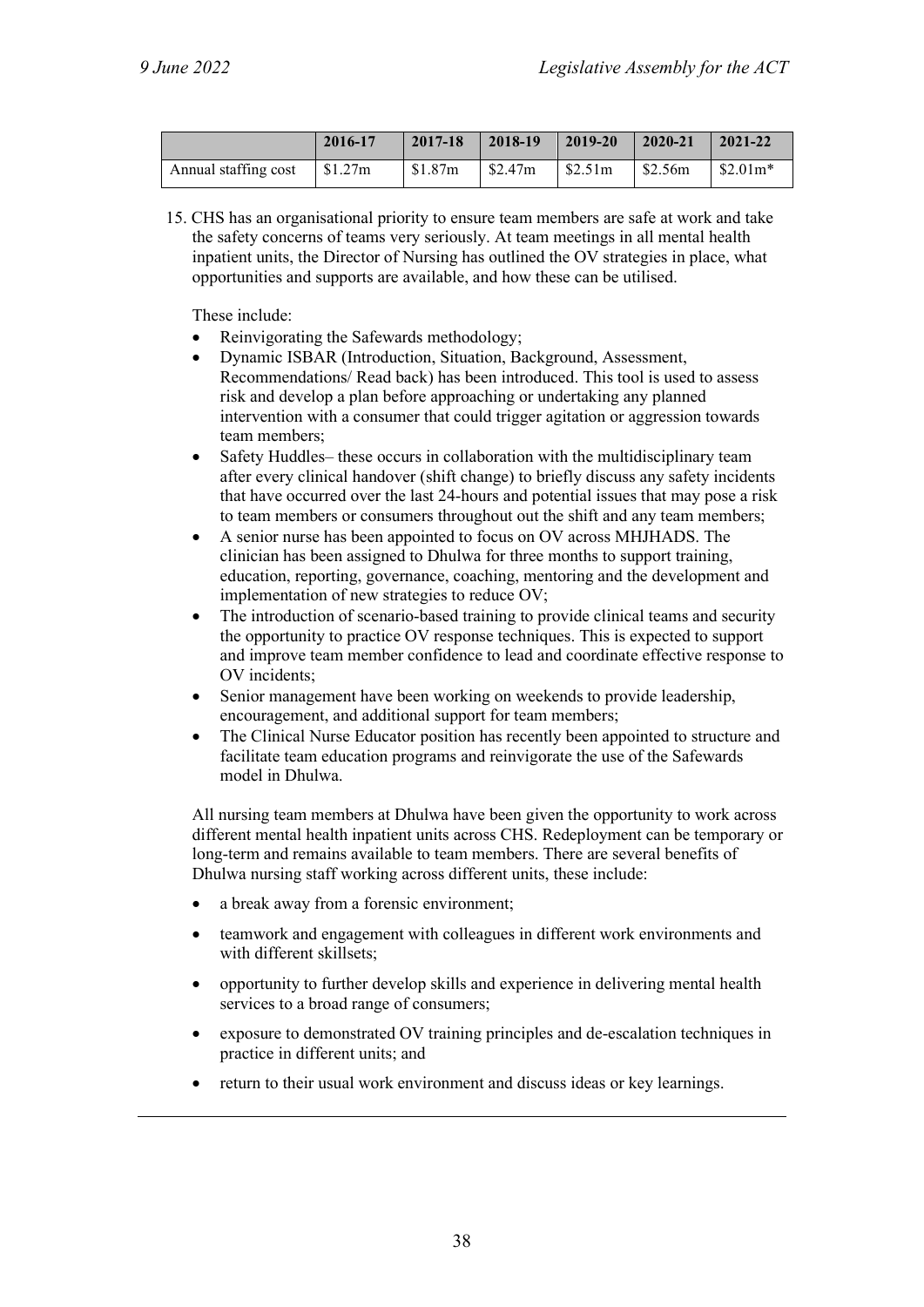# **Capital Linen Service—financial data (Question No 762)**

**Ms Lee** asked the Minister for Transport and City Services, upon notice, on 6 May 2022:

Can the Minister provide financial statements for Capital Linen Service for the financial years 2018-19 to present, including (a) operating statement, (b) balance sheet, (c) cash flow statement, (d) statement of changes in equity, (e) statement of income and expenses on behalf of the Territory, (f) statement of assets and liabilities on behalf of the Territory and (g) details of any capital expenditure.

**Mr Steel**: The answer to the member's question is as follows:

Capital Linen Service's financial statements are consolidated at the Directorate level, as a result the statements provided at Attachment A are the Operating Statement and Balance Sheet for the periods requested.

Further material financial information is contained within Transport Canberra and City Services financial statements and notes, published in the corresponding annual reports.

*(A copy of the attachment is available at the Chamber Support Office).* 

### **Government—debt (Question No 763)**

**Ms Lee** asked the Treasurer, upon notice, on 6 May 2022:

Can the Treasurer advise, in relation to all ACT Government borrowings broken down by tranche the (a) amount borrowed, (b) strike date, (c) expiry date, (d) interest rate and (e) debt type (interest only, principal and interest, or other).

**Mr Barr**: The answer to the member's question is as follows:

Information about ACT Government borrowings is provided on pages 302-304 of the 2021-22 Budget Outlook and pages 90-92 of the 2021-22 Budget Review.

The details of all current outstanding ACT Government borrowings are set out below:

| <b>Series</b>      | Tranche            | Type <sup>1</sup> | <b>Face Value</b>  | <b>Issue</b>  | Coupon        | <b>Issue Date</b> | <b>Maturity</b> |
|--------------------|--------------------|-------------------|--------------------|---------------|---------------|-------------------|-----------------|
|                    |                    |                   | <b>Issued (Sm)</b> | Yield $(\% )$ | $\frac{9}{6}$ |                   | Date            |
| ACT <sub>002</sub> | ACT <sub>001</sub> | IAB               | 300                | 2.400         |               | 12.06.2008        | 12.06.2048      |
|                    | ACT <sub>002</sub> | IAB               | 120                | 3.920         | na            | 03.06.2009        |                 |
| ACT <sub>003</sub> | ACT001             | CIB               | 250                | 3.700         | 3.50          | 17.06.2010        | 17.06.2030      |
| ACT <sub>008</sub> | ACT <sub>001</sub> | <b>MTN</b>        | 500                | 4.200         | 4.00          | 22.05.2014        | 22.05.2024      |
| ACT010             | ACT001             | <b>MTN</b>        | 525                | 2.645         | 2.50          | 23.05.2016        | 21.05.2026      |
| ACT011             | ACT <sub>001</sub> | <b>MTN</b>        | 550                | 3.235         | 3.00          | 18.04.2018        | 18.04.2028      |
| ACT012             | ACT <sub>001</sub> | <b>MTN</b>        | 675                | 2.360         | 2.25          | 22.05.2019        | 22.05.2029      |
|                    | ACT <sub>002</sub> | <b>MTN</b>        | 225                | 1.785         |               | 17.04.2020        |                 |
| ACT013             | ACT <sub>001</sub> | <b>MTN</b>        | 1,000              | 1.160         | 1.25          | 13.08.2019        | 22.05.2025      |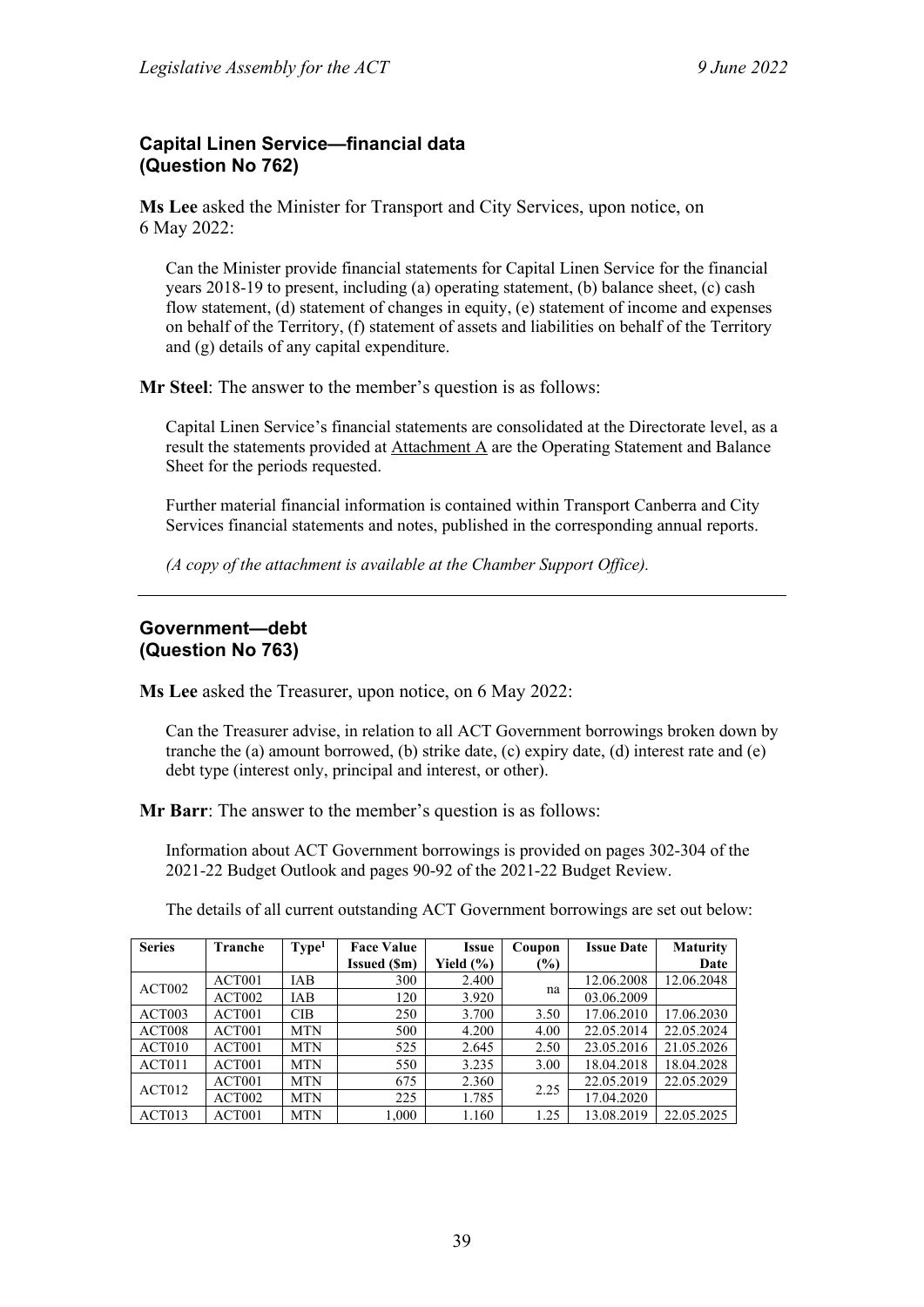| <b>Series</b> | Tranche            | Type <sup>1</sup> | <b>Face Value</b>  | Issue     | Coupon        | <b>Issue Date</b> | <b>Maturity</b> |
|---------------|--------------------|-------------------|--------------------|-----------|---------------|-------------------|-----------------|
|               |                    |                   | <b>Issued</b> (Sm) | Yield (%) | Rate          |                   | Date            |
|               |                    |                   |                    |           | $\frac{1}{2}$ |                   |                 |
| ACT014        | ACT <sub>001</sub> | <b>MTN</b>        | 000.1              | 1.845     | 1.75          | 23.10.2019        | 23.10.2031      |
| ACT015        | ACT <sub>001</sub> | <b>MTN</b>        | ,100               | 0.860     | 1.00          | 17.04.2020        | 17.04.2023      |
| ACT016        | ACT <sub>001</sub> | <b>MTN</b>        | $000$ .            | 1.790     | 1.75          | 17.05.2021        | 17.05.2030      |
| ACT017        | ACT <sub>001</sub> | <b>MTN</b>        | .250               | 2.575     | 2.50          | 15.02.2022        | 22.10.2032      |

1 Type

- Indexed Annuity Bond ('IAB'). Annuity payments are made quarterly, comprising both interest and principal payments. Both the interest and principal repayments are adjusted for movements in the Consumer Price Index (CPI). The bond is fully repaid by maturity.
- Capital Indexed Bond ('CIB'). The capital value of the security is adjusted for movements in the CPI. Interest is paid quarterly at the fixed coupon rate on the adjusted capital value. The adjusted capital value is fully repaid at maturity.
- Medium Term Note ('MTN'). Interest payments are made semi-annually at the fixed coupon rate over the life of the bond. The capital face value is fully repaid at maturity.

# **Planning—housing choices (Question No 764)**

**Ms Lee** asked the Minister for Planning and Land Management, upon notice, on 6 May 2022:

Is household formation factored into the residential supply and demand modelling; if so, can the Minister briefly describe how; if not, why not.

**Mr Gentleman**: The answer to the member's question is as follows:

Yes. The *Residential Supply and Demand Model* considers the household formation such as people's living arrangements by dwelling type, household type and family type. This data is based on the Australian Bureau of Statistics' 2016 Census and forward data in its *Household and Family Projections publication*. This information is an input to inform the average persons per dwelling calculations during the development of the Indicative Land Release Program.

## **State Emergency Services—health and safety (Question No 766)**

**Mr Milligan** asked the Minister for Police and Emergency Services, upon notice, on 6 May 2022:

- (1) What are the work health and safety standards for State Emergency Service (SES) vehicles.
- (2) What is the minimum level of equipment for ensuring the safety of volunteers that is required to be carried by the vehicles.
- (3) What is the minimum level of equipment for ensuring the safety and health of those at the scene being responded to.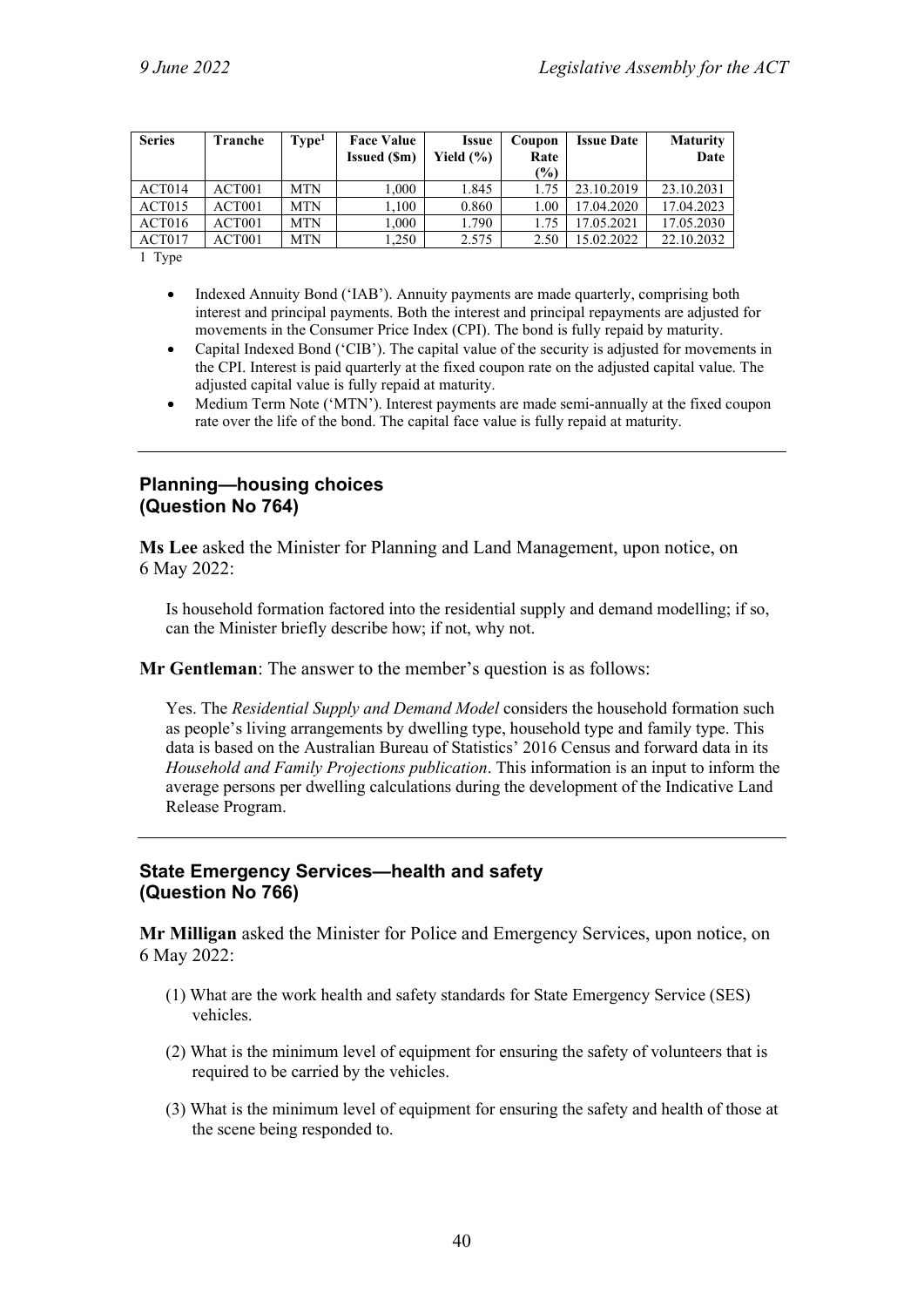- (4) Does each vehicle carry the same level of equipment.
- (5) Does the minimum level of equipment meet with the work health and safety standards.
- (6) Do automated external defibrillators (AEDs) form part of the minimum level of equipment for each vehicle; if not, (a) how many vehicles are equipped with AEDs and (b) how often are these vehicles deployed.
- (7) How often are AEDs used in emergency situations where SES vehicles attend.
- (8) Is there spare stock of AEDs available for use in all vehicles.

**Mr Gentleman**: The answer to the member's question is as follows:

- (1) All ACT State Emergency Service (ACTSES) vehicles are designed and maintained to meet operational and legislative requirements. This includes the requirements contained in the Australian Design Rules, Road Transport Act 1999, and Work Health and Safety Act 2011.
- (2) The minimum level of equipment for ensuring the safety of volunteers and those at an incident is a fire extinguisher (1kg and 4.5kg), First Aid Kit, an automated external defibrillator (AED), fire blanket, eFlare kit, P2 dust masks, C5 ear plugs, traffic cones, compliant day/night high visibility vests and a carton of water 600ml bottles.

Since the COVID-19 pandemic all vehicles have also maintained a stock of masks, hand sanitiser, spray disinfectant and alcohol wipes for cleaning and personnel hygiene.

(3) The ACTSES utilises their vehicles as a mobile work platform, containing necessary equipment to complete temporary repairs deemed appropriate for each Request For Assistance (RFA), while ensuring the safety of those at the scene, including the public and/or crew members.

If an RFA is deemed too hazardous or places the public and/or crew members at risk, Team Leaders are authorised to inform the ACT Emergency Services Agency (ESA) Communications Centre and the resident that ACTSES is unable to assist, and further advice is provided to contact a subject matter expert, for example, utility providers, arborists, asbestos removalists, and building maintenance contractors.

- (4) The ACTSES fleet consists of different types of vehicles depending on the nature of the incident they are attending. All ACTSES vehicles carry a minimum level of equipment for ensuring safety, as outlined in question (2). In addition, each type of vehicle carries the specific equipment required to perform their specific operational tasks.
- (5) Yes, as outlined in question (1).
- (6) Yes, as outlined in question (2).
- (7) AEDs have been in ACTSES vehicles since 2018. To date, there have been no reports of an AED being used in an emergency situation, where the ACTSES has attended.
- (8) Yes.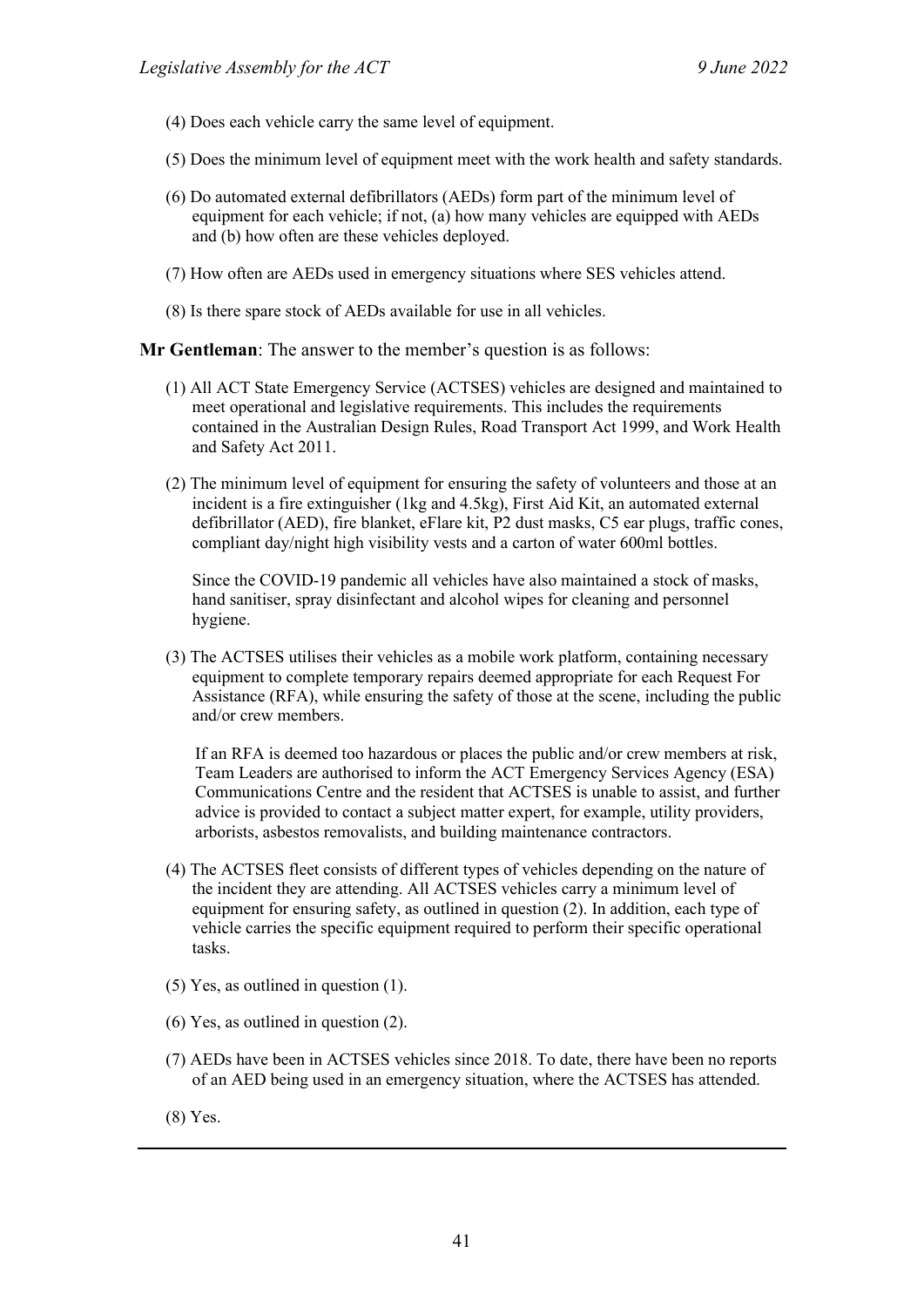# **Transport Canberra—bus stops (Question No 769)**

**Ms Castley** asked the Minister for Transport and City Services, upon notice, on 6 May 2022:

- (1) Can the Minister provide a breakdown of what buses stop at (a) Canberra Hospital, (b) each walk-in centre, for example, Dickson, Belconnen, Tuggeranong, Weston Creek and Gungahlin, (c) University of Canberra Hospital, (d) Centenary Hospital for Women and Children, (e) Canberra Region Cancer Centre and (f) Calvary Public Hospital.
- (2) Can the Minister provide a breakdown of (a) the first and last stop of the buses, (b) what times buses are scheduled to arrive and (c) any other public transport that stops, at the buildings listed in part (1).

**Mr Steel**: The answer to the member's question is as follows:

(1) and (2)

Refer to Attachment A for a breakdown of bus routes passing each location including indicative off peak weekday frequency. The information provided is a guide to available public transport services. For information on specific times please refer the Transport Canberra Website www.transport.act.gov.au

*(Copies of the attachments are available at the Chamber Support Office).* 

# **Municipal services—Fix My Street (Question No 770)**

**Ms Castley** asked the Minister for Transport and City Services, upon notice, on 6 May 2022:

- (1) Can the Minister provide a breakdown, by each Yerrabi suburb, of how many Fix My Street requests have been lodged for (a) 2016-17, (b) 2017-18, (c) 2018-19, (d) 2019- 20, (e) 2020-21 and (f) 2021-22.
- (2) Can the Minister provide a breakdown of the requests referred to in part (1) by categories in Fix My Street.

**Mr Steel**: The answer to the member's question is as follows:

(1) The ACT Government does not collect or collate data on the basis of electorates. When considering the available data in the context of suburbs located within the Yerrabi electorate, a total of 29,388 Fix My Street requests have been lodged in these suburbs since 2016. These have been broken down in the table below.

Data is not provided for Evatt, Lawson and McKellar beyond 2018-19 as these suburbs were removed from the Yerrabi electorate in 2019.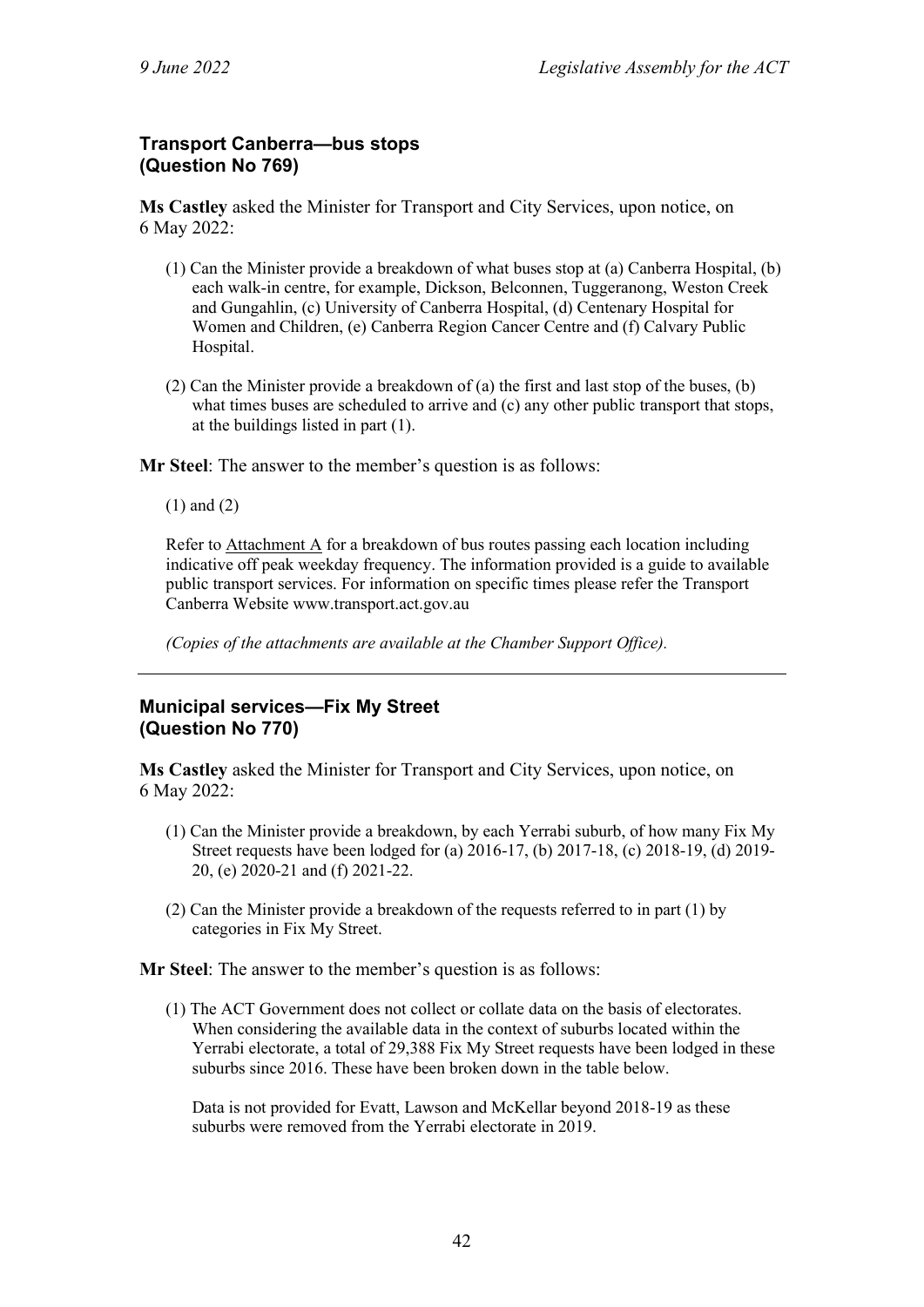Data is not provided for Taylor prior to 2017-18 as this suburb was only created in 2016.

Where there is no data in a particular category for a particular suburb, this means there were no Fix My Street requests in that category for the relevant time period.

(2) See categories in the table overleaf.

| <b>FMS Service Requests</b>  | Fin. Yrs |         |         |         |                  |         |                    |
|------------------------------|----------|---------|---------|---------|------------------|---------|--------------------|
| <b>By Suburb</b>             | 2016-17  | 2017-18 | 2018-19 | 2019-20 | 2020-21          | 2021-22 | <b>Grand Total</b> |
| <b>AMAROO</b>                |          |         |         |         |                  |         |                    |
| Place Management             | 35       | 13      | 17      | 10      | 33               | 120     | 228                |
| <b>Regulatory Activities</b> | 70       | 39      | 57      | 60      | 40               | 27      | 293                |
| Roads Management             | 45       | 31      | 44      | 80      | 89               | 105     | 394                |
| Streetlights                 | 155      | 191     | 102     | 39      | 21               | 44      | 552                |
| Tree Management              | 106      | 113     | 115     | 111     | 118              | 144     | 707                |
| <b>AMAROO</b> Total          | 411      | 387     | 335     | 300     | 301              | 440     | 2,174              |
| <b>BONNER</b>                |          |         |         |         |                  |         |                    |
| Place Management             | 61       | 33      | 19      | 21      | 33               | 108     | 275                |
| <b>Regulatory Activities</b> | 88       | 69      | 60      | 60      | 51               | 66      | 394                |
| Roads Management             | 24       | 15      | 16      | 38      | 84               | 51      | 228                |
| Streetlights                 | 69       | 62      | 60      | 58      | 13               | 84      | 346                |
| Tree Management              | 24       | 22      | 35      | 44      | 43               | 73      | 241                |
| <b>BONNER Total</b>          | 266      | 201     | 190     | 221     | $\overline{224}$ | 382     | 1,484              |
| <b>CASEY</b>                 |          |         |         |         |                  |         |                    |
| Place Management             | 73       | 21      | 41      | 23      | 50               | 131     | 339                |
| <b>Regulatory Activities</b> | 90       | 50      | 100     | 103     | 83               | 59      | 485                |
| Roads Management             | 28       | 21      | 26      | 69      | 171              | 92      | 407                |
| Streetlights                 | 31       | 58      | 37      | 32      | 14               | 73      | 245                |
| Tree Management              | 38       | 35      | 36      | 57      | 54               | 49      | 269                |
| <b>CASEY Total</b>           | 260      | 185     | 240     | 284     | 372              | 404     |                    |
| <b>CRACE</b>                 |          |         |         |         |                  |         | 1,745              |
|                              |          |         |         |         |                  |         |                    |
| Place Management             | 34       | 28      | 9       | 9       | 18               | 87      | 185                |
| <b>Regulatory Activities</b> | 105      | 40      | 47      | 62      | 49               | 25      | 328                |
| Roads Management             | 31       | 18      | 15      | 29      | 35               | 42      | 170                |
| Streetlights                 | 11       | 33      | 50      | 6       | $\tau$           | 41      | 148                |
| Tree Management              | 35       | 41      | 35      | 53      | 35               | 48      | 247                |
| <b>CRACE Total</b>           | 216      | 160     | 156     | 159     | 144              | 243     | 1,078              |
| <b>EVATT</b>                 |          |         |         |         |                  |         |                    |
| Place Management             | 23       | 15      | 12      |         |                  |         | 50                 |
| <b>Regulatory Activities</b> | 47       | 45      | 41      |         |                  |         | 133                |
| Roads Management             | 49       | 25      | 34      |         |                  |         | 108                |
| Streetlights                 | 33       | 37      | 79      |         |                  |         | 149                |
| Tree Management              | 192      | 124     | 135     |         |                  |         | 451                |
| <b>EVATT Total</b>           | 344      | 246     | 301     |         |                  |         | 891                |
| <b>FORDE</b>                 |          |         |         |         |                  |         |                    |
| Place Management             | 66       | 36      | 13      | 20      | 19               | 73      | 227                |
| <b>Regulatory Activities</b> | 50       | 37      | 34      | 38      | 35               | 22      | 216                |
| Roads Management             | 31       | 20      | 15      | 40      | 80               | 79      | 265                |
| Streetlights                 | 42       | 59      | 71      | 30      | $\overline{4}$   | 23      | 229                |
| Tree Management              | 64       | 69      | 62      | 70      | 58               | 47      | 370                |
| <b>FORDE Total</b>           | 253      | 221     | 195     | 198     | 196              | 244     | 1,307              |
| <b>FRANKLIN</b>              |          |         |         |         |                  |         |                    |
| Place Management             | 19       | 20      | 10      | 17      | 28               | 121     | 215                |
| <b>Regulatory Activities</b> | 109      | 98      | 105     | 67      | $77\,$           | 134     | 590                |
| Roads Management             | 23       | 24      | 40      | 45      | 62               | 51      | 245                |
| Streetlights                 | 48       | 71      | 68      | 29      | $10\,$           | 30      | 256                |
| Tree Management              | 55       | 61      | 54      | 49      | 45               | 69      | 333                |
| <b>FRANKLIN Total</b>        | 254      | 274     | 277     | 207     | 222              | 405     | 1,639              |
|                              |          |         |         |         |                  |         |                    |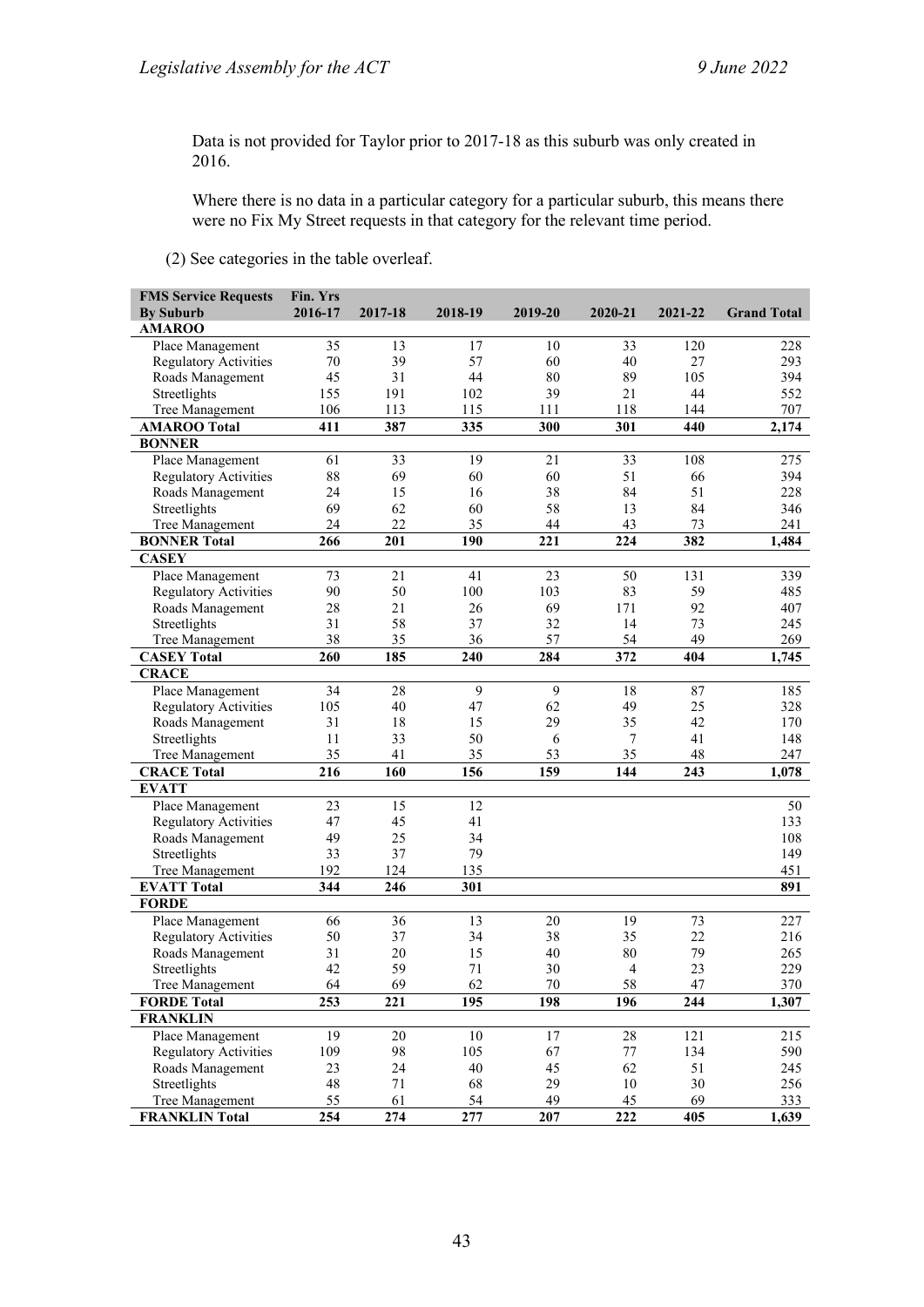| <b>FMS Service Requests</b>  | Fin. Yrs       |                |                |                  |              |                |                    |
|------------------------------|----------------|----------------|----------------|------------------|--------------|----------------|--------------------|
| <b>By Suburb</b>             | 2016-17        | 2017-18        | 2018-19        | 2019-20          | 2020-21      | 2021-22        | <b>Grand Total</b> |
| <b>GIRALANG</b>              |                |                |                |                  |              |                |                    |
| Place Management             | 30             | 14             | 15             | 9                | 15           | 84             | 167                |
| <b>Regulatory Activities</b> | 42             | 29             | 45             | 33               | 17           | 12             | 178                |
| Roads Management             | 48             | 27             | 21             | 45               | 45           | 53             | 239                |
| Streetlights                 | 30             | 51             | 84             | 29               | 7            | 16             | 217                |
| Tree Management              | 86             | 55             | 54             | 67               | 64           | 83             | 409                |
| <b>GIRALANG Total</b>        | 236            | 176            | 219            | 183              | 148          | 248            | 1,210              |
| <b>GUNGAHLIN</b>             |                |                |                |                  |              |                |                    |
| Place Management             | 71             | 34             | 30             | 43               | 67           | 322            | 567                |
| <b>Regulatory Activities</b> | 203            | 122            | 132            | 141              | 141          | 104            | 843                |
| Roads Management             | 111            | 95             | 87             | 173              | 244          | 253            | 963                |
| Streetlights                 | 110            | 167            | 94             | 52               | 14           | 50             | 487                |
| Tree Management              | 72             | 110            | 74             | 97               | 77           | 113            | 543                |
| <b>GUNGAHLIN Total</b>       | 567            | 528            | 417            | 506              | 543          | 842            | 3,403              |
| <b>HALL</b>                  |                |                |                |                  |              |                |                    |
| Place Management             | 11             | 3              |                | 1                | 6            | 12             | 33                 |
| <b>Regulatory Activities</b> | 12             | 5              | 5              | 28               | 3            | 3              | 56                 |
| Roads Management             | 24             | 10             | 12             | 23               | 13           | 17             | 99                 |
| Streetlights                 |                | 8              | 3              | 3                | $\mathbf{0}$ | $\overline{2}$ | 16                 |
| Tree Management              | 19             | 12             | 13             | 17               | 22           | 16             | 99                 |
| <b>HALL Total</b>            | 66             | 38             | 33             | 72               | 44           | 50             | 303                |
| <b>HARRISON</b>              |                |                |                |                  |              |                |                    |
|                              |                |                |                |                  |              |                |                    |
| Place Management             | 48             | 22             | 9              | 15               | 43           | 217            | 354                |
| <b>Regulatory Activities</b> | 114            | 93             | 100            | 102              | 89           | 56             | 554                |
| Roads Management             | 48             | 38             | 39             | 88               | 112          | 73             | 398                |
| Streetlights                 | 93             | 146            | 106            | 42               | 8            | 59             | 454                |
| Tree Management              | 53             | 55             | 78             | 67               | 88           | 99             | 440                |
| <b>HARRISON Total</b>        | 356            | 354            | 332            | 314              | 340          | 504            | 2,200              |
| <b>JACKA</b>                 |                |                |                |                  |              |                |                    |
| Place Management             | 5              | $\mathbf{0}$   | $\mathbf{1}$   | $\boldsymbol{0}$ | 5            | 12             | 23                 |
| <b>Regulatory Activities</b> | 10             | 9              | 7              | 4                | 1            | 6              | 37                 |
| Roads Management             | 3              | $\mathbf{1}$   | 1              | 3                | 10           | 6              | 24                 |
| Streetlights                 | $\overline{2}$ |                | 3              | 3                | 3            | 5              | 16                 |
| Tree Management              | $\overline{4}$ | 1              | $\overline{c}$ | 2                | 4            | 1              | 14                 |
| <b>JACKA Total</b>           | 24             | 11             | 14             | 12               | 23           | 30             | 114                |
| <b>KALEEN</b>                |                |                |                |                  |              |                |                    |
| Place Management             | 45             | 21             | 37             | 22               | 36           | 148            | 309                |
| <b>Regulatory Activities</b> | 100            | 75             | 91             | 67               | 28           | 28             | 389                |
| Roads Management             | 79             | 69             | 68             | 126              | 112          | 156            | 610                |
| Streetlights                 | 114            | 164            | 68             | 68               | 16           | 70             | 500                |
| Tree Management              | 242            | 212            | 213            | 194              | 229          | 213            | 1,303              |
| <b>KALEEN Total</b>          | 580            | 541            | 477            | 477              | 421          | 615            | 3,111              |
| <b>LAWSON</b>                |                |                |                |                  |              |                |                    |
| Place Management             | 6              | 10             | 14             |                  |              |                | 30                 |
| <b>Regulatory Activities</b> | 23             | 36             | 67             |                  |              |                | 126                |
| Roads Management             | 12             | 8              | 5              |                  |              |                | 25                 |
| Streetlights                 | 4              | 21             | 1              |                  |              |                | 26                 |
| Tree Management              | 9              | 11             | 12             |                  |              |                | 32                 |
| <b>LAWSON Total</b>          | 54             | 86             | 99             |                  |              |                | 239                |
| <b>MCKELLAR</b>              |                |                |                |                  |              |                |                    |
| Place Management             | 15             | $\overline{4}$ | 11             |                  |              |                | 30                 |
| <b>Regulatory Activities</b> | 17             | 12             | 29             |                  |              |                | 58                 |
| Roads Management             | 20             | 14             | 20             |                  |              |                | 54                 |
| Streetlights                 | 42             | 40             | 106            |                  |              |                | 188                |
| Tree Management              | 71             | 63             | 62             |                  |              |                | 196                |
| <b>MCKELLAR Total</b>        | 165            | 133            | 228            |                  |              |                | 526                |
|                              |                |                |                |                  |              |                |                    |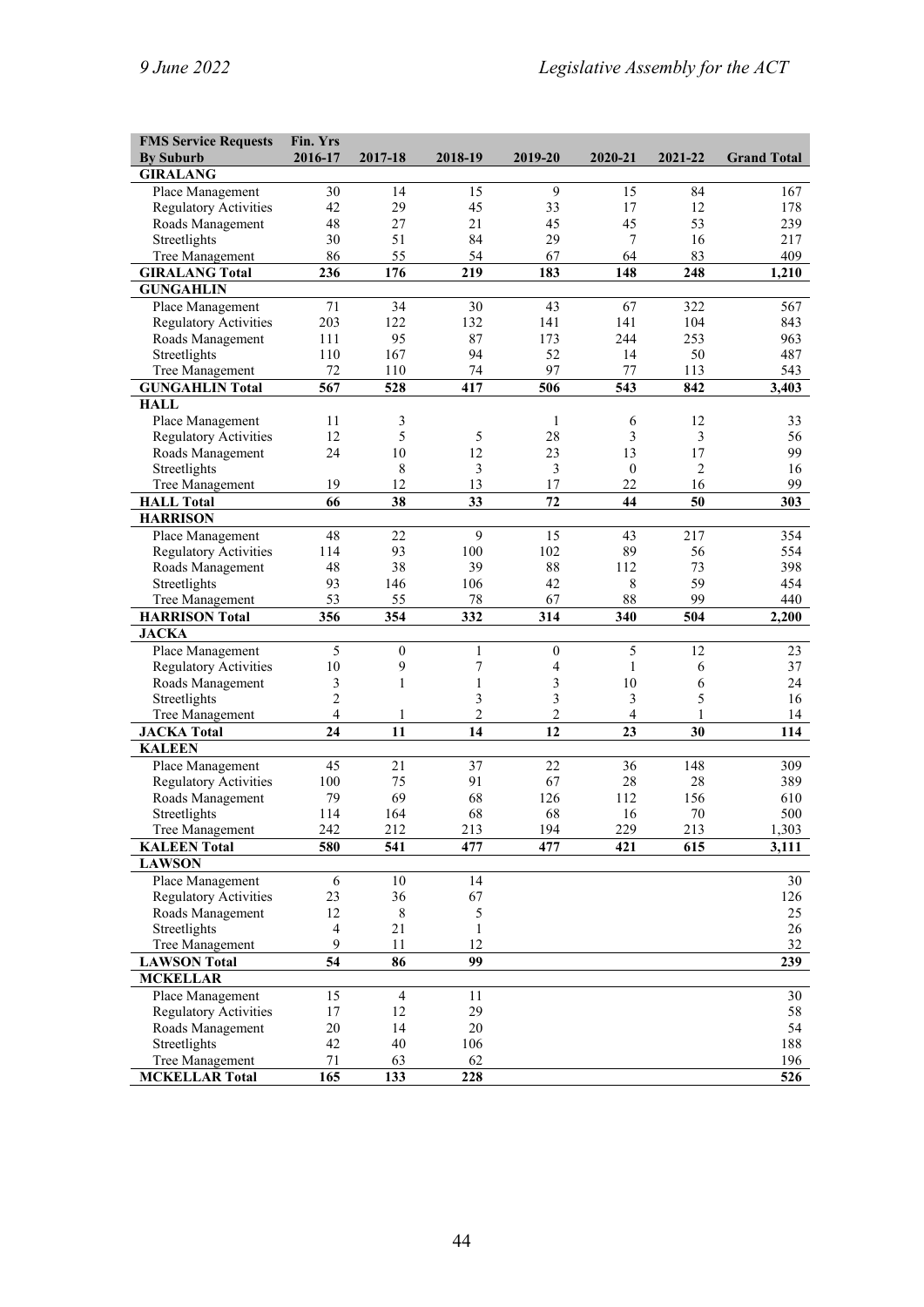| <b>FMS Service Requests</b>  | Fin. Yrs        |                  |                  |                  |                  |                 |                    |
|------------------------------|-----------------|------------------|------------------|------------------|------------------|-----------------|--------------------|
| <b>By Suburb</b>             | 2016-17         | 2017-18          | 2018-19          | 2019-20          | 2020-21          | 2021-22         | <b>Grand Total</b> |
| <b>MONCRIEFF</b>             |                 |                  |                  |                  |                  |                 |                    |
| Place Management             |                 | 21               | 23               | 18               | 18               |                 | 80                 |
| <b>Regulatory Activities</b> | 19              | 47               | 62               | 99               | 48               |                 | 275                |
| Roads Management             | 8               | 11               | 16               | 43               | 20               |                 | 98                 |
| Streetlights                 | 12              | 37               | 21               | $\boldsymbol{7}$ | $\boldsymbol{0}$ | 11              | 88                 |
| Tree Management              | 10              | 25               | 21               | 36               | 11               | 19              | 122                |
| <b>MONCRIEFF Total</b>       | $\overline{49}$ | $\overline{141}$ | $\overline{143}$ | 203              | 97               | $\overline{30}$ | 663                |
| <b>NGUNNAWAL</b>             |                 |                  |                  |                  |                  |                 |                    |
| Place Management             | 76              | 29               | 57               | 7                | 21               | 3               | 193                |
| <b>Regulatory Activities</b> | 152             | 98               | 116              | 96               | 70               | $\overline{2}$  | 534                |
| Roads Management             | 63              | 34               | 68               | 120              | 104              | $\overline{4}$  | 393                |
| Streetlights                 | 204             | 199              | 157              | 69               | 9                | 65              | 703                |
| Tree Management              | 162             | 166              | 123              | 187              | 180              | 189             | 1,007              |
| <b>NGUNNAWAL Total</b>       | 657             | 526              | 521              | 479              | 384              | 263             | 2,830              |
| <b>NICHOLLS</b>              |                 |                  |                  |                  |                  |                 |                    |
| Place Management             | 69              | 45               | 33               | 26               | 27               | $\overline{4}$  | 204                |
| <b>Regulatory Activities</b> | 66              | 49               | 49               | 47               | 38               | $\overline{c}$  | 251                |
| Roads Management             | 96              | 45               | 75               | 88               | 104              | $\overline{2}$  | 410                |
| Streetlights                 | 122             | 202              | 172              | 52               | 10               | 61              | 619                |
| Tree Management              | 149             | 152              | 152              | 119              | 130              | 196             | 898                |
| <b>NICHOLLS Total</b>        | 502             | 493              | 481              | 332              | 309              | 265             | 2,382              |
| <b>PALMERSTON</b>            |                 |                  |                  |                  |                  |                 |                    |
| Place Management             | 38              | 14               | 14               | 14               | 16               | 8               | 104                |
| <b>Regulatory Activities</b> | 61              | 41               | 55               | 52               | 35               | $\mathbf{0}$    | 244                |
| Roads Management             | 25              | 15               | 24               | 58               | 69               | $\mathbf{1}$    | 192                |
| Streetlights                 | 136             | 95               | 72               | 16               | 15               | 13              | 347                |
| Tree Management              | 119             | 123              | 122              | 76               | 115              | 110             | 665                |
| <b>PALMERSTON Total</b>      | 379             | 288              | 287              | 216              | 250              | 132             | 1,552              |
| <b>TAYLOR</b>                |                 |                  |                  |                  |                  |                 |                    |
| Place Management             |                 | $\mathbf{0}$     | $\mathbf{1}$     | 14               | 10               | $\mathbf{0}$    | $\overline{25}$    |
| <b>Regulatory Activities</b> |                 | $\theta$         | $\,$ $\,$        | 64               | 52               | $\theta$        | 124                |
| Roads Management             |                 | $\mathbf{0}$     | 5                | 19               | 15               | $\overline{0}$  | 39                 |
| Streetlights                 |                 | $\mathbf{1}$     | 5                | 13               | 9                | 16              | 44                 |
| Tree Management              |                 | $\boldsymbol{0}$ | $\boldsymbol{0}$ | 4                | 9                | 11              | 24                 |
| <b>TAYLOR Total</b>          |                 | 1                | 19               | $\overline{114}$ | 95               | $\overline{27}$ | 256                |
| <b>THROSBY</b>               |                 |                  |                  |                  |                  |                 |                    |
| Place Management             |                 | $\mathbf{1}$     | 1                | 11               | 17               | $\overline{2}$  | 32                 |
| <b>Regulatory Activities</b> | $\overline{2}$  | 6                | 6                | 58               | 43               | $\mathbf{1}$    | 116                |
| Roads Management             |                 |                  | 1                | 14               | 15               |                 | 30                 |
| Streetlights                 |                 | 1                | 14               | 4                | $\overline{2}$   | 5               | 26                 |
| Tree Management              |                 | 3                | 3                | 21               | 30               | 20              | 77                 |
| <b>THROSBY Total</b>         | $\overline{2}$  | 11               | 25               | 108              | 107              | 28              | 281                |
|                              |                 |                  |                  |                  |                  |                 |                    |
| <b>Grand Total</b>           | 5,641           | 5,001            | 4,989            | 4,385            | 4,220            | 5,152           | 29,388             |

## **Taxation—commercial property rates (Question No 773)**

**Ms Castley** asked the Treasurer, upon notice, on 6 May 2022:

- (1) What was the number of businesses in each suburb in Yerrabi, each year since 2016.
- (2) What was the breakdown by suburb of average commercial rates in the electorate of Yerrabi, each year since 2016.
- (3) What was the breakdown by suburb for median land tax in Mitchell, each year since 2016.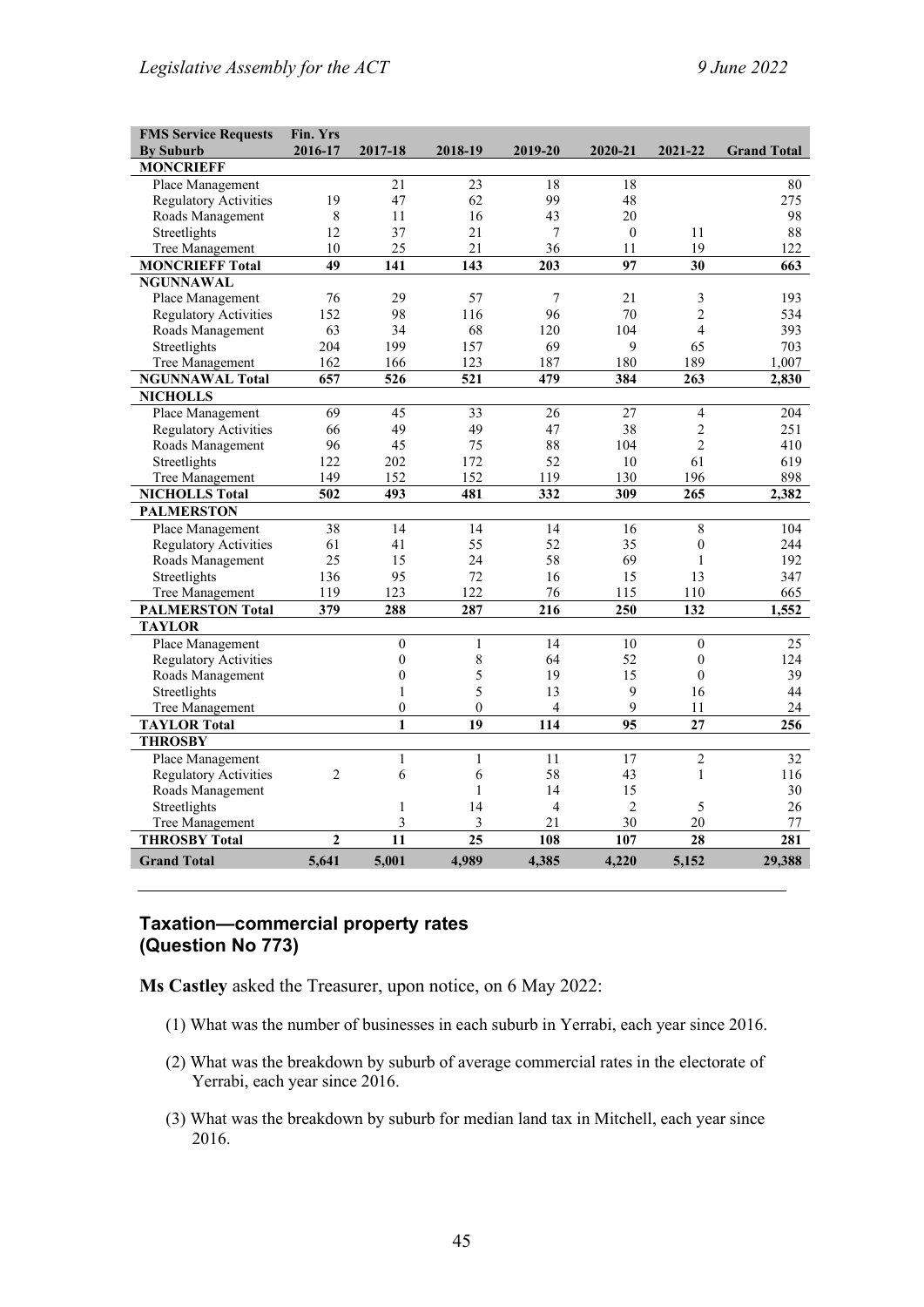- (4) Can the Minister list all charges and the total revenue received by the ACT Revenue office from (a) businesses and (b) residents, each year since 2016.
- (5) What is the breakdown of the charges listed in part (4) for each suburb in Yerrabi, each year since 2016.
- (6) What information was used to determine the forward estimates for (a) general tax, (b) duties, (c) gambling taxes and (d) other taxes (Budget Outlook 2021-22, page 240).

**Mr Barr**: The answer to the member's question is as follows:

(1) Information on business counts by suburb is available from the ABS in the *Counts of Australian Businesses, including Entries and Exits* publication. https://www.abs.gov.au/statistics/economy/business-indicators/counts-australianbusinesses-including-entries-and-exits/latest-release

| (2) The breakdown by suburb of average commercial rates in the electorate of Yerrabi |  |  |
|--------------------------------------------------------------------------------------|--|--|
| since $2016$ :                                                                       |  |  |

| <b>SUBURBS</b> | $2016/17$ (\$) | $2017/18$ (\$) | $2018/19$ (\$) | $2019/20$ (\$) | $2020/21$ (\$) | $2021/22$ (\$) |
|----------------|----------------|----------------|----------------|----------------|----------------|----------------|
| Amaroo         | 115,677        | 92,075         | 103,099        | 62,162         | 78,257         | 75,878         |
| Bonner         | 45,734         | 47,788         | 49,176         | 50,503         | 52,088         | 52,913         |
| Casey          | 71,977         | 72,265         | 75,966         | 44,540         | 46,022         | 47,727         |
| Crace          | 52,935         | 21,763         | 23,022         | 24,311         | 24,872         | 26,639         |
| Forde          | 6,474          | 6,836          | 7,414          | 7,662          | 7,709          | 8,505          |
| Franklin       | 53,325         | 18,726         | 9,063          | 9,042          | 8,958          | 9,554          |
| Giralang       | 18,889         | 24,478         | 36,231         | 37,255         | 38,129         | 51,495         |
| Gungahlin      | 35,288         | 39,307         | 38,848         | 41,337         | 42,318         | 39,018         |
| Hall           | 22,817         | 27,386         | 21,518         | 22,179         | 24,837         | 22,948         |
| Harrison       | 4,110          | 4,349          | 6,115          | 11,256         | 13,096         | 14,093         |
| Jacka          | N/A            | N/A            | N/A            | N/A            | N/A            | N/A            |
| Kaleen         | 18,290         | 19,177         | 18,969         | 19,576         | 20,032         | 20,231         |
| Moncrieff      | 95,741         | 25,465         | 52,474         | 53,853         | 3,548          | N/A            |
| Ngunnawal      | 16,647         | 17,496         | 18,015         | 20,371         | 20,058         | 20,559         |
| Nicholls       | 28,169         | 33,299         | 38,046         | 25,383         | 25,673         | 25,571         |
| Palmerston     | 7,095          | 7,488          | 7,723          | 8,051          | 7,925          | 8,097          |
| Taylor         | N/A            | N/A            | 318,190        | 141,328        | 153,899        | 159,925        |
| Throsby        | 128,902        | 219,290        | 166,800        | 119,146        | 168,696        | 72,645         |

**Notes:**

- 1. The suburbs tabled comprise of the entire district of Gungahlin and includes the suburbs of Amaroo, Bonner, Casey, Crace, Forde, Franklin, Gungahlin, Harrison, Jacka, Moncrieff, Ngunnawal, Nicholls, Palmerston, Taylor, Throsby, the Belconnen district suburbs of Giralang and Kaleen, and the Township of Hall. The current boundaries of the Yerrabi electorate have been used, historic movement of boundary lines have not been considered.
- 2. The commercial rates values tabled are net of rebates and includes the Fire Emergency Services Levy.
- 3. The values are current to 10 May 2022.
- 4. N/A denotes no commercial properties exist in the suburb in the specified time periods.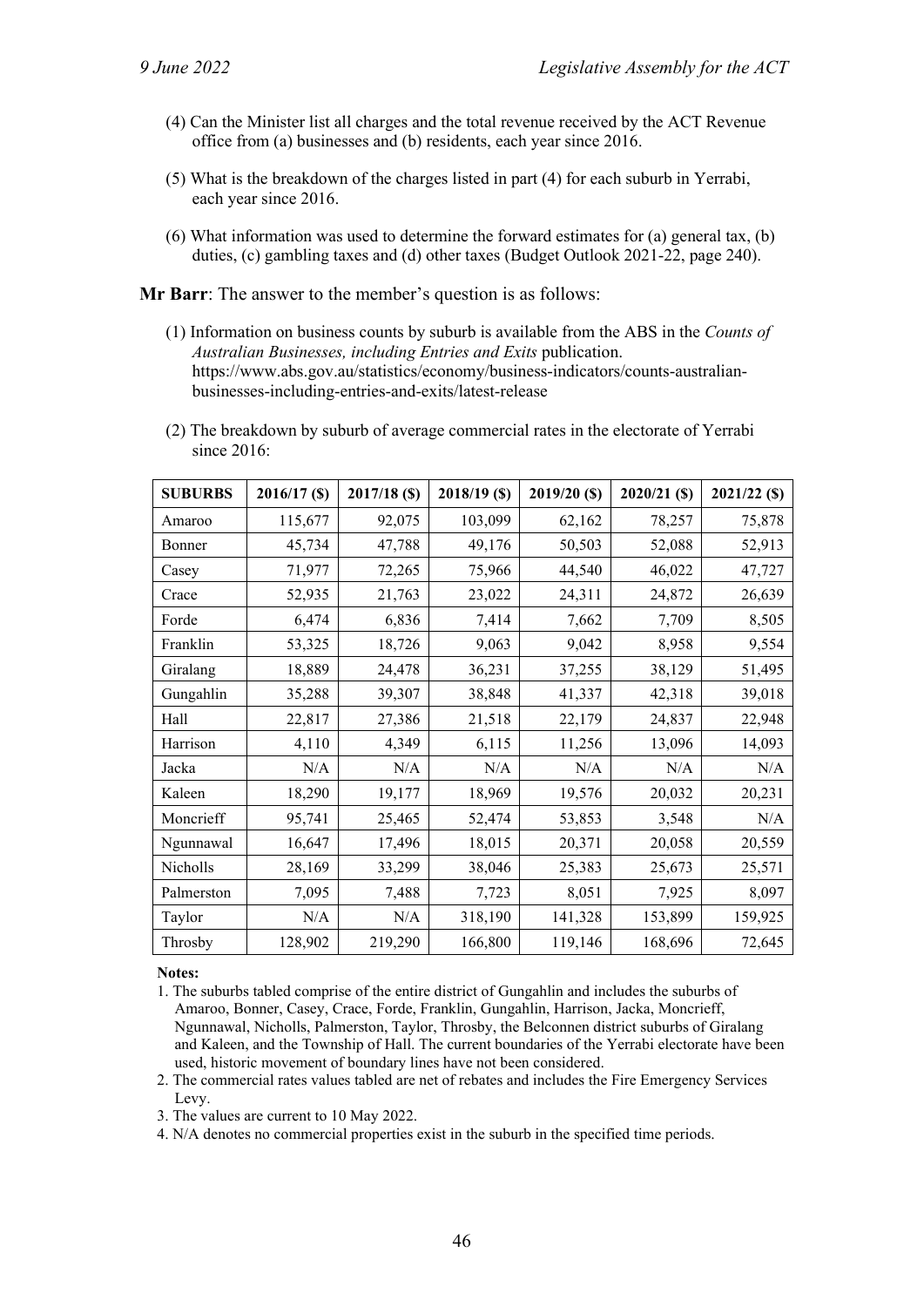- (3) Land tax only applies to residential properties. There have not been residential properties in the suburb of Mitchell since 2016.
- $(4) + (5)$  Revenue is recorded by tax line. Information about the revenue received for tax lines is reported in regular Treasury publications, refer https://www.treasury.act.gov.au/publications.
- (6) The Budget Outlook 2021-22, pages 241 to 255 provides detailed information on forward estimates. https://www.treasury.act.gov.au/budget/budget-2021-22/budgetpapers.

#### **ACT Health—nurses and midwives (Question No 775)**

**Ms Castley** asked the Minister for Health, upon notice, on 6 May 2022:

- (1) In relation to freedom of information documents for the Canberra Health Services Nursing and Midwifery Workforce Plan 2022-2023, Attachment D – Consultation process and contributors, page 34, that stated "focus groups were held throughout the first half of 2021… 7% of the workforce attended these sessions", (a) how many, (b) when (including time) and (c) where were the focus groups held.
- (2) What is the breakdown of the job titles and number of staff who attended the focus groups.
- (3) What was the total cost of the focus groups.
- (4) Who ran the focus groups and how was that decided, including details of cost (if any) if the job was outsourced.
- (5) Was an invitation sent to all staff and how much notice was given.
- (6) What alternatives/solutions were offered to staff who could not attend the focus groups.
- (7) Was feedback sought by the directorate about the focus groups; if so, what feedback was received about the focus groups.

**Ms Stephen-Smith**: The answer to the member's question is as follows:

- 1. Thirty-six (36) focus groups were conducted at various locations on the Canberra Hospital campus, Alexander Maconochie Centre, Walk in Centres and via WEBEX. These sessions ran from Tuesday 6 April to Tuesday 12 October 2021. Times for sessions included 9am, 10am, 12:30pm, 1:30pm, 2:30pm, 3:30pm and 8:30pm.
- 2. This information was not collected in the focus groups to ensure staff confidentiality. Staff in attendance covered the entire spectrum of the professions from Assistants in Nursing through to Executive staff.
- 3. Nil. Focus groups were conducted onsite and facilitated by Workforce Strategy and Planning Staff.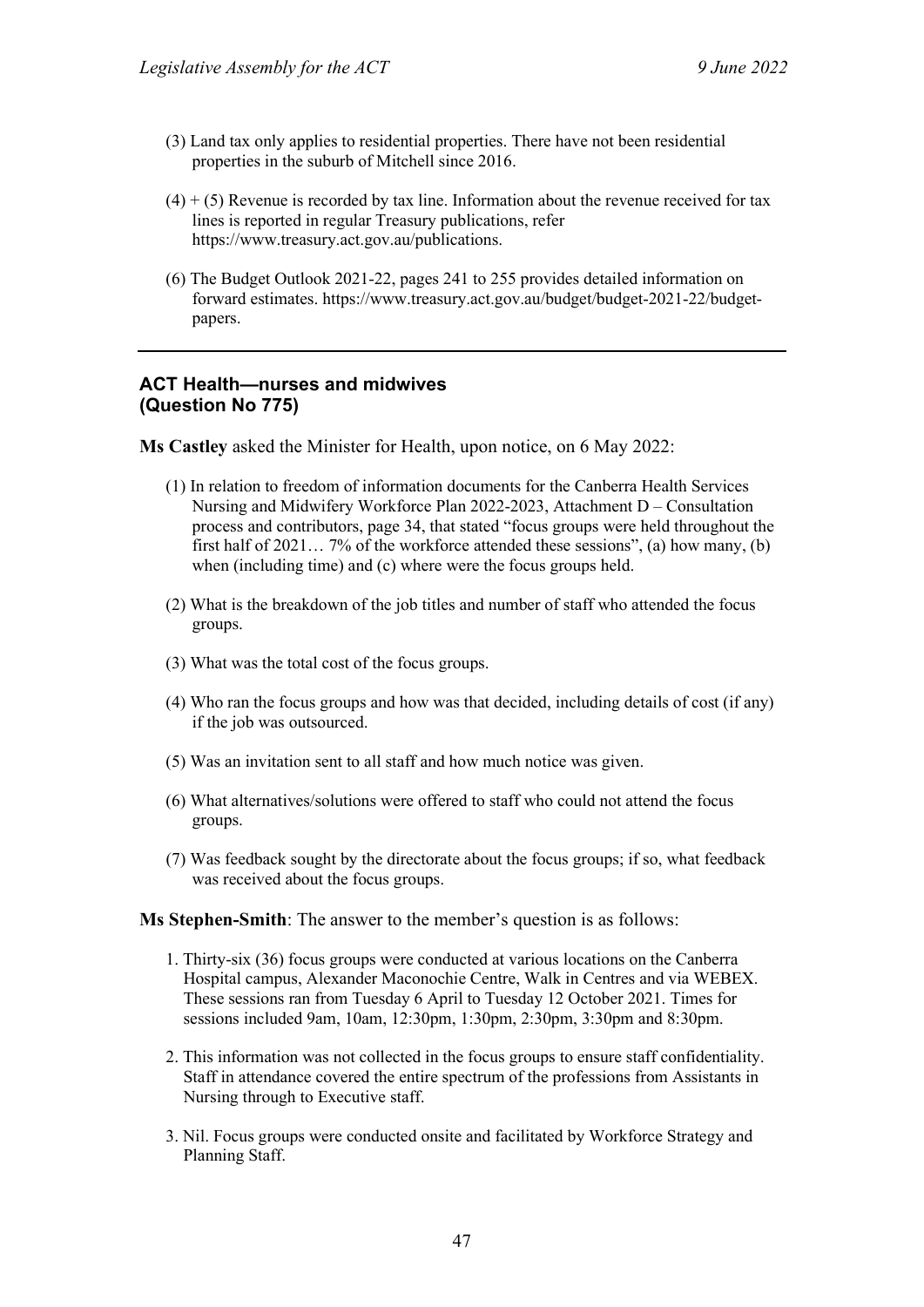- 4. The Executive Director, Nursing and Midwifery and Executive Group Manager, People and Culture approved Workforce Strategy and Planning staff to conduct and facilitate the focus group sessions due to their previous experience and training undertaking such tasks. Development of the plan was not completed by external sources.
- 5. A communications plan was developed and approved. Communications were delivered through internal communications including the CEO Bulletin, the main Intranet page, DONS and ADONs meetings, flyers in tea rooms and an Eventbrite link. Communications commenced on 31 May 2021 and concluded in October 2021.
- 6. All nursing staff were sent a link to an online survey they could complete. Workforce Planning staff also undertook individual meetings with staff as requested and conducted online focus group sessions.
- 7. The ACT Health Directorate was engaged throughout various stages of the workforce plan development. Within CHS, the CEO and Executive Director, Nursing and Midwifery were advised of progress of focus groups throughout the consultation period via regular catchups.

## **Schools—school psychologists (Question No 776)**

**Ms Castley** asked the Minister for Education and Youth Affairs, upon notice, on 6 May 2022:

- (1) How many ACT government schools are there.
- (2) How many school psychologists are employed by the Education Directorate, broken down by (a) full-time, (b) part-time and (c) casual, etc.
- (3) Does every government school have a full-time school psychologist; if not, how often is a school psychologist at the school.
- (4) Can the Minister provide a list of all schools which have school psychologist and whether they are at the school five days a week, two days, etc.
- (5) Can the Minister provide a list of schools that do not have a school psychologist.
- (6) Are there more school psychologists employed in high schools and colleges than primary schools; if so, how many and how often are school psychologists at high schools and colleges compared to primary schools.
- (7) What is the role of the school psychologist.
- (8) Are school psychologists required to submit reports with the Education Directorate about their work and the nature of the student issues they deal with; if so, can the Minister provide details for the last two years.
- (9) Has the number of school psychologists changed over the last five years; if so, can the Minister provide details.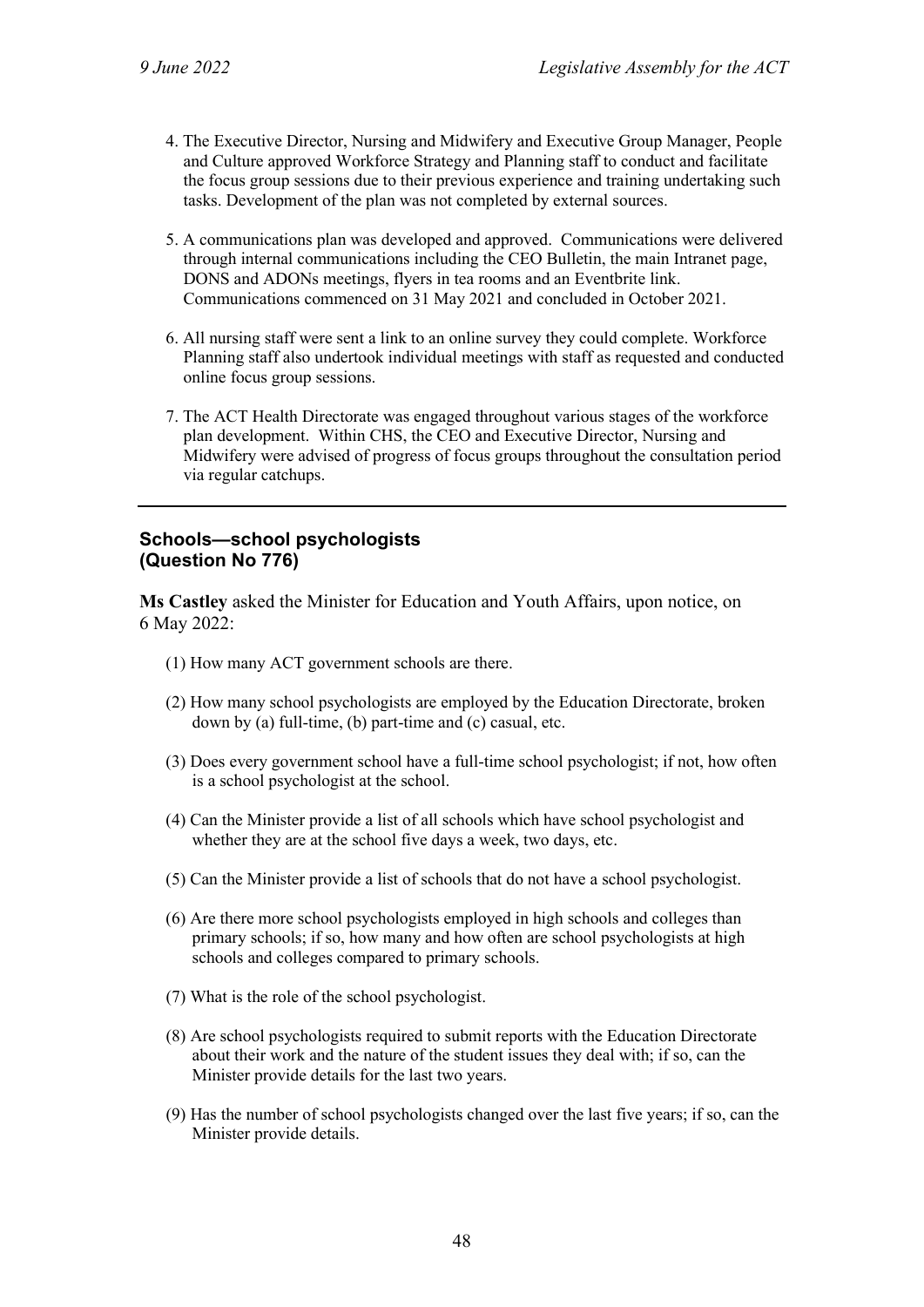- (10) What is the waiting time for a student to see a school psychologist, or is this information not kept, and is there a waiting list.
- (11) How many times, on average, will a school counsellor see a student/child.
- (12) What are the five most common reasons for students to see a school psychologist.
- (13) Can the Minister provide a breakdown of psychologists and their qualifications.
- (14) Has there been a review of the school psychologist program over the last six years; if so, can the Minister provide details of any review.
- (15) What is the total cost of the school psychologist program and can the Minister provide the cost over the last five years.
- (16) Are there plans to review, change or expand the school psychologist program.
- (17) How much directorate staff are employed to work on the school psychologist program and what are their roles and salaries.

**Ms Berry**: The answer to the member's question is as follows:

- (1) There are 90 public schools in the ACT.
- (2) The Education Directorate employees fully registered psychologists in the school psychology service. In 2022, ACT public schools are supported by a total of 83.0 fulltime equivalent (FTE) psychologists.
	- 64.0 FTE school psychologists (including two COVID-19 Response fund temporary positions)
	- 14.0 FTE senior psychologists
	- 1.0 FTE Director of School Psychology, Clinical Practice
	- 1.0 FTE Senior Director of Clinical Practice
	- 3.0 FTE psychologists in the Child Development Service, Community Services Directorate

Approximately 41.3% work full time and 58.7% work part time. This includes one staff member on a part time temporary contract. There are no staff on casual employment arrangements.

(3) All ACT public school students have access to a school psychologist. The amount of time each school is allocated a school psychologist is determined through data modelling, completed every three years. All attempts are made to ensure schools have a school psychologist placed in their school for their allocated time and changes in staff are minimised during a three-year rotation.

The average time a school psychologist is allocated to an ACT school is 2-3 days per week, with a range of  $1 - 5$  days per week determined according to data modelling.

(4) All ACT public school students have access to a school psychologist. Senior psychologists work with the schools to facilitate services from the centralised psychology teams ensuring all schools have access to a psychology service.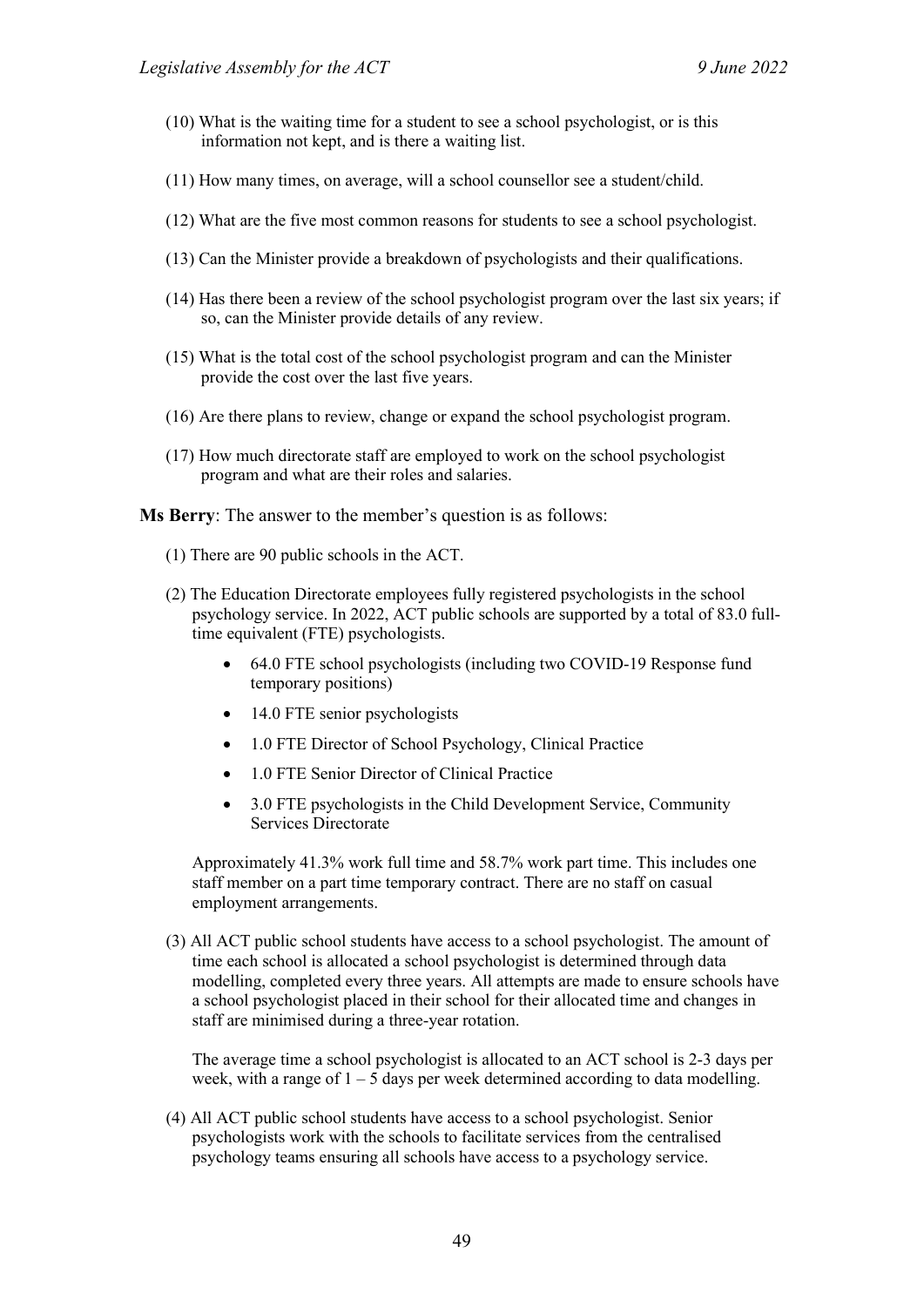- (5) All ACT public schools have access to a psychologist. At any time, school psychologist vacancies, either anticipated or unforeseen, can arise due to staffing changes. Recruitment to cover vacancies is undertaken regularly to minimise disruption to services in schools.
- (6) The number of days a school psychologist is allocated to a school varies and is not solely determined by the sector. In addition to primary schools, school psychologists are also allocated to early childhood schools, specialist schools and centralised teams. High schools will have between  $2 - 4$  days per week of psychology allocation and the majority of colleges  $3 - 5$  days per week.
- (7) School psychologists can provide direct support or interventions to students, consult with teachers and families, or work alongside other members of the student services team (school youth health nurse, school social worker, youth worker) to assist students to thrive in their school environment. School psychologists may also work with the school executive team on school-wide practices and procedures, as well as collaborate with community providers to co-ordinate services for students. The key aspects of a psychologist's work in schools include the following:
	- Undertake psychological evaluations, including individual student cognitive assessments
	- Assist with Individual Learning Plans
	- Provide psychological intervention individually or in groups. This may include a referral to a community provider for long term support
	- Facilitate workshops and training for parents or teachers
	- Act as a liaison to community services (paediatricians, allied health professionals) to provide information on a student's progress or to obtain additional information for evaluations.
	- Offer grief counselling in the event of a tragedy affecting the school community

The responsibilities of this professional group may vary from school to school and may even change periodically based on student/staff needs.

- (8) School psychologists do not submit reports regarding their work.
- (9) There has been a significant investment by the ACT Government in increasing the psychology work force in schools.
	- The 2016-17 election commitment was to increase 20.0 FTE of psychologists in schools incrementally over 4 years. This was successfully achieved.
	- In 2019-2020 four temporary positions (4.0 FTE) and one (1.0 FTE) administrative officer received ongoing funding.
	- In 2022 there was an investment of a temporary increase of two (2.0 FTE) psychology positions to assist with the increased need for mental health supports resulting from the COVID-19 pandemic.
- (10) Each school psychologist triages referrals based on the individual needs of the student and circumstances. The wait time to see a school psychologist, therefore, varies from school to school.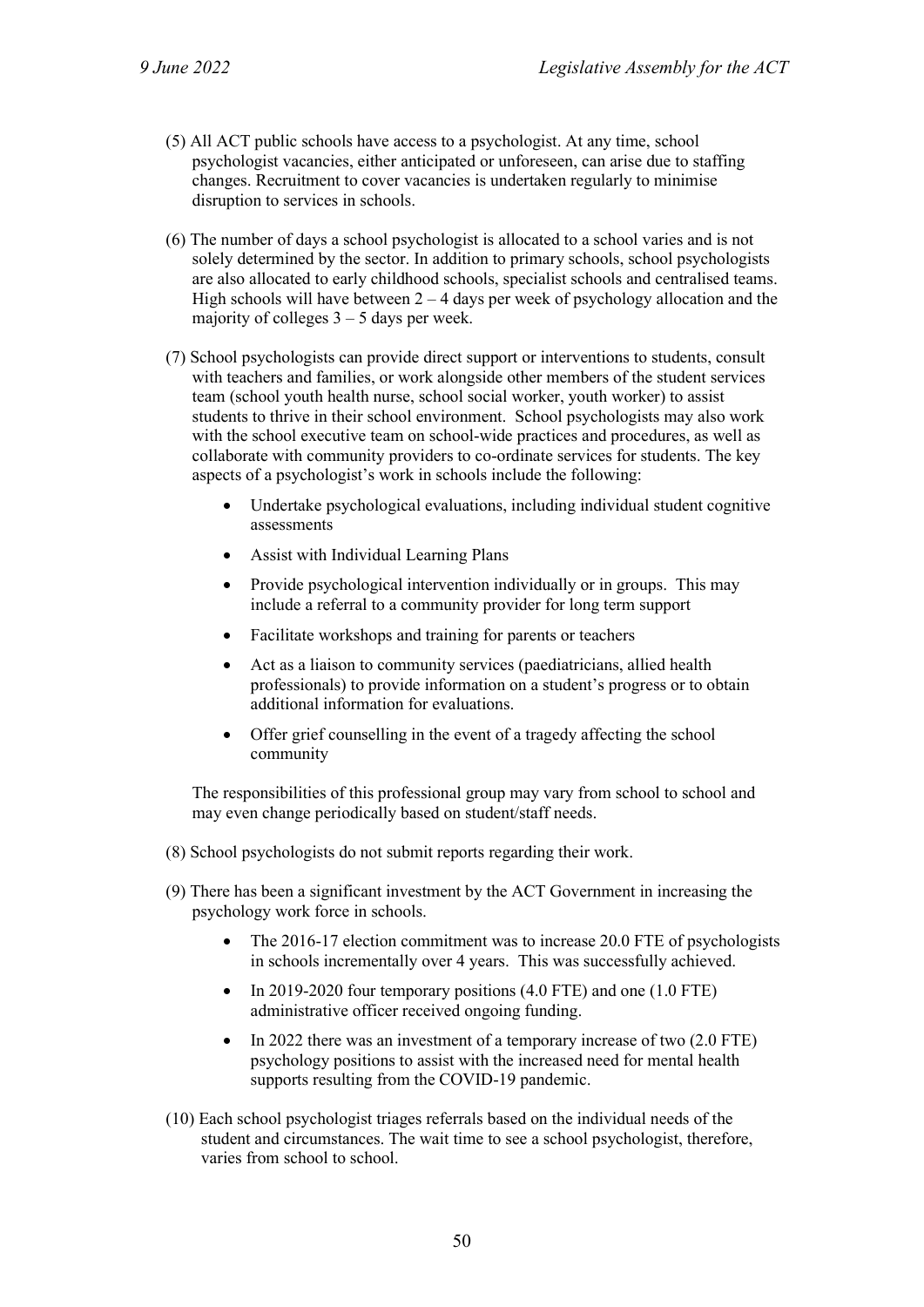- (11) The Directorate does not employ School Counsellors in ACT Public Schools.
- (12) The reasons to see a school psychologist varies across schools and settings. Obtaining common reasons for referral risks generalising the range of issues supported through psychology services.
- (13) A psychologist is legally required to be registered with the Psychology Board of Australia (PsyBA) which operates under the Australian Health Practitioners Regulation Agency (AHPRA). For further information refer to https://www.psychologyboard.gov.au/

To register and maintain registration psychologists must:

- Have their formal, accredited qualifications assessed by AHPRA
- Adhere to the APS Code of Ethics professional conduct
- Meet Continuing Professional Development requirements (CPD)
- Be available for a formal audit process of their CPD and professional practice

ACT Education has a highly qualified and experienced workforce with many psychologists holding either a Master or Doctorate qualification.

(14) An internal review of the ACT Education School Psychology Service (SPS) was undertaken in 2018. The review coincided with the government commitment of 20 additional psychologists in schools.

The Minister was briefed in December 2018 and approved the revised model of service which commenced in 2019.

(15) This table provides the costs of the School Psychology Service over the past 5 years.

| School Psychologist      | 2017-18              | 2018-19                 | 2019-20              | 2020-21                       | 2021-22                 | Total (5             |
|--------------------------|----------------------|-------------------------|----------------------|-------------------------------|-------------------------|----------------------|
| Program                  | Actual               | Actual                  | Actual               | Actual                        | Forecast                | Years)               |
|                          | $\mathbf{\hat{S}}$ m | $\mathbf{S}^{\prime}$ m | $\mathbf{\hat{S}}$ m | $\mathbf{\hat{S}}^{\prime}$ m | $\mathbf{S}^{\prime}$ m | $\mathbf{\hat{S}}$ m |
| <b>Employee Expenses</b> | 8.08                 | 8.65                    | 9.47                 | 10.23                         | 10.49                   | 46.92                |
| (including oncosts)      |                      |                         |                      |                               |                         |                      |
| Non-Employee             | 0.36                 | 0.51                    | 0.49                 | 0.45                          | 0.52                    | 2.33                 |
| <b>Expenses</b>          |                      |                         |                      |                               |                         |                      |
| <b>Total Expenses</b>    | 8.45                 | 9.15                    | 9.95                 | 10.68                         | 11.01                   | 49.25                |

The School Psychologist Program is estimated to have cost \$49.25m for the five-years to 30 June 2022.

- (16) A formal review of the school psychology service was undertaken in 2018. This led to changes in the service delivery model which was implemented from 2019. The school psychology service continually reviews its services and supports, making changes as required to meet current need. An example of this is the delivery of a telehealth service in response to COVID 19.
- (17) The Education Directorate employees five Education Support Officers to coordinate the School Psychology Program: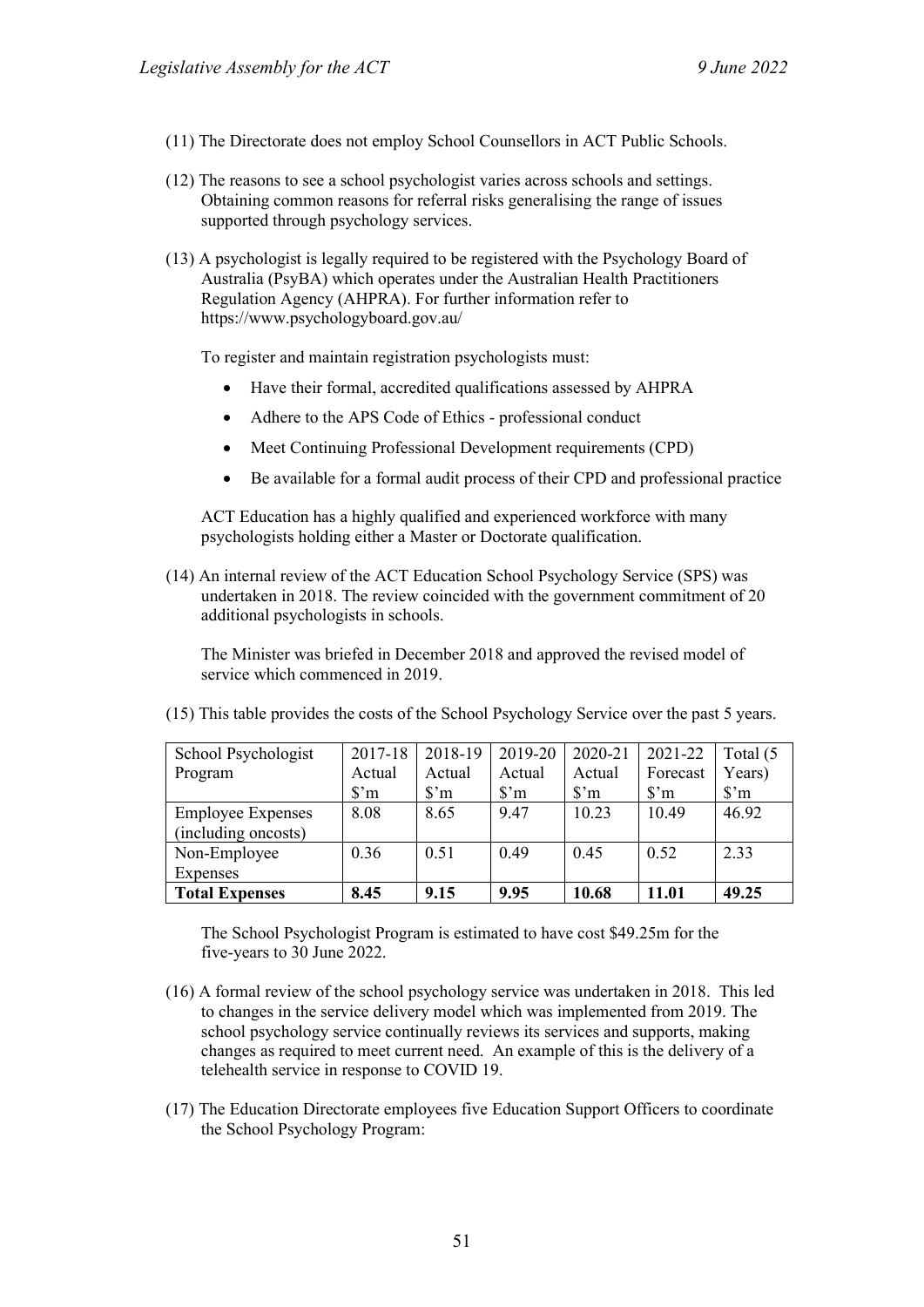- 2.0 FTE Assistant Directors (SOG C), \$113,397 \$122,062
- 1.0 FTE Business Coordinator (ASO6), \$90,099 \$108,430
- 1.0 FTE Administration Officer (ASO4), \$75,239 \$81,466
- 1.0 FTE Telehealth Admin Officer (ASO4), \$75,239 \$81,466 temporary position to 30 June 2022.

# **Gold Creek Homestead—development (Question No 777)**

**Ms Castley** asked the Minister for Planning and Land Management, upon notice, on 6 May 2022 *(redirected to the Minister for Housing and Suburban Development)*:

- (1) Can the Minister provide an update of Gold Creek Homestead.
- (2) What work has been completed at the homestead.
- (3) How much has been spent so far on the homestead.
- (4) How many staff in the directorate are working on this planning variation.
- (5) Will there be a public announcement when planning is complete; if so, can the Minister provide details on this announcement.
- (6) What is the estimated (a) start date of construction and (b) completion of the project.
- (7) Have any Canberrans sought information about the homestead or provided feedback to your office or directorate; if so, what has been the feedback.

**Ms Berry**: The answer to the member's question is as follows:

- (1) Lendlease was announced as the successful tenderer for the purchase of the site in March 2021 and have exchanged on the Contract for the Sale of the Land which includes the Concept Delivery Deed (CDD). Suburban Land Agency (SLA) is currently managing the CDD.
- (2) Repairs and maintenance on the property and surrounds are undertaken regularly and as necessary. Recent works undertaken at the homestead from 1 January 2018 to 30 April 2022 include grounds maintenance, gutter cleaning, plumbing, security (includes patrols, monitoring, and call outs) and electrical maintenance.

Gold Creek Homestead is not a heritage listed place however, Lendlease have proposed to retain and incorporate the buildings within their new development. Design for the restoration of the original Homestead and adjoining slab hut back to its 1860's form has progressed. Lendlease have submitted their Development Application for the Gold Creek Precinct to Environment, Planning and Sustainable Development Directorate (EPSDD). EPSDD are currently undertaking completeness check.

(3) From 1 January 2018 to 30 April 2022, a total of \$83,375.30 (excl GST) was spent on repairs and maintenance on the homestead and surrounds.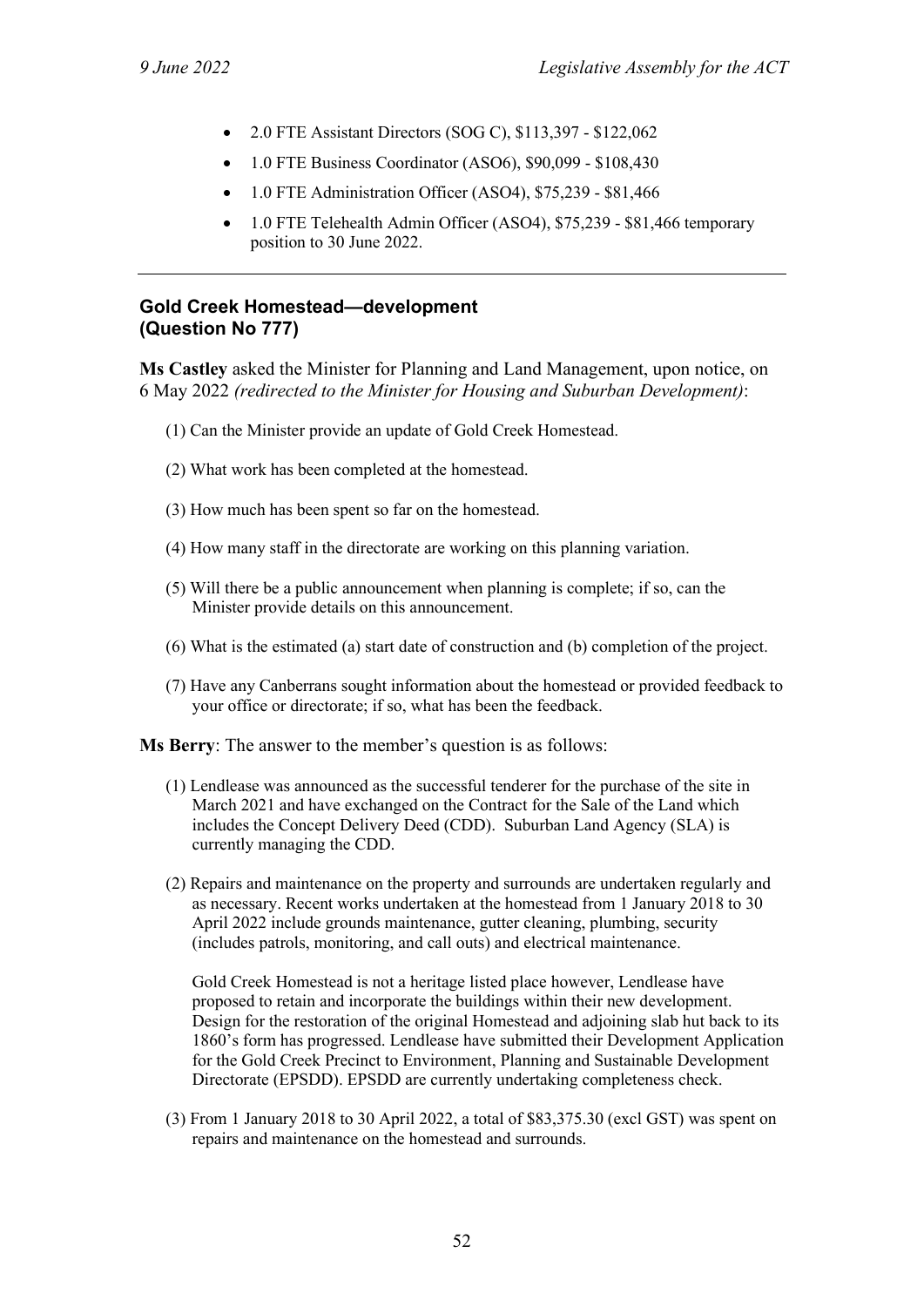- (4) None. Gold Creek Homestead land release is not subject to a Territory Plan Variation.
- (5) Public announcement is likely once Development Application has been approved.
- (6) Construction commencement is subject to Development Application approval timing. Works on site are anticipated to commence in late 2022 with completion by late 2024.
- (7) In 2019, SLA undertook extensive community engagement prior to land being released to the market. SLA facilitated and supported the Community Panel in their deliberations and creation of the Gold Creek Homestead Community & Stakeholder panel's Precinct Development Brief, available on the SLA website, which formed part of the design based tender process that followed.

### **Environment—pest management (Question No 778)**

**Ms Castley** asked the Minister for the Environment, upon notice, on 6 May 2022:

- (1) What methods does the Government use to monitor the population of mice in the ACT.
- (2) Can the Minister provide a breakdown of the estimated mice population for the ACT.
- (3) What research or assessments has been done into the environmental impacts of mice on ACT flora, fauna, farmland, and waterways and can the Minister provide a breakdown and link to the reports for each.
- (4) If reports or assessments have not been completed on flora, fauna, farmland, and waterways, why not, and will the Government produce a report or assessment given the population is increasing.
- (5) What is the threshold that Environment, Planning and Sustainable Development Directorate (EPSDD) use to determine whether a mice population needs managing and what research was used to determine the threshold.
- (6) What research has the Government completed on the health impacts of mice in the ACT.
- (7) What programs are the Government developing to control the increasing mice population.
- (8) Is the directorate aware of increasing populations of mice in Throsby.
- (9) How much do the programs, referred to in part (7) cost and can the Minister provide a breakdown for each government action.
- (10) Can the Minister provide a breakdown of specific locations where EPSDD have identified as a priority to reduce mice populations.
- (11) Has the Government managed mice populations in the past; if so, when.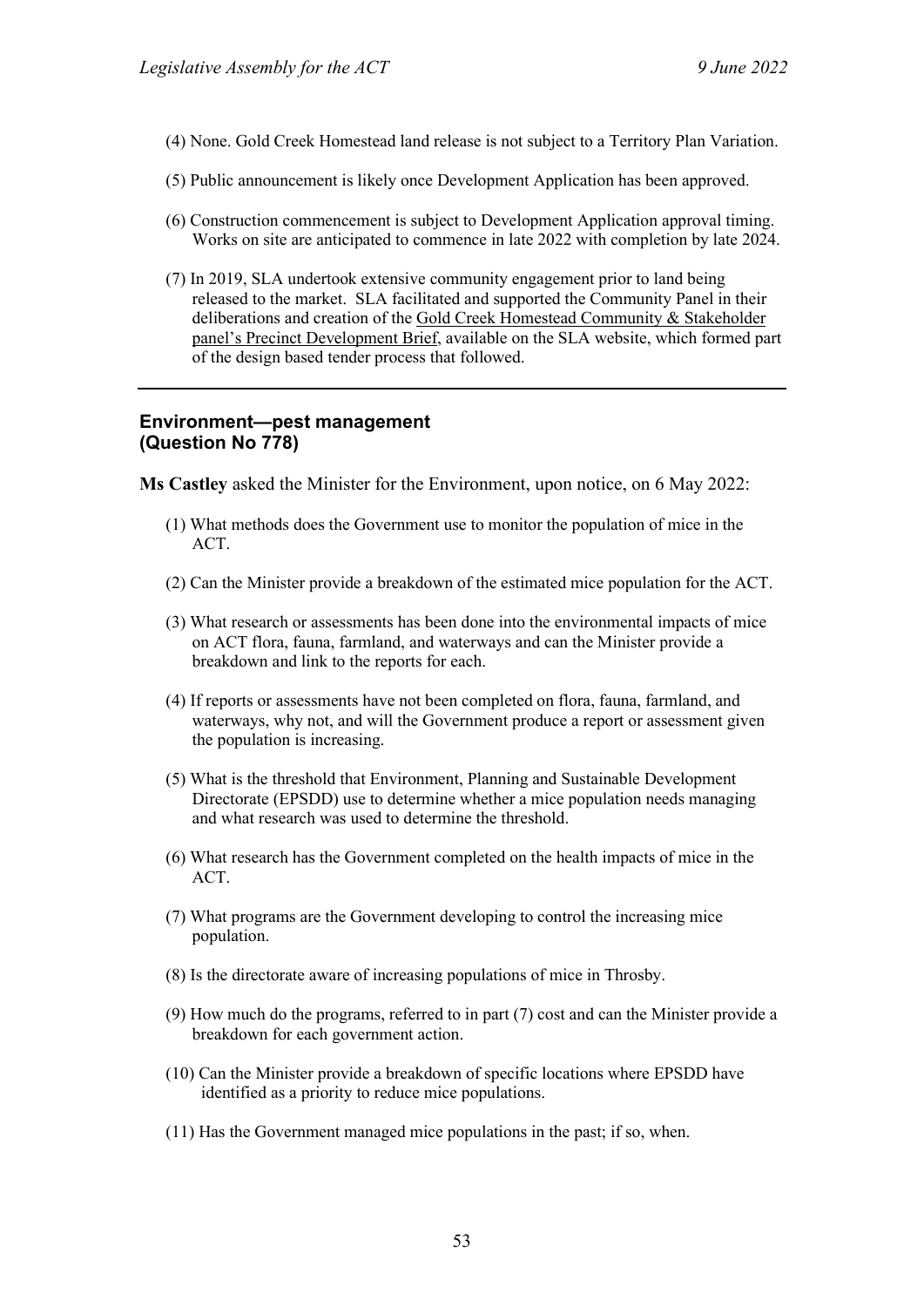**Ms Vassarotti**: The answer to the member's question is as follows:

- (1) Expert advice is that plague numbers of mice infestation is more likely to occur in the rural grain growing areas in Central and Western New South Wales (NSW) where they are close to ample food sources. The ACT Government continues to monitor the situation regarding mice in NSW and continues to work closely with our interstate colleagues in various government departments and local government areas in the broader Canberra region.
- (2) The ACT Government does not have an estimate of the mice population for the ACT.
- (3) There are no known mice populations in the ACT near the industry standard for a plague of 3,000 per hectare (3.3 per square metre). Research or assessments on the environmental impacts of mice on the ACT environment is not considered a priority use of resources at this stage.
- (4) Compared to known impacts of other invasive and overabundant species on the ACT environment, mice impacts are not considered a priority and as such no research is planned in the immediate future.
- (5) The ACT Government investigates when there is environmental concern and determines the likely cause and recommends mitigation strategies to suit. The Government does not monitor populations for the purpose of reducing population numbers alone.
- (6) The Government is not aware of any ACT-led research occurring in regard to the impact of mice on people's health within the ACT. The passing of diseases from feral mice and other rodents to humans is well known. Information on the health risks posed by rodents can be found on the ACT Health website: https://www.health.act.gov.au/about-our-health-system/population-health/fact-sheets.
- (7) The ACT Government has established a cross agency working group to work with our interstate colleagues to assess the risk to the ACT community and monitor any potential abnormal increase in mouse numbers.
- (8) The ACT Government is aware of isolated reports of increasing populations of mice in Throsby. These isolated reports are not to the levels considered plague populations. This increase in numbers is likely due to good food supply and seeking shelter in the colder months.
- (9) Current programs are conducted as part of "business as usual" and costings are not available.
- (10) There are no specific locations identified.

(11) No.

### **Roads—safety (Question No 779)**

**Ms Castley** asked the Minister for Transport and City Services, upon notice, on 6 May 2022: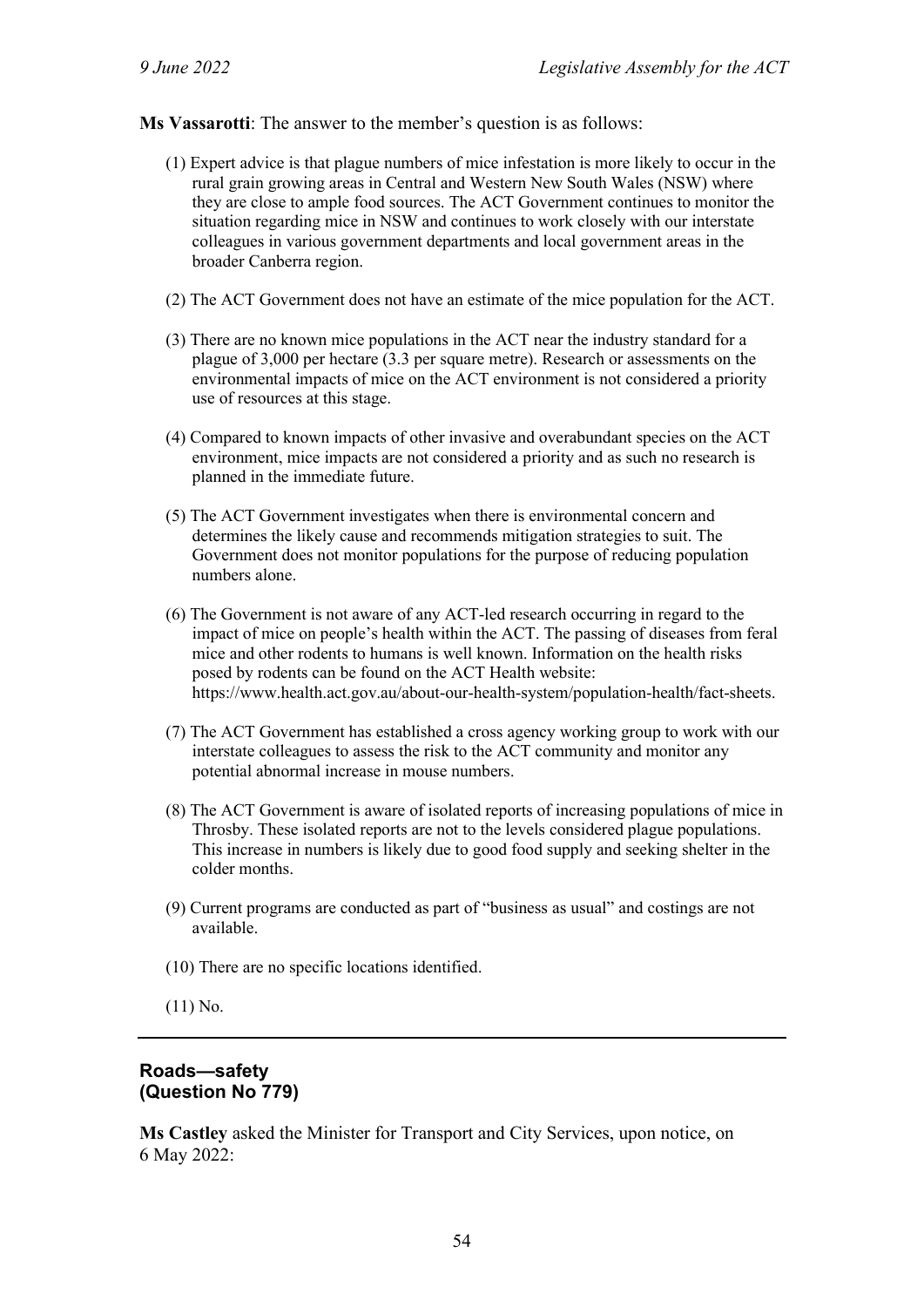- (1) How does the Minister's directorate determine if infrastructure is required to control speeding on a street.
- (2) How does the directorate determine if speed limits need changing on a street to reduce speeding.
- (3) Has the Minister's office or directorate received any complaints or feedback about Bettong Avenue, Throsby; if so, what action has been taken by the Minister's office or directorate; if not, would the Minister consider lowering the speed limit or installing infrastructure to stop speeding in this area.
- **Mr Steel**: The answer to the member's question is as follows:
	- (1) Roads ACT considers traffic volume, speed data, the seven-year crash history of the road and the percentage of heavy vehicles using the route to determine if traffic calming infrastructure is required. ln addition, a preliminary investigation takes into account surrounding land use such as the presence of shops or schools. The results are compared with other similar streets across Canberra to determine the priority for detailed investigation.
	- (2) Roads ACT does not determine if speed limits need changing to reduce speeding. Speeding and other anti-social driving behaviour ('hoon' behaviour) are best addressed by enforcement by ACT Policing. Such behaviour should be reported to ACT Policing on 131 444 or to Crime Stoppers on 1800 333 000.
	- (3) Roads ACT has received community feedback about speeding on Bettong Avenue together with requests to reduce the speed limit in the area. The road was inspected on three separate occasions. Visibility and pedestrian movements were observed with no major issues identified. Speed surveys and crash history do not indicate a major safety issue, with average travel speeds of 47.4km/h and no injury crashes in the last seven years. A speed limit reduction to 40km/h was implemented around the local school earlier this year. No further speed limit reductions or traffic calming are planned for Bettong Avenue at this time.

### **Health—elective surgery cancellations (Question No 780)**

**Ms Castley** asked the Minister for Health, upon notice, on 6 May 2022:

- (1) How many elective surgeries in our public hospitals booked for a certain day do not happen on that day and can the Minister provide numbers for the last five years for each hospital.
- (2) When do those elective surgeries happen and can the Minister provide figures about if those surgeries go ahead the next day, after two days, etc.
- (3) How many elective surgeries, on average, are booked each day and can the Minister provide the figures for each public hospital.
- (4) Are all patients told to return the next day if elective surgery is cancelled and can the Minister explain the process including who is asked to return the next day and, if not, are the other patients who miss out given another day for their elective surgery.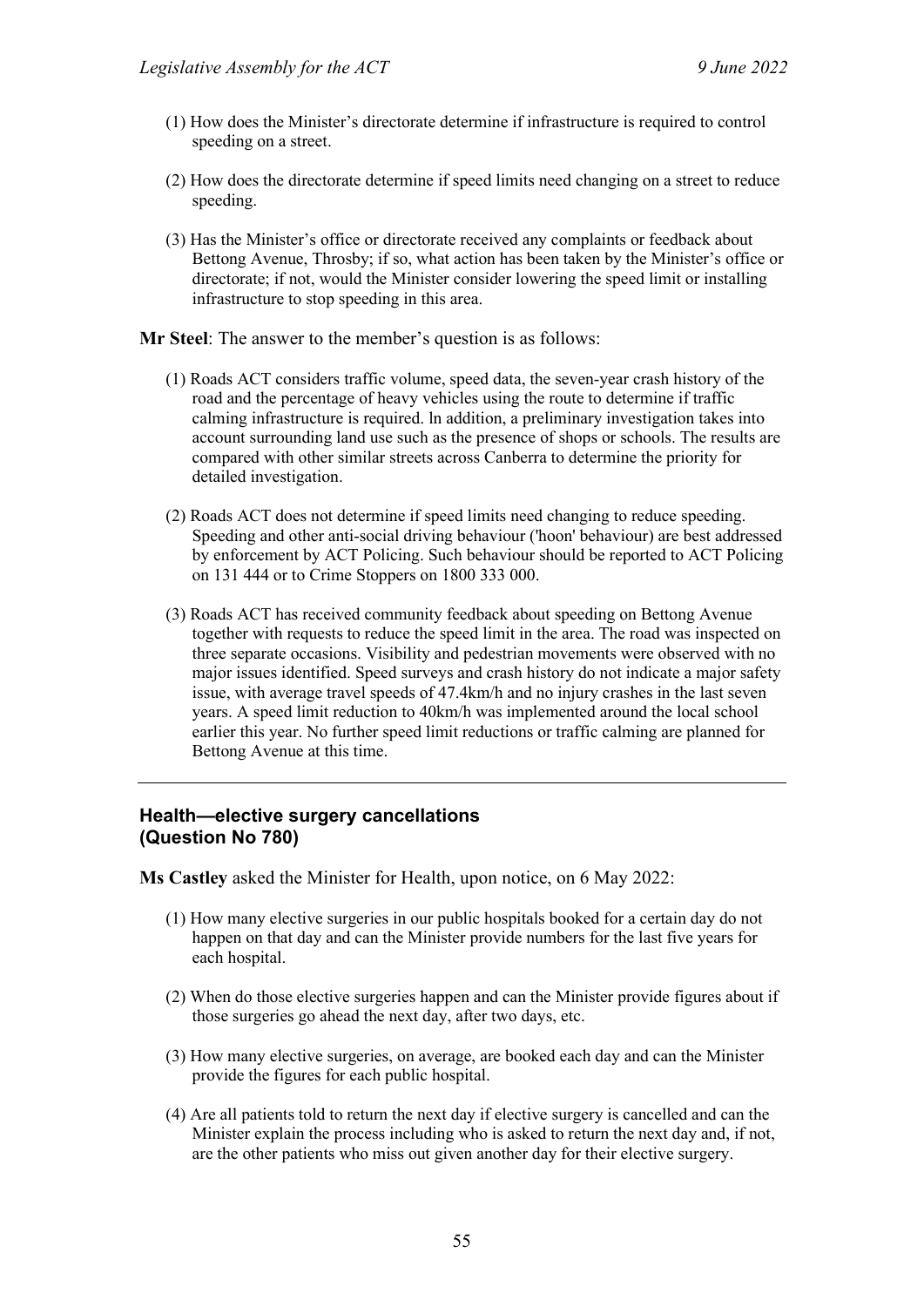**Ms Stephen-Smith**: The answer to the member's question is as follows:

- 1 The level of data granularity required to answer this question is not currently available. Accordingly, to provide a response to this question would be an unreasonable diversion of resources.
- 2. The level of data granularity required to answer this question is not currently available. Accordingly, to provide a response to this question would be an unreasonable diversion of resources.
- 3. The average number of elective surgeries booked for completion each day that elective surgery is performed at both Canberra Health Services and Calvary Public Hospital Bruce is approximately 30 each.
- 4. When a patient is cancelled a note is made of that in their elective surgery listing. The patient is then rescheduled based on normal surgical listing parameters, which include the frequency of these lists, surgeon, anaesthetist, bed availability and competing priority of other patients.

### **Municipal services—street-sweeping (Question No 781)**

**Ms Lawder** asked the Minister for Transport and City Services, upon notice, on 6 May 2022:

- (1) How many street sweeping machines does the ACT Government have in its fleet.
- (2) How many of these machines does the ACT Government (a) own and (b) lease.
- (3) Of those leased, when do the leases finish.
- (4) Is any of the street sweeping activities contracted; if so, what types of street sweeping activities are contracted.
- (5) How much was spent on street sweeping for the financial years of (a) 2017-2018, (b) 2018-2019, (c) 2019-2020 and (d) 2020-2021.
- (6) How much does a street sweeping machine cost to purchase.

**Mr Steel**: The answer to the member's question is as follows:

- (1) Roads ACT has five vehicles. City Presentation have two vehicles that can be classified as street sweepers however, these vehicles support amenity cleaning programs and not the street sweeping program.
- (2) All of the above vehicles are leased.
- (3) Street sweeping vehicles are typically leased for five-year terms. The lease for the current street sweeping vehicles will expire at the end of 2023. The two vehicles involved in amenity cleaning will expire in 2022 and 2024.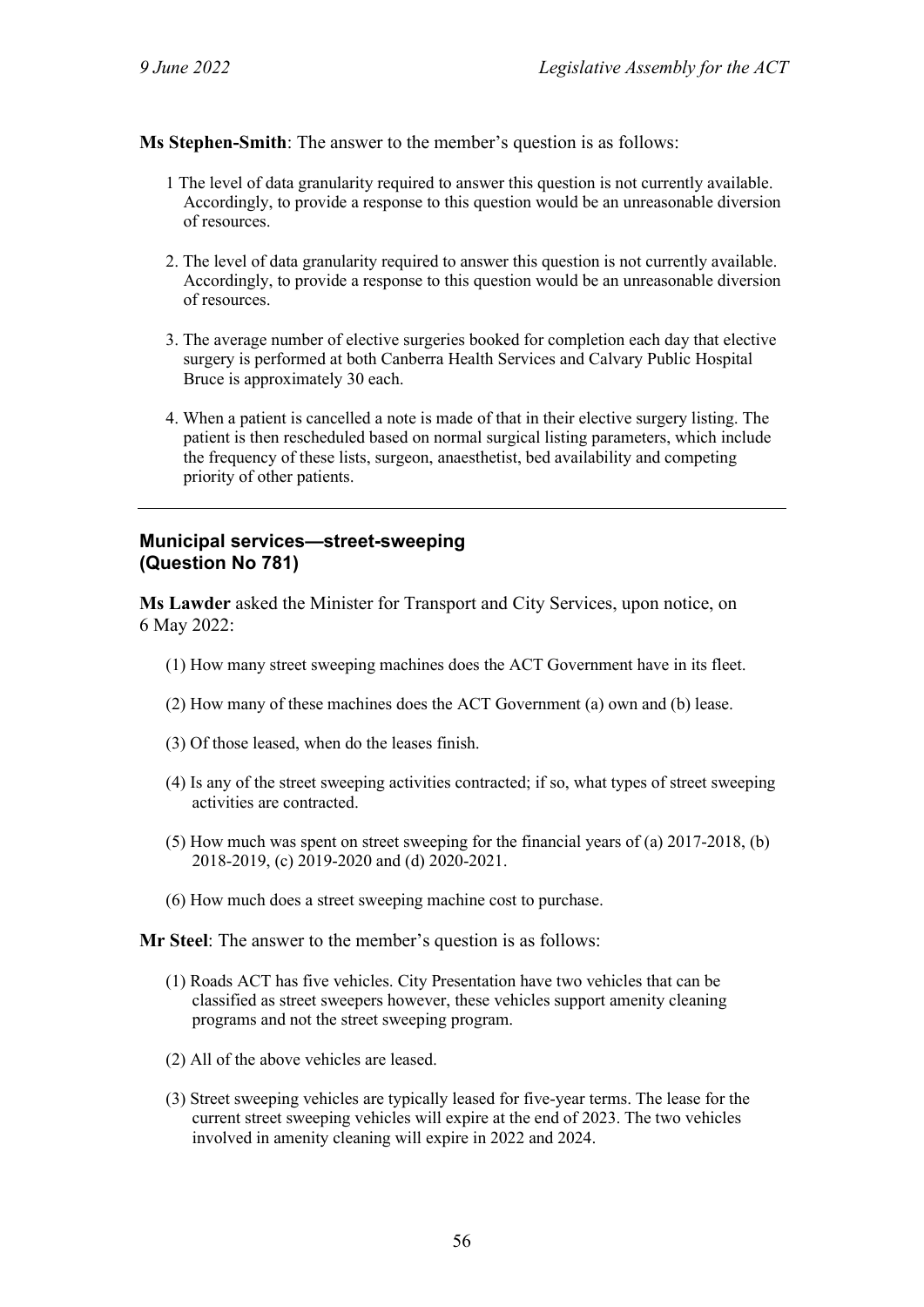- (4) TCCS do not contract any street sweeping services.
- (5) Please see below street sweeping spend for the requested financial years for Roads ACT. The sweepers at City Presentation form part of the amenity cleaning program and their operational cost is not itemised.
	- (Exclusive of GST)
		- a) Approximately \$1.8m spent
		- b) Approximately \$1.4m spent
		- c) Approximately \$1.9m spent
		- d) Approximately \$2.8m spent
- (6) As these vehicles are leased, TCCS does not hold current information on the purchase price of street sweeper machines.

#### **Transport—active travel (Question No 782)**

**Ms Clay** asked the Minister for Transport and City Services, upon notice, on 6 May 2022:

- (1) Could the Minister detail how Transport Canberra and City Services determined that the proportion of the projects of (a) Monaro Highway Upgrade - \$16,000,000, (b) Schools for our growing city — Kenny High School \$1,968,000, (c) Northbourne Avenue Pavement - Part 2 \$84,000, (d) Northbourne Avenue Pavement - Part 3 \$75,000 and (e) Mawson Stormwater and Placemaking Improvements – Construction \$300,000, were considered active travel expenditure.
- (2) Which parts of these projects enable or are for the purpose of active travel.
- (3) Do the projects involve separated walking and cycling paths or other targeted active travel infrastructure; if not, what infrastructure specifically do they include.

**Mr Steel**: The answer to the member's question is as follows:

- (1)
- a) The proportion of the Monaro Highway Upgrade expenditure expected to be spent on active travel infrastructure was estimated based on the design completed at the time the estimates were made. It relies on an indicative proportion of the works that will contribute to active travel outcomes based on prior experience with similar projects.
- b) A construction cost estimate was prepared as part of the final design for the East Gungahlin High School supporting road infrastructure project (Schools for our growing city — Kenny High School).
- c) Due to the nature of this project being rehabilitation of an existing asset, a proportion of the works value equivalent to the proportion of the road which accommodates on road cycle lanes was used to calculate this investment.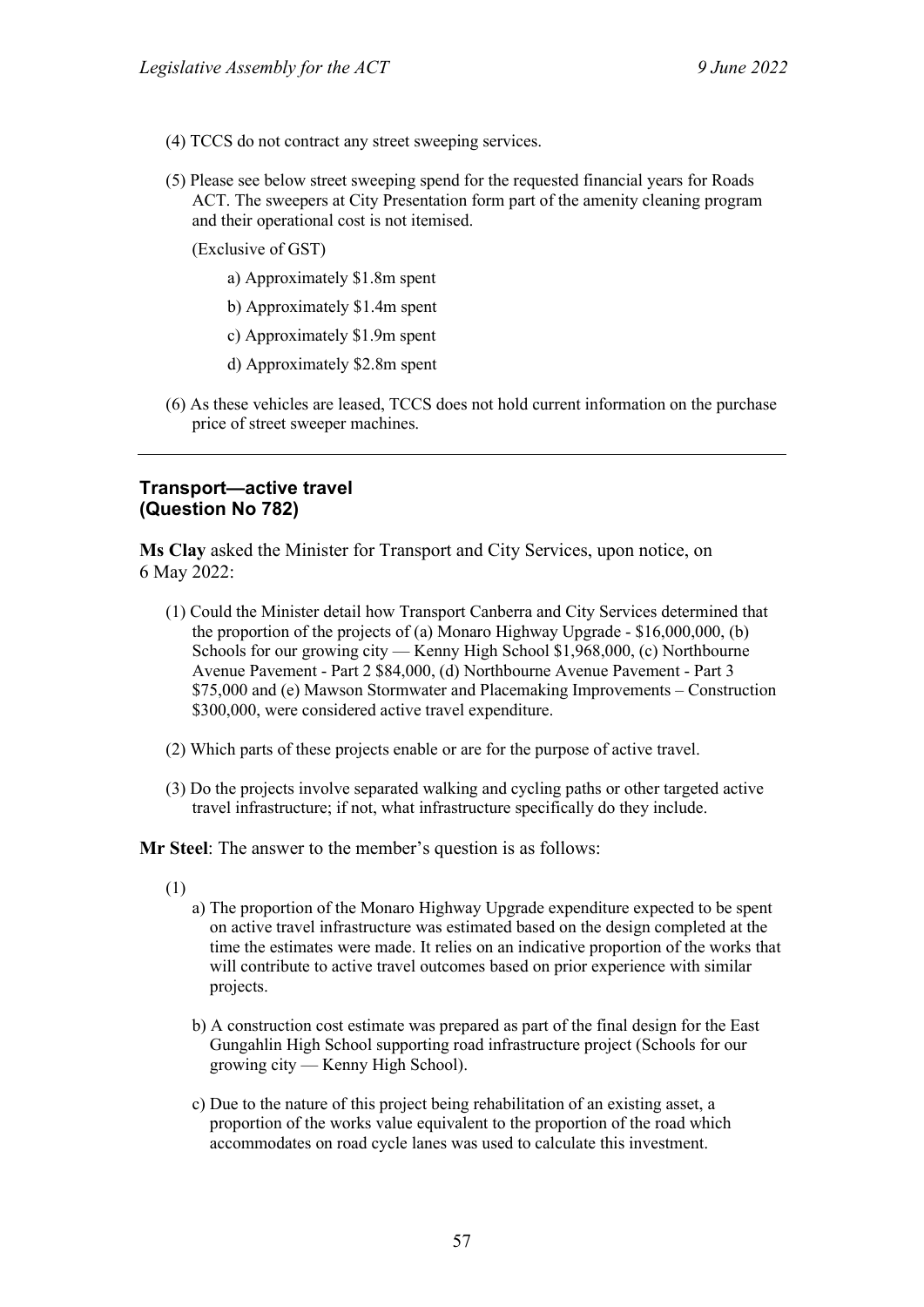- d) Due to the nature of this project being rehabilitation of an existing asset, a proportion of the works value equivalent to the proportion of the road which accommodates the on-road cycle lanes was used to calculate this investment.
- e) A construction cost estimate was prepared as part of the final design for the Mawson stormwater and place making improvements project.
- (2)
	- a) The Monaro Highway Upgrade project will have sealed shoulders that can accommodate on road cycling from the northern extent of the project north of David Warren Road to the southern extent of the project south of Isabella Drive. The existing on road cycle lanes on Lanyon Drive will be retained, new 3-metre sealed shoulders will be provided on the new southbound overpass over Lanyon Drive and on the associated ramps, and 1-metre wide sealed shoulders will be provided on David Warren Road.
	- b) The active travel components of the East Gungahlin High School supporting road infrastructure project are 3-metre-wide and 4-metre-wide shared paths in the verges of Well Station Drive. These paths cross the road via the new signalised intersections at the Kings Canyon Street and Albatross Crescent (west) intersections. A 3-metre-wide shared path is also being constructed along the new road which is an extension to the south of Albatross Crescent (west). These shared paths will be used by cyclists and pedestrians, including students attending the new Kenny High School. In addition to this on-road cycle lanes which are 2m wide are being provided along Well Station Drive.
	- c) The rehabilitation of Northbourne Avenue pavement included the rehabilitation of the on-road cycle lanes.
	- d) The rehabilitation of Northbourne Avenue pavement included the rehabilitation of the on-road cycle lanes.
	- e) The active travel elements of the Mawson stormwater and place making improvements project are shared paths between the Mawson District Playing Fields and the southern side of the Mawson Shopping Centre for use by cyclists and pedestrians.

(3)

All the projects aside from the East Gungahlin High School supporting road infrastructure and the Mawson Stormwater and place making improvements provide for on road cycling infrastructure as part of the works, with design being in accordance with both Austroads and ACT Government standards. The East Gungahlin High School supporting road infrastructure and the Mawson Stormwater and place making improvements provide for separated paths to move cyclists away from the road. These projects will also allow for walkers to use these separated paths. The East Gungahlin High School supporting road infrastructure also provides for new signalised pedestrian crossings at both Kings Canyon/Well Station intersection and Albatross/Well Station intersection.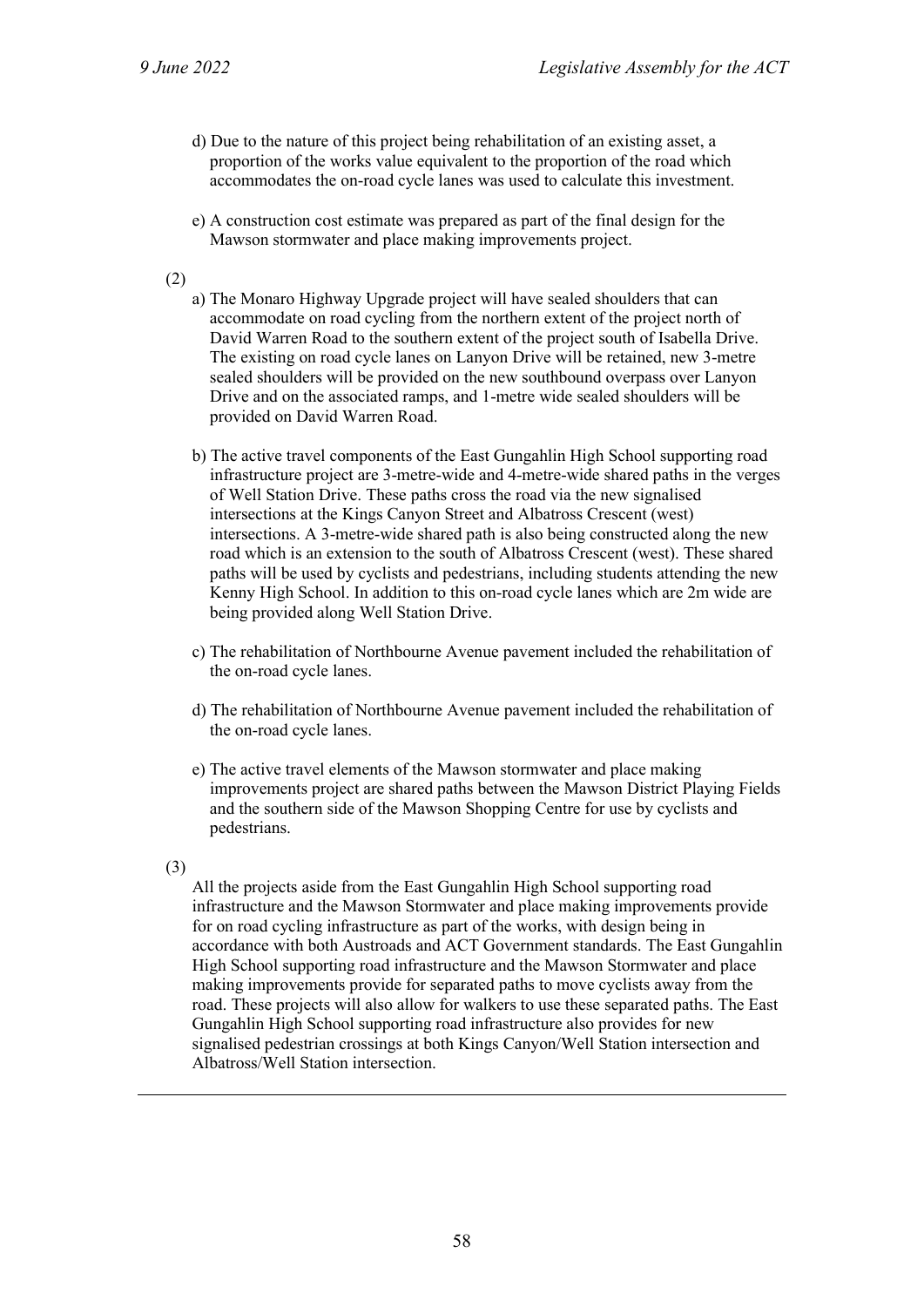## **Planning—western edge (Question No 784)**

**Ms Clay** asked the Minister for Planning and Land Management, upon notice, on 6 May 2022:

- (1) In relation to the Western Edge Investigation Area, can the Minister provide the lease purpose clauses for the recently purchased leases of (a) Blocks 418, 435, 439, 440, 441, 456, 476 Stromlo and (b) Blocks 1600, 1582 and part block 1601 Belconnen.
- (2) Given that section 99 of the *Planning and Development Act 2007* defines "strategic environmental assessment" as "a comprehensive environmental assessment, suited to proposals in relation to major policy matters rather than individual development proposals", will a strategic environmental assessment be produced for the Western Edge Investigation Area; if not, why not.

**Mr Gentleman**: The answer to the member's question is as follows:

- (1) The leases are publicly available documents, that can be obtained through the ACT Land Titles Office.
- (2) At this stage of investigations, it is premature to indicate a statutory approval pathway, as no decisions have been made about potential land use change in the Western Edge Investigation Area. The need for a strategic environmental assessment will be determined based on ongoing and further studies.

## **West Macgregor—odour control units (Question No 785)**

**Mrs Kikkert** asked the Chief Minister, upon notice, on 6 May 2022 *(redirected to the Treasurer)*:

- (1) How high, in metres, were the ventilation stacks for the odour control units (OCUs) in West Macgregor when they were first constructed;
- (2) To what height, in metres, were the ventilation stacks for these OCUs then raised, and when did this happen.
- (3) On what basis were the ventilation stacks for the OCUs in West Macgregor raised, including relevant data such as, for example, measured levels of hydrogen sulphide that contributed to this decision.
- (4) What is considered an acceptable level of hydrogen sulphide leaving these ventilation stacks.
- (5) How is the level of hydrogen sulphide that leaves these stacks monitored, and how frequently is this monitoring conducted.
- (6) Did the Chief Minister, in a letter dated 30 June 2020, mention that Icon Water would investigate odour concerns in relation to the OCUs in West Macgregor; if so, when was this investigation completed, and what were the outcomes.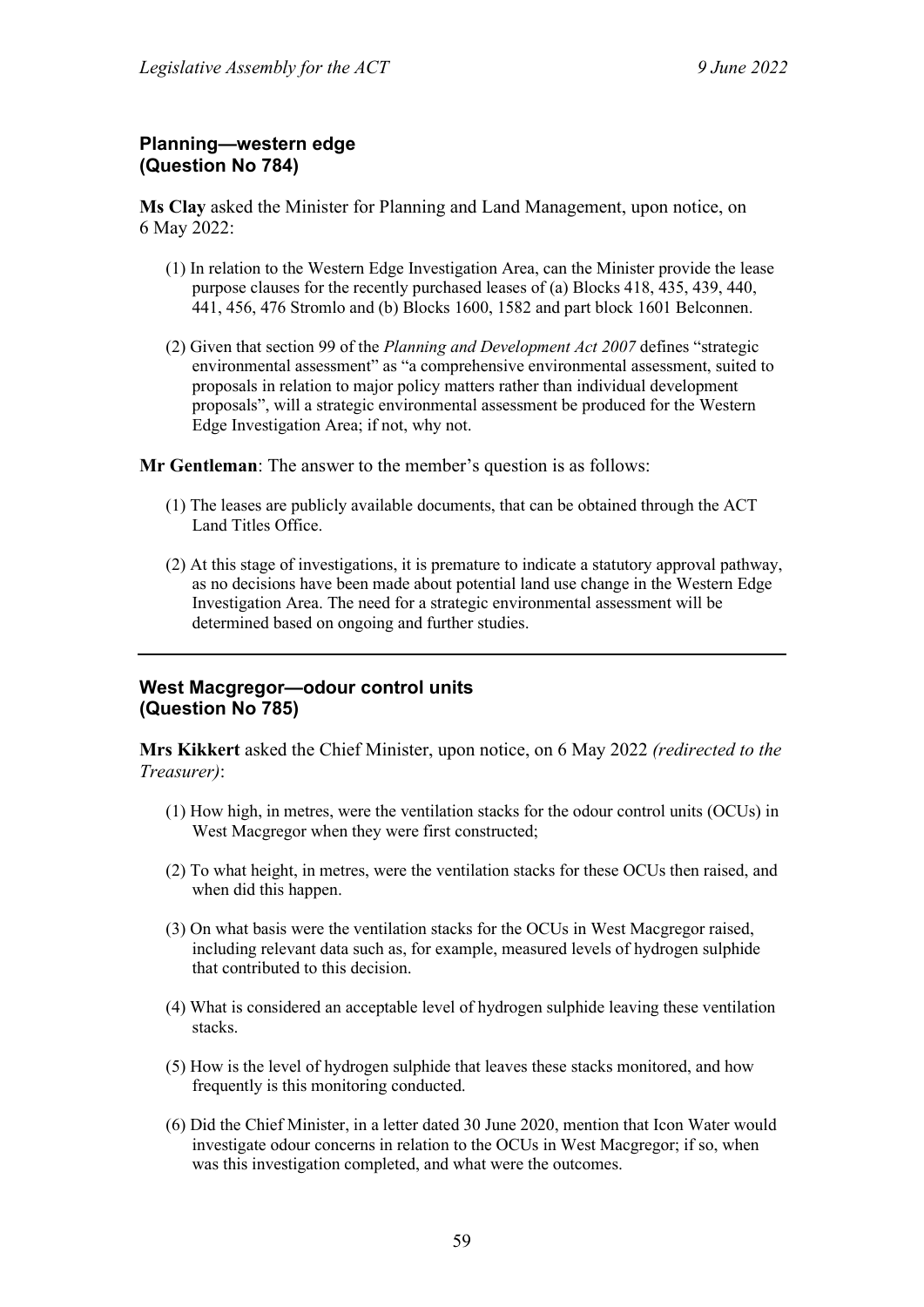- (7) How many West Macgregor residents were consulted as part of the investigation referred to in part (6).
- (8) Can the Chief Minister provide a summary of hydrogen sulphide levels as measured at the OCU ventilation stacks in West Macgregor from when they were gifted to Icon Water in 2010 until now.
- (9) How frequently are the filters in an OCU cleaned and/or replaced.

**Mr Barr**: I have sought Icon Water's advice and the answers to the Member's questions are as follows:

- 1 Please refer to QON 3 to the Standing Committee on Public Accounts, which was provided on 7 April 2022. The height of the stacks (approximately 20m) was determined through a detailed investigation and design process to meet the performance requirements of the facility.
- 2. None of the West Macgregor Odour Control Unit Vent stacks have been raised since their installation and commissioning.
- 3. As per 2 above.
- 4. While hydrogen sulphide is often used as a proxy for odourous emissions it is not a measurement of odour itself. Icon Water is required to comply with concentration levels specified in the South Australian 2016 Environment Protection (Air Quality) Policy, as stipulated by the ACT Environmental Protection Authority (EPA). The policy states performance levels for both odour and other emissions. The design and performance of ventilation assets to meet these requirements is confirmed through computer modelling (which is site specific and influenced according to factors such as location, facility size, distance from sensitive receptors, terrain and meteorological conditions) and then managed over time through monitoring and operational controls. Because of the above factors, acceptable odour performance can be achieved with a range of hydrogen sulphide emissions from a ventilation asset dependent on climatic and meteorological conditions.
- 5. Hydrogen Sulphide is recorded at each of the West Macgregor OCU's using permanent H2S monitoring on the vent outlets.
- 6. For the response to this question regarding investigations undertaken, please refer to the response to QON 10 which was provided to the Standing Committee on Public Accounts on 3 March 2022.
- 7. For the response to this question regarding consultations undertaken in an investigation, please refer to the above response and the responses to QON 10 which was provided to the Standing Committee on Public Accounts on 3 March 2022, and QON 3, which was provided to Ms Kikkert MLA on 7 April 2022.
- 8. The median outlet hydrogen sulphide concentrations at each facility and overall are shown below in Table 1. These values can be variable over time and as advised in QON3, performance against regulatory standards is impacted by a number of other factors. Hence a value recorded at the outlet does not represent the odour or hydrogen sulphide concentration at ground level.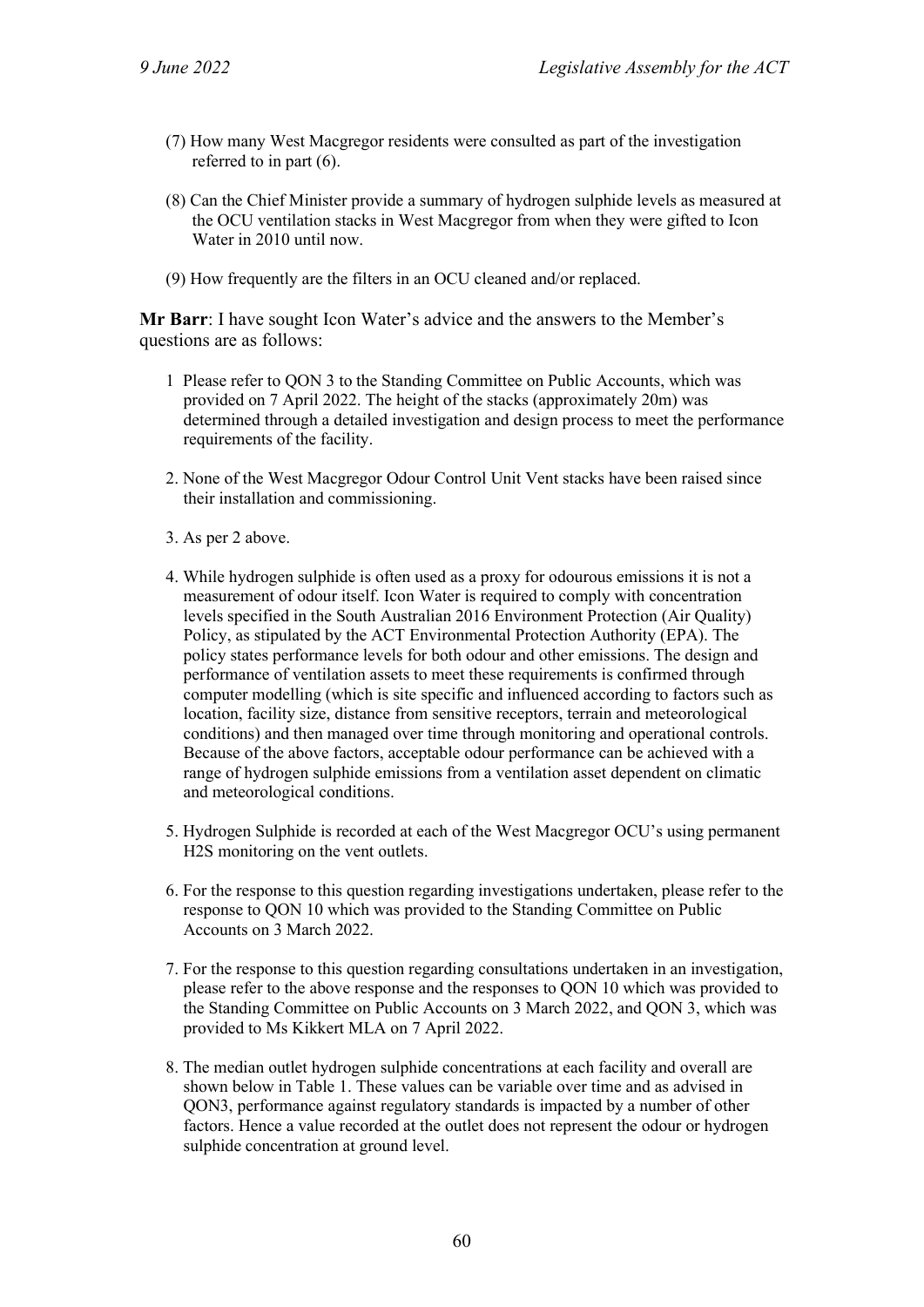| Period       | West Mac 1 | West Mac 2 | West Mac 3 | All sites |
|--------------|------------|------------|------------|-----------|
| 2011         | 0.17       | 0.12       | 0.26       | 0.17      |
| 2012         | 0.14       | 0.04       | 0.00       | 0.06      |
| 2013         | 0.22       | 0.00       | 0.04       | 0.05      |
| 2014         | 0.04       | 0.00       | 0.04       | 0.03      |
| 2015         | 0.12       | 0.02       | 0.00       | 0.04      |
| 2016         | 0.13       | 0.00       | 0.00       | 0.00      |
| 2017         | 0.24       | 0.04       | 0.02       | 0.08      |
| 2018         | 0.19       | 0.04       | 0.04       | 0.06      |
| 2019         | 0.27       | 0.00       | 0.02       | 0.05      |
| 2020         | 0.20       | 0.00       | 0.01       | 0.04      |
| 2021         | 0.32       | 0.01       | 0.00       | 0.03      |
| 2022         | 0.18       | 0.03       | 0.00       | 0.02      |
| 2011 to 2022 | 0.18       | 0.01       | 0.01       | 0.05      |

**Table 1: Median H2S values in parts per million (ppm)**

9. The basis for replacement of filter media is determined by a unit's performance. Measuring gas concentration indicates the proportion of odourous gas removed as the gases pass through the *media* (media refers to the carbon filter which removes odour). When the media reaches a saturation point, removal effectiveness declines, and the media is replaced.

There are three units in the area. Since 2011, the carbon filters have been changed nine times at one of the units (due to it taking the majority of load) and two times for the second unit. The third unit has not been changed as it has not reached its saturation point due to very low H2S inflow.

## **Belconnen trunk sewer upgrade—odour control units (Question No 786)**

**Mrs Kikkert** asked the Chief Minister, upon notice, on 6 May 2022 *(redirected to the Treasurer)*:

- (1) On what basis was it determined that the ventilation stacks, for the new odour control units (OCUs) associated with the Belconnen Trunk Sewer Upgrade, should be 14 metres in height.
- (2) What is the maximum possible height for an OCU's ventilation stack.
- (3) Is it possible that the ventilation stacks for the planned OCUs could be raised if necessary.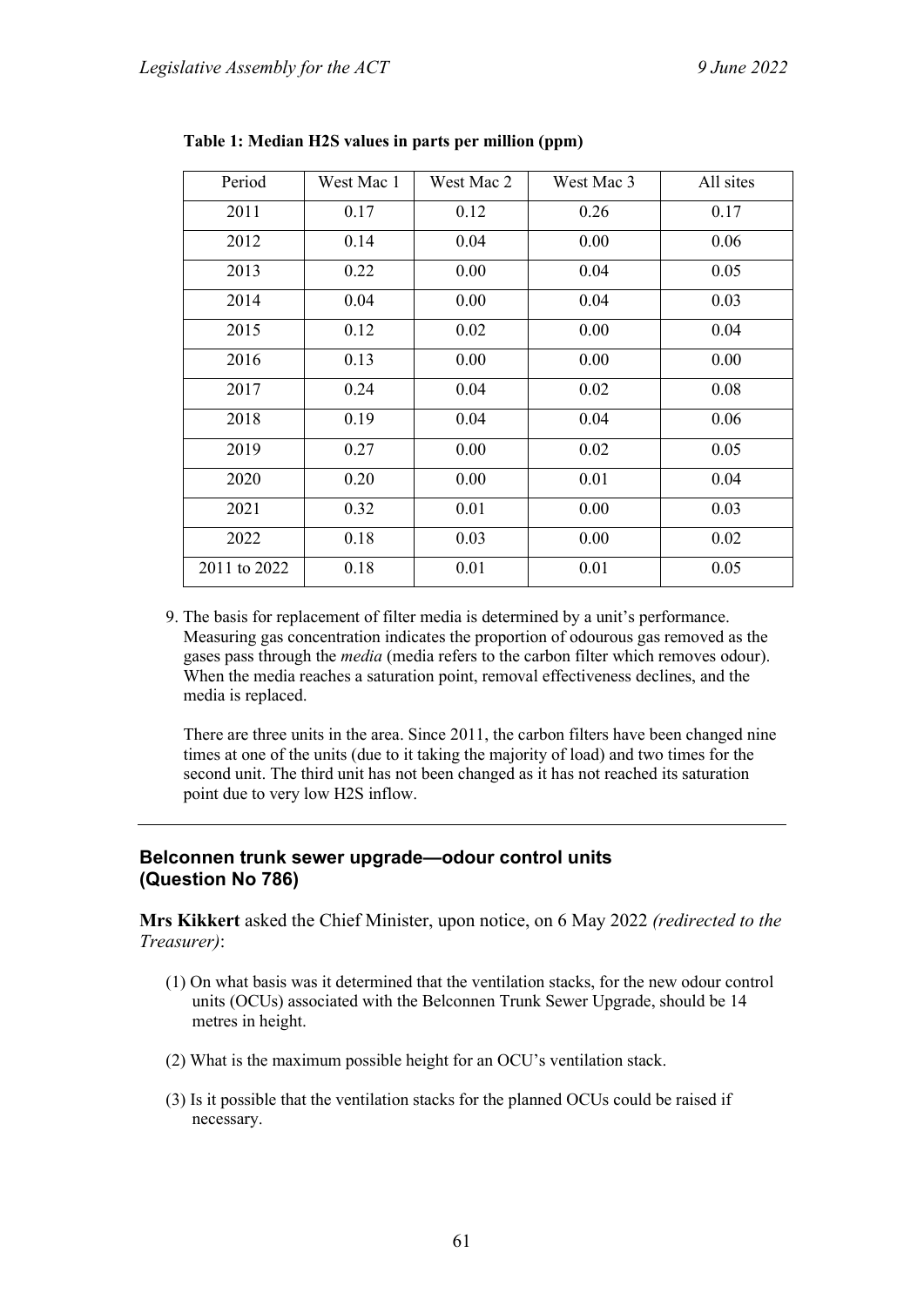- (4) Was the public ever informed, as part of the community consultation in relation to the Belconnen Trunk Sewer Upgrade, that OCUs may release hydrogen sulphide into the air and/or cause nuisance odours; if not, why not?
- (5) What is the elevation above sea level for the top of each odour control unit (OCU) ventilation stack planned as part of the Belconnen Trunk Sewer Upgrade.
- (6) Were prevailing winds considered in any way in relation to the location or height of these OCU ventilation stacks; if so, in what way; if not, why not.

**Mr Barr**: I have sought Icon Water's advice and the answer to the Member's questions are as follows:

- (1) Stack heights for the four Odour Control Units (OCUs) have been determined following the completion of air quality assessments which have included dispersion modelling.
	- North Latham: Details are provided in the Environmental Impact Statement (EIS) document, section 11. The EIS assumed a stack height of 24 m (table 11.7). This has been refined through the detailed design process (and verified with dispersion modelling) with a revised stack height of 15 m.
	- Latham, Florey and Evatt: Details are provided within their respective Air Quality Impact Assessments which were submitted with the Development Applications (DA). The assessment has assumed a stack height of 14 m (table 5.1). The detailed design has resulted in the stack height at Florey being slightly increased to 15 m. The other two sites remain at 14 m.
- (2) Stack height is determined by air quality assessment and odour dispersion modelling. This determination also accounts for a variety of other factors including sensitive receiver locations, topography and local climatic conditions. The stack heights for the Belconnen trunk sewer project are as per the above.
- (3) Technically, the ventilation stacks could be replaced with a larger unit. However, this action is not foreseeable given the dispersion modelling verifies that system performance is well within the compliance criteria.
- (4) Information on the OCU function of filtering gases was included in consultation activities. Fact sheets created for this purpose are available on the Icon Water website at (iconwater.com.au/bts). This information was included in community newsletters (delivered to homes in the area and emailed to members of the community who requested to be informed of updates). The topic is also covered in the FAQs available on the website. Furthermore, the developments have been subject to statutory planning approval processes including public notification.
- (5) The elevation above sea level for each ventilation stack is provided below:
	- i. North Latham: 574.98 meters
	- ii. Latham: 574.696 meters
	- iii. Florey: 584.90 meters
	- iv. Evatt: 589.604 meters
- (6) Yes, refer response to question 2 above. Please refer to the respective air quality assessment submitted with the EIS/DA's.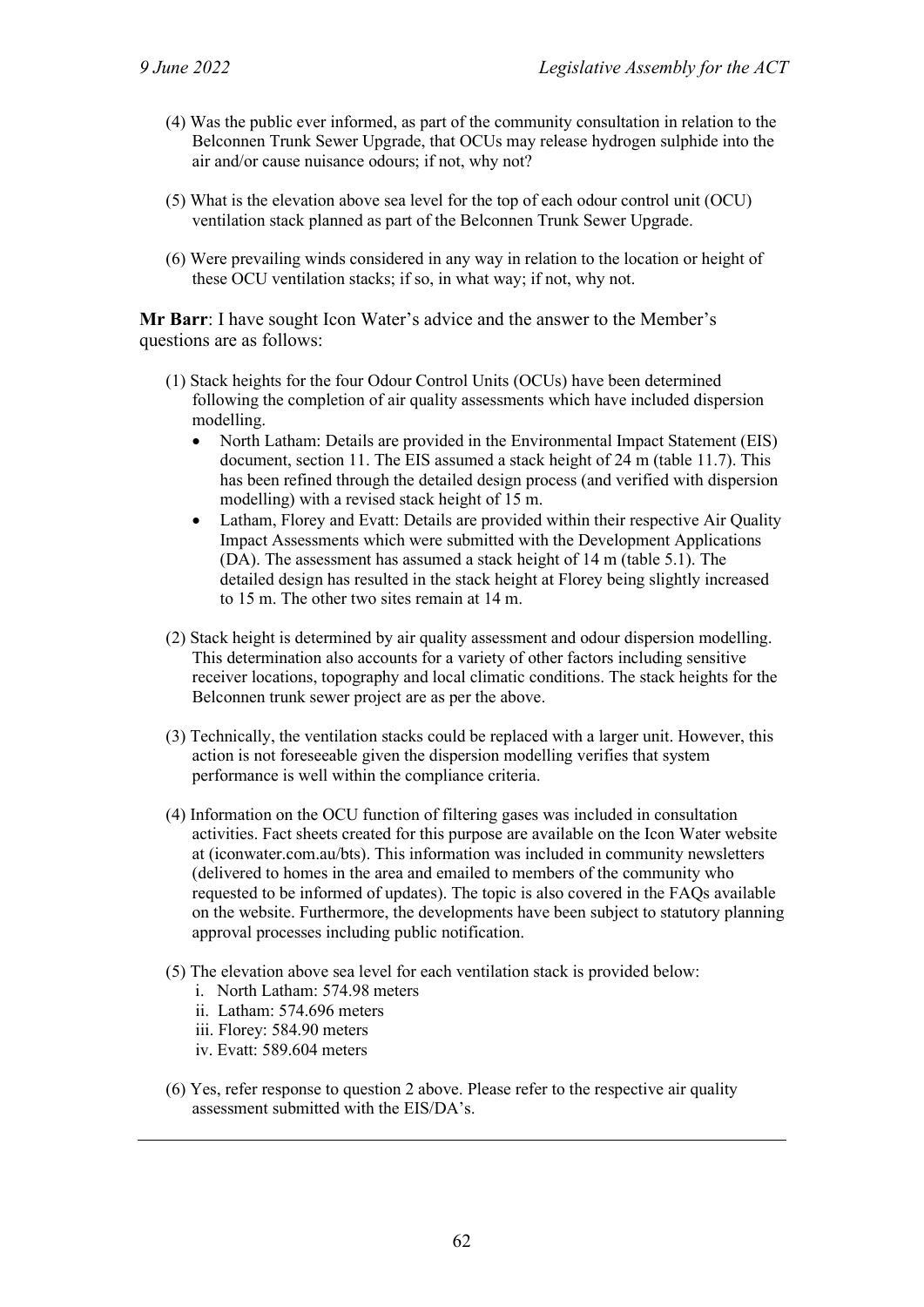# **Sentence Administration Board—offenders at large (Question No 787)**

**Mrs Kikkert** asked the Attorney-General, upon notice, on 6 May 2022:

- (1) Given that during annual reports hearings in February 2022, the chair of the Sentencing Administration Board (SAB) informed the committee that there were seven offenders who were at large, one had been at large at that time for 514 days, what offences was that offender found guilty of and are they still at large.
- (2) What offences were the other six offenders found guilty of and how long have each been at large for at this time.
- (3) What are the new offences that three of these offenders have committed, given the chair of the SAB told the committee that they have committed new offences.
- (4) Are any of these at large offenders currently under a custodial sentence.
- (5) What rules and procedures will the at large offenders be subject to once they have been apprehended.

**Mr Rattenbury**: The answer to the member's question is as follows:

- 1. The offender who had been at large for 514 days on 18 February 2022, had been found guilty of and was subject to sentence for, Knowingly Concerned Burglary and Knowingly Concerned Theft x2. As at 9 May 2022, the offender remains at large and has been at large for a total of 594 days. Please note the offenders at large discussed during the 18 February 2022 hearings relate only to those who participated remotely in a Sentence Administration Board (SAB) hearing, had their community corrections order cancelled and a warrant subsequently issued for their return or induction to custody.
- 2. Upon a further review of the data, the SAB makes a correction, that one of the six other offenders at large had their warrant of imprisonment executed at the time of reporting on 18 February 2022. In the case of this offender, the SAB issued a warrant for imprisonment on 30 September 2021, and it was executed on 23 October 2021. The offender was at large for a total of 23 days.

The answer to the question for the other five offenders is as follows. They were found guilty and subject to sentence for:

- Make Demand with Threat to Endanger Health and Joint Commission Aggravated Robbery. This offender was at large for a total of 246 days before the warrant for imprisonment was executed on 20 February 2022.
- Fail to Appear after Bail Undertaking, Fail to Stop Motor Vehicle for Police, Drive while Disqualified and Drive Motor Vehicle with Alcohol in Blood or Breath. This offender is still at large, being a total of 326 days as at 9 May 2022.
- Damage Property Over \$1000 in Value. This offender is still at large, being a total of 300 days as at 9 May 2022.
- Assault Occasioning Actual Bodily Harm and Theft. This offender was at large for a total of 51 days before the warrant for imprisonment was executed on 10 March 2022.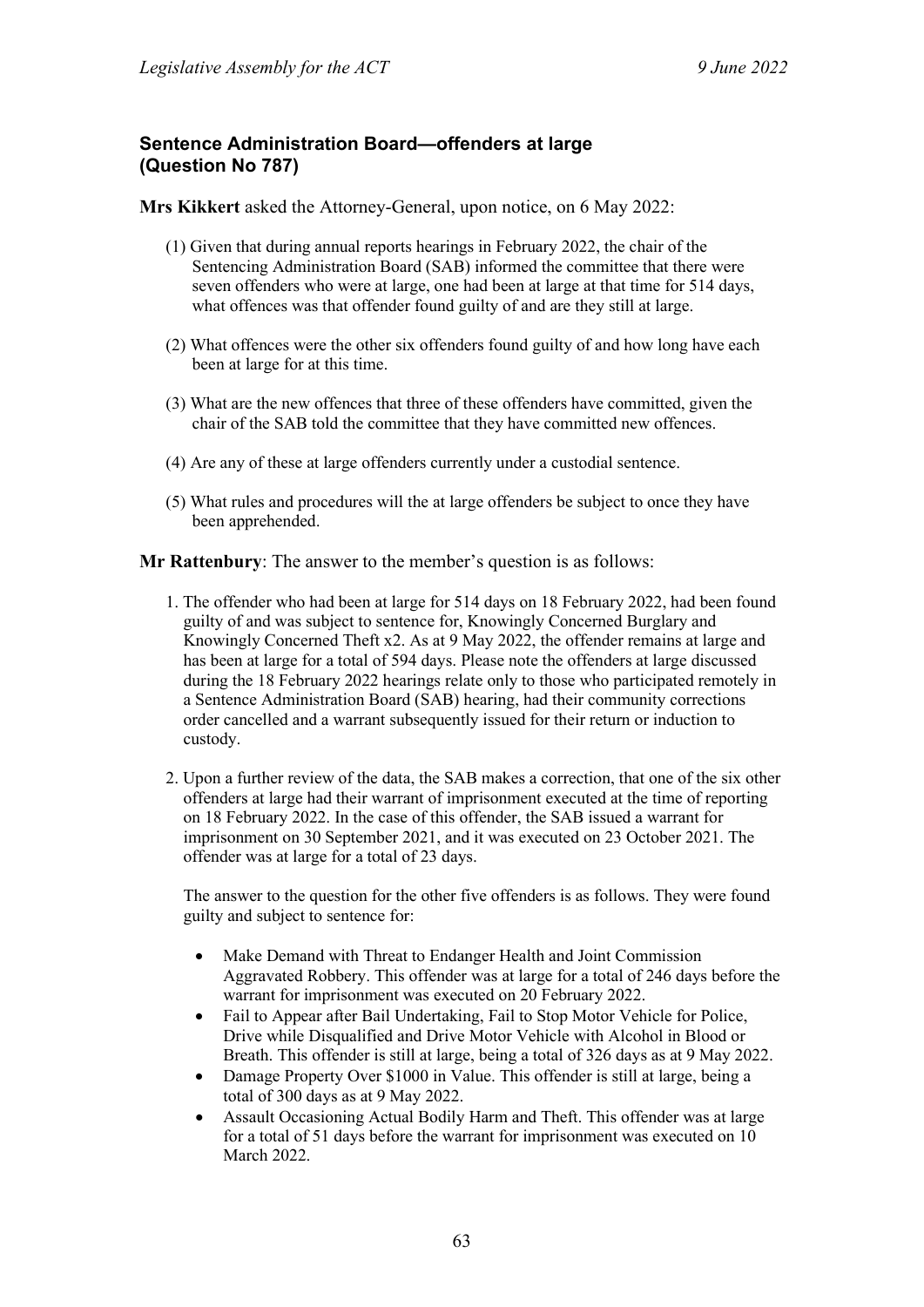- Robbery with Actual Violence Armed/In Company/Wounded/Use Personal Violence and Contravene Family Violence Order. This offender is still at large, being a total of 98 days as at 9 May 2022.
- 3. Upon a further review of the data, the SAB makes a correction, that one of the offenders at time of the 18 February 2022 hearings, their warrant for imprisonment had been executed. One offender who was at large at time of the 18 February 2022 hearings, was subject to a parole order and he was charged in NSW with the following additional offences:
	- Enter Dwelling with intent to steal
	- Larceny
	- Custody of a knife in public place
	- Steal property in dwelling-house
	- Destroy/damage property

This offender has since had their parole order cancelled and is in custody at the Alexander Maconochie Centre (AMC). The following two offenders who were at large on 18 February 2022 were charged for Assault Occasioning actual Bodily Harm and Stalk/Intimidate Intend Fear Physical Harm (Personal) and Enter Enclosed Land. The commission of these offences occurred in NSW.

- 4. All of the offenders were subject to a form of custodial sentence, but were serving their sentence in the community under various sentencing options. Three offenders originally reported as being at large were serving their sentence by way of Intensive Corrections Order (ICO) in the community, and the other two offenders were subject to a parole order, serving the rest of their sentence in the community. While offenders are subject to serving their sentence in the community, they may have these revoked for breaches and are liable to serve the remainder of their sentence in the AMC.
- 5. Offenders who have their community based sentence order cancelled are liable to serve the remainder of their sentence in custody. However, they may apply for and be granted a new parole order, or have their ICO reinstated. In considering whether they should be released back into the community, the SAB considers previous orders which have been cancelled due to non-compliance, failure to comply with a warrant for imprisonment and the commission of new offences while in the community, if any.

## **Schools—Mental Illness Education ACT programs (Question No 788)**

**Mrs Kikkert** asked the Minister for Education and Youth Affairs, upon notice, on 6 May 2022:

- (1) How much government funding has been granted to Mental Illness Education ACT (MIEACT) to implement programs in schools, for each year since funding was first granted.
- (2) Can the Minister list all schools that are currently running MIEACT programs, detailing the name of the program/s being run, program duration and frequency per year.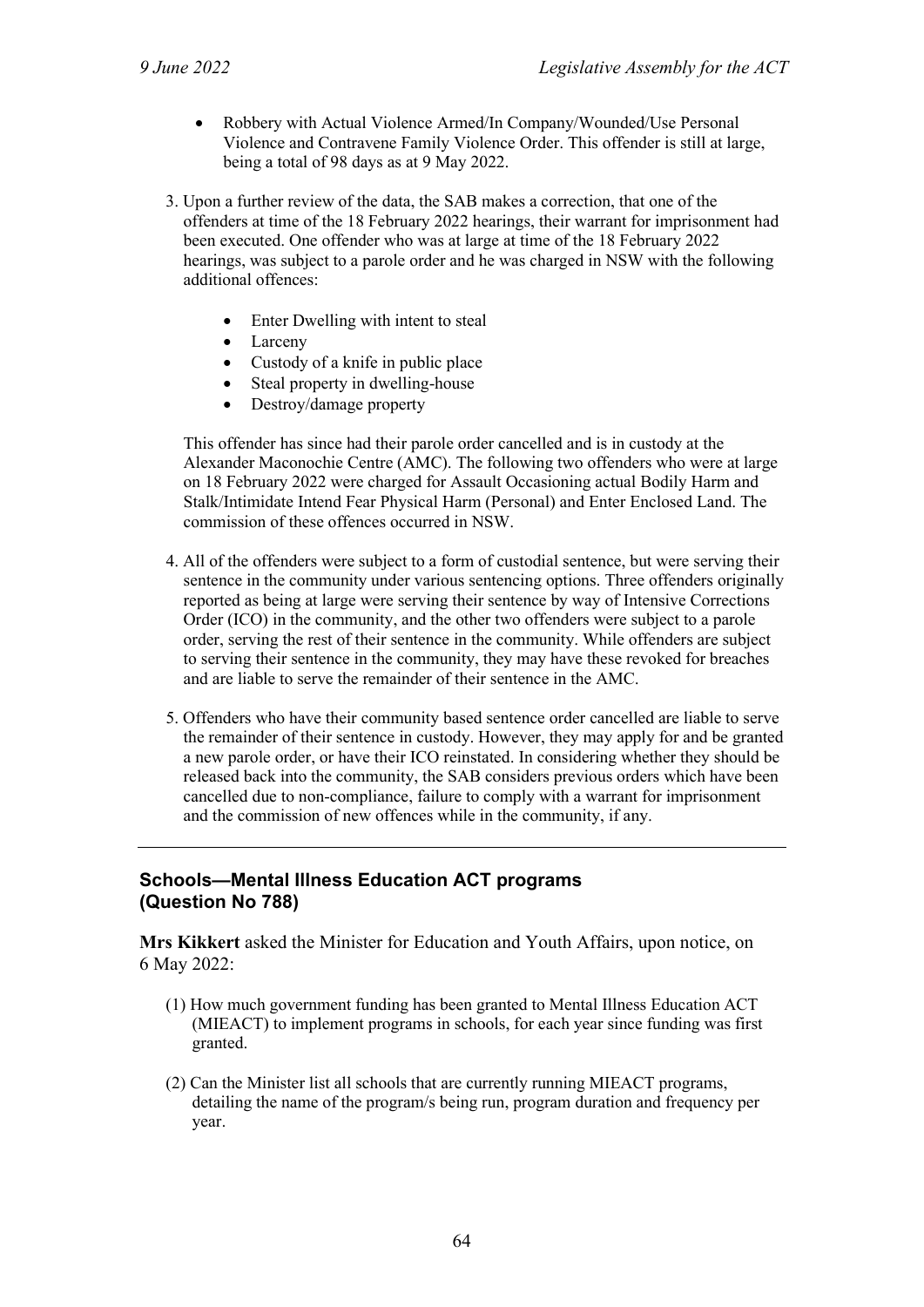- (3) Can the Minister list all schools that have run MIEACT programs in the past but no longer run these programs, detailing the name of the program/s and when they were run.
- (4) For those schools no longer running MIEACT programs, what were the reasons for no longer running the programs.
- (5) Has the ACT Government received any requests from other schools for the MIEACT program to be implemented; if so, how many and were they primary, high schools or colleges.

**Ms Berry**: The answer to the member's question is as follows:

(1) The ACT Government has had a longstanding partnership with MIEACT to provide funding for mental health promotion and illness prevention programs in schools.

This partnership has included ACT Government funding for mental health education programs, though contracted agreements and grant payments including Health Promotion Grants and COVID-19 Support Packages. This ACT Government funding is allocated for mental health education across school-based and adult programs. The breakdown of this funding between the different programs is determined by MIEACT according to current demand.

From 2019/20, funding has also been provided to MIEACT for the delivery of the Youth Aware of Mental Health (YAM) program, which is an evidence-based program delivered to year 9 students in high schools across the ACT to promote mental health and address suicidal behaviour in young people. While the YAM program is managed by the ACT Health Directorate, the funding for it has been provided through a Commonwealth Government grant.

Given the length of the partnership between MIEACT and the ACT Government, a large number of documents are currently archived in line with the Territory Records Act 2002. As such, the review of currently available records shows that the ACT Government has provided the funding as set out in the table below, to MIEACT over the years.

| <b>Financial Year</b> | <b>MIEACT</b> funding - ACT<br><b>Government Funding</b><br><b>(\$)</b> | <b>MIEACT</b> funding (Youth<br><b>Aware of Mental Health) -</b><br><b>Commonwealth Funding</b><br>(S) |
|-----------------------|-------------------------------------------------------------------------|--------------------------------------------------------------------------------------------------------|
| 2002/2003             | 85,000.00                                                               |                                                                                                        |
| 2003/2004             | 87,000.00                                                               |                                                                                                        |
| 2004/2005             | 89,000.00                                                               |                                                                                                        |
| 2005/2006             | 175,871.00                                                              |                                                                                                        |
| 2006/2007             | 231,241.00                                                              |                                                                                                        |
| 2007/2008             | 239,913.00                                                              |                                                                                                        |
| 2008/2009             | 277,978.80                                                              |                                                                                                        |
| 2009/2010             | 360,107.00                                                              |                                                                                                        |
| 2010/2011             | 371,990.30                                                              |                                                                                                        |
| 2011/2012             | 384,638.10                                                              |                                                                                                        |
| 2012/2013             | 395,787.70                                                              |                                                                                                        |
| 2013/2014             | 542,368.70                                                              |                                                                                                        |
| 2014/2015             | 558,132.30                                                              |                                                                                                        |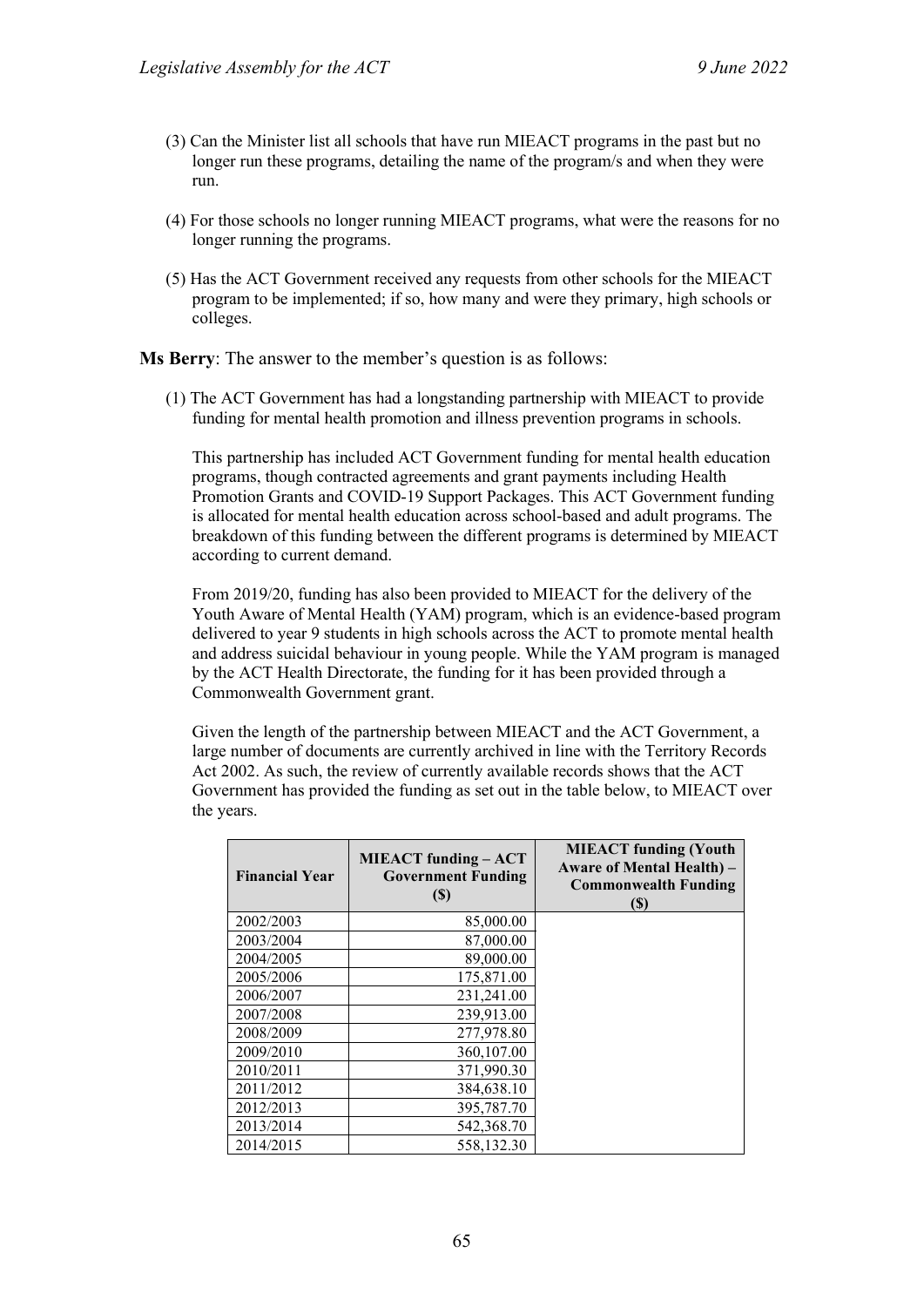| <b>Financial Year</b> | <b>MIEACT</b> funding - ACT<br><b>Government Funding</b><br>(S) | <b>MIEACT</b> funding (Youth<br><b>Aware of Mental Health) -</b><br><b>Commonwealth Funding</b><br>(S) |
|-----------------------|-----------------------------------------------------------------|--------------------------------------------------------------------------------------------------------|
| 2015/2016             | 578,004.85                                                      |                                                                                                        |
| 2016/2017             | 651,353.60                                                      |                                                                                                        |
| 2017/2018             | 679,149.31                                                      |                                                                                                        |
| 2018/2019             | 708,333.27                                                      |                                                                                                        |
| 2019/2020             | 829,484.93                                                      | 330,000.00                                                                                             |
| 2020/2021             | 862,189.75                                                      | 421,845.60                                                                                             |
| 2021/2022             | 870,877.85                                                      | 302,500.00                                                                                             |

- (2) ACT schools have autonomy to select which providers to engage with to support the wellbeing needs of their student population. Schools may have individual arrangements with MIEACT. This data is not collected centrally.
- (3) Schools engage directly with MIEACT when deciding what programs meet the needs of their students. The Education Directorate does not collect data on participation numbers for each of the programs run through MIEACT.
- (4) Due to Covid-19 disruptions many schools have rescheduled wellbeing programs offered to students. The Directorate does not collect data on individual school participation for programs run through MIEACT.
- (5) ACT schools have autonomy to select which providers to engage with to support the needs of their student population and work with them directly to deliver programs. This information is not gathered centrally.

## **ACT Policing—domestic and family violence data (Question No 789)**

**Mrs Kikkert** asked the Minister for Police and Emergency Services, upon notice, on 6 May 2022:

In relation to domestic and family violence offences and reports, what has been the total number, for each of the past five years, of reported or otherwise known to ACT Policing, (a) assaults, (b) sexual assault, (c) assaults committed in the context of domestic/family violence , (d) assaults committed in the context of domestic/family violence resulting in grievous bodily harm, (e) assaults committed in the context of domestic/family violence resulting in death, (f) sexual assault committed in the context of domestic/family violence, (g) intimate partner violence, (h) assaults against children committed in the context of domestic/family violence, (i) assaults committed in the context of domestic/family violence involving someone who identifies as lesbian, gay, bisexual, transgender, intersex or questioning, (j) assaults committed in the context of domestic/family violence involving someone who identifies as culturally and linguistically diverse, (k) assaults committed in the context of domestic/family violence involving someone who identifies as Aboriginal or Torres Strait Islander, (l) assaults committed in the context of domestic/family violence against women and (m) assaults committed in the context of domestic/family violence against men.

**Mr Gentleman**: The answer to the member's question is as follows: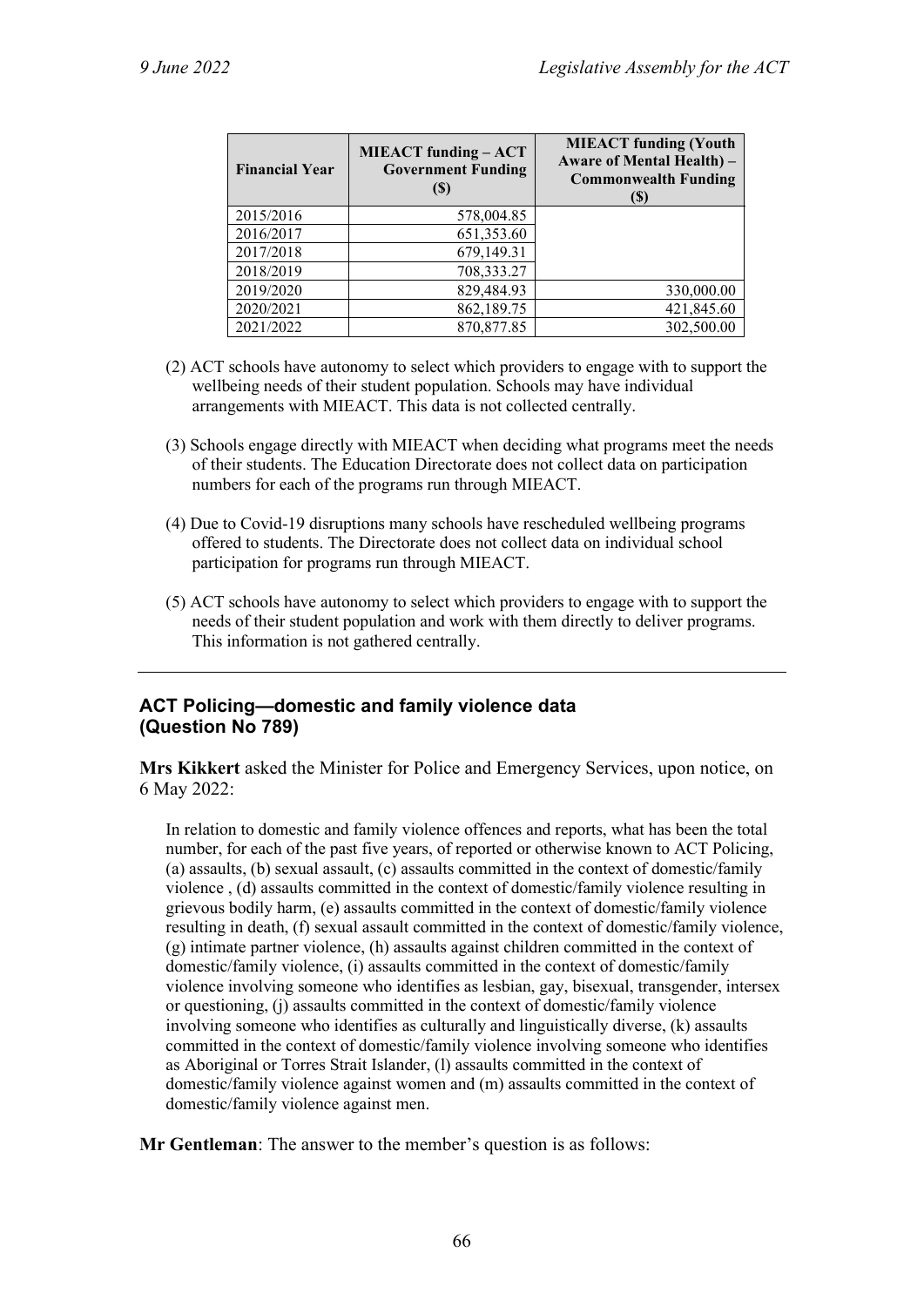ACT Policing is committed to protecting the safety of the community and will continue to work with the relevant Government agencies and non-government partners to ensure a collaborative approach to supporting victim survivors of family violence.

ACT Policing treats all reports of assault seriously and invests every available effort in providing a safe community for ACT residents.

ACT Policing undertakes education and prevention strategies and works with community organisations to educate the community on personal safety, which includes measures to mitigate the risk of becoming a victim of crime.

This financial year to date (1 July 2021 to 31 March 2022) there were 2,573 family violence related incidents, including 937 family violence related assaults, reported to ACT Policing.

Pertinent to each element of the Question on Notice, the data provided below is differentiated on the basis of being descriptive of either the number of victims reported or the number of offences committed.

2021 statistics relating to victims of assault figures, have yet to be formally released by the Australian Bureau of Statistics.

(a) *victims* of assault

| 2016              | 2017  | 2018  | 2019        | 2020          |
|-------------------|-------|-------|-------------|---------------|
| 2.327<br>المكروسك | 2,364 | 2,343 | 300<br>رریہ | 0.15<br>ر د م |

*SOURCE: Table 9 - Victims, Selected offences by states and territories, 1993–2020; Australian Bureau of Statistics.*

(b) victims of sexual assault

| 2016       | 2017 | 2018       | 2019          | 2020 |
|------------|------|------------|---------------|------|
| 272<br>212 | 266  | 770<br>210 | 227<br>ا سے ب | 289  |

*SOURCE: Table 9 - Victims, Selected offences by states and territories, 1993–2020; Australian Bureau of Statistics.*

(c) *victims* of assault committed in the context of domestic/family violence

| 2016      | 2017 | 2018 | 2019 | 2020                           |
|-----------|------|------|------|--------------------------------|
| 724<br>54 | 760  | 685  | 760  | $\overline{\phantom{a}}$<br>∠⊥ |

*SOURCE: Table 20 - Victims of assault, Relationship of offender to victim by sex and age at report, Selected states and territories(a)(b), 2014–2020; Australian Bureau of Statistics.*

(d) assault *offences* committed in the context of domestic/family violence resulting in grievous bodily harm

| 2016                    | 2017 | 2018 | 2019     | 2020                           |
|-------------------------|------|------|----------|--------------------------------|
| $\Omega$<br>ι.<br>- 2 - | ட    | 74   | c٥<br>20 | $\overline{\phantom{a}}$<br>20 |

*SOURCE: PROMIS as of May 13th, 2022.*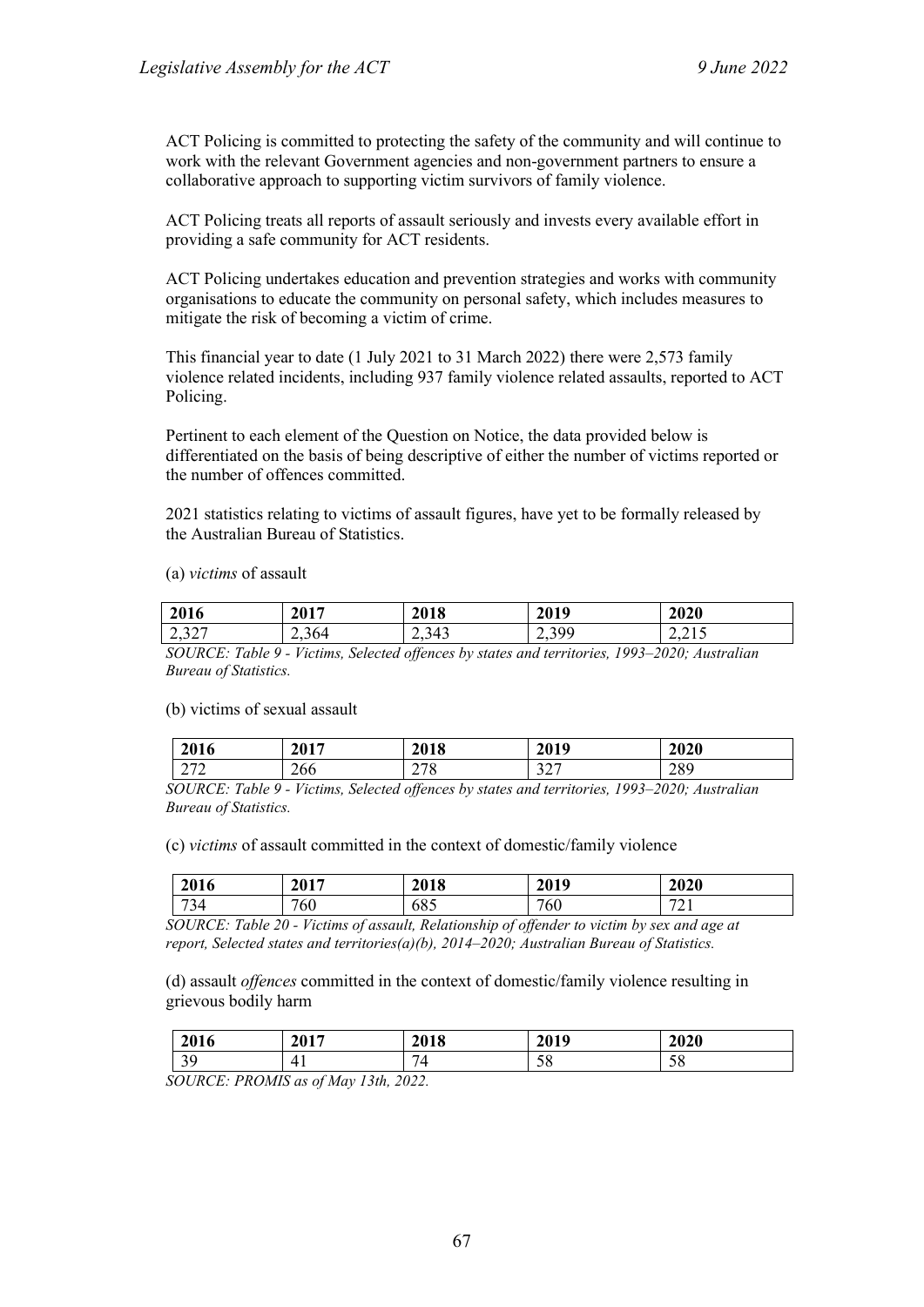(e) assault *offences* committed in the context of domestic/family violence resulting in death

|                                             | 2016 | 2017 | 2018 | 2019 | 2020 |
|---------------------------------------------|------|------|------|------|------|
| Murder                                      |      |      |      |      |      |
| <b>Attempted</b><br>Murder                  |      |      |      |      | U    |
| <b>Conspiracy to</b><br>Murder              | 0    |      |      |      |      |
| Manslaughter<br>(excl. Death by<br>driving) | 0    |      |      |      | ν    |

*SOURCE: PROMIS as of May 13th, 2022.*

(f) *victims* of sexual assault committed in the context of domestic/family violence

| 2016 | 2017 | 2018 | 2019                          | 2020          |
|------|------|------|-------------------------------|---------------|
| 64   | 40   | ↵    | $\overline{\phantom{a}}$<br>∼ | <b>_</b><br>τ |

*SOURCE: Table 21 Victims of sexual assault, Relationship to offender by sex and age at report, Selected states and territories 2014–2020; Australian Bureau of Statistics.*

(g) *offences* where victim relationship is " FAMILY - PARTNER, SPOUSE, ETC" (intimate partner violence)

|                                          | 2016 | 2017 | 2018 | 2019 | 2020 | 2021 |
|------------------------------------------|------|------|------|------|------|------|
| <b>Homicide offences</b>                 |      |      |      |      |      |      |
| <b>Assault offences</b>                  | 560  | 597  | ເາາ  | 586  | 485  | 524  |
| <b>Sexual assault offences</b>           |      |      |      | 29   | 26   | 29   |
| $COTIDCF, DDOME$ as $CML$ $LLL$ 164.1002 |      |      |      |      |      |      |

*SOURCE: PROMIS as of May 16th, 2022.*

(h) assault of *victims* (children) committed in the context of domestic/family violence

| Female        | 2016 | 2017 | 2018 | 2019 | 2020 |
|---------------|------|------|------|------|------|
| $0-9$ years   |      |      |      |      |      |
| $10-14$ years | ററ   |      | 26   |      | 20   |
| $15-19$ years | 49   |      | 39   | 46   | 44   |

| Male          | 2016    | 2017 | 2018         | 2019 | 2020            |
|---------------|---------|------|--------------|------|-----------------|
| $0-9$ years   | !8      | 24   | $\sim$<br>∠∠ | 33   |                 |
| $10-14$ years | ີ<br>∠∠ | 28   | 19           | 18   | $\Delta$<br>ر ب |
| $15-19$ years | 34      | ້⊥   | 10           | 19   | 34              |

*SOURCE: Table 20 Victims of assault, Relationship of offender to victim by sex and age at report, Selected states and territories(a)(b), 2014–2020; Australian Bureau of Statistics.*

(i) assaults committed in the context of domestic/family violence involving someone who identifies as lesbian, gay, bisexual, transgender, intersex or questioning

(j) assaults committed in the context of domestic/family violence involving someone who identifies as culturally and linguistically diverse

(k) assaults committed in the context of domestic/family violence involving someone who identifies as Aboriginal or Torres Strait Islander

In relation to questions i, j, and k, ACT Policing's data does not drill down to specify whether a person identifies as any of part the above categories.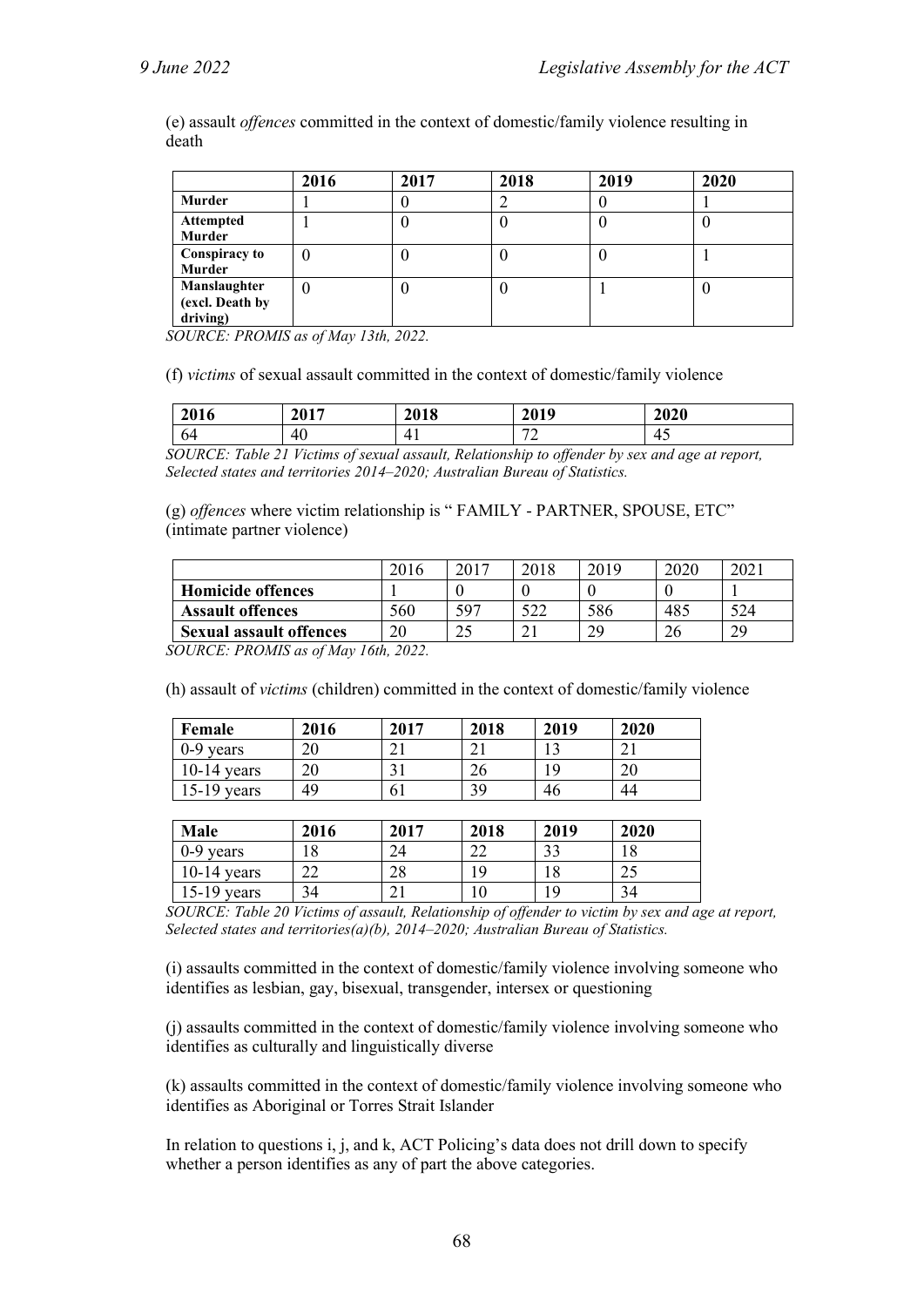It is at the discretion of the person/s involved as to whether they provide this information to police.

(l) assault *victims* (women) in the context of domestic/family violence against women and;

(m) assault *victims* (men) in the context of domestic/family violence against men.

|          | 2016        | 2017         | 2018 | 2019     | 2020 |
|----------|-------------|--------------|------|----------|------|
| Females* | 14          | د د -<br>JJJ | 470  | 544      | 470  |
| Males*   | າາາ<br>44 L | 224<br>∠∠⊣   | 205  | $\sim$ 1 | 242  |

*\* Includes all age groups*

*SOURCE: Table 20 Victims of assault, Relationship of offender to victim by sex and age at report, Selected states and territories(a)(b), 2014–2020; Australian Bureau of Statistics.*

## **Ginninderra electorate—public art (Question No 790)**

**Mrs Kikkert** asked the Minister for the Arts, upon notice, on 6 May 2022 *(redirected to the Minister for Transport and City Services)*:

- (1) How many public spaces, such as graffiti walls, in the Ginninderra electorate area are available for artists to place art on.
- (2) Can business owners who lease commercial space from the Government request for public art to be placed on their exterior, public facing walls.
- (3) What scope is there for artists to request permission from the Government to place art on public infrastructure such as odour control units and underpasses.
- (4) What criteria does art have to meet to be placed on the public art list.
- (5) Are there any murals in the Ginninderra electorate area on the public art list.

**Mr Steel**: The answer to the member's question is as follows:

- (1) There are currently 30 legal graffiti practice sites across Canberra of which eight sites are located in the Ginninderra Electorate.
- (2) Yes. However, this is subject to approval by ACT Property Group on a case-by-case basis for any buildings they own. An applicant should contact the asset owner to discuss.
- (3) An applicant should contact the asset owner to discuss. For assets owned by Transport Canberra and City Services there is a link on the City Services website where community groups can nominate a wall to be painted.
- (4) The ACT Government's Public Art Collection is managed by artsACT and comprises 117 artworks. Most of the artworks in the collection are sculptures located in city and town centres. For public artworks to be included in the ACT Government's collection,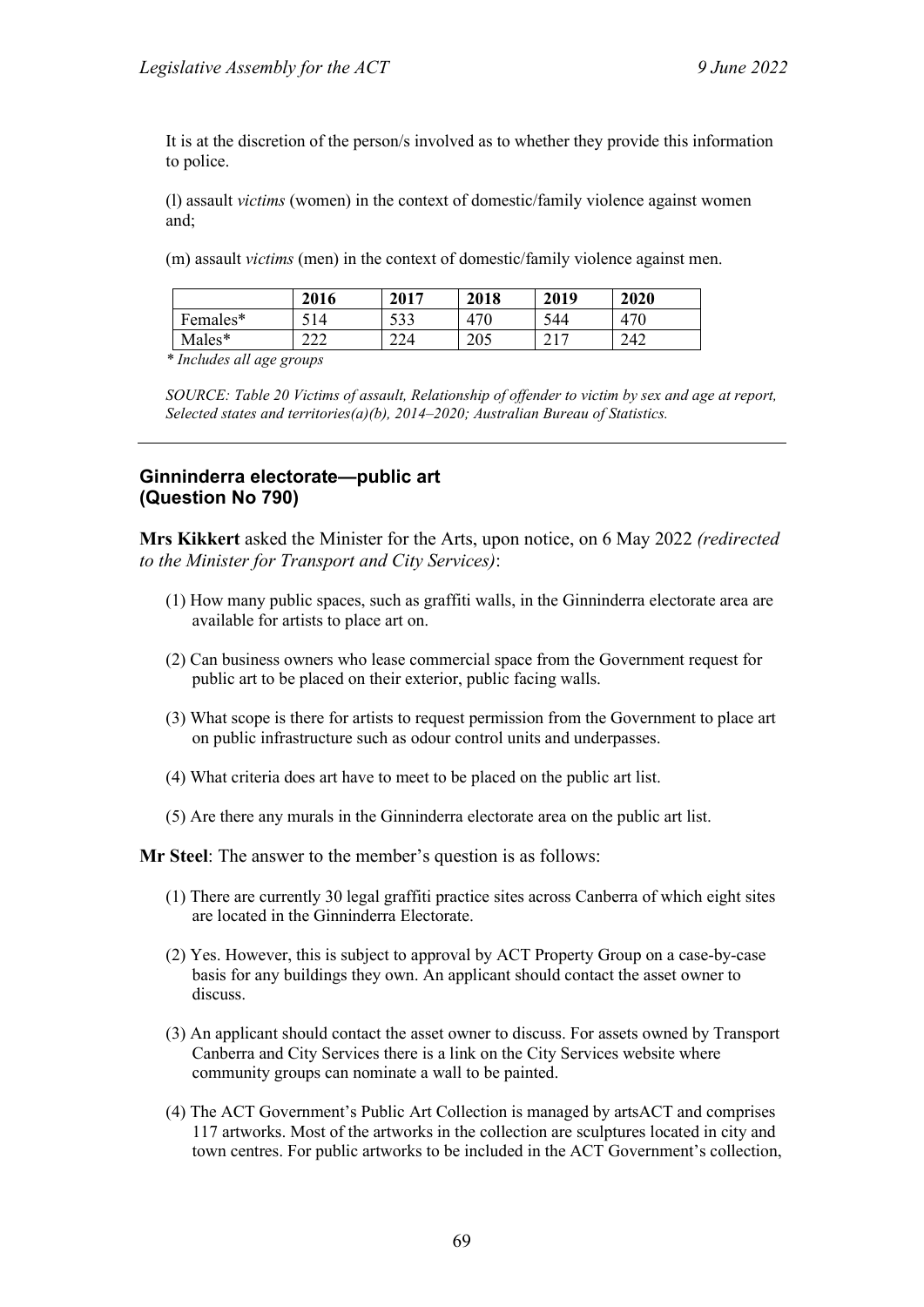they are required to meet a number of criteria including excellence in arts practice, use of robust materials and safety in design requirements. Detailed information about how to donate an artwork to the ACT Government public art collection and what criteria must be met is available online in the ACT Government Public Art Guidelines https://www.arts.act.gov.au/\_\_data/assets/pdf\_file/0007/751642/2015publicartguide.p df

(5) The ACT Government's Public Art Collection does not include murals, street art and legal graffiti which are defined in the ACT Government Public Art Guidelines as, 'temporary and community art on ACT Government Land'. Community artworks and murals are usually intended to be removed, replaced, or refreshed at some stage, with consideration of the artwork's relevance to its site as well its ongoing condition.

# **Umbagong District Park—bridges (Question No 792)**

**Mrs Kikkert** asked the Minister for Transport and City Services, upon notice, on 6 May 2022:

- (1) Why are there no fences blocking people from using the Umbagong footbridges, if the bridges were closed due to being unsafe.
- (2) If there were ever fences, why are they no longer there.
- (3) If the fences were moved without permission, how many times have government officials had to replace the fences.
- (4) Why is car access to the small cul-de-sac at the corner of Dalley Crescent and Macrossan Crescent in Latham, blocked.
- (5) Was it ever accessible by cars; if so, when was it blocked off.

**Mr Steel**: The answer to the member's question is as follows:

- (1) Access to the Umbagong footbridges has been blocked a number of times using different methods. Unfortunately, the fences are continually vandalised or removed without permission. Signage advising of the closure of the footbridges has been installed on a number of occasions and this has also been continuously vandalised or removed without permission. Roads ACT is progressing the installation of temporary surveillance cameras for the three bridges to stop the vandalism of the fences and signs, in addition to providing more robust barriers to prevent access to the bridges.
- (2) Refer to response above.
- (3) The fences have been replaced twice to date.
- (4) The access is blocked off due to antisocial behaviour and illegal dumping.
- (5) Yes. Records are not held reflecting the date of closure.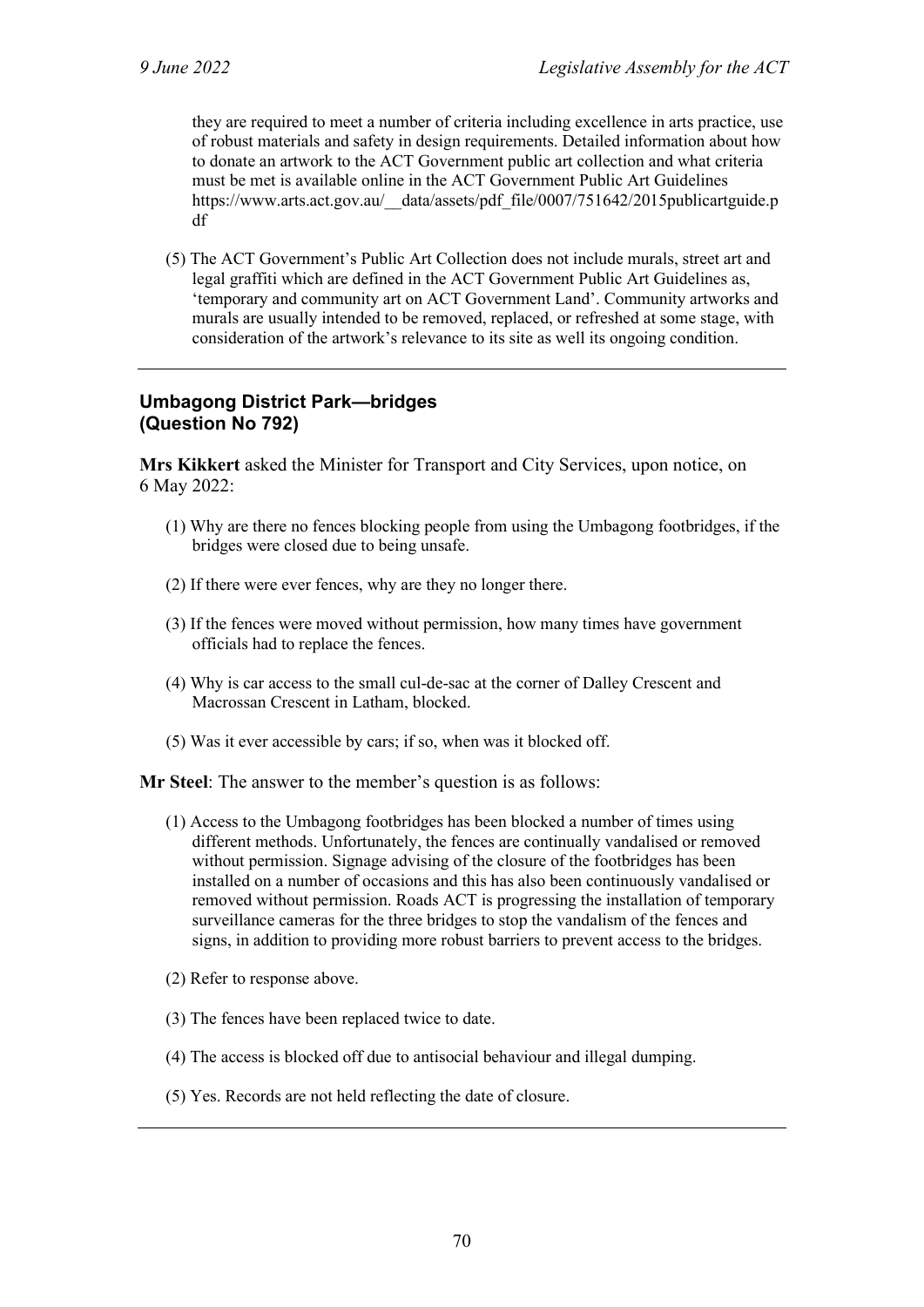# **West Macgregor—bus routes (Question No 793)**

**Mrs Kikkert** asked the Minister for Transport and City Services, upon notice, on 6 May 2022:

- (1) Was the concrete slab with yellow tactile paving opposite 212 Macfarlane Burnett Avenue, intended to be a bus stop; if so, (a) was a bus route ever assigned to this stop and when and (b) when did the bus route cease; if not, (a) why not and (b) what is/was its purpose.
- (2) Was there ever a plan to have a bus route pass along the northern (north of Constance Stone Street) stretch of Macfarlane Burnett Avenue in West Macgregor.

**Mr Steel**: The answer to the member's question is as follows:

- (1) The original planning for the suburb did allow for bus stops north of Constance Stone Street.
	- (a) The current network does not include a route that uses Macfarlane Burnett Avenue.
	- (b) The current configuration of Constance Stone and Northern McFarland Burnett Avenue allows for on-street parking. This arrangement currently restricts the ability to operate buses through this area. Restrictions to parking on one side of the street would be needed to facilitate a future bus route.
- (2) The planning for the suburb allows for a bus route and some bus stop infrastructure was installed however the current bus network does not use this street.

#### **Domestic and family violence services—referral data (Question No 794)**

**Mrs Kikkert** asked the Minister for Families and Community Services, upon notice, on 6 May 2022 *(redirected to the Minister for Homelessness and Housing Services)*:

- (1) In relation to the domestic and family violence data collected by OneLink, what referral data is collected by OneLink.
- (2) Can the Minister provide a list of services relevant to domestic and family violence support that OneLink is able to refer clients to.
- (3) What has been the total number, for each of the past five years, of clients referred for services in relation to support for domestic and family violence.
- (4) How many clients were referred to support for (a) crisis accommodation, (b) housing, (c) counselling, (d) homelessness services, (e) health services, (f) financial aid,  $(g)$ legal aid, (h) employment services, (i) education services and (j) childcare services.
- (5) How many clients, for each of the past five years, have been identified as (a) mothers, (b) fathers, (c) male, (d) female, (e) lesbian, gay, bisexual, transgender, intersex or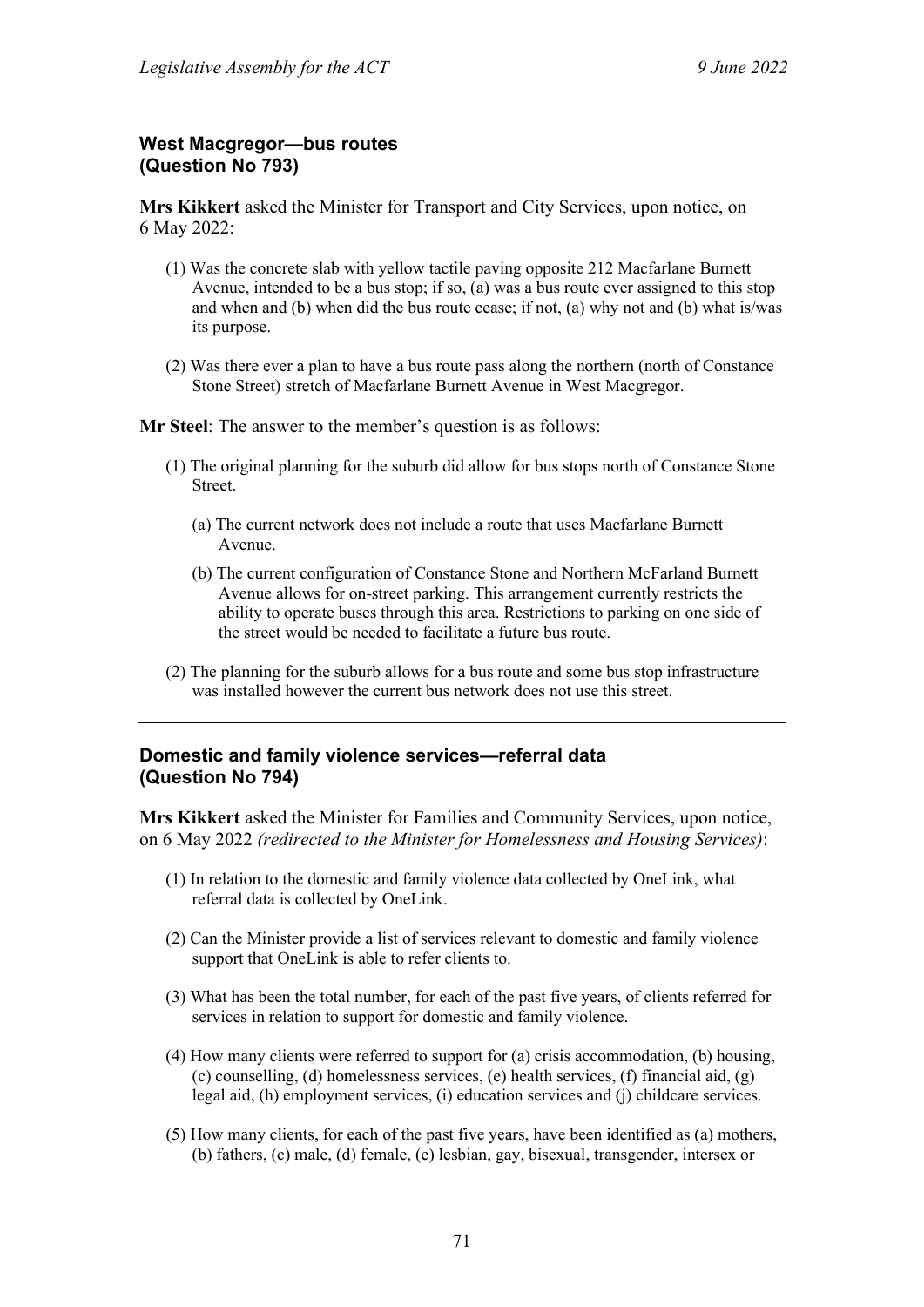questioning, (f) culturally and linguistically diverse and (g) Aboriginal or Torres Strait Islander.

**Ms Vassarotti**: The answer to the member's question is as follows:

#### Question 1

OneLink collects two types of referral data, which are:

- Number of support periods in which clients who identified a need for Domestic and Family Violence (DFV) related support have been referred to a DFV service; and
- Number of clients experiencing DFV who were referred and successfully connected to services.

#### Question 2

OneLink refers clients experiencing DFV to both specialist DFV services and generalist services. Specialist services include Domestic Violence Crisis Service (DVCS), YWCA, Beryl Women Inc., Doris Women's Refuge, CatholicCare, Toora Women Inc., Salvation Army. Generalist services include, but are not limited to counselling, health services, financial aid, legal aid, employment services, education services and childcare services.

#### Question 3

From January 2017 to March 2022, OneLink has **successfully connected** approximately 704 clients experiencing domestic and family violence with accommodation and 1276 clients with other relevant support services.

| People with DV    | Accommodation | Support |
|-------------------|---------------|---------|
| Jan to Jun 2017   | 77            | 77      |
| Jul 2017-Jun 2018 | 131           | 257     |
| Jul 2018-Jun 2019 | 89            | 195     |
| Jul 2019-Jun 2020 | 158           | 267     |
| Jul 2020-Jun 2021 | 141           | 328     |
| Jul 2021-Mar 2022 | 108           | 152     |
| Total             | 704           | 1276    |

#### Question 4

To provide a breakdown for each of the categories over the five years would be a significant diversion of frontline resources.

Over the period from 2017 to 2021, a total of 2120 clients experiencing DFV were **referred** by OneLink to different services including accommodation, tenancy support, counselling, family and child support, disability support, financial support, mental health services, youth support, and other specialist services. Of these, top referral numbers include: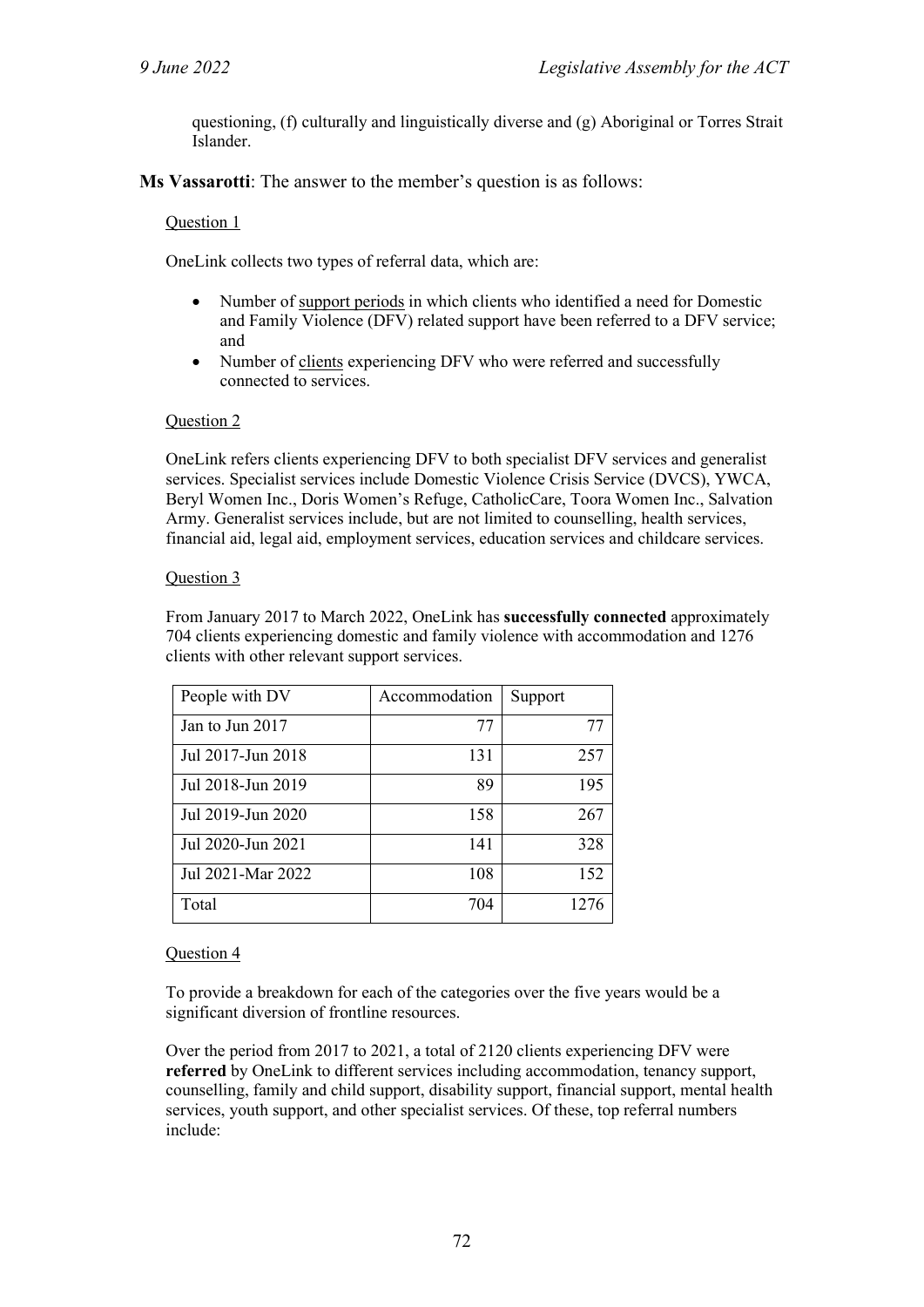- 680 referred to assistance with access to independent housing
- 657 referred to short-term accommodation
- 224 referred to family support
- 132 referred to tenancy support
- 91 referred to transitional accommodation

## Question 5

To provide a breakdown for each of the categories over the five years would be a significant diversion of frontline resources. Total numbers, however, can be provided; please refer to table below:

| Number of DFV clients (2017 to 2021)                             |        |
|------------------------------------------------------------------|--------|
| Individuals                                                      | 783    |
| <b>Families</b>                                                  | 1392   |
| Men                                                              | 203    |
| Women                                                            | 1983   |
| <b>LGBTI</b>                                                     | $\ast$ |
| People from Aboriginal and Torres Straits Islander<br>background | 415    |
| People from Cultural and Linguistically Diverse<br>background    | 435    |

*\*The OneLink database, Specialist Homelessness Information Platform (SHIP) does not currently provide for specific LGBTI data collection, allowing for only 'other'. SHIP is a platform managed and maintained by the Commonwealth through the Australian Institute of Health and Welfare (AIHW).*

*\*\*Figures in above table are not mutually exclusive ( e.g., a man may also be counted as an individual).*

*\*\*\*SHIP does not currently specifically collect data on "mothers" and "fathers"*

## **Domestic and family violence services—client data (Question No 795)**

**Mrs Kikkert** asked the Minister for the Prevention of Domestic and Family Violence, upon notice, on 6 May 2022:

- (1) In relation to domestic and family violence data collected by the Domestic Violence Crisis Service, what has been the total number of clients supported, each year for the past five years.
- (2) How many clients, for each of the past five years, have been identified as (a) mothers, (b) fathers, (c) male, (d) female, (e) lesbian, gay, bisexual, transgender, intersex or questioning, (f) culturally and linguistically diverse and (g) Aboriginal or Torres Strait Islander.
- (3) How many children have been supported in each of the past five years.